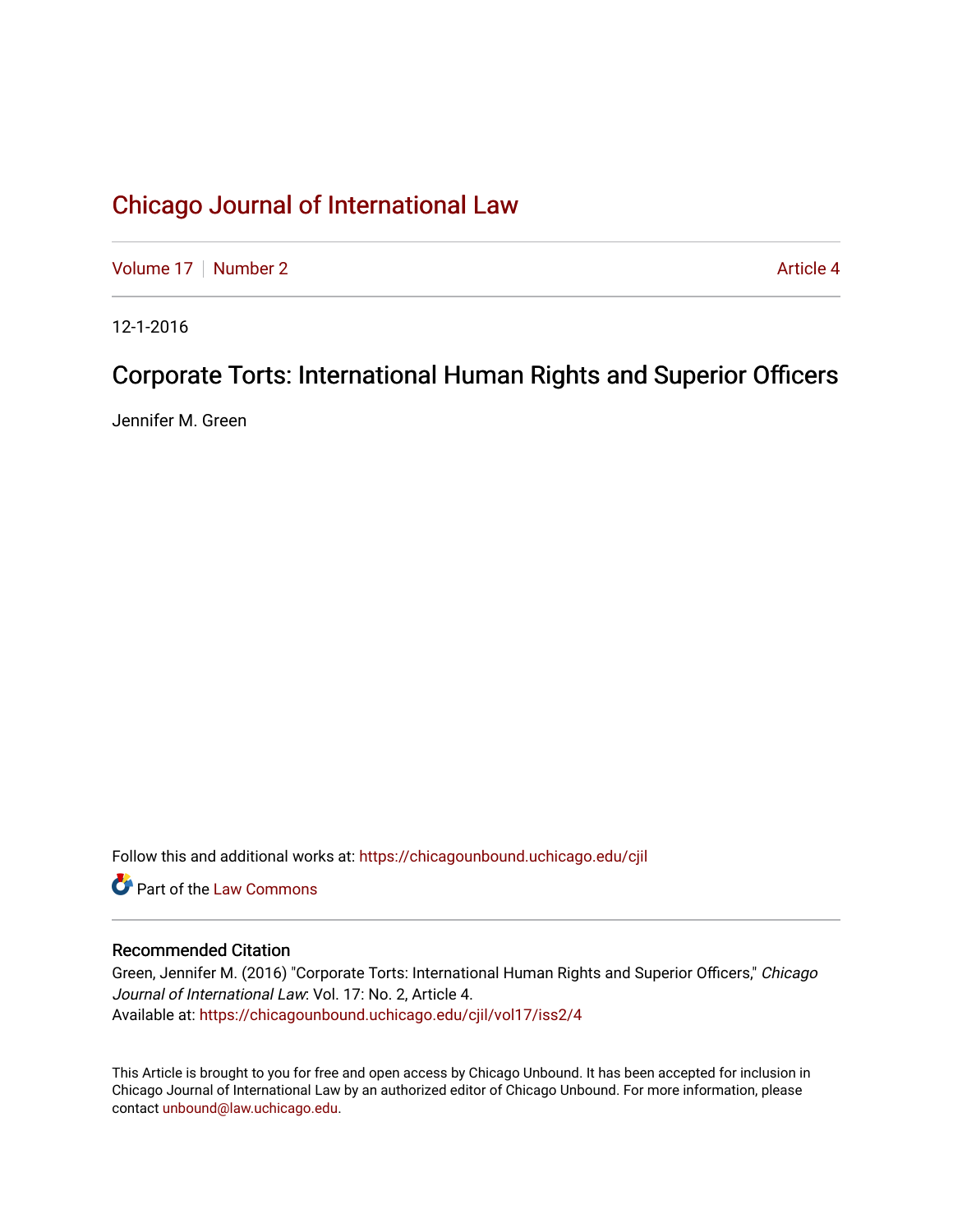# Corporate Torts: International Human Rights and Superior Officers

Jennifer M. Green

### **Abstract**

*Recent decisions by U.S. courts have attacked the ability of human rights victims to hold corporations accountable for their complicity in atrocities around the world. This Article argues that in the face of this attack, advocates and scholars have given insufficient attention to a potent strategy—holding corporate officers liable. It examines the corporate officer liability question through the lens of tort liability, focusing on those officers with superior responsibility over their subordinates who physically commit the violations. It is the first to provide a systematic analysis of how superior officer liability under tort and international law approaches to superior responsibility and criminal liability might provide a basis for greater accountability for corporate officers. This Article examines the historical origins of military and state civilian command responsibility, the trials of civilian corporate officials in Nuremberg and Tokyo jurisprudence following World War II, the special international and hybrid criminal tribunals first established*  in the 1990s, and tort cases in the U.S. and other jurisdictions. In so doing, this Article *complements important parallel efforts to hold corporations liable. This Article considers options* 

Associate Professor, University of Minnesota Law School. I am grateful for the important feedback and comments of Doug Cassel, Jessica Clarke, Prentiss Cox, Fionnuala Ni Aolain, Hari Osofsky, Richard Painter, Beth Stephens, James Stewart, and David Weissbrodt. I also appreciate the insights of my colleagues at the University of Minnesota Law School faculty workshop and those at the Business and Human Rights Scholars Conference sponsored by the University of Washington School of Law, the New York University Stern Center for Business and Human Rights, and the Rutgers Business School, the Rutgers Center for Corporate Law and Governance, and the *Business and Human Rights Journal*. I have been counsel for parties or amicus curiae in a number of cases mentioned in this article, including on an amicus curiae brief on superior responsibility in Doe v. Drummond. I thank the scholars I had the privilege to work with on the amicus curiae brief as well as my co-counsel, Judith Chomsky. Thanks to the wonderful research librarians at the University of Minnesota Library—in particular Connie Lenz and Loren Turner, and former UMN international law librarians Mary Rumsey and Suzanne Thorpe. Excellent research assistance was provided by Griffin Ferry, Anne Dutton, Soren Lagaard, Conor Smith, and Ceena Idincula Johnson. Special thanks to the editors at the *Chicago Journal of International Law* for their thoughtful, careful, and professional work.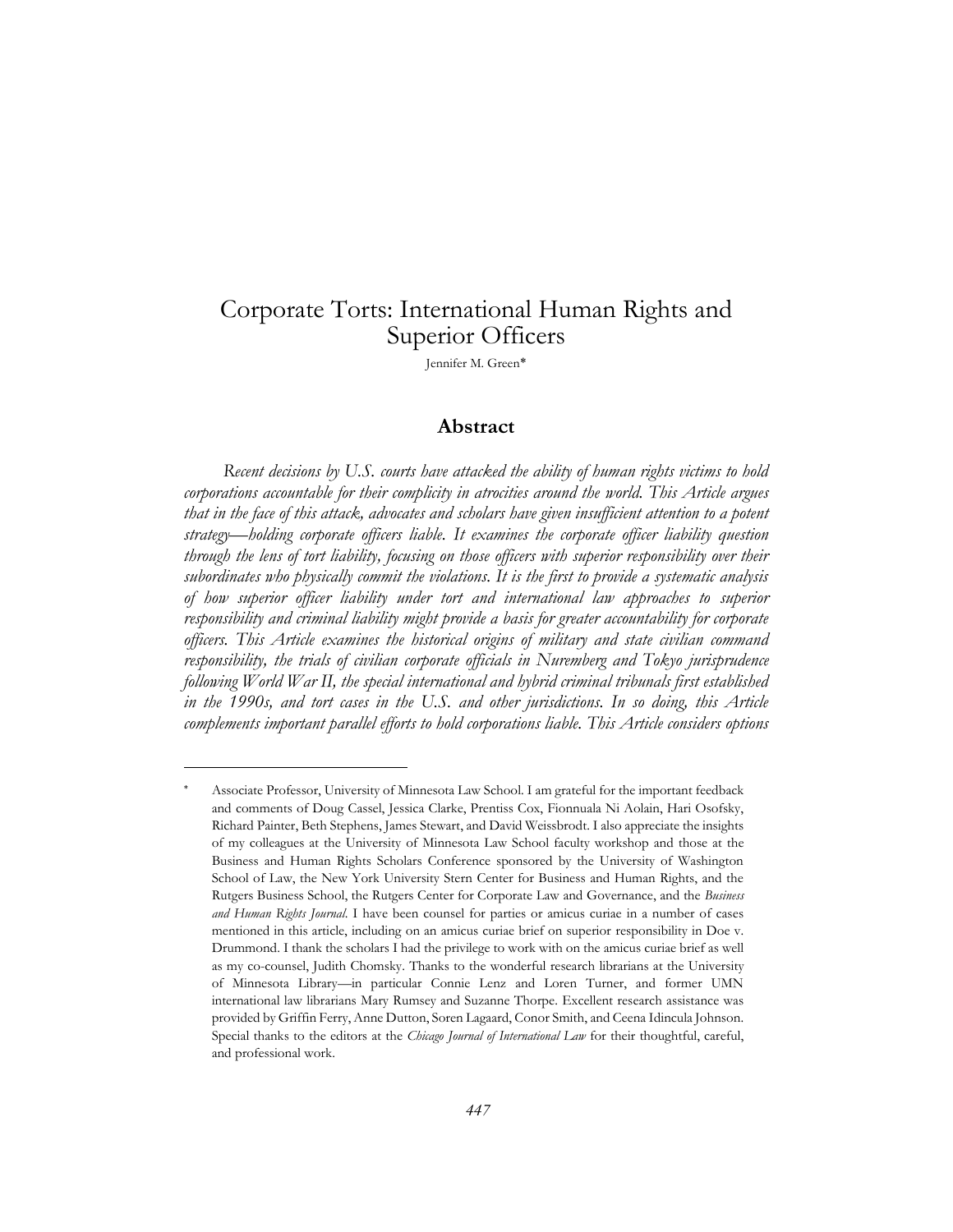*for officer liability in situations when governments cannot or will not bring criminal charges, or when bringing claims against the officer may be the most efficient means of changing corporate behavior. It concludes that human rights law, international criminal law, and domestic tort and related liability standards all provide liability for corporate officers under a theory of superior responsibility for human rights violations. This common core standard provides an important tool for compensating victims of past abuses and deterring ongoing or future human rights violations.*

## Table of Contents

| A. The Development of (and Attacks on) the Business and Human Rights          |
|-------------------------------------------------------------------------------|
|                                                                               |
| B. Human Rights Violations and Tort Liability for Corporate Officers  460     |
|                                                                               |
| 2. The relationship between tort remedies, international human rights law,    |
|                                                                               |
| III. The Emergence of International Law Standards for Superior Responsibility |
|                                                                               |
| A. The Historical Origins of the Command Responsibility Doctrine  466         |
| B. The Increasing Acceptance of Superior Responsibility for Private Actors in |
|                                                                               |
| 1. The transition from command responsibility to superior responsibility.     |
|                                                                               |
| 2. Additional sources of law for private actor responsibility.  474           |
| a) Sources of law that are explicit on both private actors and applicability  |
|                                                                               |
| b) Sources providing for private actor liability (which courts then apply to  |
|                                                                               |
| 3. Due diligence in international business and human rights standards477      |
| C. World War II Tribunal Prosecutions of Non-State as Well as State Officials |
|                                                                               |
|                                                                               |
|                                                                               |
| IV. Superior Responsibility in the Modern International Tribunals 485         |
| A. Affirming the Effective Control Standard for Private Actors: The           |
| International Criminal Tribunal for the Former Yugoslavia (ICTY)  485         |
| B. Applying the Effective Control Standard to Corporate Superior Officers:    |
| The International Criminal Tribunal for Rwanda (ICTR)  487                    |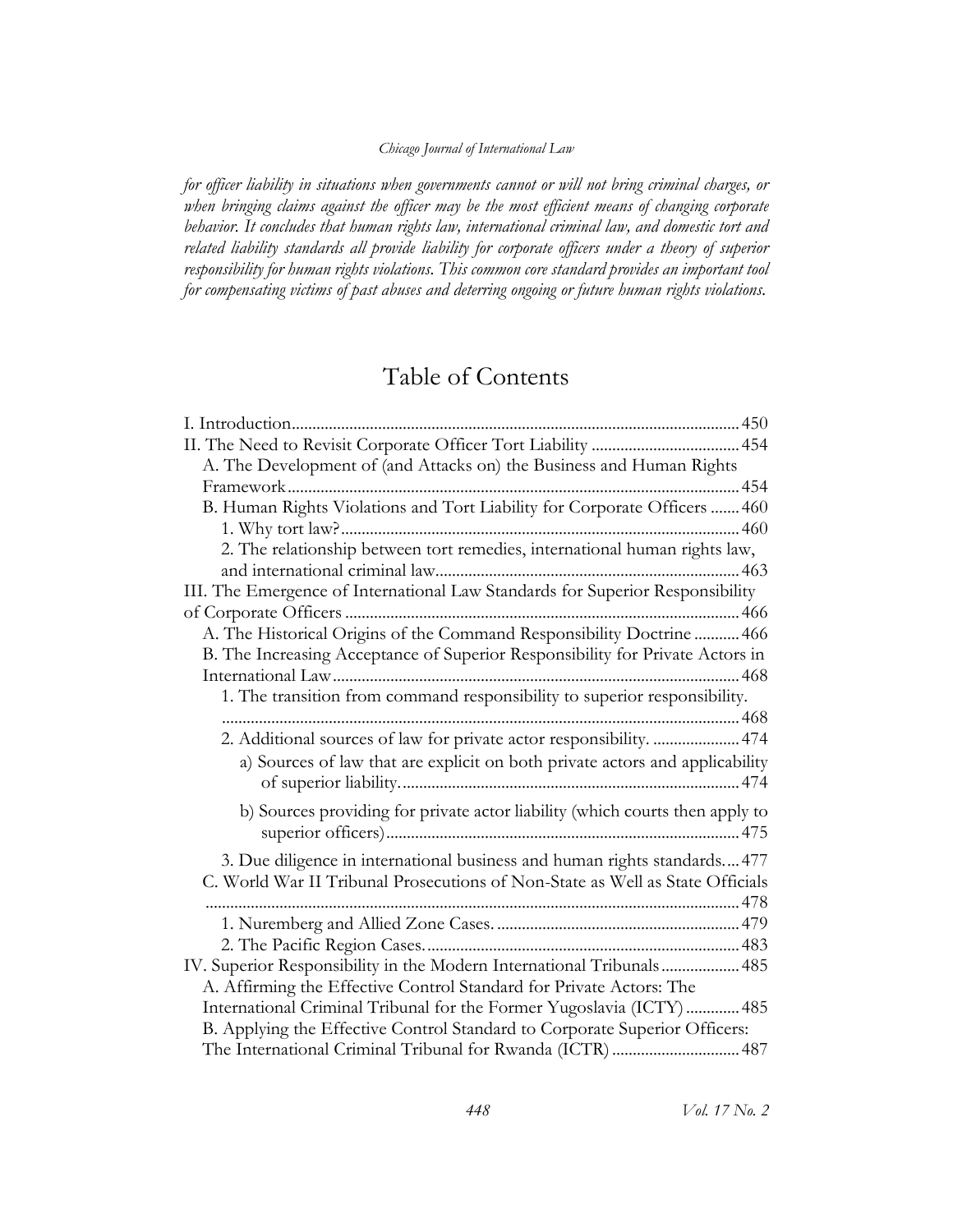| Corporate Torts | Green |
|-----------------|-------|
|                 |       |

| V. Superior Responsibility Cases in National Legal Systems 489                   |  |
|----------------------------------------------------------------------------------|--|
|                                                                                  |  |
| B. 28 U.S.C. § 1350 Cases Alleging International Human Rights Violations 491     |  |
|                                                                                  |  |
|                                                                                  |  |
|                                                                                  |  |
| 2. ATS and TVPA jurisprudence on the legal standard for                          |  |
|                                                                                  |  |
| 3. ATS/TVPA cases against non-state-actors-the shift in the 1990s.  497          |  |
| 4. Drummond: the first challenge to superior liability for corporate officers in |  |
|                                                                                  |  |
|                                                                                  |  |
| C. Superior Responsibility Standards under Federal Common Law and                |  |
|                                                                                  |  |
| 1. General principles of tort liability for corporate officers under U.S. law.   |  |
|                                                                                  |  |
|                                                                                  |  |
|                                                                                  |  |
| VI. Deterrence, Punishment, and the Relationship Between Corporate Officer       |  |
|                                                                                  |  |
|                                                                                  |  |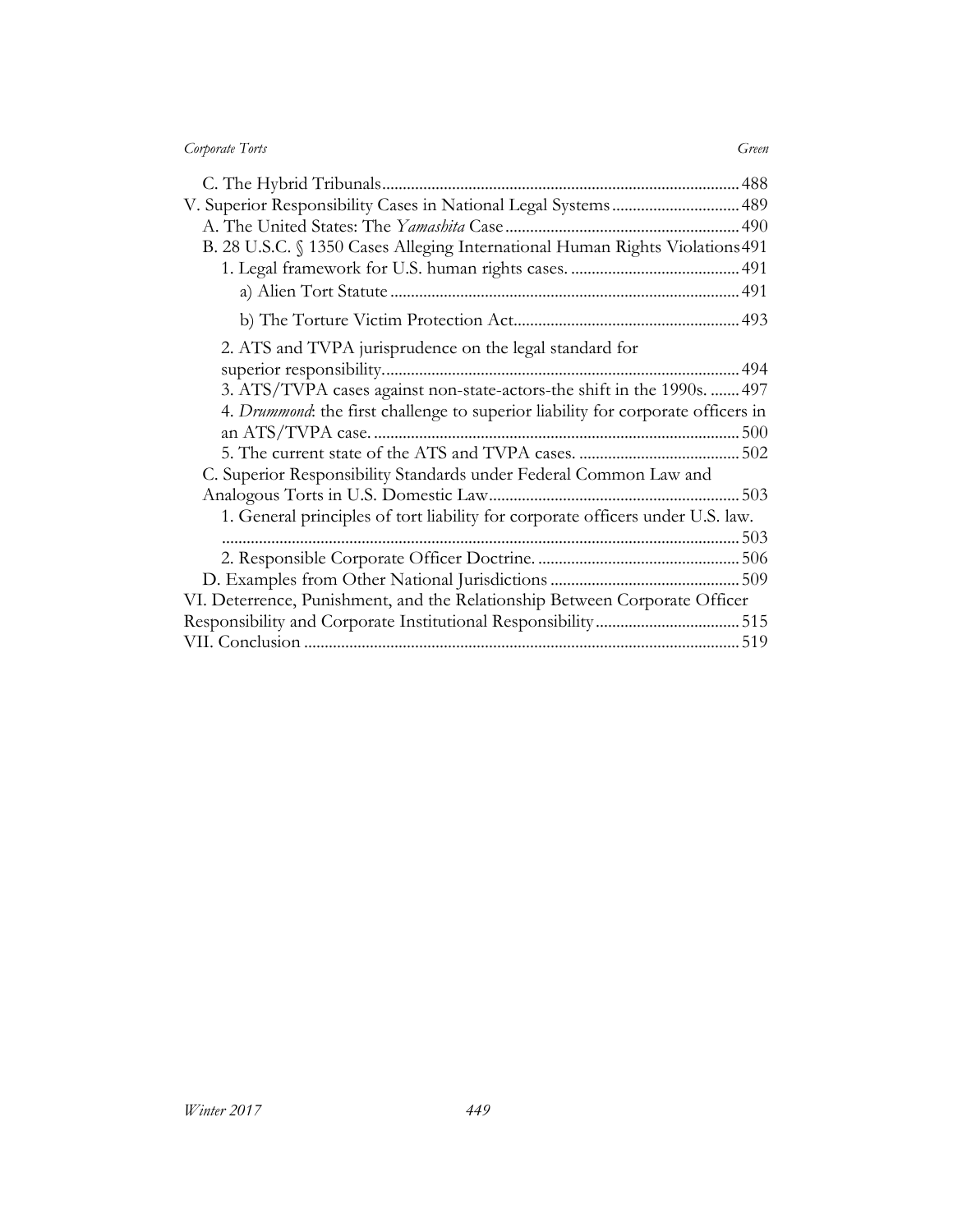#### I. INTRODUCTION

<span id="page-4-0"></span>Corporate accountability for human rights violations is at a critical juncture. Over the past two decades there have been allegations about the role of multinational corporations in forced labor in Burma, attacks on human rights activists and nonconsensual drug trials on children in Nigeria, and complicity with security forces in killings and torture in Indonesia, to name a few examples.<sup>1</sup> Globalization has expanded the economic power of multinational corporations, which has increased concerns about the lack of mechanisms to hold them accountable. Repeated efforts to strengthen international law protections against corporate human rights violations since at least the 1970s have faced multiple roadblocks. Notable examples are the 2012 and 2013 rulings by the U.S. Supreme Court which imposed limitations on two of the most crucial laws used by victims to access U.S. courts;<sup>2</sup> the Court limited the extraterritorial application of the Alien Tort Statute (ATS)<sup>3</sup> and prohibited all lawsuits against corporations under the Torture Victim Protection Act (TVPA).<sup>4</sup> This trend of increasing obstacles to human rights victims is also apparent in other national and international jurisdictions.<sup>5</sup>

This Article argues that the search for a means to protect against corporate abuses has given insufficient attention to an important aspect of a robust legal framework for accountability: holding corporate officers liable for their role in human rights violations when they had a direct role such as ordering a subordinate to commit a violation or an indirect role. The latter "indirect" or omission form of superior responsibility includes when a superior (1) had "effective control" over the lower-ranking person who physically committed the act, (2) in various permutations, that the superior knew or had reason to know about the violation(s), and (3) failed to take necessary and reasonable measures to prevent the act or

<sup>1</sup> *See* Jennifer M. Green, *The Rule of Law at a Crossroad: Enforcing Corporate Responsibility in International Investment Through the Alien Tort Statute*, 35 U. PA. J. INT'L L. 1085, 1089–90, 1092 (2014).

<sup>2</sup> *See* Kiobel v. Royal Dutch Petroleum Co., 133 S. Ct. 1659, 1669 (2013) (limiting permissible Alien Tort claims to claims that "touch and concern the territory of the United States . . . with sufficient force to displace the presumption against extraterritorial application."); Mohamad v. Palestinian Auth., 132 S. Ct. 1702, 1708 (2012) (limiting Torture Victim Protection Act defendants to natural persons).

<sup>3</sup> 28 U.S.C. § 1350 (2012) (part of the Judiciary Act of 1789, which provided, "[t]he district courts shall have original jurisdiction of any civil action by an alien for a tort only, committed in violation of the law of nations or a treaty of the United States"); Kiobel, 133 S. Ct. at 1659.

<sup>4</sup> Torture Victim Protection Act of 1991, Pub. L. No. 102-256, 106 Stat. 73 (1992) (provision signed into law in 1992 allowing foreign and U.S. citizen plaintiffs to sue for torture and summary execution) [hereinafter TVPA]; Mohamad, 132 S. Ct. at 1702.

<sup>5</sup> *See*, *for example*, *infra* at notes 32–39 and accompanying text.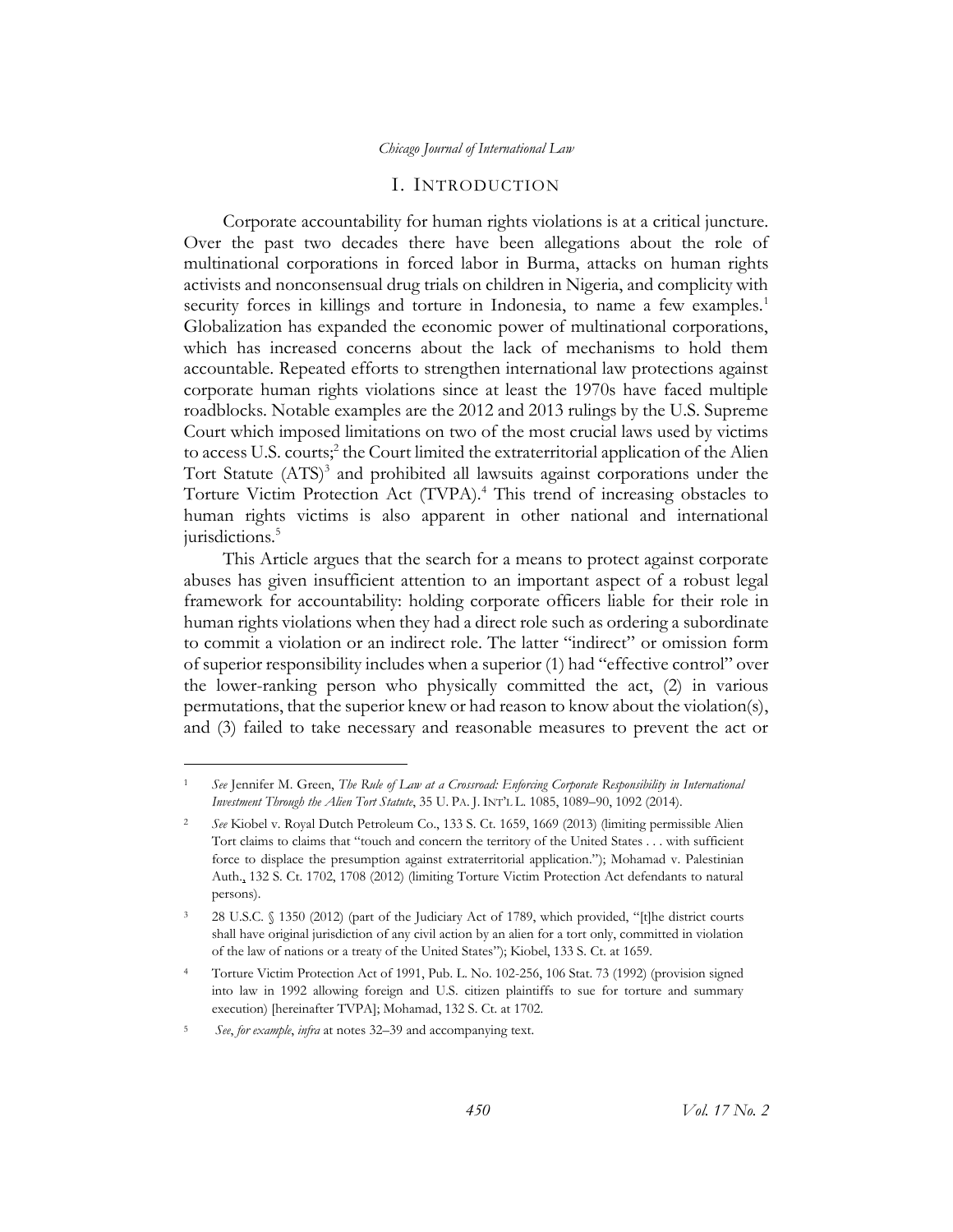$\overline{a}$ 

<span id="page-5-0"></span>punish the perpetrator.<sup>6</sup> While direct responsibility is mentioned as part of the discussion of the historical development of standards, the focus of this Article is on the second, more contested form of liability. Holding corporate supervisors accountable can play an important role in providing compensation for victims and punishing violators.<sup>7</sup> An effective system may also deter future violations. Yet despite significant scholarship on corporate human rights abuses, there has been surprisingly little attention paid to the liability of corporate officers who are complicit in human rights violations. This Article seeks to address that gap by examining a long-neglected, traditional form of individual tort liability: superior responsibility.<sup>8</sup>

Most scholarship on superior responsibility for human rights abuses has focused on military standards and international criminal prosecutions rather than on civil liability.<sup>9</sup> The more limited scholarship on the duty of care has largely concentrated on fiduciary duties to the corporation and shareholders rather than the duty to third parties such as victims of human rights abuses.<sup>10</sup> However, this focus has begun to shift, with human rights advocates and scholars now arguing for a duty of care to be applied to corporations themselves with regard to human rights violations.<sup>11</sup> An important complement to these efforts is liability for individual officers.

<sup>6</sup> *See* Allison Marston Danner & Jenny S. Martinez, *Guilty Associations: Joint Criminal Enterprise, Command Responsibility, and the Development of International Criminal Law,* 93 CAL. L.REV. 75, 122 (2005); GUÉNËL METTRAUX, THE LAW OF COMMAND RESPONSIBILITY 24 (2009).

<sup>7</sup> This Article focuses on corporate officers who make and implement policy on a day-to-day basis rather than the board of directors, who are in general more removed; this distance could cause more questions about the application of superior responsibility than there is space to address in this Article.

<sup>8</sup> Although "command responsibility" is often applied to military commanders, "superior responsibility" more commonly encompasses civilian governmental officials and non-governmental officials such as corporate officers. Given its focus, this Article will use the term "superior responsibility."

<sup>9</sup> *See, for example*, Timothy Wu & Jonathan Kang, *Criminal Liability for the Actions of Subordinates—The Doctrine of Command Responsibility and its Analogues in United States Law*, 38 HARV.INT'L L. J. 272 (1997) (addresses criminal responsibility only and limited to U.S. and international jurisprudence as of 1997); Brian Seth Parker, *Applying the Doctrine of Superior Responsibility to Corporate Officers: A Theory of Individual Liability for International Human Rights Violations*, 35 HASTINGS INT'L & COMP. L. REV. 1 (2012) (preliminary note written before the Supreme Court's decision in Kiobel and focused on selected common elements between U.S. federal common law and international criminal law).

<sup>10</sup> *See, for example*, Barnali Choudhury, *Serving Two Masters: Incorporating Social Responsibility into the Corporate Paradigm,* 11 U. PA. J. BUS. L. 631 (2009).

<sup>11</sup> *See, for example,* Steven R. Ratner, *Corporations and Human Rights: A Theory of Legal Responsibility,* 111 YALE. L. J. 443, 506 (2001) ("[C]ommand responsibility itself seems a justifiable basis for corporate duties in situations where corporations are indeed superiors to governmental actors."); Douglass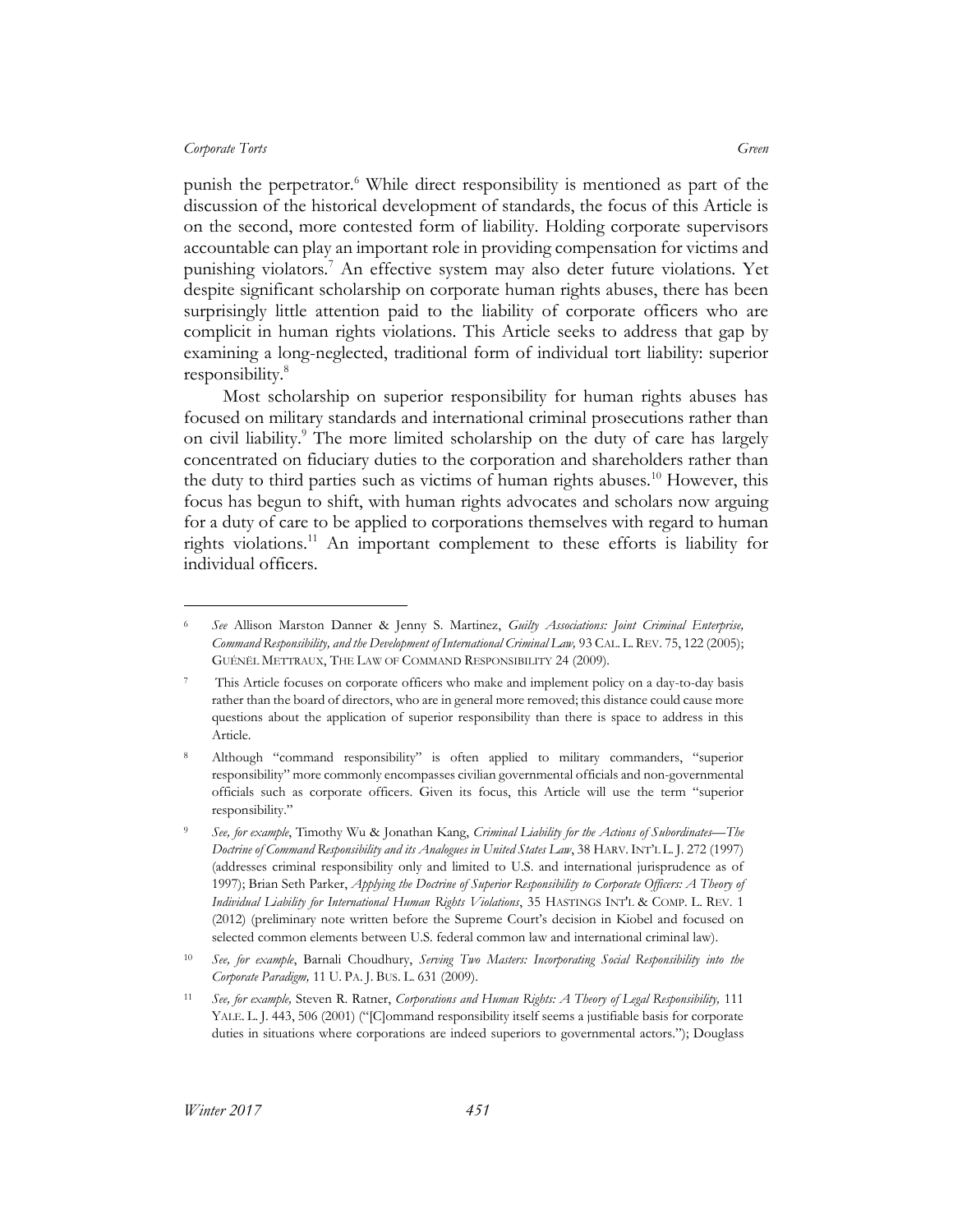This Article adds to this emerging area of corporate human rights accountability by explaining the importance of, and articulating a consistent standard of accountability for, corporate officers under existing international and domestic tort law. It surveys multiple sources of international and national law to demonstrate that a duty and related tort liability for corporate officers exists under the theory of superior responsibility. Under international and domestic law, corporate officers can and should be held liable under a superior responsibility standard for human rights violations that constitute torts, or as they are known in other legal systems, "non-contractual liability" or "delicts." Despite international agreement on the existence of this responsibility, it has been used rarely, resulting in the lack of enforcement of the duty to prevent and punish officers for human rights abuses committed by their subordinates. This Article makes both a conceptual contribution to scholarship on corporate accountability and a practical contribution to efforts to address human rights violations.

This analysis has a number of direct applications to human rights enforcement. It is relevant to litigation in U.S. courts under a number of statutes that authorize suits in U.S. state courts for common law torts based on conduct that violates human rights. In the first U.S case to address superior responsibility for corporate officers under the ATS or TVPA, the U.S. District Court for the Northern District of Alabama held that this form of liability did not apply to corporate officers.<sup>12</sup> On appeal, the legal ruling was reversed, but the U.S. Court of Appeals for the Eleventh Circuit held that there were insufficient facts to link the plaintiffs to the defendants and dismissed the allegations.<sup>13</sup> These rulings highlighted the challenge and the promise of superior responsibility in human rights cases in U.S. tort cases.

The application and potential application of superior officer liability for human rights violations extends beyond the ATS and TVPA cases. Survivors have brought cases around the world and in multiple jurisdictions in U.S. federal and state courts. Related cases in U.S. courts have been brought against corporate officers for environmental violations, including charges against Gary Southern of Freedom Industries for the 2014 Elk River chemical spill,<sup>14</sup> and corporate officers

Cassel, *Outlining the Case for a Common Law Duty of Care of Business to Exercise Human Rights Due Diligence* 1 BUS. & HUM. RIGHTS J. 1 (2016); *see also* AMNESTY INT'L, INJUSTICE INCORPORATED: CORPORATE ABUSES AND THE HUMAN RIGHT TO REMEDY (2014); Swiss Coalition for Corporate Justice, *The Responsible Business Initiative: Protecting Human Rights and the Environment*, https://perma.cc/MZ2T-MXXU.

<sup>12</sup> *See* Giraldo v. Drummond Co., No. 2:09-CV-1041-RDP, 2013 WL 3873978, at \*1 (N.D. Ala. July 25, 2013).

<sup>13</sup> *See* Doe v. Drummond Co., 782 F.3d 576 (11th Cir. 2015).

<sup>14</sup> *See* Daniel Heyman, *Ex-Executive Pleads Guilty in Toxic Spill in West Virginia*, N.Y. TIMES (Aug. 19, 2015), http://www.nytimes.com/2015/08/20/us/ex-executive-pleads-guilty-in-toxic-spill-in-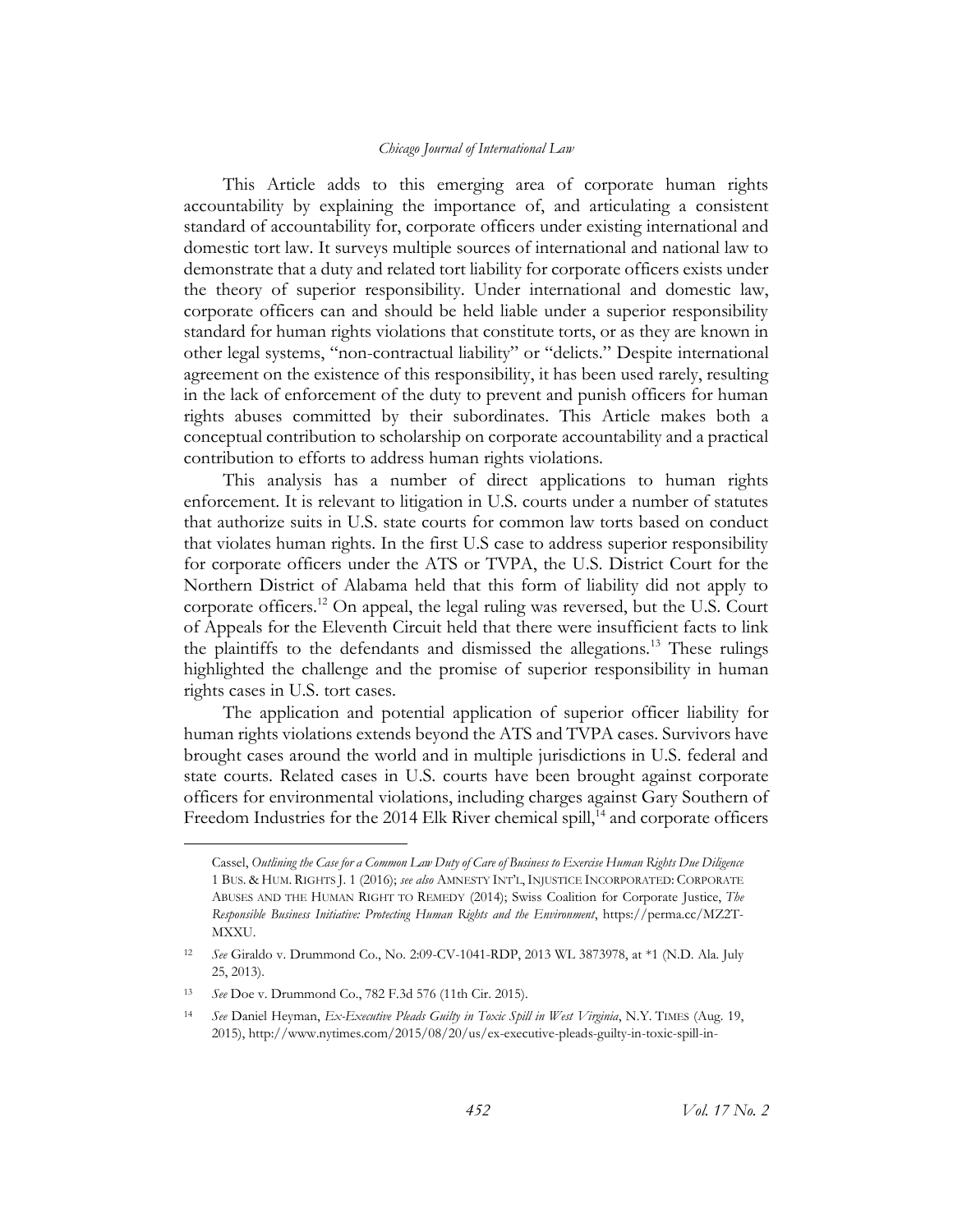responsible for the Upper Big Branch mine collapse in which twenty-nine workers died.<sup>15</sup> In Germany, claims were brought against a senior manager for failure to supervise security forces for a subsidiary of a German company, the Danzer Group.<sup>16</sup> In May 2016, the U.N. High Commissioner for Human Rights noted that the "individual liability of corporate officers" is an important aspect of the right to remedy human rights victims.<sup>17</sup>

By strengthening the framework for accountability, suing corporate officers who are in positions of authority will build the body of law to provide remedies to human rights victims and deter violations. This Article's focus on tort law complements what has been a greater focus among scholars on criminal law for individual corporate officers. Tort law has the benefit of greater openness to victims of human rights violations, especially in systems where criminal charges must be brought by government prosecutors and political considerations may intervene and prevent charges from being brought. In addressing a lack of attention to the possibility of the greater use of tort liability for corporate superior officers, this Article further complements the tremendous body of scholarship on civil and criminal liability for corporations as institutions.

Section II of this Article offers an introduction to the development and attacks of the human rights framework and the relevance of tort and related civil damage law doctrines for individual victims. Section III analyzes the historical origins of superior responsibility and its application to private actors, including at the Nuremberg industrialist trials after the Second World War. Section IV examines the renewed judicial focus on the jurisprudence of international criminal tribunals, which began in the 1990s. Section V considers how U.S. courts have applied superior officer liability in human rights and other tort cases and compares these basic principles of superior responsibility for corporate officers to how other national legal systems deal with corporate officer liability. Section VI returns to the normative question of the value of this type of liability and the complementary relationship with corporate institutional accountability. This Article concludes that the doctrine of superior responsibility is fully applicable to, and has been applied to, corporate officials. While there may be differences in the periphery of legal application, there is a common core to the legal standard. This common core provides that those who are culpable can be held accountable, but it does not cast

west-virginia.html? r=0.

<sup>15</sup> *See West Virginia Mine Owner Settles with Victims' Families*, CNN (Jan. 12, 2012), https://perma.cc/86BG-YR4W.

<sup>16</sup> *See Criminal Complaint Accuses Senior Manager of Danzer Group of Responsibility over Human Rights Abuses Against Congolese Community*, GLOBAL WITNESS (Apr. 24, 2013), https://perma.cc/F6C2-SQLU.

<sup>17</sup> U.N. High Commissioner for Human Rights, *Improving Accountability and Access to Remedy for Victims of Business-Related Human Rights Abuse.* U.N. Doc. A/HRC/32/19, at 5, (May 10, 2016), https://perma.cc/9BLY-N9GB.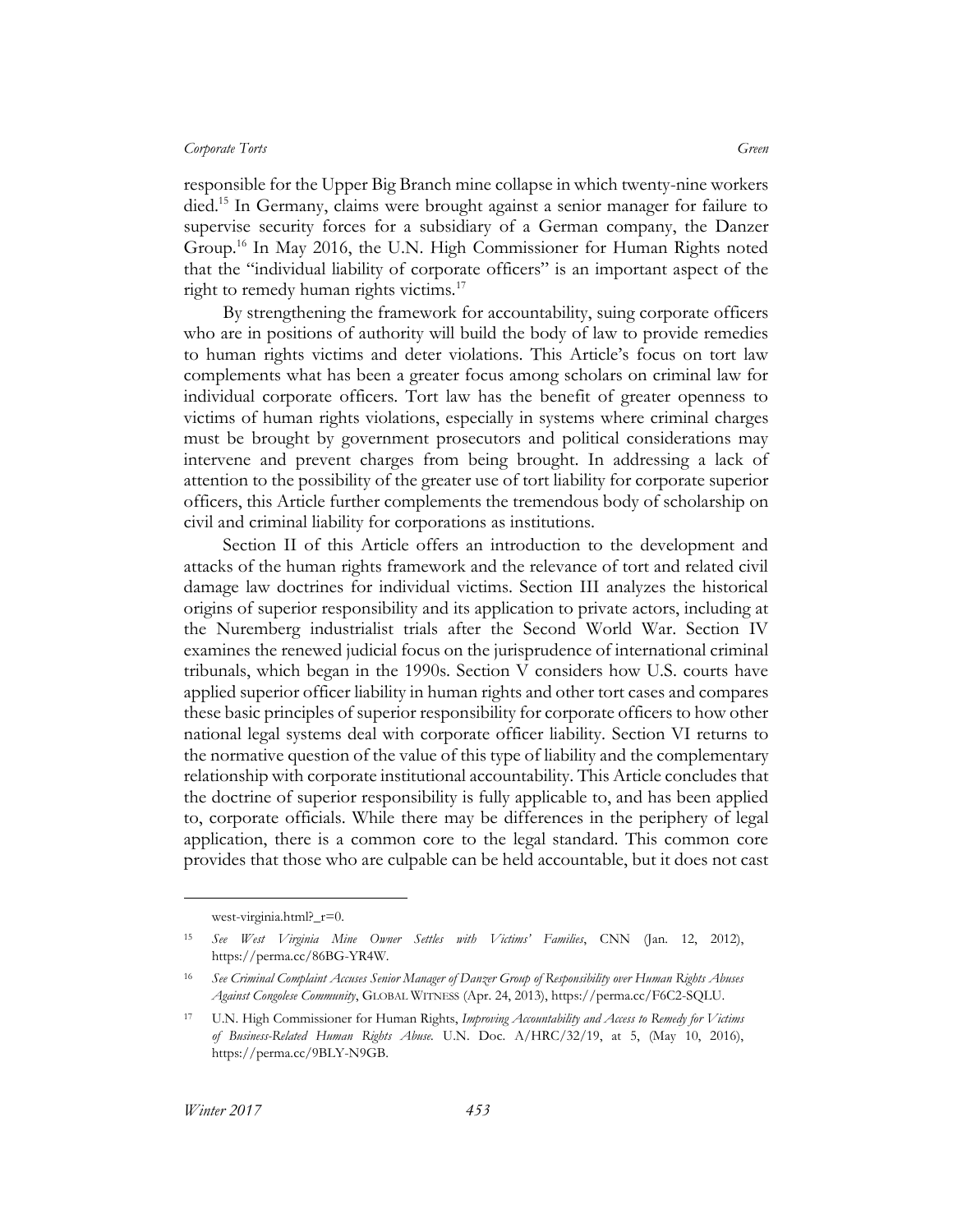a net so widely as to ensnare those who were carrying out legitimate functions. The consistency of this inclusion of corporate officials across human rights law, international criminal law, and domestic tort law suggests that it could serve as an important tool for corporate accountability that complements corporate institutional accountability.

## <span id="page-8-0"></span>II. THE NEED TO REVISIT CORPORATE OFFICER TORT LIABILITY

The duty of corporate officers to prevent human rights violations and provide remedies to victims are concepts that have strong historical bases both in human rights law and in standards developed for corporate responsibility under international law. The human rights movement after World War II focused on the rights of individuals against violations by government officials and non-state actors, affirmed that these rights entail rights to remedies (including civil or tort remedies) for violations, and created responsibilities for those in positions of authority.

This Section provides the foundation for the rest of the Article. It addresses the historical developments and the underlying importance of holding corporate officers accountable as well as the types of acts for which they should be held accountable. In doing so, this Section lays out important underlying questions explored in this Article: (1) Why focus on corporate officer liability now, and (2) What is the relevance of tort liability to superior officer liability?

## <span id="page-8-1"></span>A. The Development of (and Attacks on) the Business and Human Rights Framework

The end of the Second World War produced important breakthroughs in the human rights movement. The Nuremberg and Tokyo tribunals tried military, civilian government, and industrialist (corporate) officials and found those in each category liable for their actions—and inaction. This inclusion of military and civilian state and private officials in the trials held in the occupied zones continued into the 1950s, although Cold War politics led to the dismissal of charges against the industrialists in the early  $1950s$ <sup>18</sup>

The growing movements for rights included the U.S. Civil Rights Movement, and increasing activism around human rights issues including the formation of organizations such as Amnesty International in 1961.<sup>19</sup> Rights were

<sup>18</sup> *See* Michael Bazyler & Jennifer Green, *Nuremberg-Era Jurisprudence Redux: The Supreme Court in Kiobel v. Royal Dutch Petroleum Co. and the Legal Legacy of Nuremberg*, 7 CHARLESTON L. REV. 23, 59 (2012).

<sup>19</sup> *Who We Are*, AMNESTY INTERNATIONAL, https://perma.cc/WJY2-Q23L.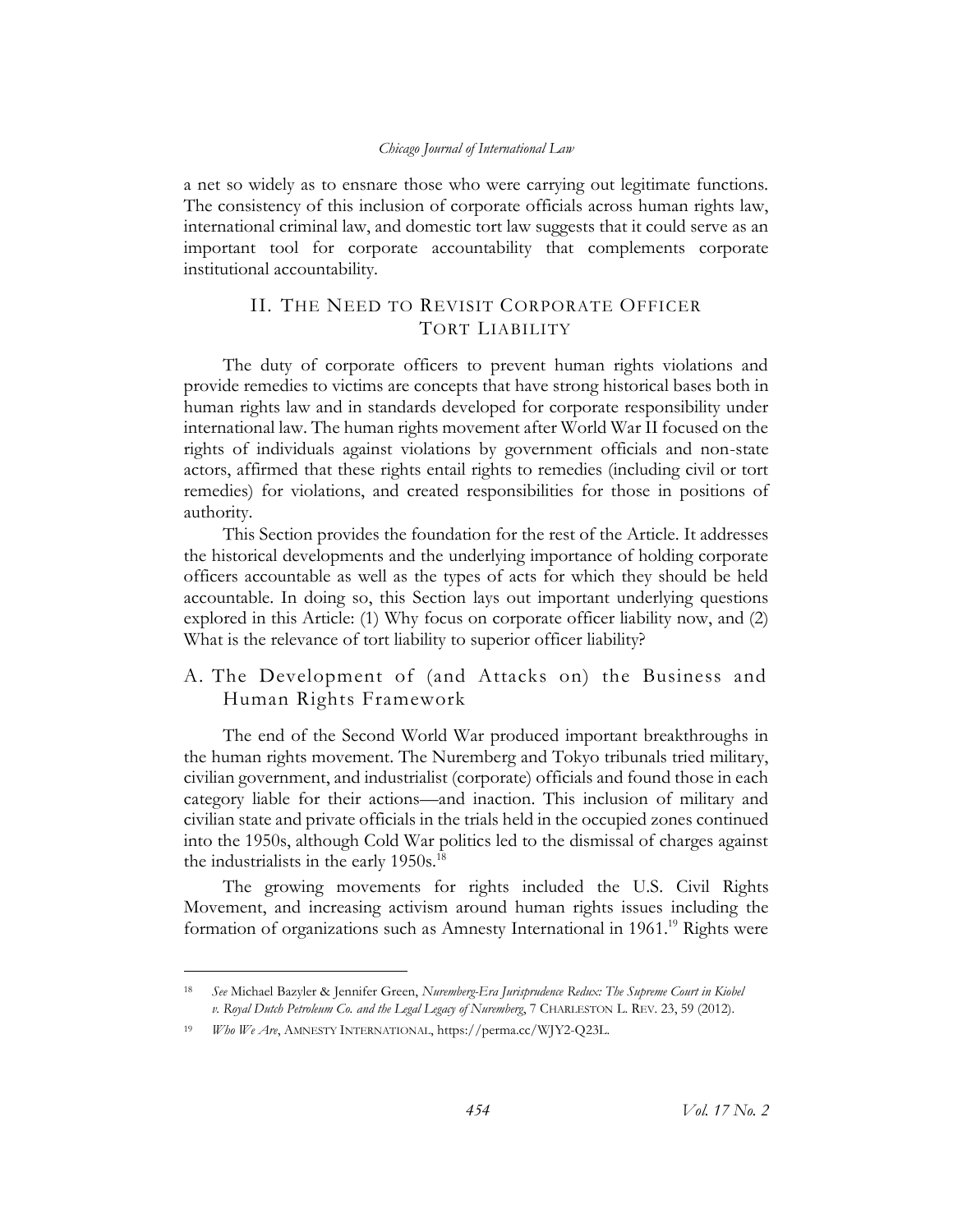$\overline{a}$ 

increasingly codified with the emergence of a growing number of human rights treaties in  $1966^{20}$  and the protocols on humanitarian law in  $1977.^{21}$  A complementary development was the increasing examination of the overlapping responsibilities for human rights violations of state and non-state actors, prominently in the context of gender rights, which examined and developed standards for due diligence in cases of domestic violence.<sup>22</sup>

It is against this backdrop of the development of human rights law that the role of transnational corporations began to receive additional international attention. In 1972, the U.N. Economic and Social Council ordered a study of the impact of transnational corporations on the development process and international relations.<sup>23</sup> In 1979, the U.N. established an advisory body, the Commission on Transnational Corporations (UNCTC).<sup>24</sup> From 1977–1990, the UNCTC developed a code of conduct for multinational corporations, but the final draft prepared in 1990 was never adopted.<sup>25</sup> Country-specific standards included the 1977 Sullivan Principles to address apartheid South Africa<sup>26</sup> and the 1984 MacBride Principles, the code of conduct for U.S. companies doing business in Northern Ireland. 27

<sup>20</sup> As the literature led by Oona Hathaway, Ryan Goodman, Derek Jinks, and Beth Simmons has pointed out, the development, and even ratification, of a treaty are insufficient for change in human rights norms. Moreover, treaty ratification can sometimes be mere window-dressing and a substitute for substantive steps to improve human rights standards. However, the process of implementation with public scrutiny and the involvement of civil society can be important factors in the enforcement of the treaties. *See generally* Oona A. Hathaway, *Do Human Rights Treaties Make a Difference?*, 111 YALE. L. J. 1935 (2002); Ryan Goodman & Derek Jinks, *Measuring the Effects of Human Rights Treaties*, 14 EUR.J.INT'L L. 171 (2003); Beth Simmons, *Treaty Compliance and Violation*, 13 ANN. REV. POL. SCI. 273 (2010), https://perma.cc/6SDL-9ERC.

<sup>21</sup> *See, for example*, Protocol Additional to the Geneva Conventions of 12 August 1949, and Relating to the Protection of Victims of International Armed Conflicts (Protocol I), *opened for signature* June 8, 1977, 1125 U.N.T.S. 3 (entered into force Dec. 7, 1978) [hereinafter Protocol I]; Protocol Additional to the Geneva Conventions of 12 August 1949, and relating to the Protection of Victims of Non-International Armed Conflicts (Protocol II), *opened for signature* June 8, 1977, 1125 U.N.T.S. 609 (entered into force Dec. 7, 1978) [hereinafter Protocol II].

<sup>22</sup> *See generally* HILARY CHARLESWORTH & CHRISTINE CHINKIN,THE BOUNDARIES OF INTERNATIONAL LAW: A FEMINIST ANALYSIS (2000).

<sup>23</sup> *See* U.N. Economic and Social Council Res. 1721 (LIII) (July 28, 1972).

<sup>24</sup> *See* Karl P. Sauvant, *The Negotiations of the United Nations Code of Conduct on Transnational Corporations: Experience and Lessons Learned*, 16 J. WORLD INV. & TRADE 11 15–16 (2015).

<sup>25</sup> *See* Connie De La Vega, Amol Mehra, & Alexandra Wong, *Holding Businesses Accountable for Human Rights Violations: Recent Developments and Next Steps* (July 2, 2011), https://perma.cc/8WAA-SGCC.

<sup>26</sup> *See The Global Sullivan Principles*, THE UNIVERSITY OF MINNESOTA HUMAN RIGHTS LIBRARY, https://perma.cc/JU6X-WGCT.

<sup>27</sup> *See* Father Sean McManus, *The MacBride Principles*, THE UNIVERSITY OF MINNESOTA HUMAN RIGHTS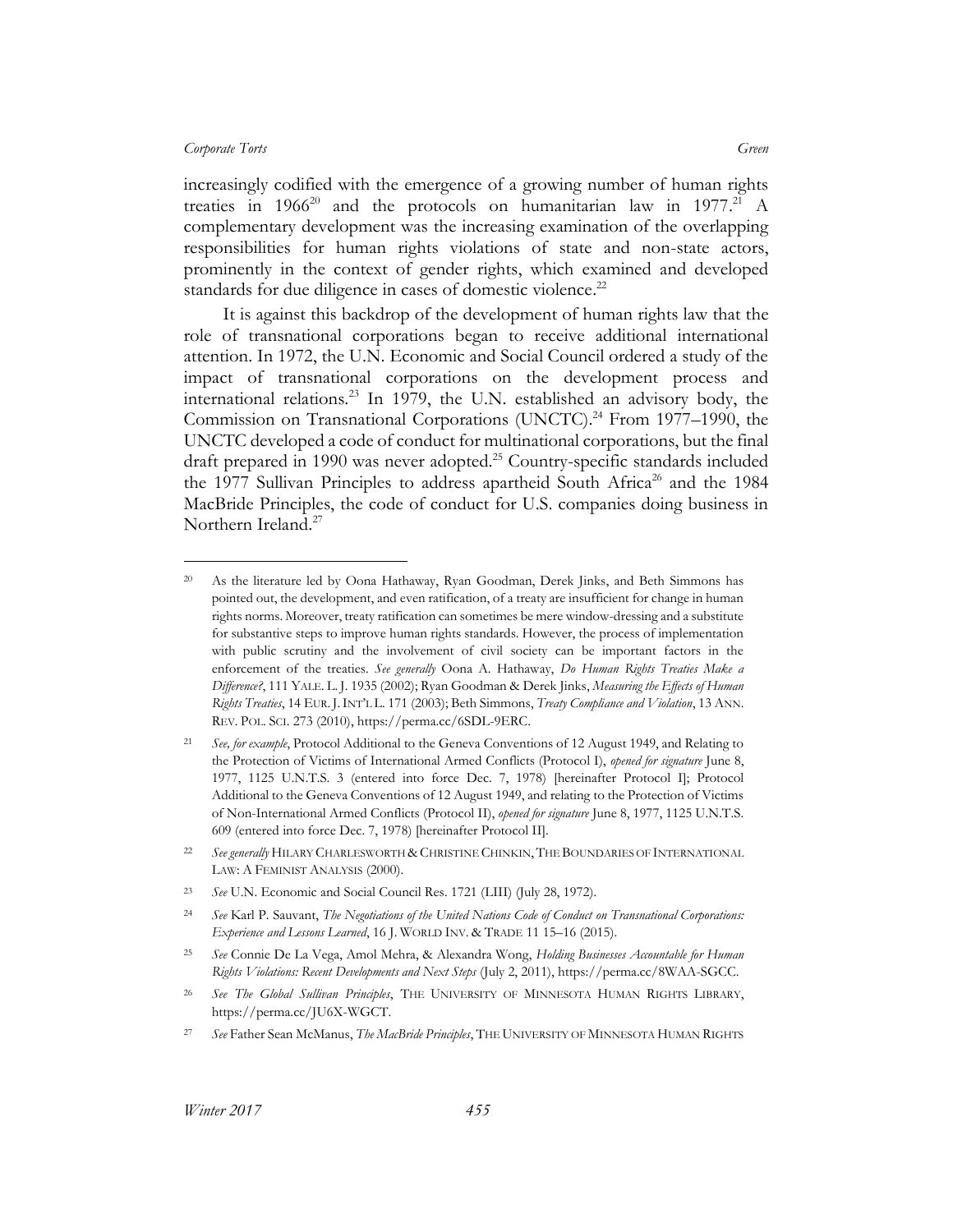The focus on actors with the highest levels of responsibility for human rights violations was an important development in these multiple movements for greater accountability. One underlying theme was that all perpetrators, including corporate actors, must be held accountable. Together, these dynamics added to the momentum for a universal system of accountability for non-state actors.

The 1990s also saw an increasing focus on the right of human rights victims to remedies for the violations against them. Special international tribunals were created to address mass atrocities in the former Yugoslavia and Rwanda, followed by the 1998 establishment of the International Criminal Court (ICC). The ICC statute, often referred to as the "Rome Statute," required the establishment of a trust fund so that victims of those convicted of human rights violations would benefit from the "principles relating to reparations to, or in respect of, victims, including restitution, compensation and rehabilitation."<sup>28</sup> In 2003, the ICC Prosecutor stated that these violations could include corporate officers,<sup>29</sup> and in September 2016, the ICC issued a policy paper discussing liability of corporate officials for environmental crimes.<sup>30</sup>

More broadly, in 1989, the U.N. Subcommission on the Prevention of Discrimination and Protection of Minorities began a study on the right to restitution, compensation, and rehabilitation for victims of gross violations of human rights and fundamental freedoms.<sup>31</sup> This study examined violations by those with what was labeled more "indirect" responsibility, or who might have violated rights by omission rather than commission.<sup>32</sup> This ultimately led to a Resolution by the U.N. General Assembly which summarized the important steps toward an international system to advance the right of victims to remedies,

LIBRARY, https://perma.cc/JA8X-5HCM.

<sup>28</sup> Rome Statute of the International Criminal Court, art. 75, *opened for signature* July 17, 1998, 2187 U.N.T.S. 90 (entered into force July 1, 2002), https://perma.cc/Z3ML-Q9FR [hereinafter Rome Statute].

<sup>29</sup> *See* Luis Moreno-Ocampo, Second Assembly of States Parties to the Rome Statute of the International Criminal Court, Report of the Prosecutor of the ICC 4 (2003), https://perma.cc/N9YL-36HM (Commenting on the relationship between resource extraction and violations in the conflict in the Democratic Republic of the Congo, the former Prosecutor stated, "[t]hose who direct mining operations, sell diamonds or gold extracted in these conditions . . . could also be authors of the crimes.").

<sup>30</sup> International Criminal Court, *Policy Paper on Case Selection and Prioritisation*, https://perma.cc/SDL9- A7B2.

<sup>31</sup> *See* Theo van Boven, *The United Nations Basic Principles and Guidelines on the Right to a Remedy and*  Reparation for Victims of Gross Violations of International Human Rights Law and Serious Violations of *International Humanitarian Law*, U.N. AUDIOVISUAL LIBR.INT'L L. 1 (2010), https://perma.cc/7U38- HQ8F.

<sup>32</sup> *See id*. at 3.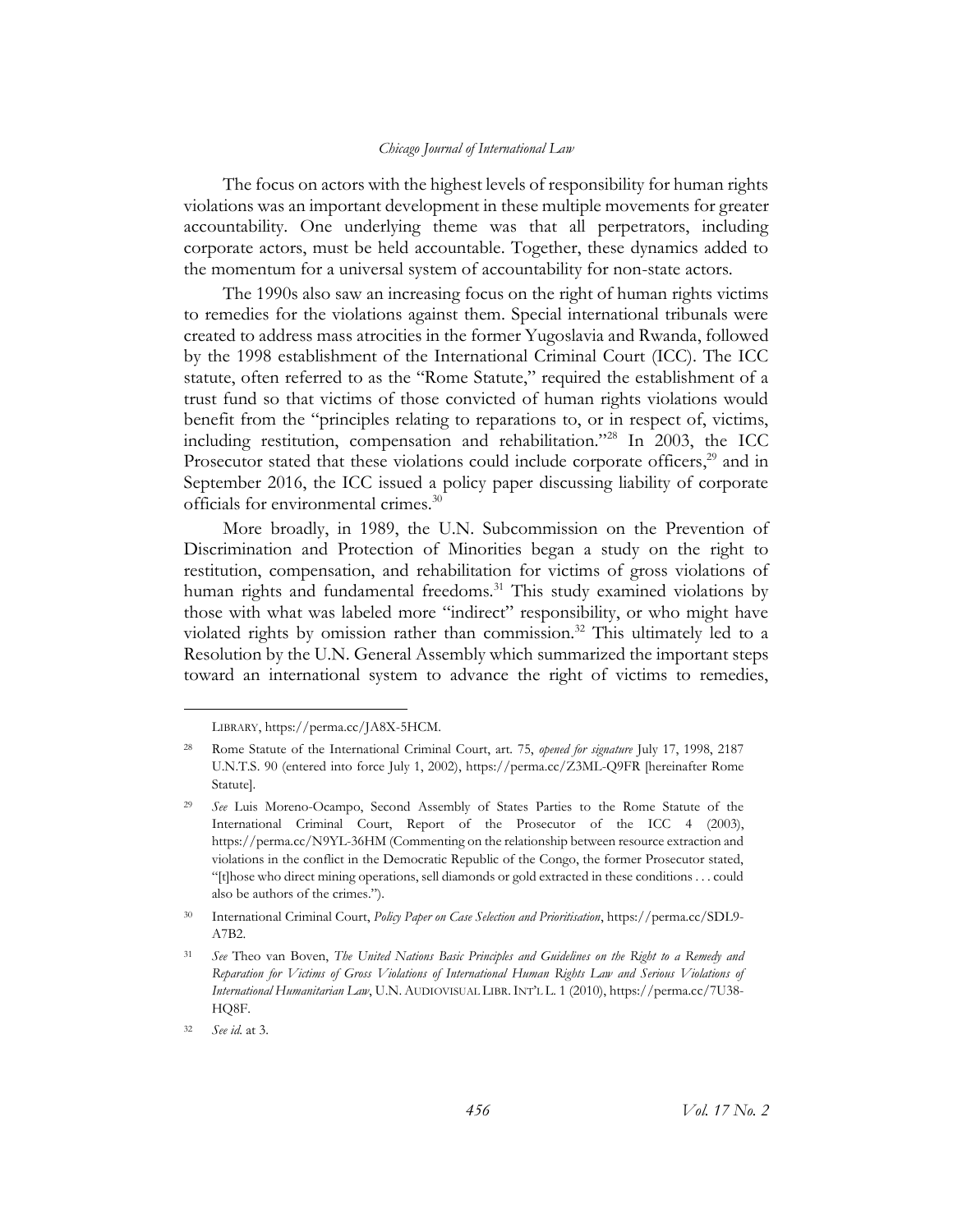including compensation and restitution.<sup>33</sup>

During the same period, the movement to impose transnational norms on corporations intensified. In addition to the cases in U.S. courts, cases were brought in Australia, England, and France against multinational corporations and corporate officers. The U.N. continued to develop standards for businesses and their officers. In 2002, the U.N. Commission on Human Rights/Subcommission drafted a set of principles to directly bind businesses and endorsed corporate officer responsibility.<sup>34</sup> The preamble "[r]eaffirm[ed] that transnational corporations and other business enterprises, *their officers*—including managers, members of corporate boards or directors and other executives—and persons working for them have, *inter alia*, human rights obligations and responsibilities.<sup>355</sup> However, these standards were met with strong opposition and were stopped at the U.N. Commission. 36

In 2005, the U.N. shifted back to a voluntary framework, which in 2011 resulted in the U.N. Human Rights Council endorsement of the Guiding Principles on Business and Human Rights ("Guiding Principles").<sup>37</sup> The Guiding Principles contained three "pillars" on human rights and transnational corporations and other business enterprises: (1) the state duty to protect, the (2) corporate responsibility to respect human rights standards, and (3) the state duty to take measures to remedy violations. Significantly, the Guiding Principles endorsed private litigation as one appropriate remedy for victims, and rejected attacks on these remedies. <sup>38</sup> Some businesses began to implement internal policies,<sup>39</sup> and states began to develop National Action Plans to begin to

<sup>33</sup> G.A. Res. 60/147, Basic Principles and Guidelines on the Right to a Remedy and Reparation for Victims of Gross Violations of International Human Rights Law and Serious Violations of International Humanitarian Law (Dec. 16, 2005), https://perma.cc/C49S-5MA3.

<sup>34</sup> Economic and Social Council, Commission on Human Rights, Sub-Commission on the Promotion and Protection of Human Rights, 55th Sess., U.N. Doc. E/CN.4/Sub.2/2003/12/Rev.2 (Aug. 26, 2003).

<sup>35</sup> *Id.* at 3 (emphasis added); *see generally* David Weissbrodt & Muria Kruger, *Norms on the Responsibilities of Transnational Corporations and Other Business Enterprises with Regard to Human Rights*, 97 AM. J. INT'L L. 901 (2003).

<sup>36</sup> *See supra* note 35.

<sup>37</sup> U.N. Office of the High Commissioner for Human Rights, *Guiding Principles on Business and Human Rights*: *Implementing the United Nations "Protect, Respect and Remedy" Framework*, Annex to Final Report to the Human Rights Council by John Ruggie, Special Representative of the Secretary-General, U.N. Doc. A/HRC/17/31 (Mar. 21, 2011).

<sup>38</sup> Ruggie, *Kiobel and Corporate Social Responsibility: An Issues Brief, supra* note 37.

<sup>39</sup> *See The Foundations for Human Rights Due Diligence*, NORTON ROSE FULBRIGHT, https://perma.cc/FHA6-5AKK; *Introduction*, NORTON ROSE FULBRIGHT, https://perma.cc/9FLQ-JMKN; *Key findings from our empirical research*, NORTON ROSE FULBRIGHT,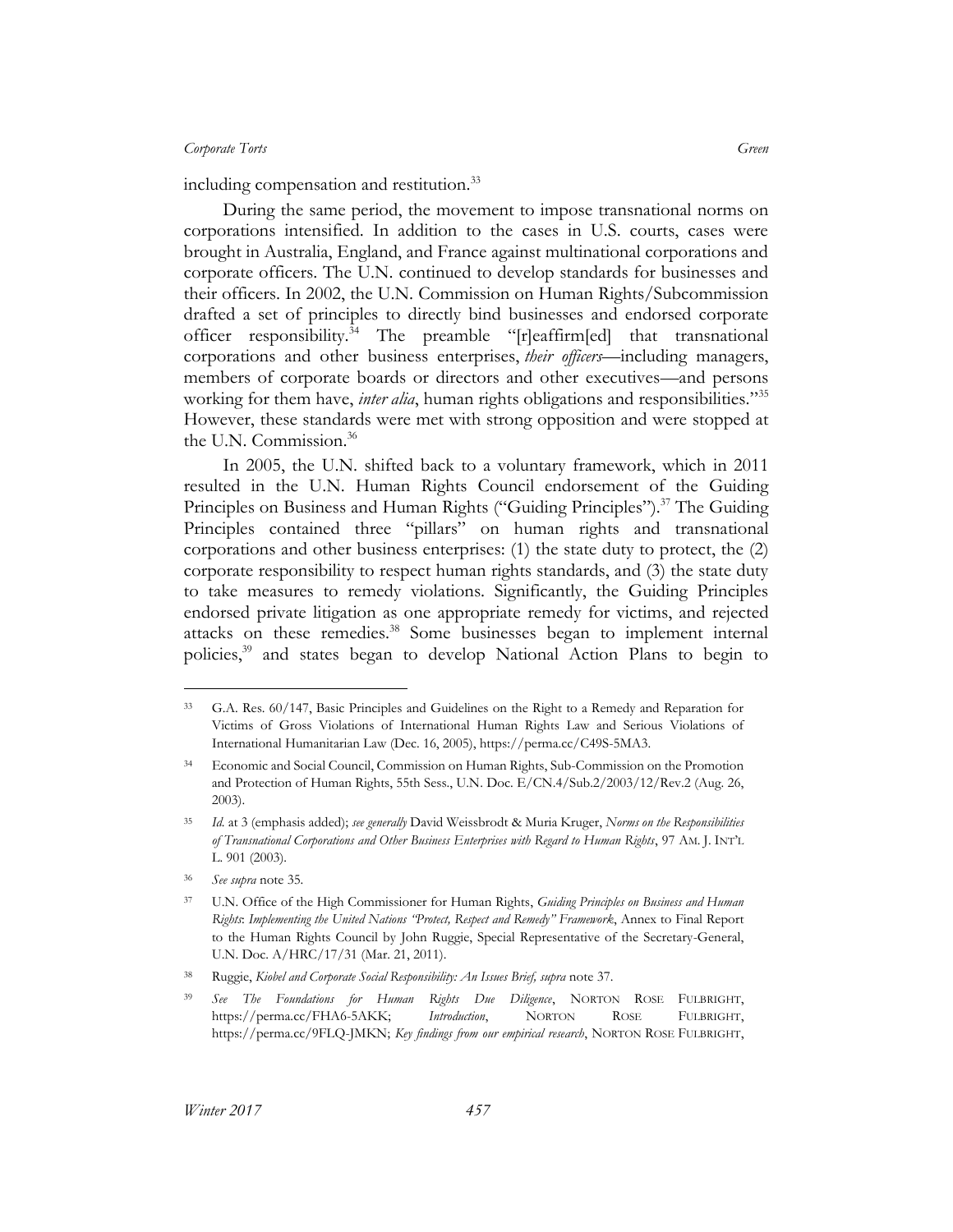implement the Guiding Principles.<sup>40</sup>

Yet, for many, especially those continuing to suffer human rights abuses at the hands of multinational corporations, progress has been far too slow. The passage of time has also increased fears that voluntary implementation could allow too much discretion by corporate officers, and states have become reticent to establish limits on corporate activity. This desire for quicker, more binding action led some governments and non-governmental organizations to renew calls for a binding treaty. In 2014, the Human Rights Council established an international working group to begin the drafting process for a treaty on business and human rights.<sup>41</sup> In July 2015, the working group held its first meeting to begin discussing the parameters of a treaty.<sup>42</sup>

In the U.S., one step toward accountability for those who violated basic human rights has been a line of cases in U.S. courts. These cases were first brought under the ATS, a provision of the Judiciary Act of 1789 that allowed tort claims that are violations of the "law of nations" or a treaty of the U.S. <sup>43</sup> The first case to allege international human rights violations under the ATS was brought in 1979 against a police official who physically tortured a 17-year-old son of a political opposition leader to death.<sup>44</sup> In the 1980s, defendants included military and civilian commanders,<sup>45</sup> and in the 1990s, cases were brought against corporations and corporate officials.<sup>46</sup> However, in 2013, the Supreme Court issued a confusing ruling about how and when the ATS applies to acts occurring overseas, $47$  which has imposed an additional hurdle to human rights victims seeking to bring claims in U.S. courts.<sup>48</sup> In 1992, the Torture Victim Protection Act was signed into law, but it was subsequently interpreted to limit defendants to natural persons.<sup>49</sup> These

https://perma.cc/8BUH-WPDC.

<sup>40</sup> *See* Cindy S. Woods, *Engaging the U.N. Guiding Principles on Business and Human Rights: The Inter-American Commission on Human Rights & the Extractive Sector*, 12 BRAZ. J. INT'L L. 571, 572 (2015) ("Over thirty countries have committed to creating a NAP, including many within the inter-American system, signaling the region's readiness to engage with the Guiding Principles.").

<sup>41</sup> *See Open-Ended Intergovernmental Working on Transnational Corporations and other Business Enterprises with Respect to Human Rights*, U.N. HUMAN RIGHTS COUNCIL, https://perma.cc/GY7A-JB3R.

<sup>42</sup> *See id.*

<sup>43</sup> 28 U.S.C. § 1350 (2012). *See* Filartiga, 630 F.2d at 877.

<sup>44</sup> *See* Filartiga, 630 F.2d at 877–80 (detailing the background of the case).

<sup>45</sup> BETH STEPHENS, JUDITH CHOMSKY, JENNIFER GREEN, PAUL HOFFMAN & MICHAEL RATNER, INTERNATIONAL HUMAN RIGHTS LITIGATION IN U.S. COURTS 12–14 (2d ed. 2008).

<sup>46</sup> *See id*. at 15

<sup>47</sup> *See* Kiobel, 133 S. Ct. 1659 (2013).

<sup>48</sup> *See* Green, *supra* note 1, at 1097–1101.

<sup>49</sup> *See* Mohamad, 132 S. Ct. at 1708.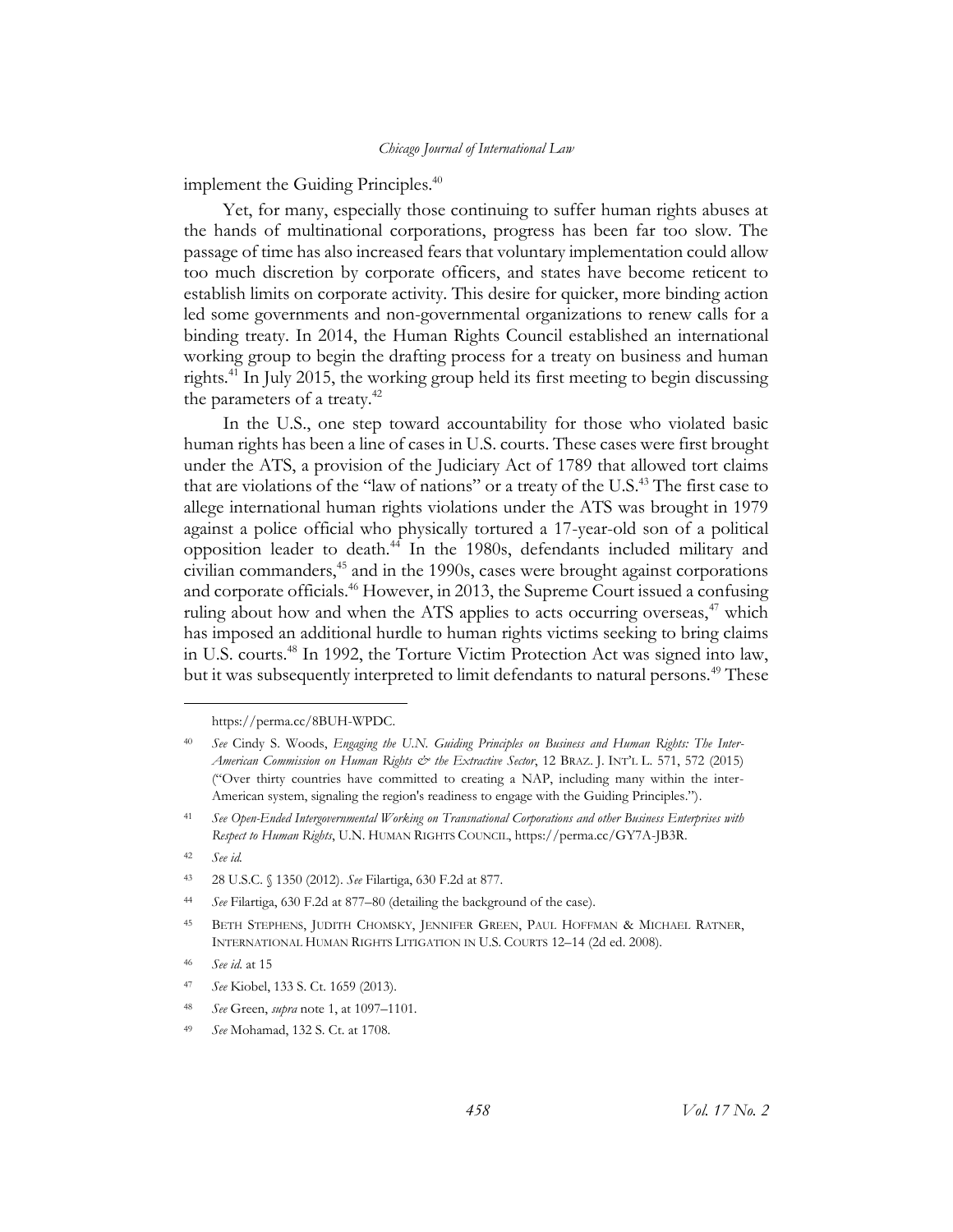$\overline{a}$ 

two statutes that allow tort remedies have been two of the key statutes allowing human rights victims to seek redress in U.S. courts.

In other countries there have been successful cases establishing or following the principle of corporate accountability for human rights violations. In England, a recent legislative change allowed foreign direct liability: if the parent company is directly involved in the subsidiary's operation or exercises *de facto* control over those operations, it owes a duty of care to employees and anyone affected by the operations.<sup>50</sup> Cases in England have resulted in numerous successful verdicts and settlements for the plaintiffs,<sup>51</sup> as have cases in Australia,<sup>52</sup> Argentina,<sup>53</sup> Colombia,<sup>54</sup> and Ghana.<sup>55</sup> Some countries have laws providing for a forum of necessity—plaintiffs may bring the claims in their domestic courts if there is no other forum where plaintiffs could reasonably seek relief. <sup>56</sup> A growing number of countries also allow for the possibility of corporate criminal liability.<sup>57</sup> Human

<sup>50</sup> Companies Act 2006, c. 46, § 1159 (U.K.), https://perma.cc/TE6F-MCUS.

<sup>51</sup> *See, for example*, Chandler v. Cape PLC, [2012] EWCA (Civ) 525 (Eng.) (concerning a worker exposed to asbestos in an extinct subsidiary company who was able to recover from the parent company); Guerrero et al. v. Monterrico Metals PLC, [2010] EWHC 3228 (Q.B.) (Eng.) (concerning thirty-three Peruvians protesting a copper mine; the plaintiffs charged corporate complicity in torture and the case ended in confidential settlement); *Landmark Settlement of Miners' Claims Boosts Fight for Silicosis Compensation*, LEIGH DAY (Sept. 25, 2013), https://perma.cc/B3SH-XFWJ (discussing a settlement by a mining company to pay South African workers who contracted silicosis).

<sup>52</sup> *See, for example*, *BHP Lawsuit (re Papua New Guinea),* BUSINESS & HUMAN RIGHTS RESOURCE CENTRE (Feb. 18, 2014), https://perma.cc/V7WJ-2UJ5. Sued in Australia, the mining company BHP was required to pay AUS \$40 million and remove mine tailings from a polluted river in Papua New Guinea.

<sup>53</sup> *See, for example, Argentina: Court Halts Open-Pit Uranium Mine,* NUCLEAR MONITOR (WISE) (May 12, 2010), https://perma.cc/DQ5D-6F27; *Court Halts Open-Pit Mining in Northern Argentina*, LATIN AMERICAN HERALD TRIB. (Apr. 24, 2010), https://perma.cc/79UV-NZEL (reporting that the Argentinean Supreme Court halted open pit uranium mining until a transnational company could show that work would not cause contamination or environmental damage).

<sup>54</sup> *See* Claudia Müller-Hoff, *Making Corporations Respond to the Damage They Cause: Strategic Approaches to Compensation and Corporate Accountability*, EUROPEAN CENTER FOR CONSTITUTIONAL & HUMAN RIGHTS 5, 15 (Jan. 1, 2013), https://perma.cc/ZGX6-LKLE.

<sup>55</sup> *See id*. at 25 (explaining that the High Court of Ghana granted compensation to victims of forced displacement by Anglogold Ashanti at the Iduapriem mine in Ghana).

<sup>56</sup> Mauro Bussani & Marta Infantino, *The Many Cultures of Tort Liability, in* COMPARATIVE TORT LAW: GLOBAL PERSPECTIVES 11 (Mauro Bussani & Anthony J. Sebok eds., 2015) (forum non conveniens discussion).

<sup>57</sup> Examples include Australia, Austria, Belgium, Canada, Denmark, Finland, France, India, Japan, Netherlands, Norway, South Africa, U.K., and the U.S. *See* ANITA RAMASASTRY & ROBERT C. THOMPSON, COMMERCE, CRIME AND CONFLICT: LEGAL REMEDIES FOR PRIVATE SECTOR LIABILITY FOR GRAVE BREACHES OF INTERNATIONAL LAW 13−27 (2006); Sara Sun Beale, *A Response to the*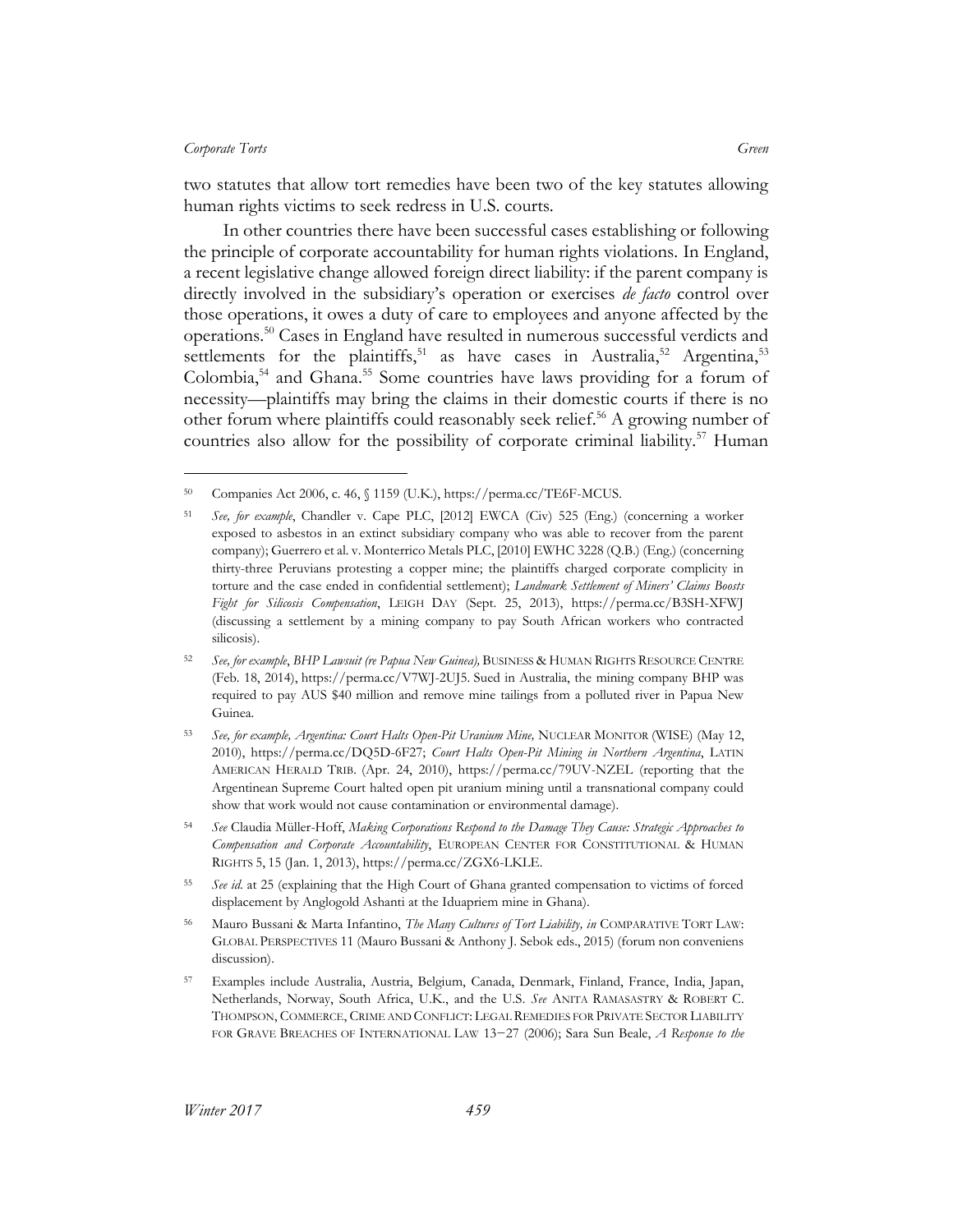rights victims in these countries have also seen pushback on their right to seek legal remedies, such as through increased procedural requirements and in reductions in legal aid and in court-ordered attorneys' fees in the U.K.<sup>58</sup>

Thus, the historical context for corporate accountability is one in which there are many forces in civil society, national and governmental systems, and laws on the books for accountability for human rights violations, including violations by corporate actors. These factors are important pressures which enhance the prospect for imposing civil liability on corporate officers responsible for human rights abuses. However, there are also numerous counterweights to these forces and laws, and many questions about the need to focus on tort liability for corporate officers.

## <span id="page-14-0"></span>B. Human Rights Violations and Tort Liability for Corporate Officers

This Section will introduce the theoretical framework for holding corporate officers accountable through tort remedies, or more broadly (to encompass variations in different types of legal systems), compensation for particular harms to individuals. The Section will also address the relationship of tort remedies to the more common framework of jurisprudence on human rights questions, namely, humanitarian and international criminal law.

#### 1. Why tort law?

 $\overline{a}$ 

<span id="page-14-1"></span>On the most basic level, the global human rights movement overlaps with straightforward concepts of tort liability—civil responsibility for wrongs one person causes another.<sup>59</sup> Tort remedies provide an important component in the enforcement of international law. $60$  The starting point for the analysis of the relationship between tort remedies and international law is the multi-faceted nature of human rights litigation.

Elsewhere, Sandra Coliver, Paul Hoffman, and I have described the overlapping functions of ATS/TVPA litigation in the U.S., in which plaintiffs sue physical perpetrators, civilian and military superiors, and corporations and corporate officers for violations including genocide, war crimes, crimes against

*Critics of Corporate Criminal Liability,* 46 AM. CRIM. L. REV. 1481, 1493–1500 (2009); *see also* Flomo, 643 F.3d at 1018–20.

<sup>58</sup> *See* Michael D. Goldhaber, *Corporate Human Rights Litigation in Non-U.S. Courts: A Comparative Scorecard,* 3 U.C. IRVINE L. REV. 127, 132–34 (2013).

<sup>59</sup> *See* STEPHENS, CHOMSKY, GREEN, HOFFMAN, & RATNER, *supra* note 45, at XXV.

<sup>60</sup> *See, for example,* Flomo, 643 F.3d at 1013; Ruggie*, supra* note 37; GEORGE P. FLETCHER, TORT LIABILITY FOR HUMAN RIGHTS ABUSES 173–75 (2008).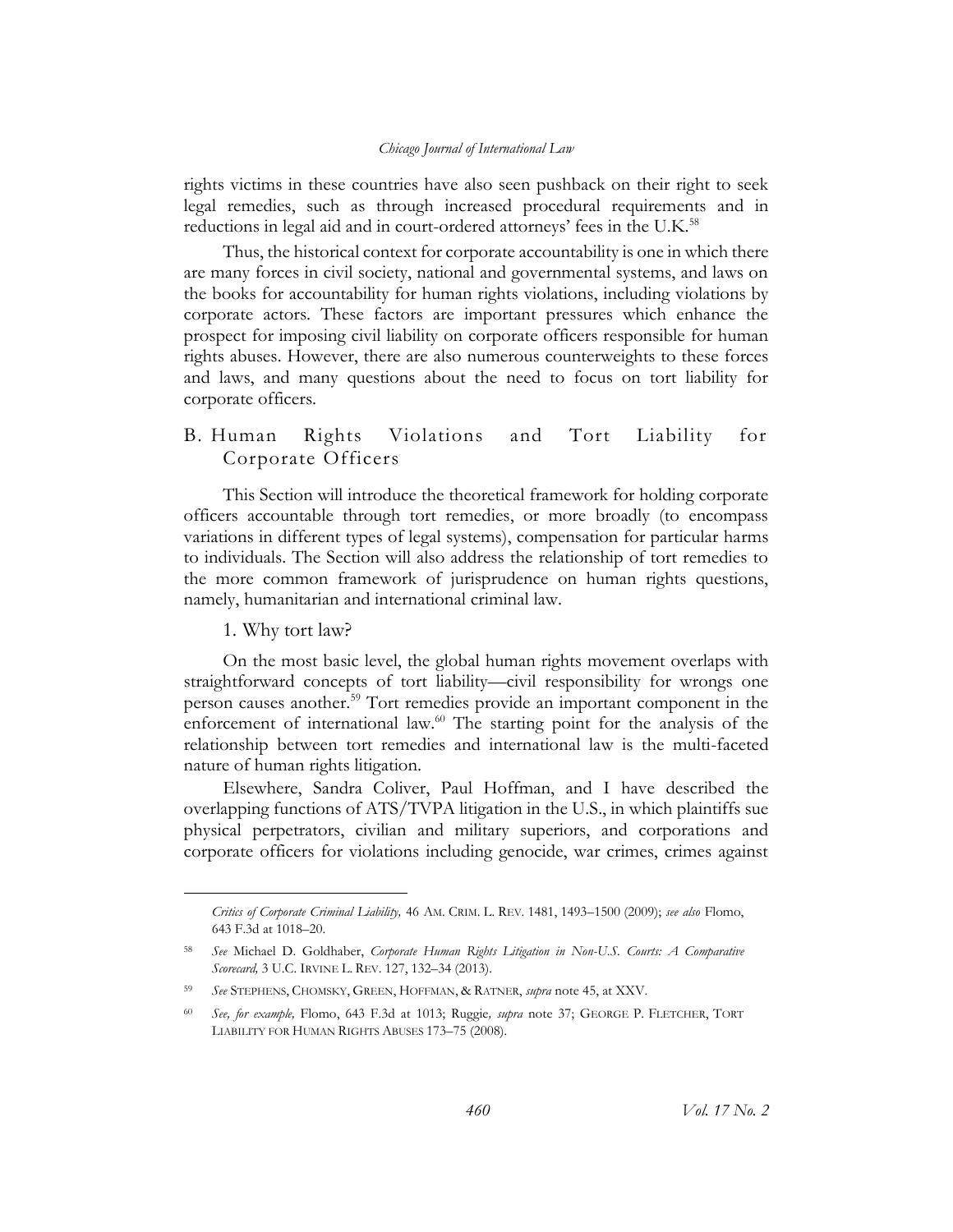humanity, extrajudicial executions, disappearances, torture, slavery and forced labor, and human trafficking. $61$  The functions of this litigation include holding individual perpetrators accountable for human rights abuses, providing victims with some sense of official acknowledgment and reparation, contributing to the development of international human rights law, building constituency in the U.S. supporting application of international law, adding to a climate of deterrence, and supporting or catalyzing efforts in other countries for human rights enforcement.<sup>62</sup> Martha Minow discusses how legal proceedings have promoted reconciliation and healing in a conflicted society.<sup>63</sup>

Allowing survivors or surviving family members to bring claims can provide an opportunity for financial compensation that, while perhaps seeming mundane and insufficient to some, does provide an avenue for redress, and an opportunity for compensation to help injured people get on with their lives. The court process itself offers validation by providing a formal legal judgment. In the case of punitive damages, plaintiffs receive the added benefit of a public statement reflecting the gravity of what the survivor or their lost family member(s) have suffered. For the defendants, court proceedings provide public accountability for what they have done, and for those who might be tempted to commit the same categories of wrongs, a warning that there may be serious financial and reputational consequences for their actions.

Tort law also provides that there is a duty of reasonable care for one person to avoid causing harm to another, and it has a developed jurisprudence on the doctrine of reasonable care, foreseeable harm, and due diligence. The purpose of providing incentives for appropriate future behavior overlaps with the multiple functions of human rights law to contribute to the development of human rights norms and the deterrence of future violations.<sup>64</sup> Tort theory crosses legal systems and is commonly included in statutory or common law around the world.<sup>65</sup> In other legal systems, victims of abuses seek to both punish the perpetrators of the abuse through criminal and civil remedies, and receive compensation, sometimes

<sup>61</sup> *See generally* Sandra Coliver, Jennie Green & Paul Hoffman, *Holding Human Rights Violators Accountable by Using International Law in U.S. Courts: Advocacy Efforts and Complementary Strategies*, 19 EMORY INT'L L. REV. 169 (2005).

<sup>62</sup> *See generally id.*

<sup>63</sup> MARTHA MINOW, BETWEEN VENGEANCE AND FORGIVENESS: FACING HISTORY AFTER GENOCIDE AND MASS VIOLENCE 61 (1998).

<sup>64</sup> *See* Danner & Martinez, *supra* note 6*,* at 777; Leon Gettler, *Liability Forges a New Morality*, GLOBAL POLICY FORUM (Aug. 3, 2005), https://perma.cc/YEK5-WDRN; Richard L. Herz, *The Liberalizing Effects of Tort: How Corporate Complicity Liability Under the Alien Tort Statute Advances Constructive Engagement*, 21 HARV. HUM. RTS. J. 207 (2008).

<sup>65</sup> PAULA GILIKER, VICARIOUS LIABILITY IN TORT: A COMPARATIVE PERSPECTIVE 5 (2010).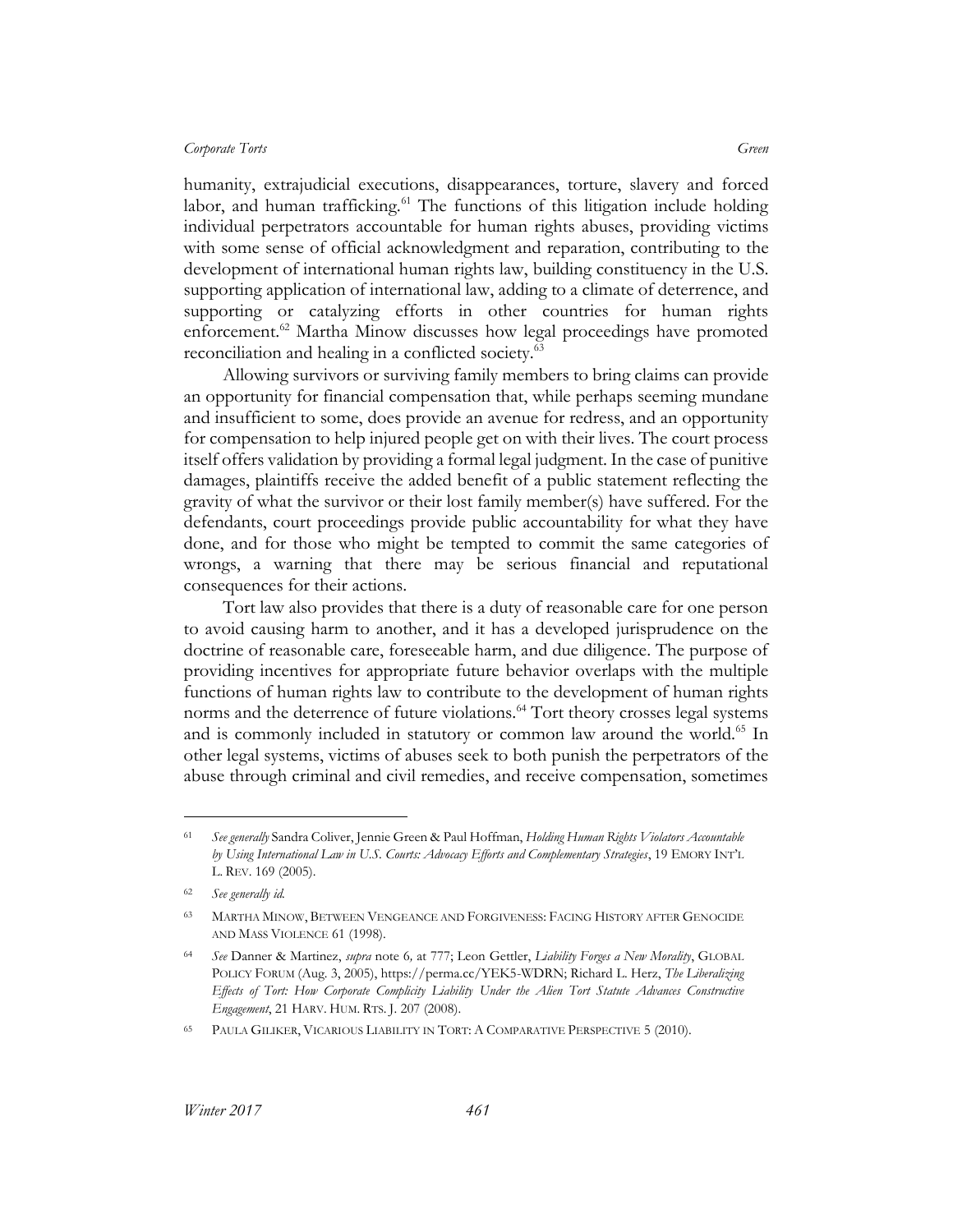through a mechanism linked to their criminal claim.<sup>66</sup> For example, in the civil law system in France, the criminal system is the dominant system, with individuals able to be a partie civile, or civil party, to the criminal action.

In her analysis of whether there are parallel options for human rights victims to the Alien Tort Statute in other countries, Beth Stephens raised the concept of "translation" among different legal systems. $^{67}$  For a concept to be "translated" from one system to another does not require identical implementation, but adherence to the same underlying concept: "the mechanical transfer of legal procedure from one system to another is rarely effective. Instead, common goals must be realized through procedures appropriate to each national system."<sup>68</sup> At base are the "commonalities."<sup>69</sup> "Victims of human rights abuses around the world seek comparable results through varied procedural models, tailored to the requirements of their local legal systems."70

This Article will explore the common denominator of providing remedies to human rights victims in these multiple sources of law. To properly compare and translate the concept of superior liability across jurisdictions, it is necessary to focus on this common core of parallel tests in international and domestic systems rather than the differences in implementation throughout the different systems. After examining examples from different systems, I conclude that international law standards providing superior responsibility for corporate officers are consistent with parallel standards in U.S. law. Common types of actions have resulted in common types of liability, the availability of remedies to victims of

<sup>67</sup> *See* Stephens, *supra* note 66, at 4.

<sup>66</sup> *See* Ratner, *supra* note 11, at 497 ("For instance, certain important U.S. statutes hold private defendants civilly and criminally liable for violations of civil rights on the theory that such entities may be acting 'under the color of law'"); Beth Stephens, *Translating Filártiga: A Comparative and International Law Analysis of Domestic Remedies for International Human Rights Violations*, 27 YALE J. INT'L L. 1, 44–46 (2002) (explaining that the division between the civil and criminal actions should be eliminated by states); Robert C. Thompson, Anita Ramasastry, & Mark B. Taylor, *Translating Unocal: The Expanding Web of Liability for Business Entities Implicated in International Crimes*, 40 GEO. WASH. INT'L L. REV. 841, 894 (2009) ("In other countries, the need for accountability may translate into criminal prosecutions or administrative processes instead of civil litigation, or else into hybrid remedies, such as the *action civile*.").

<sup>68</sup> *Id*. at 4 (citing Lawrence Lessig, *Fidelity in Translation*, 71 TEX. L. REV. 1165 (1993)) (constitutional interpretation); *see also* ALASDAIR MACINTYRE, WHOSE JUSTICE? WHICH RATIONALITY? 373 (1988); Craig Scott, *Translating Torture into Transnational Tort: Conceptual Divides in the Debate on Corporate Accountability for Human Rights Harms*, *in* TORTURE AS TORT: COMPARATIVE PERSPECTIVES ON THE DEVELOPMENT OF TRANSNATIONAL HUMAN RIGHTS LITIGATION 45–47 (Craig Scott ed., 2001).

<sup>69</sup> Stephens, *supra* note 66, at 5.

<sup>70</sup> *Id.* at 5; Thompson, Ramasastry, & Taylor, *supra* note 66, at 845.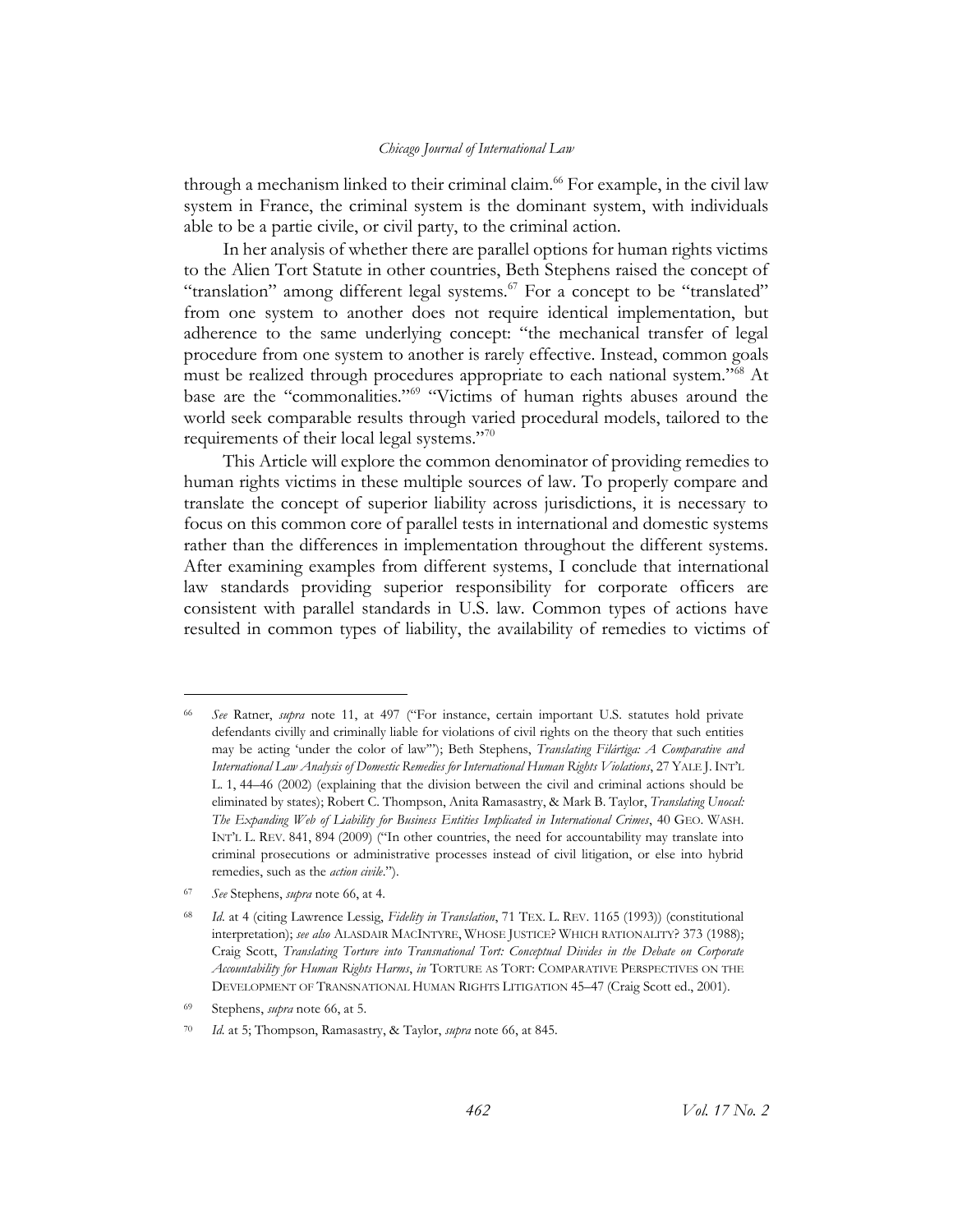<span id="page-17-0"></span>human right violations, and enforcement of standard tort principles of the duty of care.

2. The relationship between tort remedies, international human rights law, and international criminal law.

In a common law system, the widespread understanding of the relationship between tort and criminal law is that tort law provides compensation while punishment is primarily the role of the criminal system.<sup>71</sup> In a system such as the U.S. where punitive damages are a possibility this line becomes more blurred because the goal of punitive damages is, as the name says, punishment; punitive damages also have the purpose of deterring future violations<sup>72</sup> and of naming and shaming the tortfeasor, which serves both the aims of deterrence and the declarative function of law.<sup>73</sup>

Another frequent distinction between the criminal and tort systems is that crimes are considered committed against society as a whole. In civil law systems, these functions are linked when a private party is able to join a criminal action. The nature of human rights violations further blurs the classic distinction between the criminal and civil systems.<sup>74</sup>

Tort and criminal liability have been set against each other—sometimes in an attempt to avoid any accountability. In his important opinion finding a legal basis for holding corporations liable in a civil suit for international law violations, Judge Richard Posner noted that those standing against criminal liability argue that there is no need for it because of civil liability.<sup>75</sup> However, in a common law system such as the U.S., tort and criminal law may complement each other and serve as

<sup>71</sup> *See* R.A. Duff, *Repairing Harms and Answering for Wrongs, in* PHILOSOPHICAL FOUNDATIONS OF THE LAW OF TORTS 212–16 (John Oberdiek ed., 2014); R.A. Duff, *Torts, Crimes and Vindication: Whose Wrong Is It?, in* UNRAVELING TORT AND CRIME 148– 50 (Matthew Dyson ed., 2014).

<sup>72</sup> *See generally* John C. Coffee, Jr., *Paradigms Lost: The Blurring of the Criminal and Civil Law Models—And What Can Be Done About It*, 101 YALE L.J. 1875 (1992); Jerome Hall, *Interrelations of Criminal Law and Torts*, 43 COLUM. L. REV. 753 (1943); J. Coffee, Jr., *Does "Unlawful" Mean "Criminal"?: Reflections on the Disappearing Tort/Crime Distinction in American Law*, 71 B.U. L. REV. 193 (1991).

<sup>73</sup> *See Strengthening Targeted Sanctions Through Fair and Clear Procedure*, WATSON INSTITUTE FOR INTERNATIONAL STUDIES AT BROWN UNIVERSITY 5 (March 30, 2006), https://perma.cc/Y57L-PBW2 ("Targeted sanctions are typically applied either as incentives to change behavior or as preventive measures, as in the case of sanctions against individuals or entities that facilitate terrorist acts").

<sup>74</sup> *See generally* Mark Osiel, *The Banality of Good: Aligning Incentives Against Mass Atrocity*, 105 COLUM. L. REV. 1751 (2005); Cassel, *supra* note 11, at 17–18 (discussing English cases on international human rights and common law torts).

<sup>75</sup> *See* Flomo, 643 F.3d at 1019 ("Corporate criminal liability is criticized…but one of the principal criticisms is that it is superfluous given civil liability").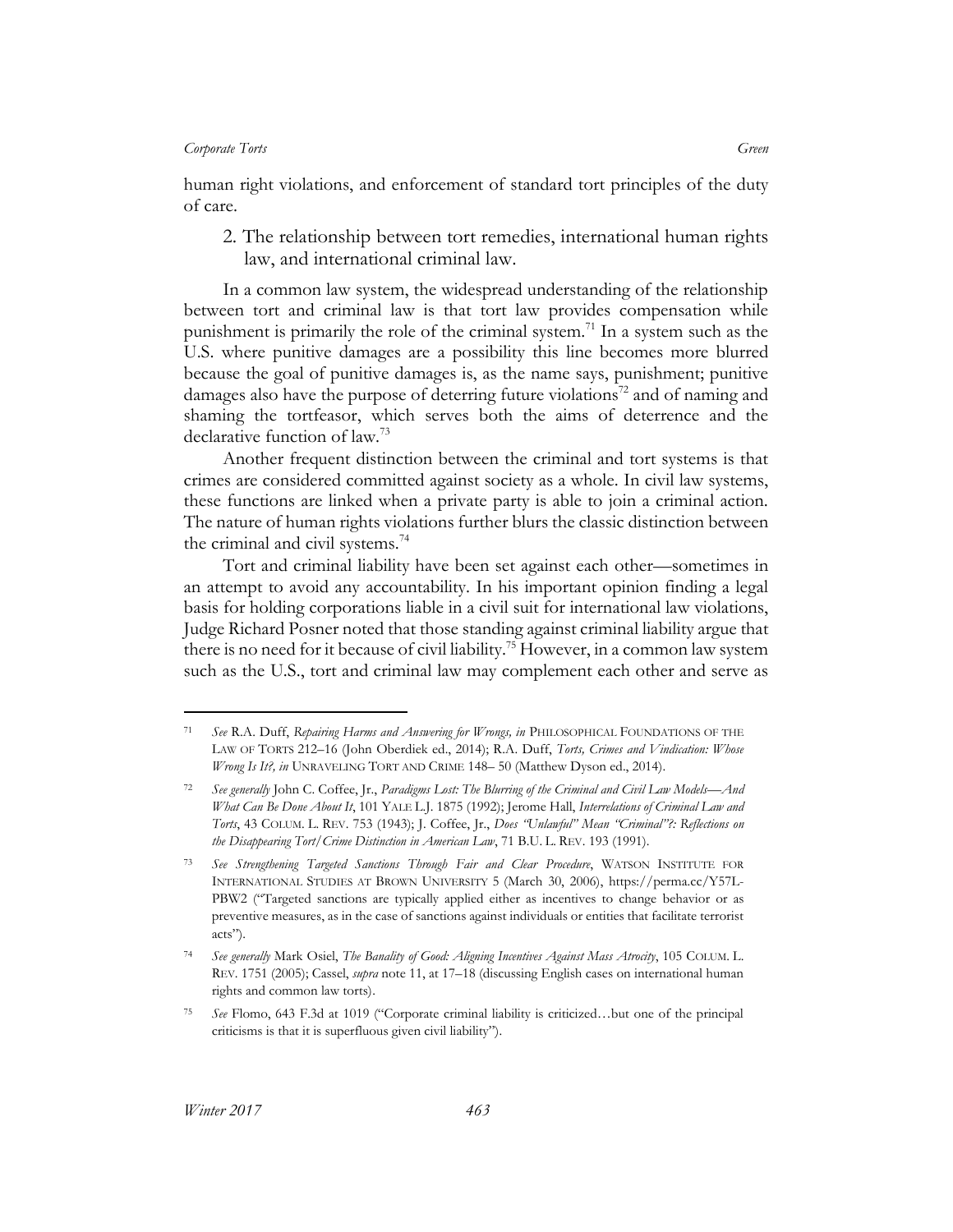different levers in building accountability within a particular jurisdiction, across national systems, and in the international system itself. For example, in the U.S., plaintiffs have brought tort claims alleging superior responsibility for almost thirty years, but there is still no provision for command responsibility for human rights violations in the U.S. criminal code.<sup>76</sup>

Judge Posner cites a number of prominent treaties as examples of the importance of civil and administrative remedies where criminal remedies are unavailable: the Organization for Economic Cooperation and Development Convention on Combating Bribery of Foreign Public Officials in International Business Transactions, the U.N. International Convention for the Suppression of the Financing of Terrorism, and the U.N. Convention Against Transnational Organized Crime.<sup>77</sup> These treaties allow civil and administrative remedies as alternatives to criminal liability.<sup>78</sup>

In some jurisdictions, tort standards may lead to criminal standards for accountability for human rights violations.<sup>79</sup> Scholars Leigh Payne and Gabriel Pereira have noted a new trend in how countries transitioning from dictatorships and/or civil conflict have addressed corporate complicity. While "transitional justice" trials of state officials have been predominantly criminal prosecutions, when it comes to corporate complicity, civil trials have outnumbered criminal trials. $80$ 

Tort remedies do not contain the same constraints as criminal prosecutions. One significant difference is the balance of competing interests within a governmental office.<sup>81</sup> Survivors of human rights violations may secure private or public interest attorneys to pursue civil claims on their behalf, and these claims are likely subject to fewer political limitations than criminal prosecutions. The number of cases brought under the ATS and TVPA far outstripped the number

<sup>76</sup> *See* Letter from Yadh Ben Achour to Pamela Hamoto, Permanent Representative of the United States to the United Nations (Oct. 6, 2015), https://perma.cc/Z9HG-9C43.

<sup>77</sup> *See* Flomo, 643 F.3d at 1020.

<sup>78</sup> *See id.*

<sup>79</sup> *See* Letter from Yadh Ben Achour to Pamela Hamoto, Permanent Representative of the United States to the United Nations (Oct. 6, 2015), https://perma.cc/Z9HG-9C43.

<sup>80</sup> *See* Leigh A. Payne and Gabriel Pereira, *Accountability for Corporate Complicity in Human Rights Violations: Argentina's Transitional Justice Innovation?, in* THE ECONOMIC ACCOMPLICES TO THE ARGENTINE DICTATORSHIP: OUTSTANDING DEBTS 29, 29–44 (Horacio Verbitsky & Juan Pablo Bohoslavsky eds., 2016).

Indeed, multiple doctrines exist to dismiss cases if a court determines that ruling on the case would require the court to pass judgment on the legitimate act of a foreign state (the act of state doctrine) or asking courts to perform the functions of one of the other political branches (the political question doctrine).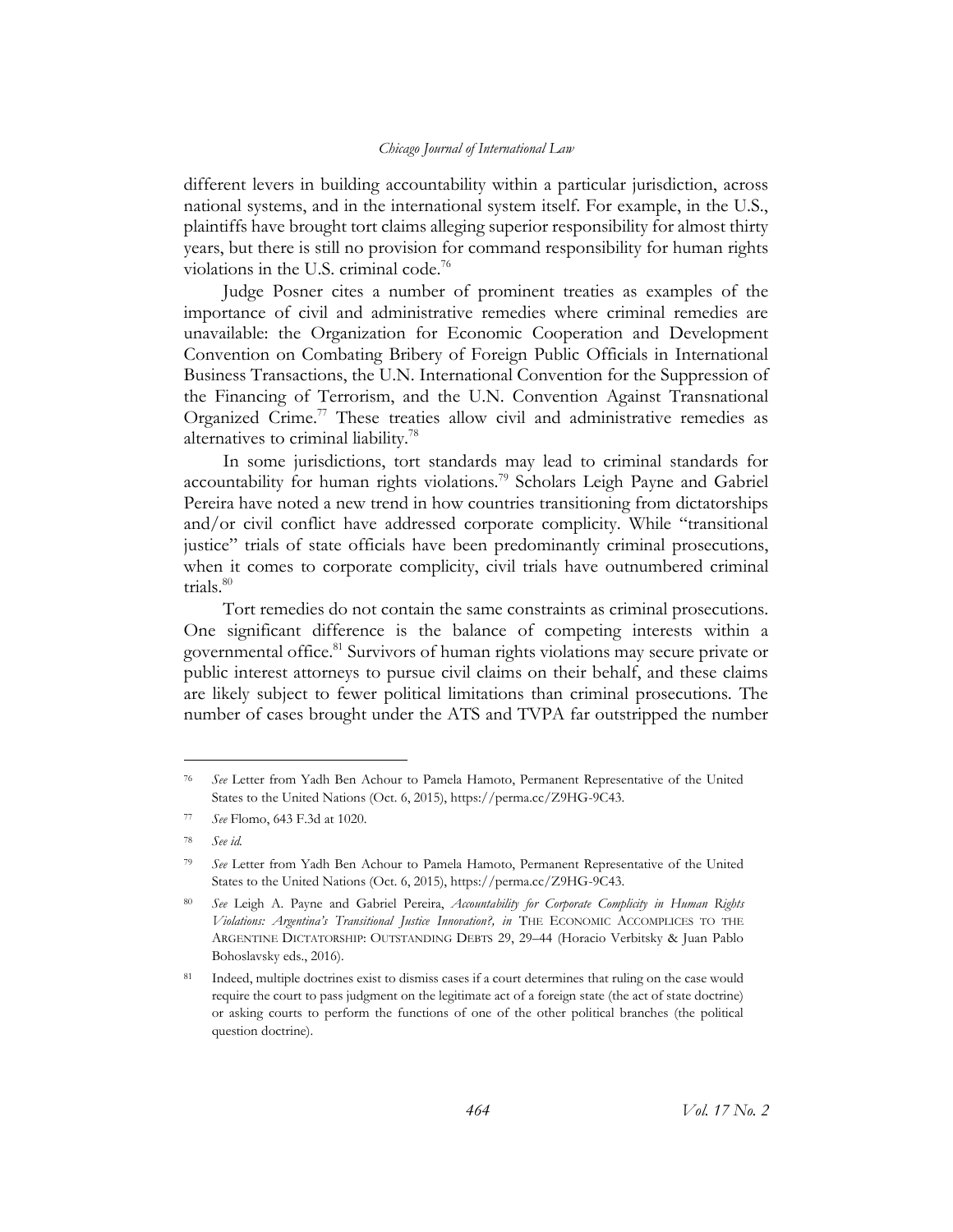of criminal prosecutions for international human rights violations.<sup>82</sup> The U.S. government has prosecuted and deported Nazi war criminals and prosecuted those accused of human rights violations for immigration fraud,<sup>83</sup> yet only one person, Chuckie Taylor, has been criminally prosecuted for the underlying human rights violations (in his case for torture in Liberia).<sup>84</sup> In fact, no corporation or corporate official has been prosecuted in the U.S. for international human rights violations. Tort cases have the potential to provide remedies for human rights victims while moving the law forward and giving added impetus to criminal prosecutions.

Criminal prosecution around the world varies according to the level of participation afforded to those harmed by the violations. Some countries, such as the U.S., Australia, Belgium, Canada, France, India, Indonesia, and South Africa, give prosecutors "complete enforcement discretion, with little or no official participation by victims or their representatives."<sup>85</sup> Other countries, such as Argentina, Germany, Japan, Netherlands Spain, and Ukraine, allow higher levels of participation by victims, from participating in the charging decision to the appeal of decisions not to prosecute.<sup>86</sup>

Finally, and perhaps most important for the analysis of the standards applied in human rights tort cases, the jurisprudence on human rights claims looked to international criminal law to inform analysis in civil cases. For example, in rulings on the definitions of human rights norms, U.S. courts have frequently cited international criminal tribunal judgments to inform their rulings about the content of customary international law, in particular in cases brought under the ATS and TVPA.<sup>87</sup> International criminal law has been a primary source of developing standards, and U.S. and other national courts have looked to international criminal tribunal jurisprudence for guidance when they are ruling on tort cases.<sup>88</sup>

<sup>82</sup> *See* STEPHENS, CHOMSKY, GREEN, HOFFMAN, & RATNER, *supra* note 45, at XXVI.

See War Crimes Trials, UNITED STATES HOLOCAUST MEMORIAL MUSEUM (last updated July 2, 2016), https://perma.cc/8EGM-XGT9; Kate Connolly, *Trial of Man Deported from U.S. to Germany for Nazi War Crimes to Begin*, THE GUARDIAN (Nov. 29, 2009), https://perma.cc/4T4E-NDT6.

The U.S. federal extraterritorial torture statute, 18 U.S.C. § 2340A (1994), allows prosecution of U.S. citizens or residents for torture or attempts or conspiracy to commit torture abroad).

<sup>85</sup> Thompson, *supra* note 67, at 882.

<sup>86</sup> *Id.*

<sup>87</sup> *See*, *for example*, STEPHENS, CHOMSKY, GREEN, HOFFMAN, & RATNER, *supra* note 45 at 256–64; *see also* RESTATEMENT (THIRD) OF THE FOREIGN RELATIONS LAW OF THE UNITED STATES §102 (sources of customary international law include judgments of international tribunals); Statute of International Court of Justice art 38 (same).

<sup>88</sup> *See* STEPHENS, CHOMSKY, GREEN, HOFFMAN, & RATNER, *supra* note 45 at 256–64.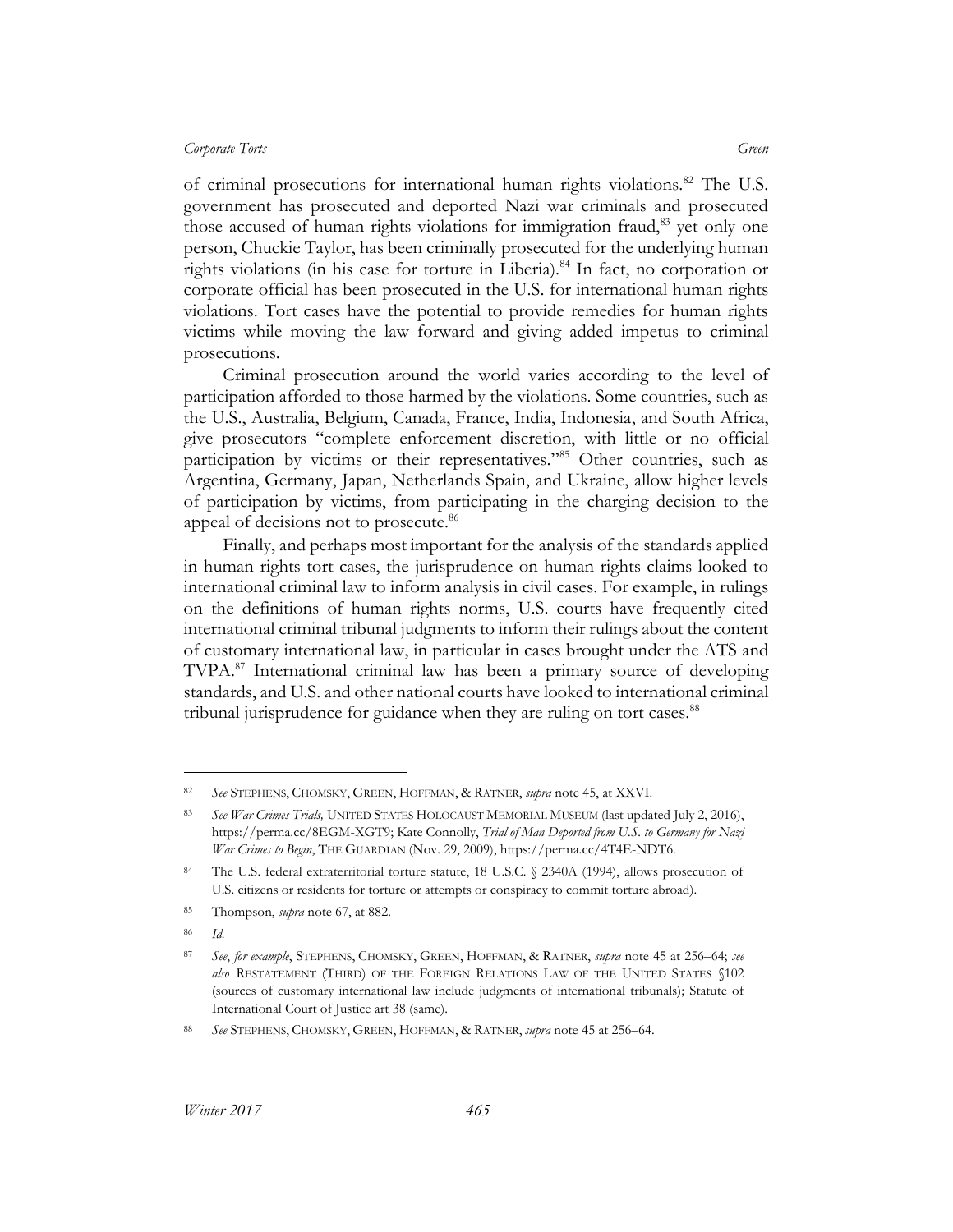In the international and domestic systems, accountability for human rights victims has incorporated principles from the international criminal system, as well as other sources of law. Section III turns to the development of standards for private (non-state) superior officers in international law.

## <span id="page-20-0"></span>III. THE EMERGENCE OF INTERNATIONAL LAW STANDARDS FOR SUPERIOR RESPONSIBILITY OF CORPORATE OFFICERS

One of the central questions that arises before bringing any charges against a defendant (criminal or civil) is whether the law or customary international law principle existed prior to an alleged violation. It is widely accepted that it is unfair to hold someone accountable for something that was not a legal violation before they committed the act.<sup>89</sup> The following Section details the development in the international legal system of approaches to hold individuals responsible for violations committed by those under their supervision, beginning with the responsibility of states and military officials and expanding to civilian government officials and then to corporate officials. This Section focuses on, but is not limited to, standards for private non-state superior responsibility for human rights violations. It brings together sources of law pertaining to superior responsibility with those sources dealing with private (non-state) responsibility, and includes the sources that deal with both. The Section concludes that it has been well established for decades that corporate officials can be held liable for international human rights violations and war crimes committed by those under their effective control.

## <span id="page-20-1"></span>A. The Historical Origins of the Command Responsibility Doctrine

Responsibility for the actions of a person under the command of another has a long and deep history. Scholars have traced the origins of the concept of command responsibility to the Roman Empire<sup>90</sup> and the writings of Sun Tzu in the sixth century.<sup>91</sup> Initial responsibilities accrued to the state (the crown) or military officials. In 1439, an edict from Charles VII of France, Ordinance at Orleans, stated: "each captain or lieutenant [is] held responsible for the abuses, ills and offences committed by members of his company" and must punish

<sup>89</sup> *See* Beth Van Schaack, *The Principle of Legality in International Criminal Law*, 103 AM. SOC'Y INT'L L. PROC. 101 (2009).

<sup>90</sup> *Cf.* Arthur Thomas O'Reilly, *Command Responsibility: A Call to Realign Doctrine with Principles*, 20 AM. U. INT'L L. REV. 71, 73 (2004) ("The origins of command responsibility are ancient, with a long history of development and practice in the laws of various nations.").

<sup>91</sup> *See* William H. Parks, *Command Responsibility for War Crimes,* 62 MIL. L. REV. 1, 3–4 (1973); SUN ZI, THE ART OF WAR: SUN ZI'S MILITARY METHODS (Victor H. Mair trans., 2007).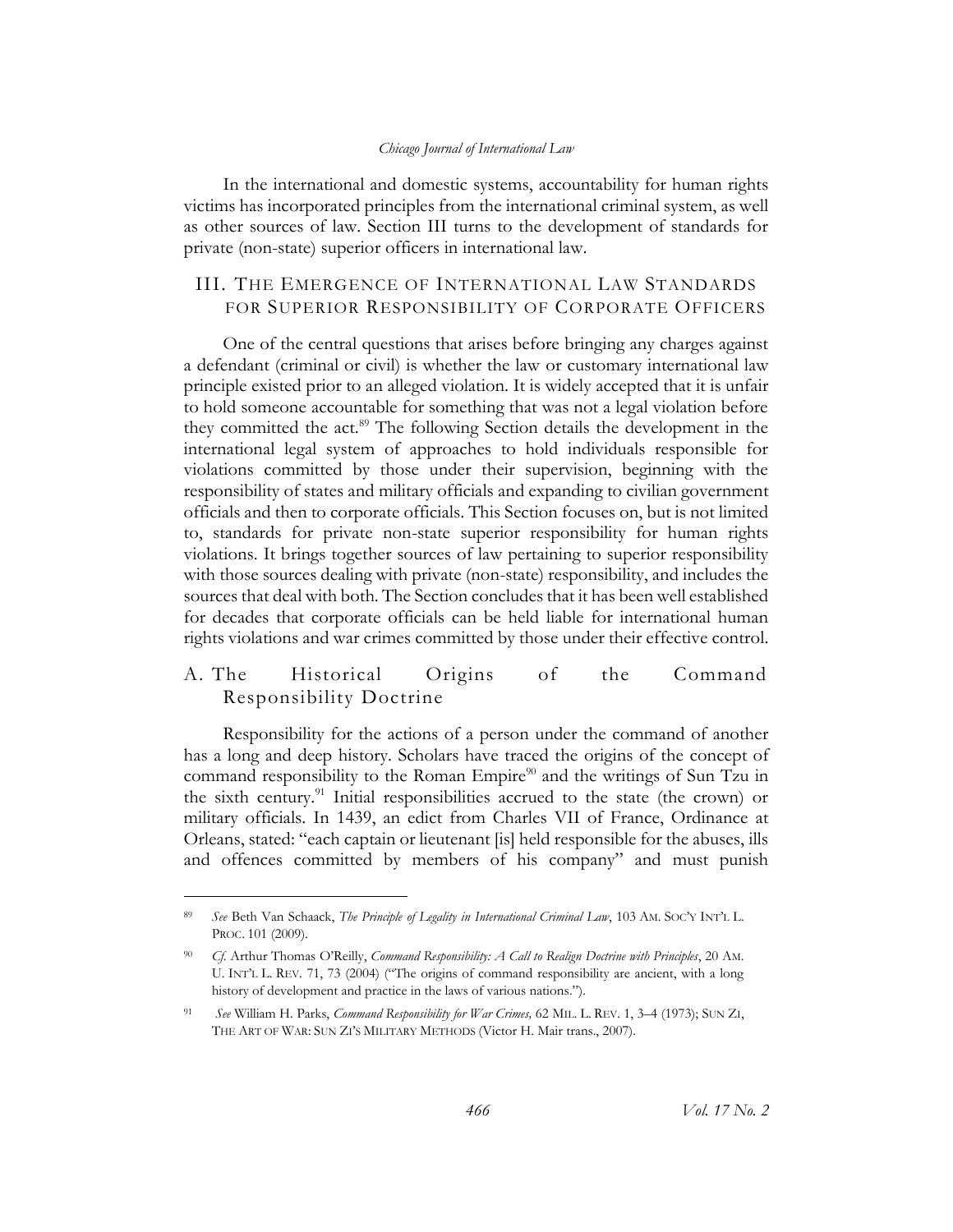offenses.<sup>92</sup> If there is a failure to punish or the officer "covers up the misdeed or delays taking action, or if, because of his negligence or otherwise, the offender escapes and thus evades punishment, the captain shall be deemed responsible for the offence as if he had committed it himself and shall be punished in the same way as the offender would have been."<sup>93</sup> In 1621, the Articles of War issued by Gustavus Adolphus of Sweden specified that a commander could issue no unlawful orders.<sup>94</sup> Scholar Hugo Grotius wrote in 1625: "The State or the Superior Powers are accountable for the Crimes of their Subjects, if they know of them, and do not prevent them, when they can and ought to do so."<sup>95</sup>

This concept was not just stated as an ideal but was on occasion enforced. In one early example, in 1474, the Archduke of Austria ordered the trial of Peter von Hagenbach who was charged with responsibility for atrocities committed by his subordinates while carrying out orders from his master.<sup>96</sup>

Another important step in the evolution of the command responsibility doctrine was restitution for victims. During the early twentieth century, numerous countries ratified the Hague Conventions and the Geneva Convention of 1929. The most commonly cited inception of an affirmative duty to prevent war crimes in a treaty is the Hague Conventions.<sup>97</sup> The Hague Convention of 1907 also specified the duties for restitution to private parties: a belligerent party violating provisions "shall if the case demands, be liable to pay compensation. It shall be responsible for all acts committed by persons forming part of its armed forces."<sup>98</sup> The 1929 Geneva Convention for the Amelioration of the Condition of the Wounded and Sick in Armies in the Field reinforced duties of military "commanders in chief" to comply with the duties in the Convention.<sup>99</sup>

<sup>92</sup> L.C. Green, *Command Responsibility in International Humanitarian Law*, 5 TRANSNAT'L L. & CONTEMP. PROBS. 319, 321 (1995) (quoting ORDONNANCES DES ROIS DE FRANCE DE LA TROSIEME RACE (Louis Guillaume de Vilevault & Louis G.O.F. de Brequigny eds., 1782) (*quoted in* THEODOR MERON, HENRY'S WARS AND SHAKESPEARE'S LAWS 149 & n. 40 (1993) (emphasis omitted)); *see* O'Reilly, *supra* note 90, at 74–75.

<sup>93</sup> Green, *supra* note 92, at 321.

<sup>94</sup> Norman G. Cooper, *Gustavus Adolphus and Military Justice*, 92 MIL. L. REV. 129, 130 (1981).

<sup>95</sup> HUGO GROTIUS, THE LAW OF WAR AND PEACE, ch. 21§ II (Francis W. Kelsey trans., Oxford 1925) (1625).

<sup>96</sup> Green, *supra* note 92.

<sup>97</sup> *See* Danner &. Martinez, *supra* note 6, at 122 ("Although its roots probably go deeper, modern international law's imposition of an affirmative duty on military commanders to prevent war crimes is usually traced to the Hague Conventions of 1907") (also noting that a few offenders were tried before German national courts).

<sup>98</sup> Hague Convention IV Convention Respecting the Laws and Customs of War on Land, Oct. 18, 1907, 36 Stat. 2277, 1 Bevans 631, https://perma.cc/G7RJ-9F89.

Convention for the Amelioration of the Condition of the Wounded and Sick in Armies in the Field, 118 L.N.T.S. 303, at art. 26 (June 19, 1931).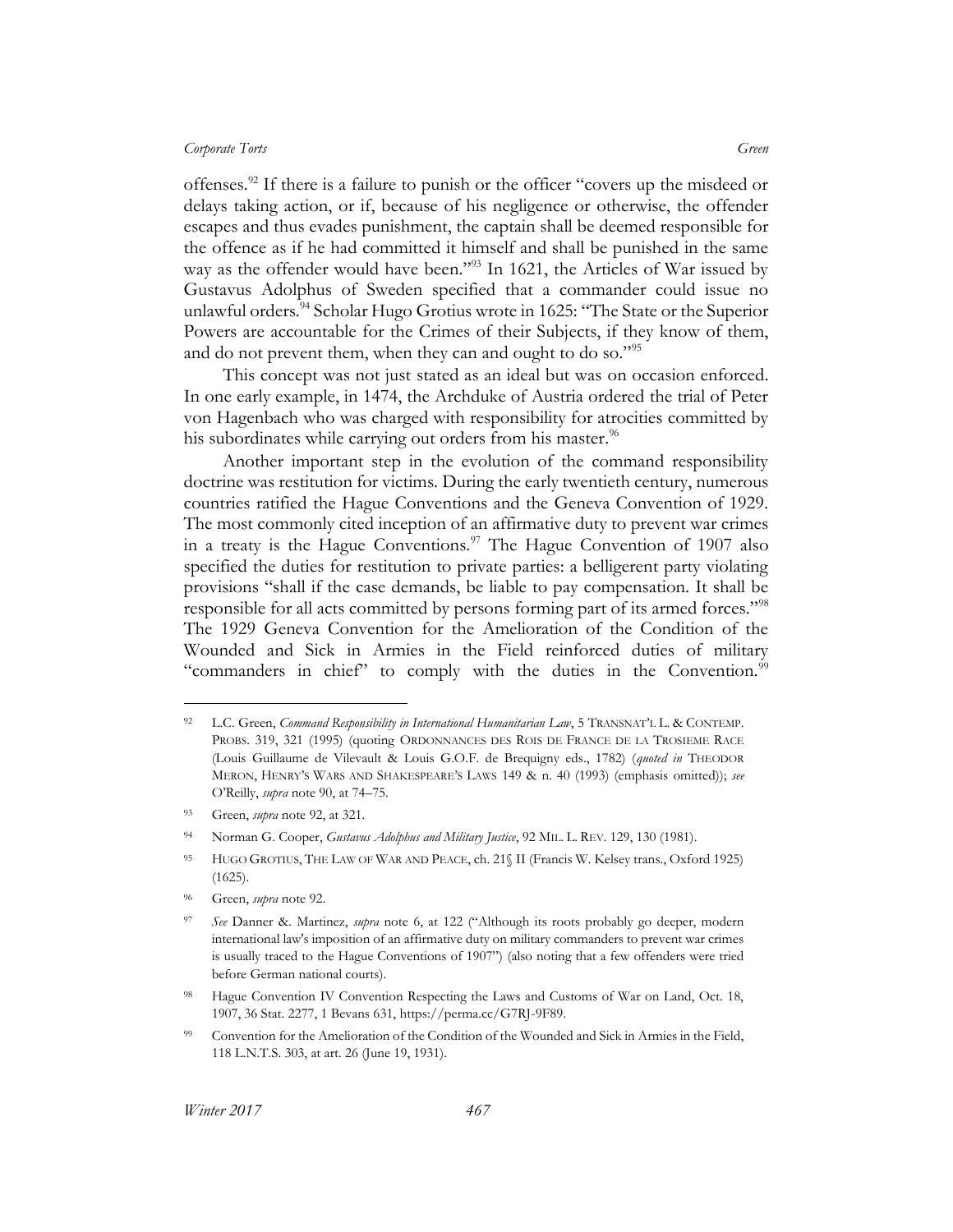Codification of the responsibility of civilian superiors, and in particular private superiors, began to be more systematically implemented over the course of the twentieth century. The following Section explores that development.

## <span id="page-22-0"></span>B. The Increasing Acceptance of Superior Responsibility for Private Actors in International Law

International treaties vary in the degree to which they mention corporate officers. Some mention categories of defendants and include both state and nonstate actors, but do not distinguish modes of liability. Other treaties mention both potential liability of non-state actors as well as superior responsibility. This Section discusses the evolution and range of sources of international law that establish standards for non-state actors and codify standards for corporate superior officers. Section IV will examine how these standards have been applied in specific cases charging superiors for violations of these laws.

<span id="page-22-1"></span>1. The transition from command responsibility to superior responsibility.

The trial of corporate officers for war crimes began after the Second World War with the trials of war criminals at Nuremberg throughout the occupied zones in Europe, and in Asia at the Tokyo Tribunal and in the subsequent trials in Singapore and Hong Kong.<sup>100</sup> The two documents establishing the legal basis for those trials, the Nuremberg<sup>101</sup> and Tokyo Charters for the International Military Tribunals (IMT),<sup>102</sup> did not explicitly include the terms "command" or "superior responsibility;" however, both charters include those with direct superior responsibility, such as "leaders, organizers and instigators."<sup>103</sup> These charters state that these individuals may be prosecuted when they participate in forming or executing a common plan or conspiracy for crimes against humanity, war crimes, or crimes against peace, and that they are liable for "all acts performed by any persons in execution of such plan."<sup>104</sup> As shown below, "leaders" were not limited to military and civilian government officials, but also included industrialists, or corporate officers.

<sup>100</sup> *See* Bazyler & Green, *supra* note 18, at 26.

<sup>101</sup> Charter of the International Military Tribunal, annexed to the London Agreement on War Criminals, Aug. 8, 1945, 59 Stat. 1544 [hereinafter Nuremberg Charter].

<sup>102</sup> Charter of the International Military Tribunal for the Far East, Jan. 9, 1946, T.I.A.S. 1589 [hereinafter Tokyo Charter].

<sup>103</sup> *See id*. at 23 ("Leaders, organizers, instigators and accomplices participating in the formulation or execution of a common plan or conspiracy to commit any of the foregoing crimes are responsible for all acts performed by any persons in execution of such plan").

<sup>104</sup> *Id.*; Nuremberg Charter, *supra* note 101, 59 Stat. 1544 at 1252.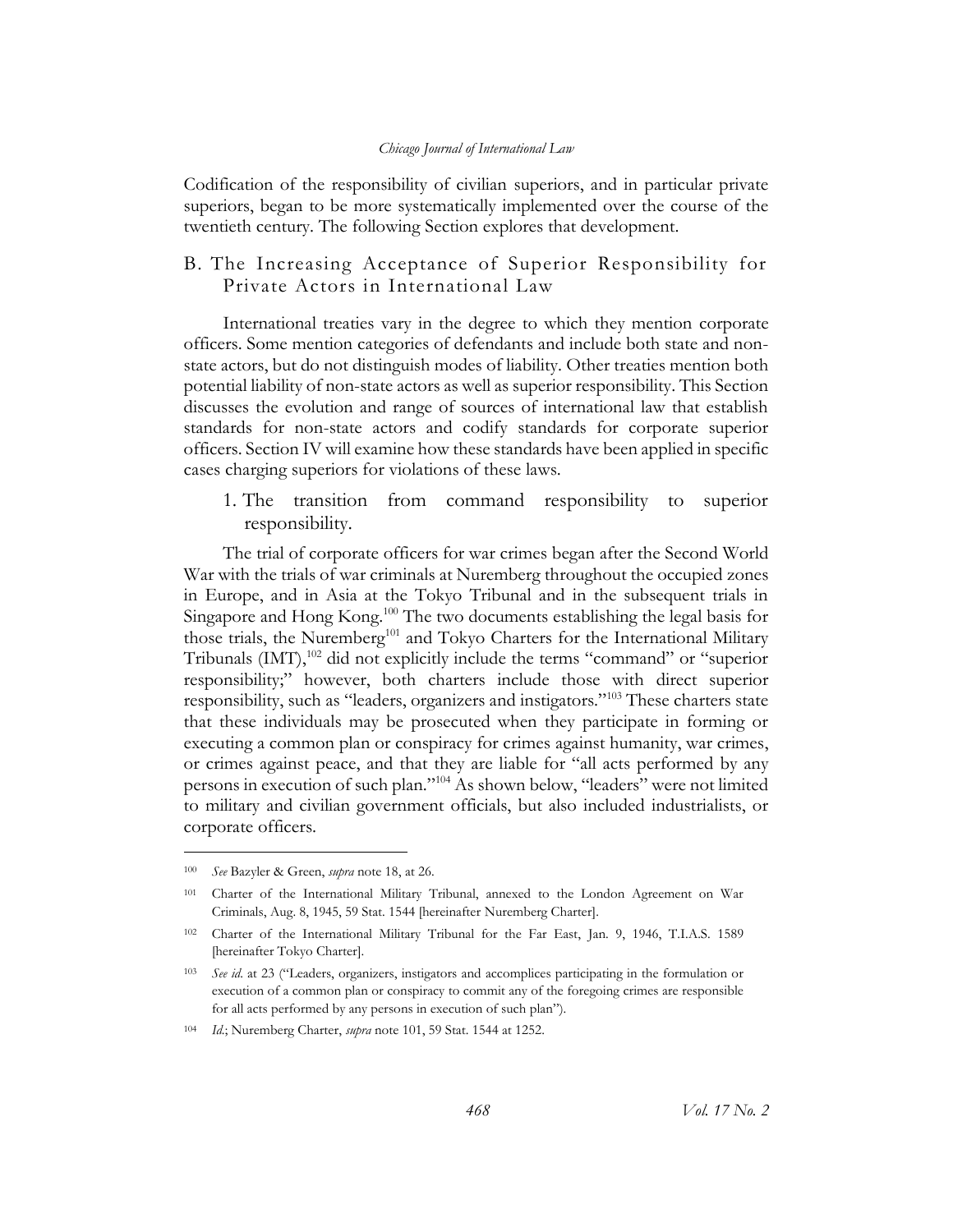Neither IMT Charter provided for omission liability.<sup>105</sup> This form of superior responsibility was made more explicit by laws such as the French Ordinance Concerning the Suppression of War Crimes. This law allowed trial in cases "[w]here a subordinate is prosecuted as the actual perpetrator of a war crime, and his superiors cannot be indicted as being equally responsible, they shall be considered as accomplices [insofar] as they have organized or tolerated the criminal acts of their subordinates."<sup>106</sup>

The Geneva Conventions of 1949 and 1977 Protocol I to the Geneva Conventions took another important step forward by specifying in international treaties (with resulting broader application beyond that of the post-World War II national ordinance mentioned above) that superior responsibility extends beyond military commanders to civilians. The International Committee of the Red Cross ("ICRC") concluded that these two important sources clarified that the status as a military or civilian government official was too narrow: "[t]he concept of the superior is broader and should be seen in terms of a hierarchy encompassing the concept of control."107

The doctrine of superior liability as applied to international armed conflict was formally codified in 1977 in the Additional Protocol I to the Geneva Conventions. Article 86 of Protocol I provides that state parties "shall repress grave breaches and take measures necessary to suppress all other breaches" of the Geneva Convention or Protocol I when they are under a duty to act.<sup>108</sup> Superiors are responsible "if they knew, or had information which should have enabled them to conclude in the circumstances at the time, that [a subordinate] was committing or was going to commit such a breach and if they did not take all feasible measures within their power to prevent or repress the breach."<sup>109</sup>

The language of Article 86 specifically identifies "superiors" (rather than "commanders") and is not limited to military or civilian government officials. Nor does Article 86 distinguish between the type of responsibility for civilian superiors

<sup>105</sup> Ilias Bantekas, *The Contemporary Law of Superior Responsibility,* 93 AM. J. INT'L L. 573, 573 (1999).

<sup>106</sup> Prosecutor v. Mucić et al., Case No. IT-96-21-T, Judgment, ¶ 336 (Int'l Crim. Trib. For the Former Yugoslavia Nov. 16, 1998), https://perma.cc/F2XJ-PL6Y (translating *Ordonnance du 28 aout 1944 rleave a la repression des crimes de guerre*, *reprinted in* 4 U.N. WAR CRIMES COMM'N, LAW REPORTS OF TRIALS OF WAR CRIMINALS 88 (1948)).

<sup>107</sup> International Committee of the Red Cross, *Commentary on the Additional Protocols of 8 June 1977 to the Geneva Conventions of 12 August 1949*, 1013 (Yves Sandoz, Christophe Swinarski & Bruno Zimmermann eds., 1987). *See also* Anthea Roberts & Sandesh Sivakumaran, *Lawmaking by Nonstate Actors: Engaging Armed Groups in the Creation of International Humanitarian Law*, 37 YALE J.INT'L L. 107, 114 & n. 31 (2012) (discussing the influence of the ICRC in interpreting humanitarian law).

<sup>108</sup> Protocol I, *supra* note 21.

<sup>109</sup> *Id*.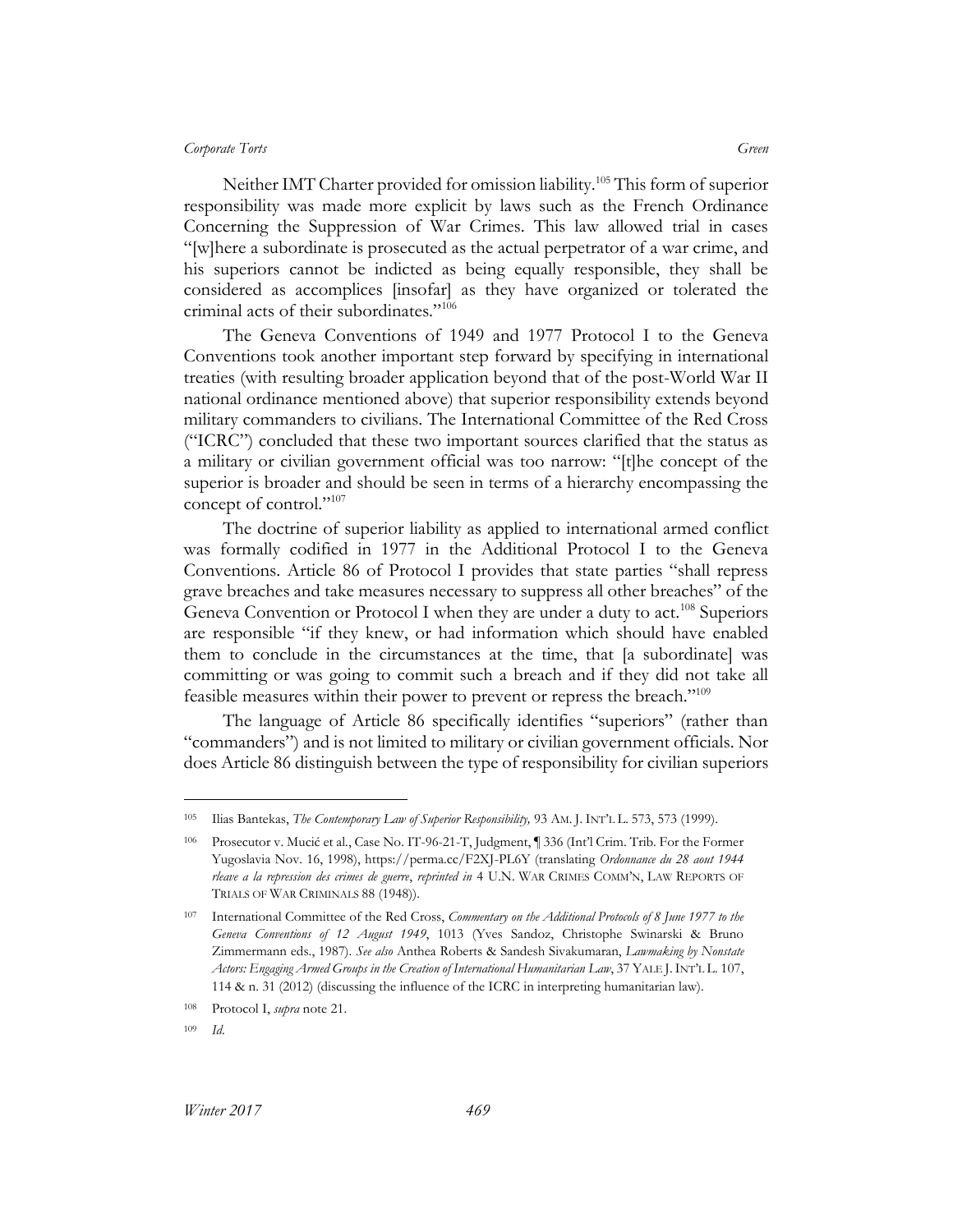and military superiors—more specifically, it makes no distinction between government and private officials, such as corporate officers, nor between civilian leaders with governmental authority and those whose authority is derived from their positions in non-governmental entities. The definitive characteristic of superior responsibility is the superior's effective control over the subordinates who directly participated in the violations. $110$ 

In the 1990s, two tribunals were established by resolutions of the U.N. Security Council to try alleged perpetrators of genocide, war crimes, and crimes against humanity in the former Yugoslavia and Rwanda. The statutes of the International Criminal Tribunal for the former Yugoslavia (ICTY) and the International Criminal Tribunal for Rwanda (ICTR) include superior liability. The common relevant clause reads: "A person who planned, instigated, ordered, committed or otherwise aided and abetted in the planning, preparation or execution of a crime referred to in articles 2 to 5 of the present Statute, shall be individually responsible for the crime."<sup>111</sup> A superior is responsible "if he knew or had reason to know that the subordinate was about to commit such acts or had done so and the superior failed to take the necessary and reasonable measures to prevent such acts or to punish the perpetrators thereof."<sup>112</sup>

During the process of creating the ICTY, the U.N. Secretary General described superior responsibility as "imputed responsibility or criminal negligence,"<sup>113</sup> instead of a strict liability standard. Scholars have commented that

<sup>110</sup> *See* METTRAUX *supra* not[e 6,](#page-5-0) at 38.

<sup>111</sup> Statute of the International Tribunal for the Prosecution of Persons Responsible for Serious Violations of International Humanitarian Law Committed in the Territory of the Former Yugoslavia since 1991, adopted by the UN Security Council, Res. 827, May 25 1993, as amended by Res. 1166, Res. 1329, Res. 1411, Res. 1431, Res. 1481, Res. 1597, Res. 1660, Res. 1837, and Res. 1877 [hereinafter ICTY Statute], Article 7(3); *see also* Statute of the International Criminal Tribunal for the Prosecution of Persons Responsible for Genocide and Other Serious Violations of International Humanitarian Law in the Territory of Rwanda and Rwandan Citizens Responsible for Genocide and Other Such Violations Committed in the Territory of Neighboring States between 1 January 1994 and 31 December 1994, adopted by the UN Security Council, Res. 955 of 8 November 1994, as amended by Res. 1165 (1998), Res. 1329 (2000), 1411 (2002), and 1431 (2002) [hereinafter ICTR Statute], Art 6(3), https://perma.cc/4RL6-BDXG ("The fact that any of the acts referred to in articles 2 to 4 of the present Statute was committed by a subordinate does not relieve his or her superior of criminal responsibility if he or she knew or had reason to know that the subordinate was about to commit such acts or had done so and the superior failed to take the necessary and reasonable measures to prevent such acts or to punish the perpetrators thereof").

<sup>112</sup> ICTY Statute, *supra* note 110, art.7 ¶ 3; ICTR Statute, *supra* note 110, at art. 6 ¶ 3.

<sup>113</sup> William A. Schabas, *Mens Rea and the International Criminal Tribunal for the Former Yugoslavia*, 37 NEW ENG. L. REV. 1015, 1026 (2003) (citing Report of the Secretary-General pursuant to paragraph 2 of Security Council Res. 808, U.N. Doc. S/25704, ¶ 56 (1993)); *see also* M.CHERIF BASSIOUNI & PETER MANIKAS, THE LAW OF THE INTERNATIONAL CRIMINAL TRIBUNAL FOR THE FORMER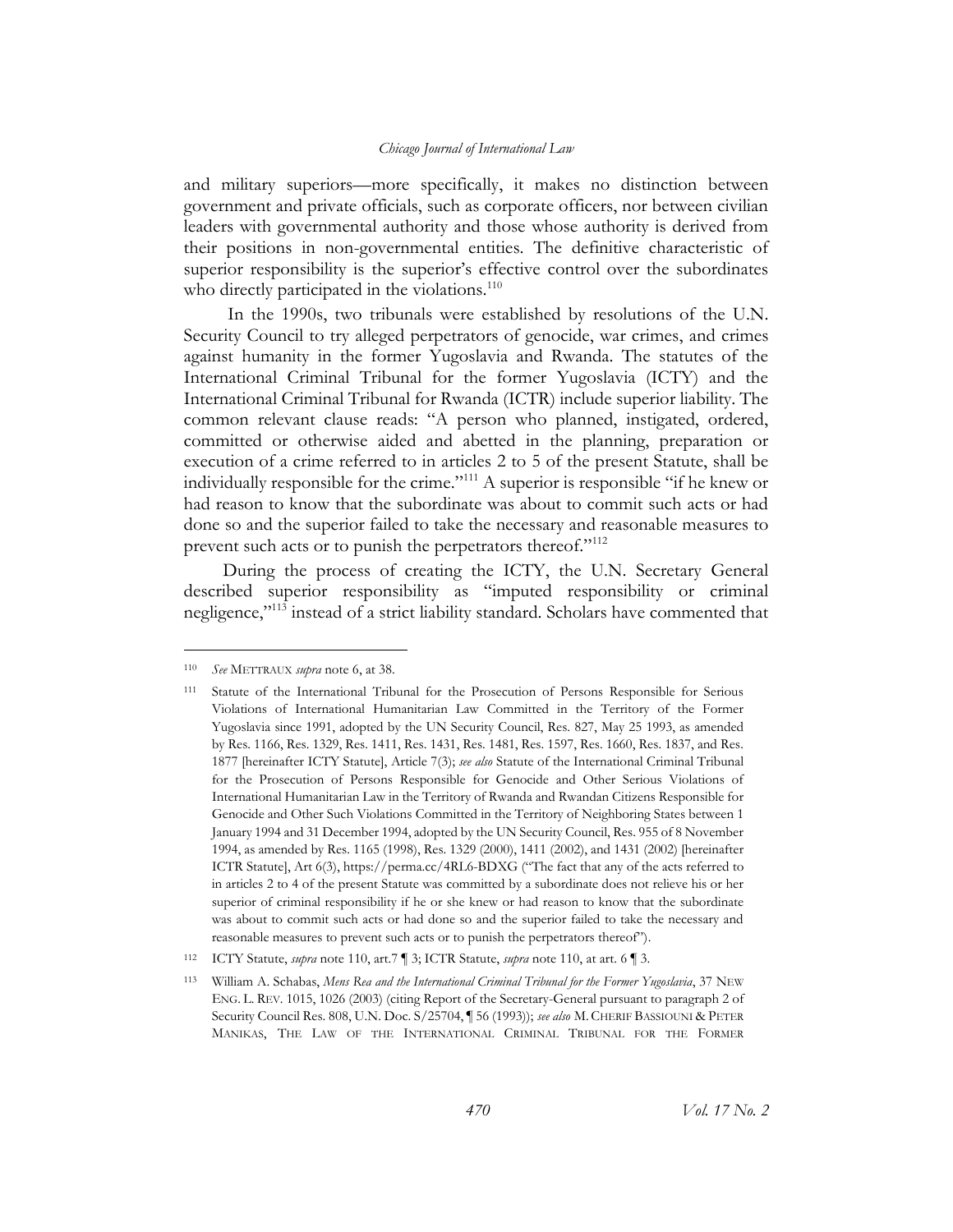the latter could be unfair and "impose responsibility on the superior even when an unruly subordinate has disobeyed direct orders to stop human rights abuses."<sup>114</sup>

Scholars analyzing the expansion of superior responsibility doctrine have often focused on the differences between military and civilian hierarchies.<sup>115</sup> Military hierarchies have the ability to court-martial and there is a higher expectation of obedience to commanders, the argument goes.<sup>116</sup> One body to distinguish between military and civilian superior responsibility was the ICC. The ICC provided similar but not identical standards in the document establishing the ICC's parameters, the Statute of the International Criminal Court (Rome Statute),<sup>117</sup> which specifies that civilian superiors can be held accountable for crimes committed by their subordinates. Article 28(b) states: "With respect to superior and subordinate relationships not described in paragraph (a) [addressing military superiors], a superior shall be criminally responsible for crimes within the jurisdiction of the Court committed by subordinates under his or her effective authority and control, as a result of his or her failure to exercise control properly over such subordinates."<sup>118</sup>

For both military and civilian superiors, Article 28 of the Rome Statute adopts the "effective control" test; in the case of private civilians, that control must be over subordinates, but there is no requirement that the superior control be acting under government or military authority. The ICC is also consistent with the previous standard of "effective control."

The Rome Statute distinguishes civilian and military officials based on the level of knowledge necessary for criminal culpability. Specifically, military superiors are responsible if they "*knew or, owing to the circumstances at the time, should have known*" that the subordinates "were committing or about to commit crimes," whereas non-military superiors are responsible if they "*knew, or consciously disregarded information which clearly indicated,* that the subordinates were committing or were about to commit such crimes."<sup>119</sup>

YUGOSLAVIA 345-74 (1996).

<sup>114</sup> Ralph G. Steinhardt, *Fulfilling the Promise of Filartiga: Litigating Human Rights Claims Against the Estate of Ferdinand Marcos*, 20 YALE J. INT'L L. 65, 101 (1995).

<sup>115</sup> *See, for example*, Yael Ronen, *Superior Responsibility of Civilians for International Crimes Committed in Civilian Settings*, 43 VAND. J. TRANSNAT'L L. 313 (2010); METTRAUX, supra note 6, at 100–25.

<sup>116</sup> *See, for example,* Danner & Martinez, *supra* note 6, at 148 (citing Hague Convention of 1907 and in re Yamashita (limits imposed by professional military).

<sup>117</sup> *See generally* Rome Statute, *supra* note 28.

<sup>118</sup> *Id.* at 106.

<sup>119</sup> *Id*. (emphasis added).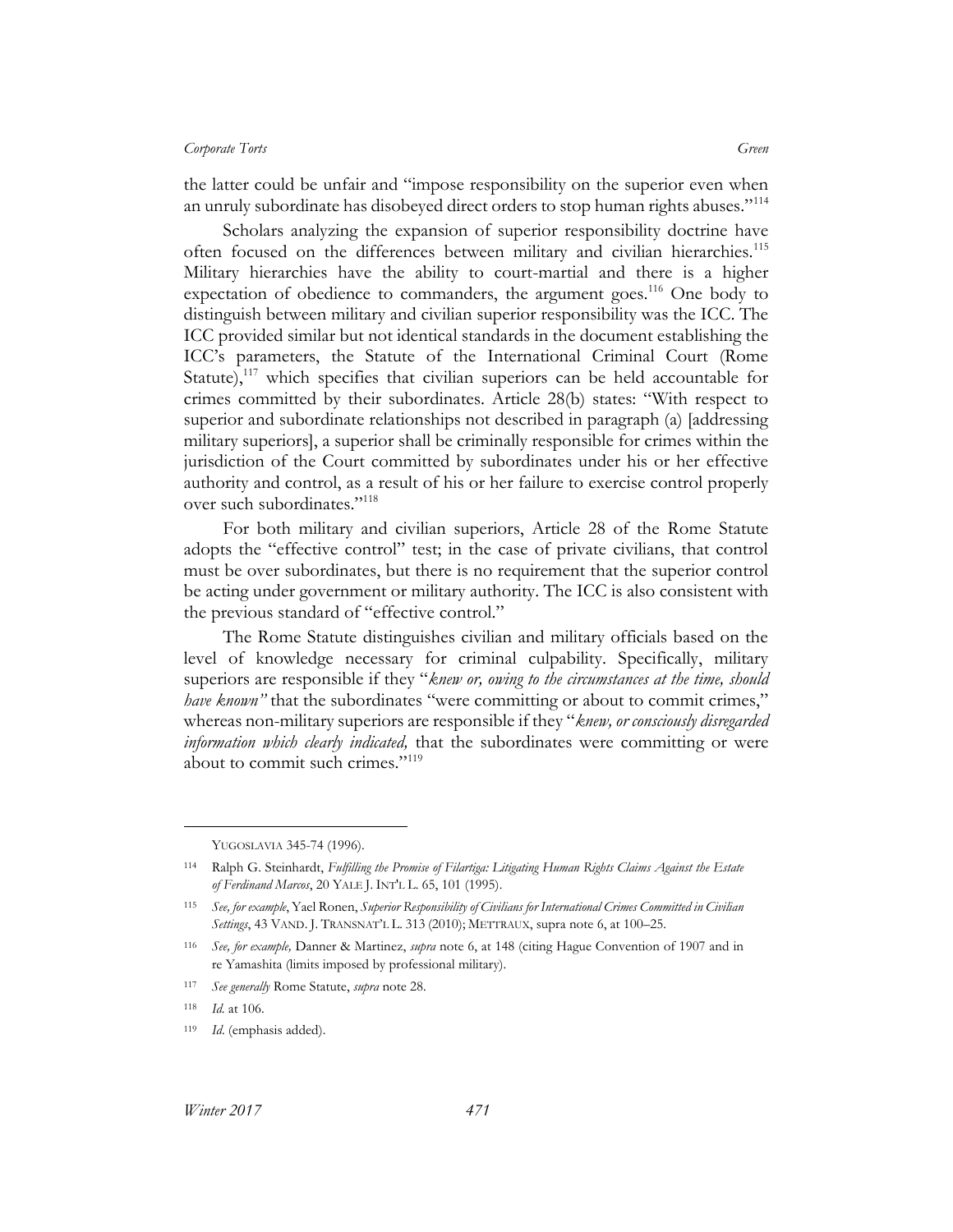Since the Rome Statute was created for the specific purpose of establishing the duties and parameters of that court, it does not necessarily reflect customary international law; instead, it defines what can be heard by that particular court. In addition, the history of the negotiations over the Rome Statute indicate that this statute was "a quite delicate compromise"<sup>120</sup> rather than reflecting the state of customary international law.<sup>121</sup> Roger Clark, present for the negotiations, noted that the Tokyo war crimes standard was in the ICC drafts until China and the Untied States "engineered the distinction now in Article 28."<sup>122</sup>

According to numerous scholars, customary international law provides for a common standard between military and non-military superiors and the ICC distinction is the outlier.<sup>123</sup> One, Guenael Mettraux, concludes the ICC standard for non-military superiors is regarded as consistent with customary international law while the standard of military liability is looser than under customary international law; this looser standard may have resulted from the goal to facilitate prosecutions.<sup>124</sup> Other scholars argue that a mens rea standard of "conscious disregard" is a higher standard than "should have known" or "had reason to know" and could "eliminate culpability for negligent supervision."<sup>125</sup> Still others argue the meaning of the "conscious disregard" language has yet to be determined because of the lack of case law applying the standard to non-military superiors. 126

This distinction is not reflected in tribunal statutes other than the Statute of the Special Tribunal for Lebanon, which introduced a new variation on mens rea for its particular court, providing that both military and civilian superiors shall be criminally responsible for statute violations "committed by subordinates under his

<sup>120</sup> U.N. Doc. A/CONF.183/C.1.SR.23. 3 July 1998 Section 2; U.N. Doc. A/CONF. 183/C.1/WGGP/L.4, report of the Working Group on General Principles of Criminal Law, 18 June 1998.

<sup>121</sup> Roger Clark, *The Mental Element in International Criminal Law: The Rome Statute of the International Criminal Court and the Elements of Offences*, 12 CRIM. L. F. 291, 315 & n. 80 (2001).

<sup>122</sup> *Id.* (noting that "Article 28 was hardly one of the successes of codification at Rome") (citing Richard Baxter, *The Effects of Ill-Conceived Codification and Development of International Law, in* RECUEIL C'EDUDES DE EDROIT INTERNATIONAL EN HOMMAGE A PAUL GUGGENHEIM 146 (1968)).

<sup>123</sup> *See* METTRAUX, *supra* note 6, at 101 ("Under customary law, the state of mind that must be proved is the same for all categories of superiors.").

<sup>124</sup> *Id*. at 26–27. Non-military superiors include civilian governmental officials as well as corporate and other non-governmental superiors.

<sup>125</sup> Clark, *supra* note 121, at 315 & n. 80 (describing the civilian standard as "some kind of recklessness/willful blindness/knowledge test).

<sup>126</sup> *See* Major James D. Levine, II, *The Doctrine of Command Responsibility and its Application to Superior Civilian Leadership: Does the International Criminal Court have the Correct Standard?,* 193 MIL. L. REV. 52, 83 (2007); Greg R. Vetter, *Command Responsibility of Non-Military Superiors in the International Criminal Court (ICC),* 25 YALE J. INT'L L. 89, 110 (2000).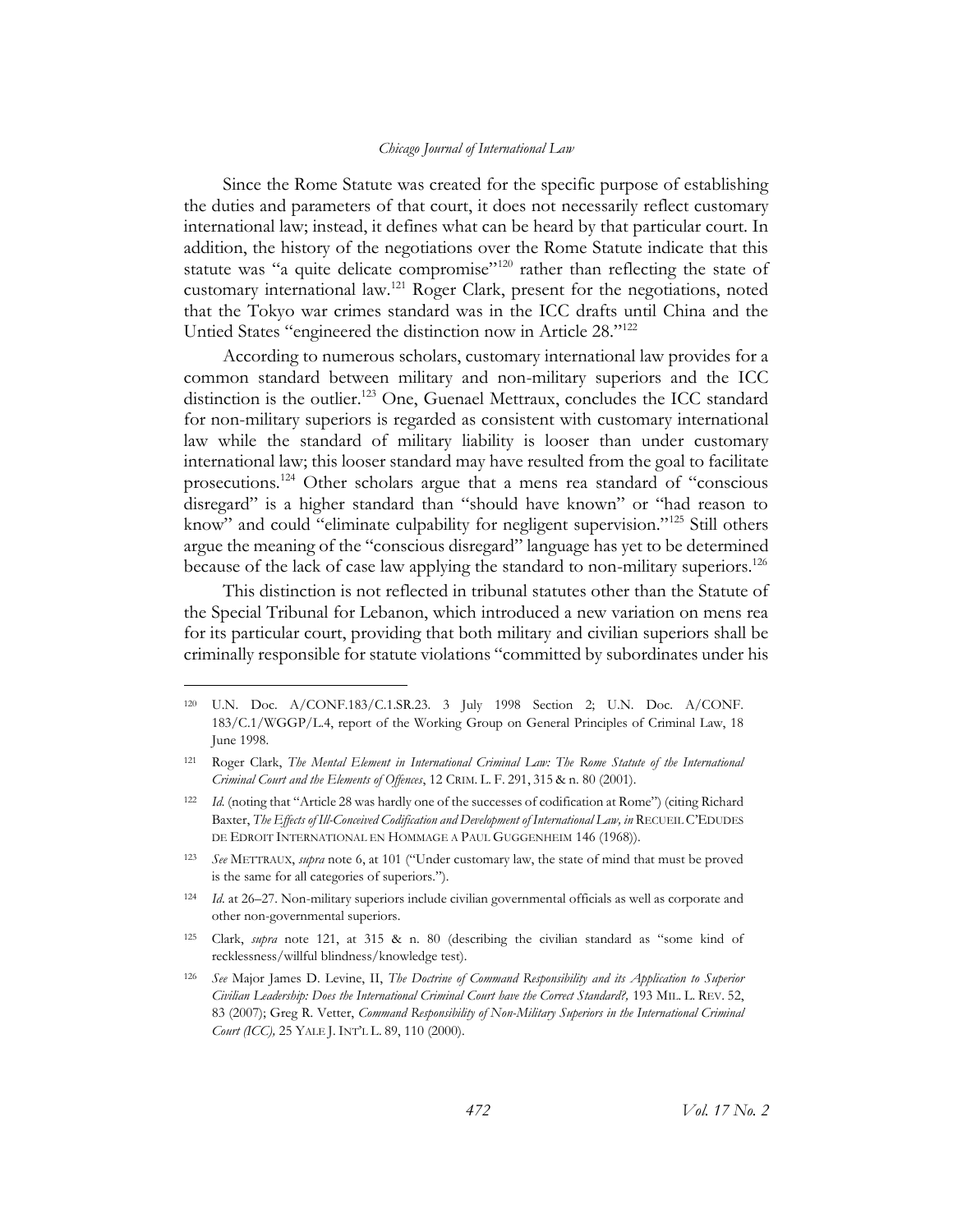or her effective authority and control, as a result of his or her failure to exercise control properly over such subordinates, where: [ ] the superior either knew, or consciously disregarded information that clearly indicated that subordinates were committing or about to commit such crimes."<sup>127</sup>

Since 2000, other "hybrid" tribunals combining international and national aspects have been created to hold violators accountable for war crimes and human rights violations including in Sierra Leone, East Timor, Bosnia, Kosovo, and Cambodia. The founding documents for these tribunals include provisions for superior responsibility parallel to those of the ICTY and the ICTR, adopting the "effective control" and "knew or had reason to know" standards.<sup>128</sup> Although enacted after the ICC's Rome Statute, the statutes and resolutions for the courts that followed the ICC did not include an explicit distinction between civilian and military superiors.

The 2002 Statute for the Special Court for Sierra Leone illustrates this common language that there may be superior responsibility for crimes against humanity, violations of common Article 3 of the 1949 Geneva Conventions and the 1977 Additional Protocol II and other serious violations of international humanitarian law "if he or she knew or had reason to know that the subordinate was about to commit such acts or had done so and the superior had failed to take the necessary and reasonable measures to prevent such acts to punish the perpetrators thereof."<sup>129</sup> The Sierra Leone statute also provides that the court may order defendants to pay fines, forfeitures including restitution, rehabilitation, and compensation.<sup>130</sup>

This area of international "black letter" law established to criminally prosecute superior officers, has reached a consensus on the principle of potential liability for corporate officers where the superior exercised "effective control" over the subordinate and failed to take steps to prevent or punish acts of genocide, war crimes, or crimes against humanity by their subordinates. All of these sources of law provide for superior responsibility for private as well as state actors. On the mens rea elements of superior responsibility, there have been some distinctions between the standard of whether a superior "knew or had reason to know" or

<sup>127</sup> Statute of the Special Tribunal for Lebanon, S.C. Res. 1757, art. 3 ¶ 2 (May 30, 2007) [hereinafter Lebanon Statute].

<sup>128</sup> *See*, *for example*, Statute of the Special Court for Sierra Leone, S.C. Res. 1315, art. 6 ¶ 3 (Aug. 16, 2000), https://perma.cc/P7R3-98EL [hereinafter Sierra Leone Statute]; Law on the Establishment of the Extraordinary Chambers in the Courts of Cambodia for the Prosecution of Crimes Committed During the Period of Democratic Kampuchea, with the inclusion of amendments as promulgated on 27 October 2004 (NS/RKM/1004/006), art. 29 (Oct. 27, 2004), https://perma.cc/R4FD-LN3B.

<sup>129</sup> Sierra Leone Statute, *supra* note 128, art. 6 ¶ 3.

<sup>130</sup> *See id.* at art. 19.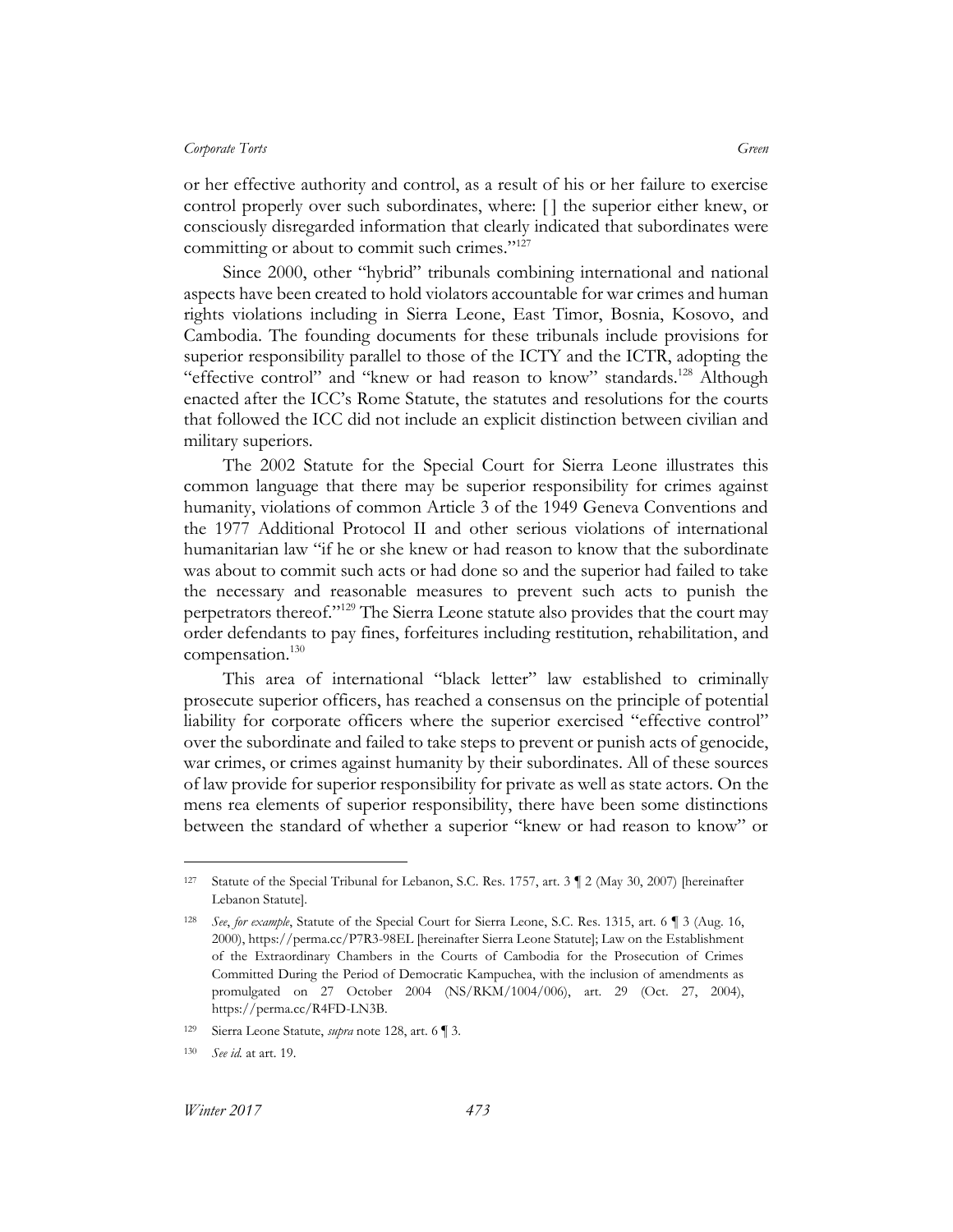whether a superior showed "conscious disregard" for information about ongoing or imminent violations. In terms of numbers and trends, the dominant trend among the statutes for mens rea is to hold a superior accountable when he or she knew or had reason to know about a subordinate's violation. These international criminal law documents are not conclusive, however. Additional clarification by the criminal tribunals is still needed and it is necessary to delve into other sources of law, as the following Sections explore.

2. Additional sources of law for private actor responsibility.

<span id="page-28-0"></span>In addition to documents that provide for the prosecution of superior officers, major international instruments offer further, longstanding support for the principle that private actors can be held responsible for their role in violations of international law, including when they are in a position of superior responsibility. This body of law includes international treaties and other sources focused on human rights, as well as sources that deal with other substantive issues, such as maritime law. Although many of these sources do not make specific reference to superior responsibility, they contain broad language that has been widely interpreted to include this form of liability. This body of law complements and strengthens the law codified by the founding documents of the international tribunals and is further strengthened by the cases that have interpreted these laws in international and domestic tribunals.

<span id="page-28-1"></span>*a) Sources of law that are explicit on both private actors and applicability of superior liability*

One of the treaties that addresses both superior responsibility and culpability for private actors is the Convention on Enforced Disappearances, which provides that, States Parties "shall take the necessary measures to hold criminally responsible . . . [superiors] who (i) Knew, or consciously disregarded information which clearly indicated, that subordinates under his or her effective authority and control were committing or about to commit a crime of enforced disappearance; (ii) Exercised effective responsibility for and control over activities which were concerned with the crime of enforced disappearance; and (iii) Failed to take all necessary and reasonable measures within his or her power to prevent or repress the commission of an enforced disappearance or to submit the matter to the competent authorities for investigation and prosecution."<sup>131</sup> The Convention on Disappearances also noted that these provisions were "without prejudice to the higher standards of responsibility applicable under international law to a military commander or to a person effectively acting as a military commander."<sup>132</sup> There

<sup>131</sup> International Convention for the Protection of All Persons from Enforced Disappearances art. 6(b), *opened for signature* Feb. 6, 2007, 2716 U.N.T.S 48088 (entered into force Dec. 20, 2006), https://perma.cc/C2U2-QG3U.

<sup>132</sup> *Id.* at art. 6(c).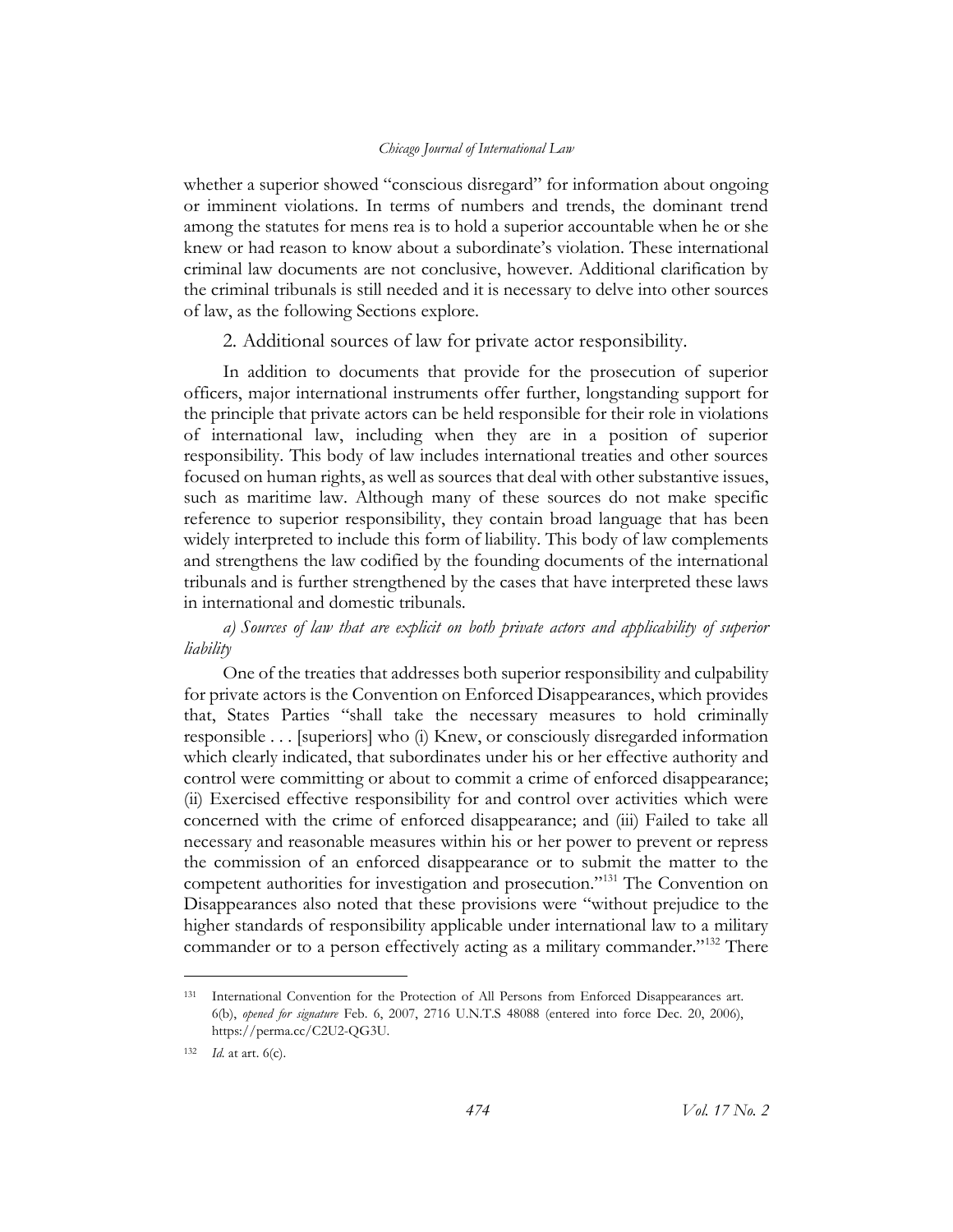is no requirement of state action in the definition of the norm: both governmental and non-state actors may be liable. An additional area of law that specifies that a superior may be liable is maritime law. For example, the 1974 Athens Convention relating to the Carriage of Passengers and their Luggage by Sea, provides that a carrier is liable for damage resulting from death or personal injury due to the fault or neglect of the carrier or of his servants or agents acting within the scope of their employment.<sup>133</sup>

### *b) Sources providing for private actor liability (which courts then apply to superior officers)*

<span id="page-29-0"></span>In addition to those sources of law that are explicit about the application of superior responsibility to private actors, there is a body of law that incorporates the legal obligations of private parties, and which courts have interpreted to be applicable to superior officers. These sources extend back almost two centuries.

For instance, specially established courts' ruling on the slave trade during the nineteenth century are an overlooked source of international law that addressed violations by private parties.<sup>134</sup> Between 1817 and 1871, the U.S., U.K., Netherlands, and Portugal entered into treaties that established international courts to suppress the slave trade; these courts seized the ships and divided the assets. $^{135}$ 

In the twentieth century, a number of human rights treaties contained provisions that indicated that they applied to private actors. For example, Article IV of the Convention on the Prevention and Punishment of the Crime of Genocide provides, "Persons committing genocide or any of the other acts enumerated in article III shall be punished, whether they are constitutionally responsible rulers, public officials or private individuals."<sup>136</sup> Both U.S. and international courts have held that genocide violates international law when it is

<sup>133</sup> *See* Athens Convention Relating to the Carriage of Passengers and Their Luggage by Sea art. 3, (Dec. 13, 1974), 1463 U.N.T.S. 19; *See also* United Nations Convention on International Multimodal Transport of Goods art. 15, *opened for signature* Sept. 1, 1980, U.N. Doc. TD/MT/CONF/16 (stating that an operator is "liable for the acts and omissions of his servants or agents, when any such servant or agent is acting within the scope of his employment, or of any other person of whose services he makes use for the performance of the multimodal transport contract, when such person is acting in the performance of the contract, as if such acts and omissions were his own").

<sup>134</sup> *See* Jenny S. Martinez, *Antislavery Courts and the Dawn of International Human Rights Law*, 117 YALE L.J. 550, 552 (2008) ("Though all but forgotten today, these antislavery courts were the first international human rights courts").

<sup>135</sup> *Id*. at 552.

<sup>136</sup> Convention on the Prevention and Punishment of the Crime of Genocide, art. 4, *opened for signature* Dec. 9, 1948, 78 U.N.T.S. 277 (entered into force Jan. 12, 1951).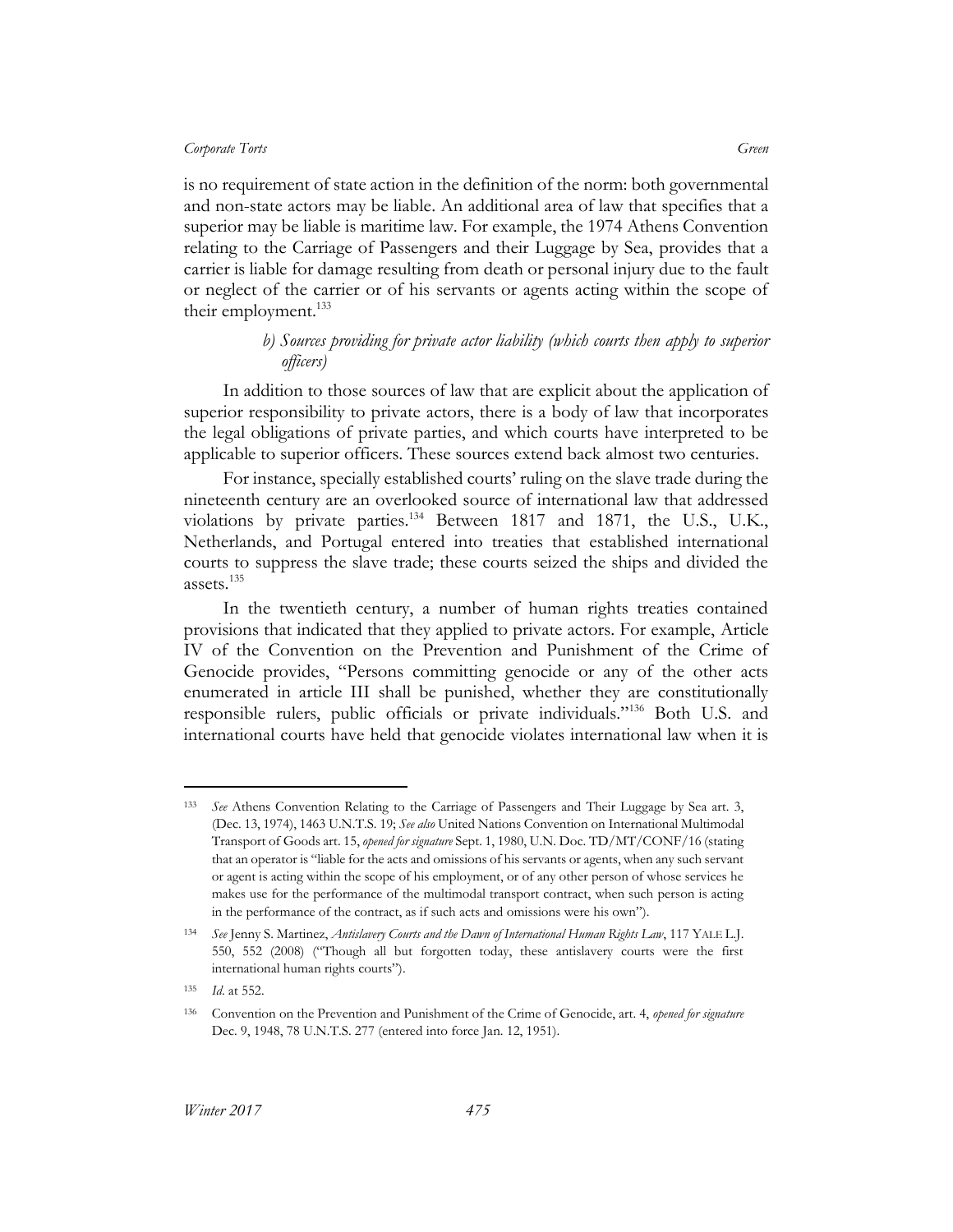committed by state or non-state actors<sup>137</sup> and also includes those in positions of superior responsibility.<sup>138</sup>

The Convention against Torture (CAT) prohibits torture "inflicted by or at the instigation of or with the consent or acquiescence of a public official or other person acting in an official capacity."<sup>139</sup> Both public and private persons can be held accountable; the language is "any person," although there must be some state action by one of the participants in the torture. The Committee against Torture, the body of internationally renowned experts that the Convention established for its enforcement, discusses "acts of torture . . . committed by non-State officials or private actors."<sup>140</sup> CAT General Comment 3, on the Convention's Article 14, discusses the state responsibility for a right to redress, effective remedy, and reparations in situations in which "state authorities knew or have reasonable grounds to believe that acts of torture or ill-treatment had been committed by non-state officials or private actors and failed to exercise due diligence to prevent, investigate and punish, . . . the state bears responsibility to provide redress to the victims."<sup>141</sup>

A range of treaties specify that all categories of "persons" (natural and legal) are intended to be included by their provisions, including treaties on racial

<sup>137</sup> *See* Sosa v. Alvarez-Machain, 542 U.S. 692, 732 & n. 20 (2004) ("sufficient consensus . . . that genocide by private actors violate international law") (citing Kadic v. Karadzic*,* 70 F.3d 232, 239– 41 (2d Cir. 1995)); Case Concerning Application of Convention on Prevention and Punishment of Crime of Genocide (Bosn. & Herz. v. Serb. & Montenegro), Judgment, 2007 I.C.J. ¶ 398 (Feb. 26).

<sup>138</sup> *See* Caroline Fournet*, The Universality of the Prohibition of Crime of Genocide, 1948–2008,* 19 INT'L CRIM. JUST. REV. 132, 144 (2009) (stating that the prohibition against genocide is jus cogens); *see generally* Tahlia Petrosian, *Secondary Forms of Genocide and Command Responsibility under the Statutes of the ICTY, ICTR and ICC,* 17 AUSTL. INT'L L. J. 29 (2010).

<sup>139</sup> Convention against Torture and Other Cruel, Inhuman or Degrading Treatment or Punishment art. 1, *opened for signature* Dec. 10, 1984, 1465 U.N.T.S. 85 (entered into force June 26, 1985).

<sup>140</sup> Committee against Torture, *General Comment No. 2: Implementation of Article 2 by States Parties* ¶ 18, U.N. Doc. CAT/C/GC/2/CRP.1/Rev.4 (Nov. 23, 2007).

<sup>141</sup> Committee against Torture, *General Comment No. 3: Implementation of Article 14 by States Parties*, ¶ 7, U.N. Doc. CAT/C/GC/3 (Dec. 13, 2012).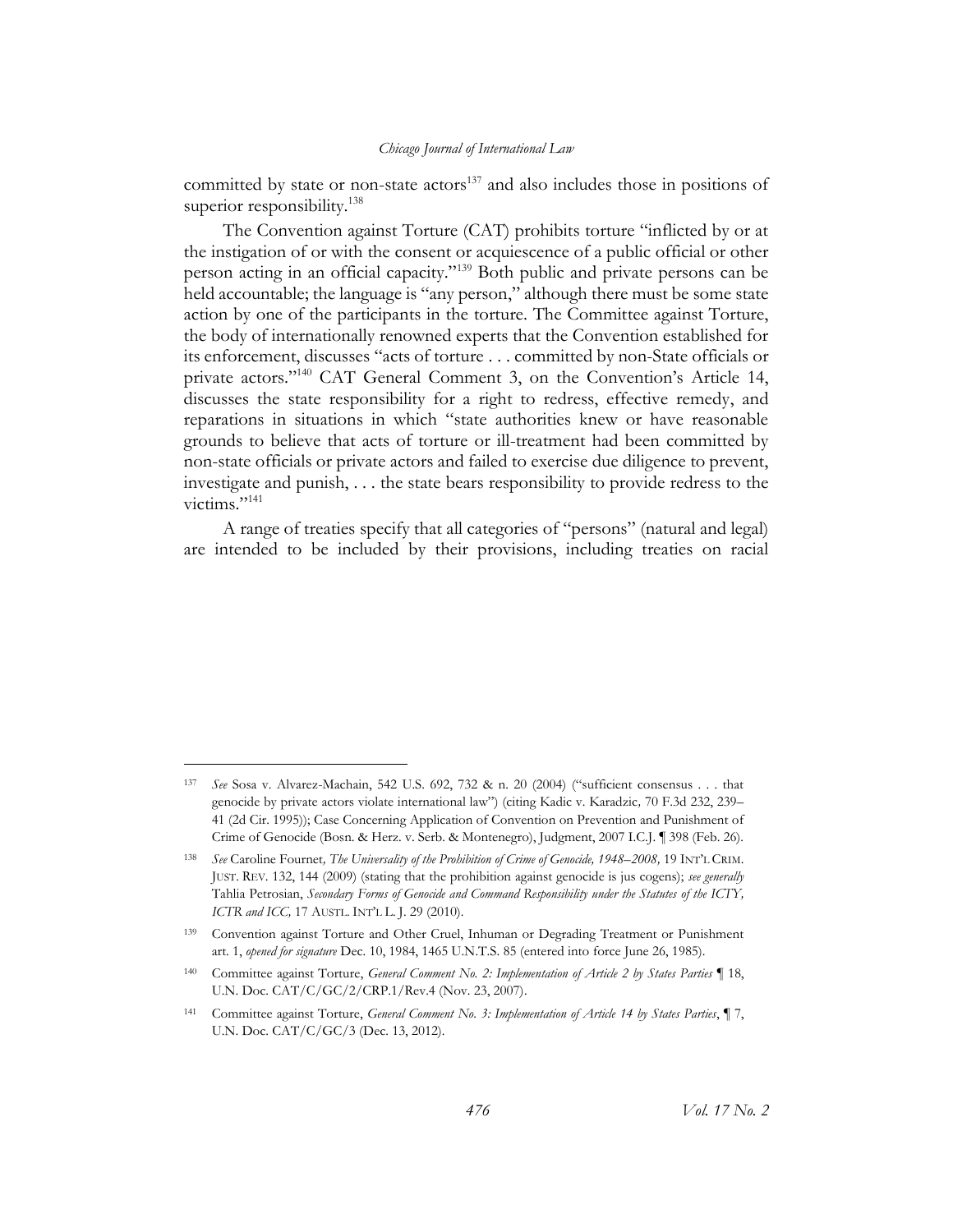$\overline{a}$ 

discrimination,<sup>142</sup> apartheid,<sup>143</sup> environmental hazards,<sup>144</sup> and organized crime.<sup>145</sup> Other treaties with similarly general provisions include the International Covenant on Civil and Political Rights (ICCPR), which states that each state party "undertakes to respect and to ensure to all individuals within its territory and subject to its jurisdiction the rights recognized in the present Covenant";<sup>146</sup> the Convention for the Elimination of Racial Discrimination (CERD), which states that governments must "prohibit and bring to an end, by all appropriate means including legislation . . . racial discrimination by any persons, group or organization";<sup>147</sup> and the Convention for the Elimination of Discrimination Against Women (CEDAW), which states as its goal to "eliminate discrimination against women by any person, organization or enterprise."<sup>148</sup>

As discussed below, these sources of law, which provide for private liability, have been interpreted to cover superior officers and thus strengthen the international legal basis for corporate superior officer liability.

<span id="page-31-0"></span>3. Due diligence in international business and human rights standards.

The due diligence concept in the core human rights documents has also been

<sup>142</sup> *See* International Convention on the Elimination of All Forms of Racial Discrimination, *opened for signature* Dec. 21, 1965, 660 U.N.T.S. 195, 212; (entered into force Jan. 6, 1969) [hereinafter CERD]; Committee on the Elimination of Racial Discrimination, Consideration of Reports Submitted by States Parties under Article 9 of the Convention: Concluding Observations of the Committee on the Elimination of Racial Discrimination: United States of America, ¶ 30, U.N. Doc. CERD/C/USA/CO/6 (Mar. 5, 2008).

<sup>143</sup> *See* International Convention on the Suppression and Punishment of the Crime of Apartheid art. I(2), ¶ 2, *opened for signature* Nov. 30, 1973, 1015 U.N.T.S. 243 (entered into force July 18, 1976) (declaring apartheid criminal).

<sup>144</sup> *See* International Convention on Civil Liability for Oil Pollution Damage, *opened for signature* Nov. 29, 1969, 973 U.N.T.S. 3 (entered into force June 19, 1975); Basel Convention on the Control of Transboundary Movements of Hazardous Wastes and their Disposal, *opened for signature* Mar. 22, 1989, 1673 U.N.T.S. 57 (entered into force May 5, 1992); Convention on Third Party Liability in the Field of Nuclear Energy, *opened for signature* July 29, 1960, 956 U.N.T.S. 251. (entered into force Apr. 1, 1968).

<sup>145</sup> *See* United Nations Convention against Transnational Organized Crime, art. 10 ¶ 1, *opened for signature* Nov. 15, 2000, 2225 U.N.T.S. 209 (entered into force Sept. 29, 2003) ("Each State Party shall adopt such measures as may be necessary consistent with its legal principles, to establish the liability of legal persons for participation in serious crimes involving an organized criminal group for the offences established in accordance with articles 5, 6, 8 and 23 of this Convention.").

<sup>146</sup> International Covenant on Civil and Political Rights, art 2 ¶ 1, *opened for signature* Dec. 19, 1966, 999 U.N.T.S. 171 (entered into force Mar. 23, 1976).

<sup>147</sup> CERD, *supra* note 136, art. 2 ¶ 1(d).

<sup>148</sup> Convention on the Elimination of All Forms of Discrimination Against Women art. 2(e), *opened for signature* Dec. 18, 1979, 1249 U.N.T.S. 13 (entered into force Sept. 3, 1981) [hereinafter CEDAW].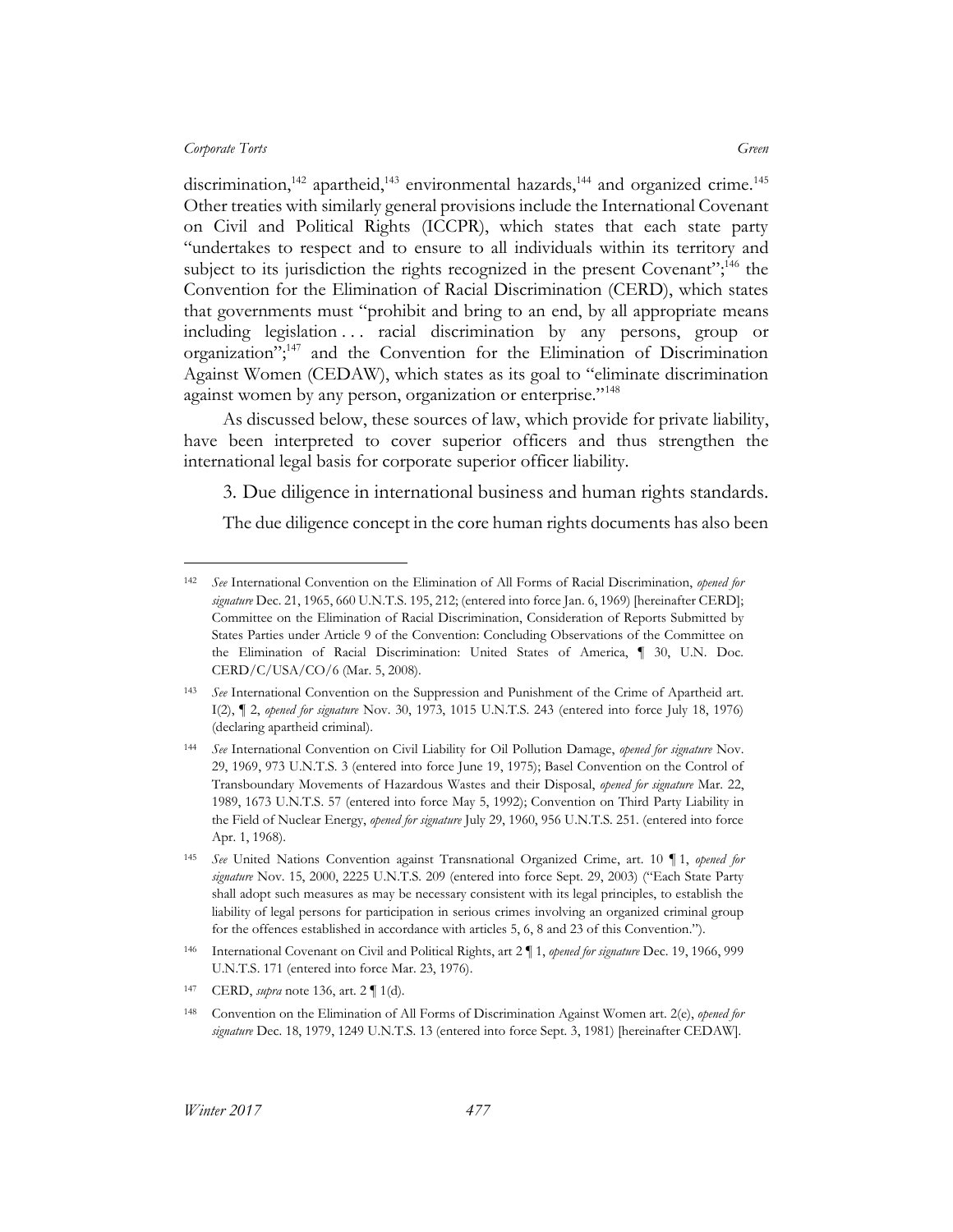a central aspect of the recent articulation of business and human rights standards in the Organization for Economic Co-operation and Development (OECD) Guidelines for Multinational Enterprises, the International Labor Organization (ILO) Tripartite Declaration of Principles Concerning Multinational Enterprises and Social Policy, the U.N. Guiding Principles on Business and Human Rights, and the Voluntary Principles on Security and Human Rights.

The due diligence principle in the U.N. Guiding Principles advocates for the implementation of "human rights" due diligence to identify, prevent, mitigate, and account for how to address business impacts on human rights.<sup>149</sup> These principles include the identification of key risks related to the type of business and the geographical area of operation, and the existence of a plan of action to prevent or mitigate risks. The latter are based on both technical data and consultations with potentially affected people and other relevant stakeholders, specific actions triggered once abuses are reported, and disclosure of specific policies and processes undertaken to identity and address key risks. Standards for business have also drawn increasing attention in regional bodies and within nation states. The Working Group on Human Rights and Business has made important headway in seeking common ground among sectors, encouraging businesses to move toward respect for human rights. 150

Other sources of "soft," or non-binding, law such as U.N. declarations, also support the principles of private liability and superior responsibility for human rights violations. For instance, the Basic Principles and Guidelines on the Right to a Remedy and Reparation for Victims of Gross Violations of International Human Rights Law and Serious Violations of International Humanitarian Law "provide those who claim to be victims of a human rights or humanitarian law violation with equal and effective access to justice, . . . irrespective of who may ultimately be the bearer of responsibility for the violation."<sup>151</sup>

These multiple sources of soft international law, especially detailed guides on business and human rights, flesh out the obligations and methodology for due diligence standards to protect, respect and remedy human rights violations.

## <span id="page-32-0"></span>C. World War II Tribunal Prosecutions of Non-State as Well as State Officials

This Section will go beyond the text of international instruments and examine the jurisprudence for corporate officers from the international tribunals

<sup>149</sup> *See What Are the Voluntary Principles?*, VOLUNTARY PRINCIPLES ON SECURITY AND HUMAN RIGHTS, https://perma.cc/EJ9N-9LWZ.

<sup>150</sup> *See* Human Rights Council Res. 17/4, U.N. Doc. A/HRC/RES/17/4, at 2 (July 6, 2011).

<sup>151</sup> G.A. Res. 60/147, ¶ 3(c) (Dec. 16, 2005).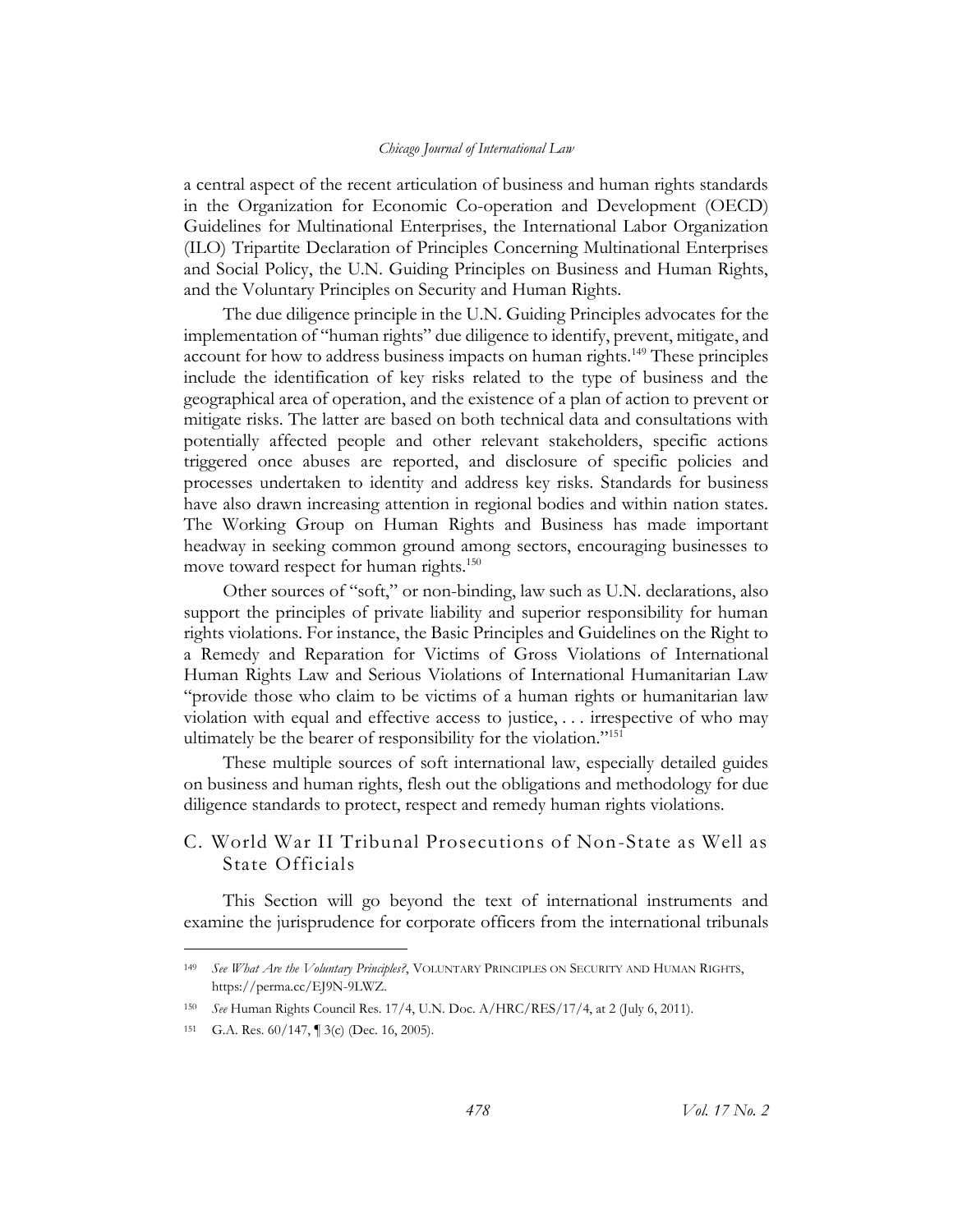established to try war criminals of the Second World War. The Nuremberg trials, the follow-up Allied Zone cases,<sup>152</sup> and the Tokyo ("Far East") tribunals all included "industrialists" as defendants, confirming that these early tribunals applied international law regardless of the status of the defendant (military, civilian governmental leader or private citizen); instead the test identified in the case law is conduct-focused—whether superiors demonstrated a culpable failure to take reasonable steps to prevent or punish international crimes of those under their control.

#### 1. Nuremberg and Allied Zone Cases.

<span id="page-33-0"></span>The Nuremberg tribunals broke new ground by holding individuals accountable for international law violations.<sup>153</sup> During World War II, the U.N. issued a number of statements indicating its intention to bring to trial those enemy personnel who were guilty of war crimes and these individuals included corporate defendants, or "industrialists." The underlying principle, that corporate structure did not provide a shield from prosecution, was stated by Justice Robert Jackson: "While it is quite proper to employ the fiction of responsibility of a state or corporation for the purpose of imposing a collective liability, it is quite intolerable to let such a legalism become the basis of personal immunity."<sup>154</sup>

Superior responsibility doctrine was applied in the military tribunals set up by the four Allied Powers under Allied Control Council Law No. 10.<sup>155</sup> The cases most often cited for the development of the doctrine are *U.S. v. List and others* (*The Hostages Cases*) and *The High Command Case*. In both of these cases, German military officers were held liable because they were found to possess knowledge of their subordinates' abuses and had power to halt the abuses but failed to exercise the power that they had.<sup>156</sup> The *Hostages Cases* discussed the duties of the supervisor "for maintaining peace and order, and the prevention of crime" and the "should have known" standard: knowledge could be attributed to the commander because he ignored reports of "terrorism and intimidation being carried out by units of the

<sup>152</sup> The "Nuremberg Trials" include the Major War Criminals tried at the International Military Tribunal at Nuremberg (IMT) from 1945 to 1946 and the subsequent Nuremberg Military Tribunals (NMT) trials of lower-ranking Nazis conducted by the Americans in Nuremberg and by France, the United Kingdom and the Soviet Union in their respective zones of occupied Germany.

<sup>153</sup> *See* Bazyler & Green, *supra* note 18, at 41.

<sup>154</sup> *Id*. at 41.

<sup>155</sup> *See* Control Council Law No. 10, *Punishment of Persons Guilty of War Crimes, Crimes Against Peace and Against Humanity* (Dec. 20, 1945), *reprinted in* 1 ENACTMENTS AND APPROVED PAPERS OF THE CONTROL COUNCIL AND COORDINATING COMMITTEE 306; Levine, *supra* note 126 at 57; Bantekas, *supra* note 105, at 573; Andrew D. Mitchell, *Failure to Halt, Prevent or Punish: The Doctrine of Command Responsibility for War Crimes*, 22 SYDNEY L. REV. 381, 388 (2000).

<sup>156</sup> *See generally* 8 UN War Crimes Comm'n, Law Reports of Trials of War Criminals 70–82 (1949).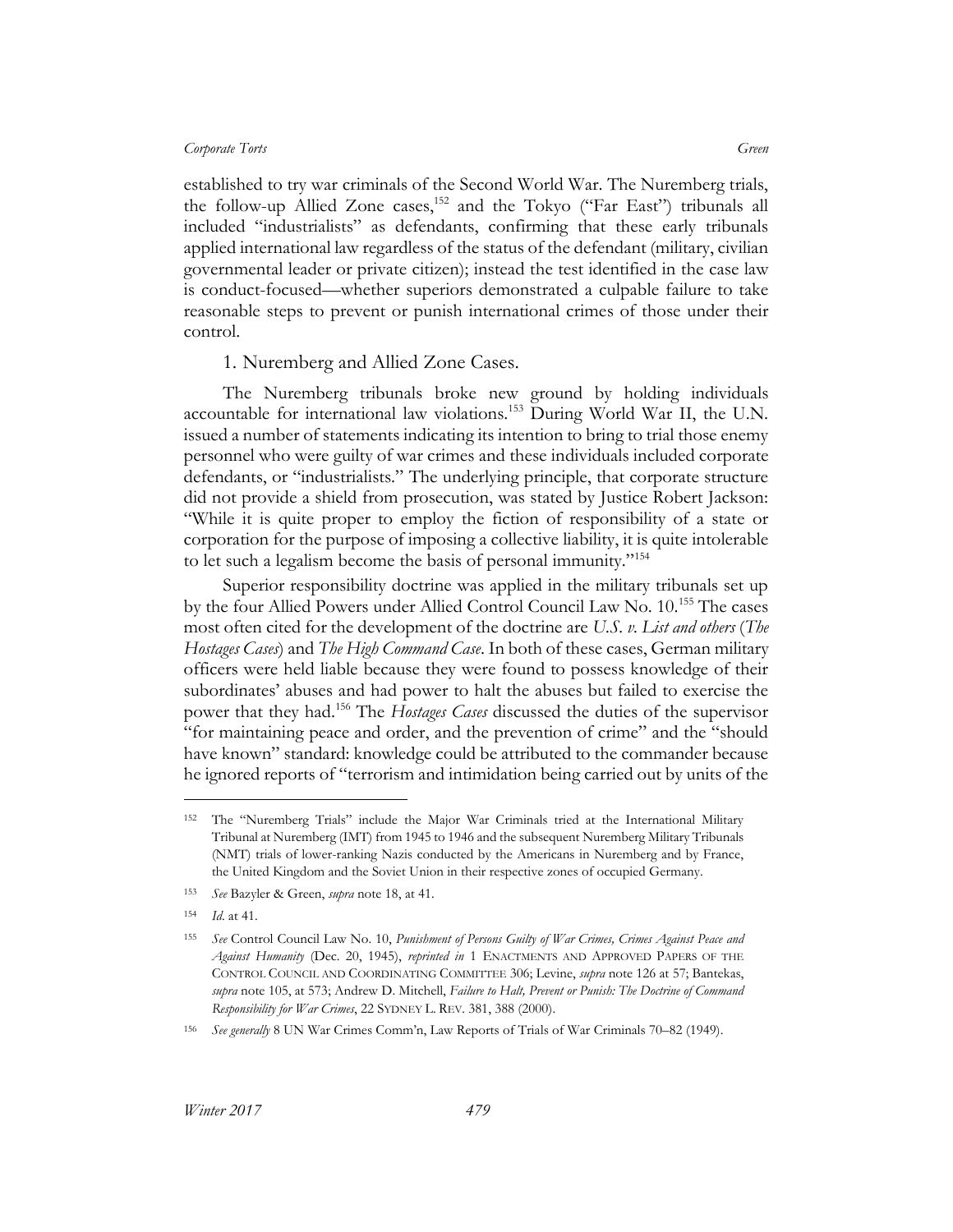field."<sup>157</sup> It was the commander's duty to know: "Any failure to acquaint themselves with the contents of such reports, or a failure to require additional reports where inadequacy appears on their face, constitutes a dereliction of duty which he cannot use in his own behalf."<sup>158</sup>

The Tribunal also held that there was a duty to condemn and punish and a "practical coercive deterrent" to high-ranking officials ordering or acquiescing in human rights violations. With regard to acts upon which he was on notice (in this case, the killings of innocent people): "Not once did he condemn such acts as unlawful. Not once did he call to account those responsible for these inhumane and barbarous acts. His failure to terminate these unlawful killings and to take adequate steps to prevent their recurrence, constitutes a serious breach of duty and imposes criminal responsibility."<sup>159</sup>

The *Nuremberg* Military Tribunals (NMT) also found defendants liable where they did not have authoritative control over the state or military apparatus.<sup>160</sup> In one exemplary case, known as "The Medical Trial," sixteen medical doctors and officials were charged with responsibility for medical experiments including subjecting people held in concentration camps to extreme temperatures and infecting them with diseases including typhus.<sup>161</sup> The defendants included Siegfried Handloser, Chief of the Wehrmacht Medical Service. Handloser was convicted of responsibility for war crimes and crimes against humanity committed by subordinates because he knew of the abuses—including those that resulted in the deaths of prisoners, and that the abuses were likely to continue, and yet he failed to investigate, prevent, or punish the offenses or "exercise any proper degree of control over those conducting experiments within his *field of authority and competence*."<sup>162</sup> Mere awareness was not sufficient for conviction; other defendants who were aware of the experiments were acquitted because they did not have supervisory authority.<sup>163</sup> Analyzing this conviction and the acquittals together provides further evidence that the factors in culpability were knowledge and control over subordinates for a finding of superior responsibility.

<sup>157</sup> *Id.* at 69–70

<sup>158</sup> *Id*. at 71.

<sup>159</sup> *Id*. at 71.

<sup>160</sup> *See* KEVIN JON HELLER, THE NUREMBERG MILITARY TRIBUNALS AND THE ORIGINS OF INTERNATIONAL CRIMINAL LAW 266–71 (2011).

<sup>161</sup> *See generally* 2 Trials of War Criminals Before the Nuremberg Military Tribunals under Control Council Law No. 10, at 171, 199–206 (1949).

<sup>162</sup> *Id.* at 206 (emphasis added).

<sup>163</sup> *Id*. at 208–10. For a further discussion of the Medical Trials, see Matthew Lippman, *Fifty Years After Auschwitz: Prosecutions of Nazi Death Camp Defendants*, 11 CONN. J. INT'L L. 199, 236–42 (1996).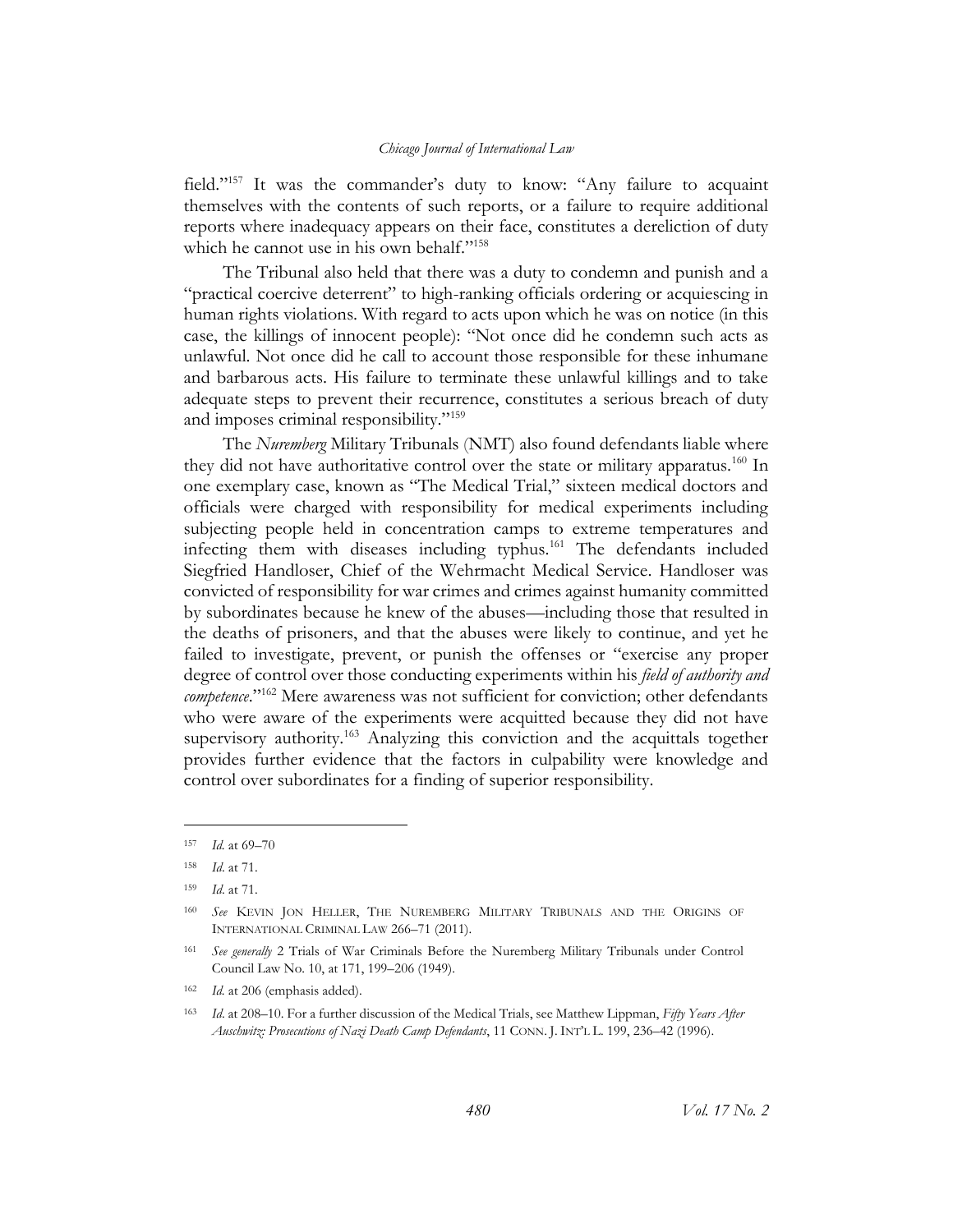Nuremberg prosecutors were explicit about their ability to try civilian economic leaders.<sup>164</sup> One, Leo M. Drachsler, described Control Council Law No. 10 as extending to "industrialists . . . in their representative capacity, as officers of the leading German economic institutions, as corporate officials of their own organizations, and as individuals."<sup>165</sup> The Tribunals were clear that industrialists could be held liable for acts undertaken as supervisors. In one often cited case, *Government Commissioner v. Roechling*, the tribunal found senior officials in the Roechling firm responsible for abuse of laborers, who included prisoners of war, despite the fact that it was Gestapo soldiers who physically abused the laborers.<sup>166</sup> The Tribunal held that "Hermann Roechling and the other accused members of the Directorate of the Voelklingen works are not accused of having ordered this horrible treatment, *but of having permitted it; and indeed supported it, and in addition, of*  not having done their utmost to put an end to these abuses."<sup>167</sup> Roechling's son-in-law was found to possess the authority "to obtain an alleviation in the treatment of these workers," but, despite this authority, he did not address the violations.<sup>168</sup> Therefore, the Tribunal found his son-in-law responsible. The standard applied to find these officials culpable had three elements defined in the statutes of the modern tribunals—effective control, knowledge of the abuse, and the ability to stop the abuse but the failure to do so.

In the *Pohl* case, the defendants before the NMT included Karl Mummenthey, a Waffen SS officer<sup>169</sup> who managed mining companies, factories, and quarries in the Nazi concentration camp. Mummenthey supervised laborers who were enslaved and presided over the administration of concentration camps. He attempted to evade liability by arguing that he was merely a "private businessman in no way associated with the sternness and rigor of SS discipline,

<sup>164</sup> *See* L.C. Green, *supra* note 92, at 333–40; Greg R. Vetter, *Command Responsibility of Non-Military Superiors in the International Criminal Court (ICC)*, 25 YALE J. INT'L L. 89, 105 (2000); Kai Ambos, *Superior Responsibility*, *in* 1 THE ROME STATUTE OF THE INTERNATIONAL CRIMINAL COURT: A COMMENTARY 823, 828 (Antonio Cassese et al. eds., 2002).

<sup>165</sup> Jonathan A. Bush, *The Prehistory of Corporations and Conspiracy in International Criminal Law: What Nuremberg Really Said*, 109 COLUM. L. REV. 1094, 1159 (2009) (quoting LEO M. DRACHSLER, INDICTMENT OF THE INDUSTRIALISTS 22 (Sept. 28, 1946), Gantt Collection in Towson University Archives, at box R).

<sup>166</sup> *See* Gov't Comm'r of the Gen. Trib. of the Military Gov't for the French Zone of Occupation in Germany v. Roechling, Indictment, 14 Trials of War Criminals Before the Nuernberg Military Tribunals Under Control Council Law No. 10 1061 Appendix B (1950) [hereinafter Roechling Case]. For a discussion of the Roechling Case, see Rehan Abeyratne, *Superior Responsibility and the Principle of Legality at the ECCC*, 44 GEO. WASH. INT'L L. REV. 39, 73–74 (2012).

<sup>167</sup> *See id.* at 73 (quoting an appellate judgment on the case) (emphasis added).

<sup>168</sup> *See id*. at 120 & n. 220.

<sup>169</sup> Armed wing of the Nazi party's Schutzstaffel, SS, or "Protective Squadron."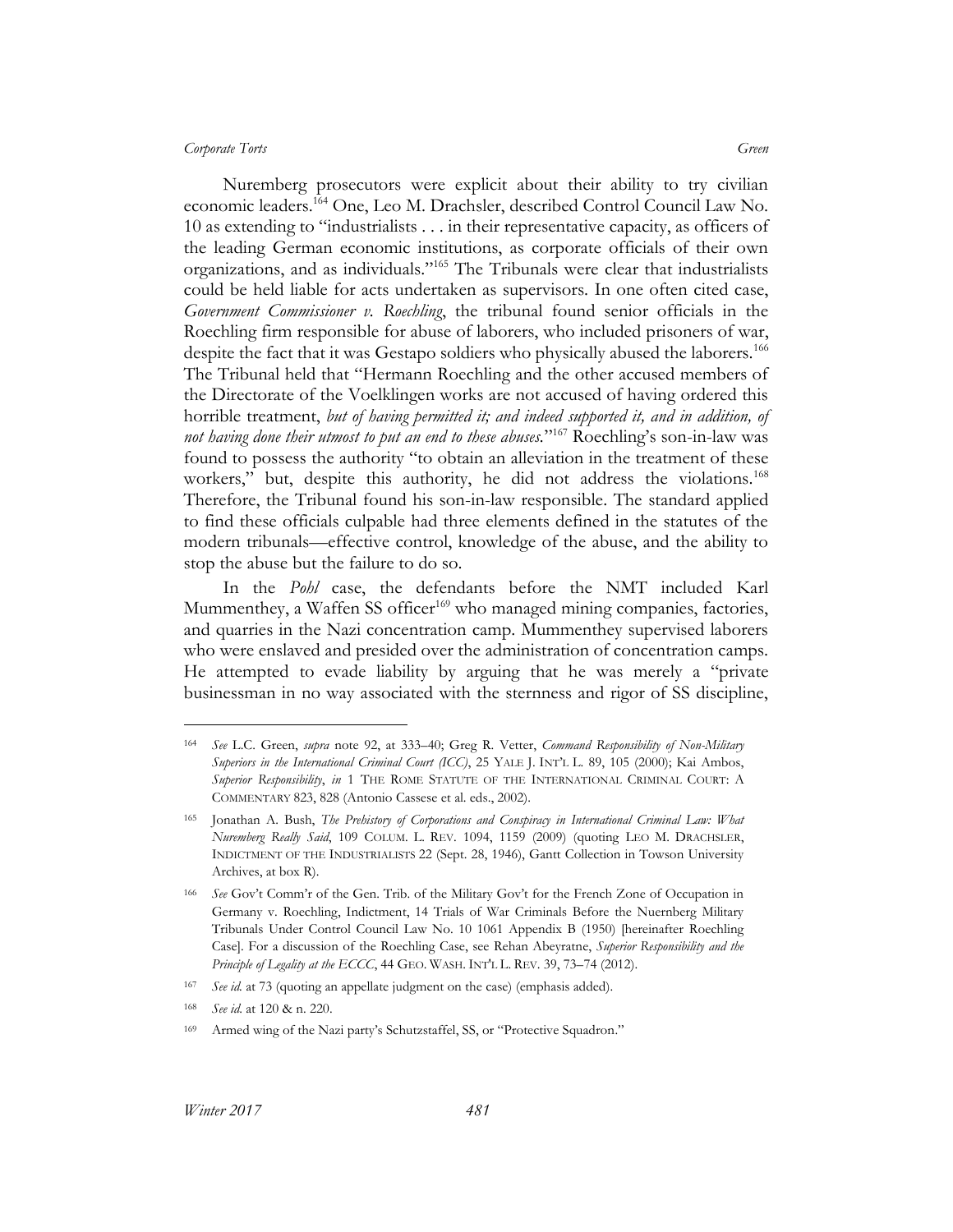and entirely detached from concentration camp routine."<sup>170</sup> The NMT did not accept this defense, finding that "[i]f excesses occurred in the industries under his control he was in a position not only to know about them, but to do something."<sup>171</sup> The Tribunal also rejected Mummenthey's claims of ignorance, stating that his "assertions that he did not know what was happening in the labor camps and enterprises under his jurisdiction does not exonerate him. It was his duty to know."172

Between August 1947 and July 1948, the NMT in *United States v. Krauch* [Trial No. 6], put on trial twenty-four directors of I.G. Farben.<sup>173</sup> Farben supplied Zyklon B poison gas used in the German concentration camps to murder millions, conducted notorious medical experiments upon unwilling prisoners at Auschwitz, and operated a massive industrial complex next to Auschwitz that subjected prisoners to forced labor, most of whom died from hunger, disease, or exhaustion.<sup>174</sup>

Ten of the corporate officers were acquitted, with the remainder found guilty and receiving prison terms ranging from eight years to time already served (one and a half years).<sup>175</sup> The court was explicit about the responsibility of these corporate officers:

[W]here *private individuals,* including juristic persons*,* proceed to exploit the military occupancy by acquiring private property against the will and consent of the former owner, such action, not being expressly justified . . . , is in violation of international law. . . . Similarly *where a* private individual or a juristic person becomes a party to unlawful confiscation of public or private property by planning and executing a well-defined design to acquire such property permanently, acquisition under such circumstances subsequent to the confiscation constitutes conduct in violation of [international law].<sup>176</sup>

Other prominent trials of industrialists include Alfried Krupp, as the sole owner of Krupp, was sentenced to twelve years imprisonment and ordered to forfeit all his property under Control Council Law No.  $10^{177}$ 

<sup>170</sup> U.S. Gov't Printing Off., 5 Trial of War Criminals before the Nuremberg Military Tribunals Under Control Council Law No. 10 1052 (1950).

<sup>171</sup> *Id*. at 1052.

<sup>172</sup> *Id*. at 1055.

<sup>173</sup> Records of the United States Nuremberg War Crimes Trials, United States v. Krauch (Case IV) (Aug. 14, 1947–July 30, 1948), *available at* https://perma.cc/PAZ2-VWSV.

<sup>174</sup> *See id*. at 1–12, 23–24.

<sup>175</sup> *See id*. at 30–63.

<sup>176</sup> *Id*. at 44 (emphasis added).

<sup>177</sup> United States v. Krupp (The Krupp Case), 9 TRIALS OF WAR CRIMINALS BEFORE THE NUREMBERG MILITARY TRIBUNALS UNDER CONTROL COUNCIL LAW NO. 10, 1449–50. (1950), *available at* https://perma.cc/L9Q7-DHBU.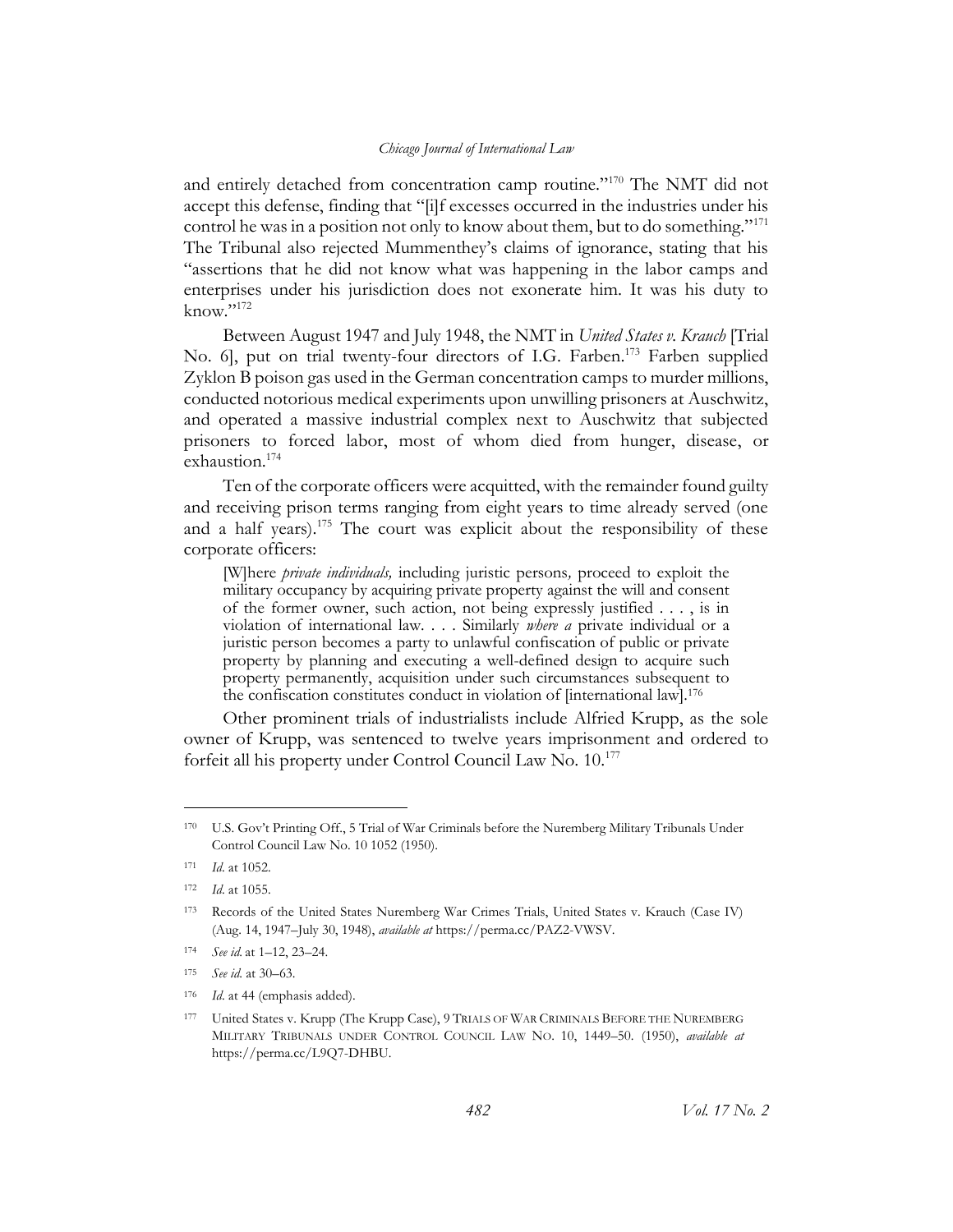### 2. The Pacific Region Cases.

In addition to the Nuremberg cases, another important source of jurisprudence on superior responsibility was the system set up to try war criminals in the Pacific region after the Second World War. Superior responsibility was named in the founding documents for the tribunals, one of the most cited cases (against General Yamashita) began here, and the Pacific Region tribunals also put industrialists on trial for war crimes.

The Chinese Law Governing the Trial of War Criminals (1946) specifically held superiors responsible for failing to prevent crimes of their subordinates and was stated in broad terms, applying to "persons" and including omissions: "Persons who occupy a supervisory or commanding position in relation to war criminals and in their capacity as such have not fulfilled their duty to prevent crimes from being committed by their subordinates shall be treated as the accomplices of such war criminals." 178

Pursuant to the Tokyo Charter, which established tribunals to try war crimes in the Pacific region, the Japanese General Tomoyuki Yamashita was tried for atrocities committed by troops under his command in the Philippines in the closing days of the war.<sup>179</sup> The military commission found that "there was a deliberate plan and purpose to massacre and exterminate a large part of the civilian population of Batangas Province and to devastate and destroy… more than 25,000 men, women, children, all unarmed noncombatant civilians were brutally mistreated and killed" <sup>180</sup> The Tribunal concluded "the crimes were so extensive and widespread, both as to time and area, that they must either have been willfully permitted by the accused, or secretly ordered by the accused."<sup>181</sup> Yamashita could be held liable for the conduct of those under his command because a commander has a "duty to take such appropriate measures as are within his power to control the troops under his command," rather than those within his formal mandate or authority.<sup>182</sup> The decision was a controversial one, and two scholars commented that "in many ways, the evolution of command responsibility doctrine has

<sup>178</sup> Prosecutor v. Mucić et al., Case No. IT-96-21-T, Judgment, ¶ 337 (Int'l Crim. Trib. For the Former Yugoslavia Nov. 16, 1998) https://perma.cc/BT86-GBWV (citing Art. IX of the Chinese Law of 24th October, 1946, Governing the Trial of War Criminals, *reprinted in* 4 U.N.WAR CRIMES COMM'N, LAW REPORTS OF TRIALS OF WAR CRIMINALS 88 (1948)) [hereinafter *Čelebici* Trial Judgment].

<sup>179</sup> U.N. War Crimes Comm'n, 4 LAW REPORTS OF TRIALS OF WAR CRIMINALS 1 (1949).

<sup>180</sup> *Id*.; In re Yamashita, 327 U.S. 1, 14 (1946).

<sup>181</sup> In re Yamashita, 327 U.S. at 15.

<sup>182</sup> *Id.* at 15.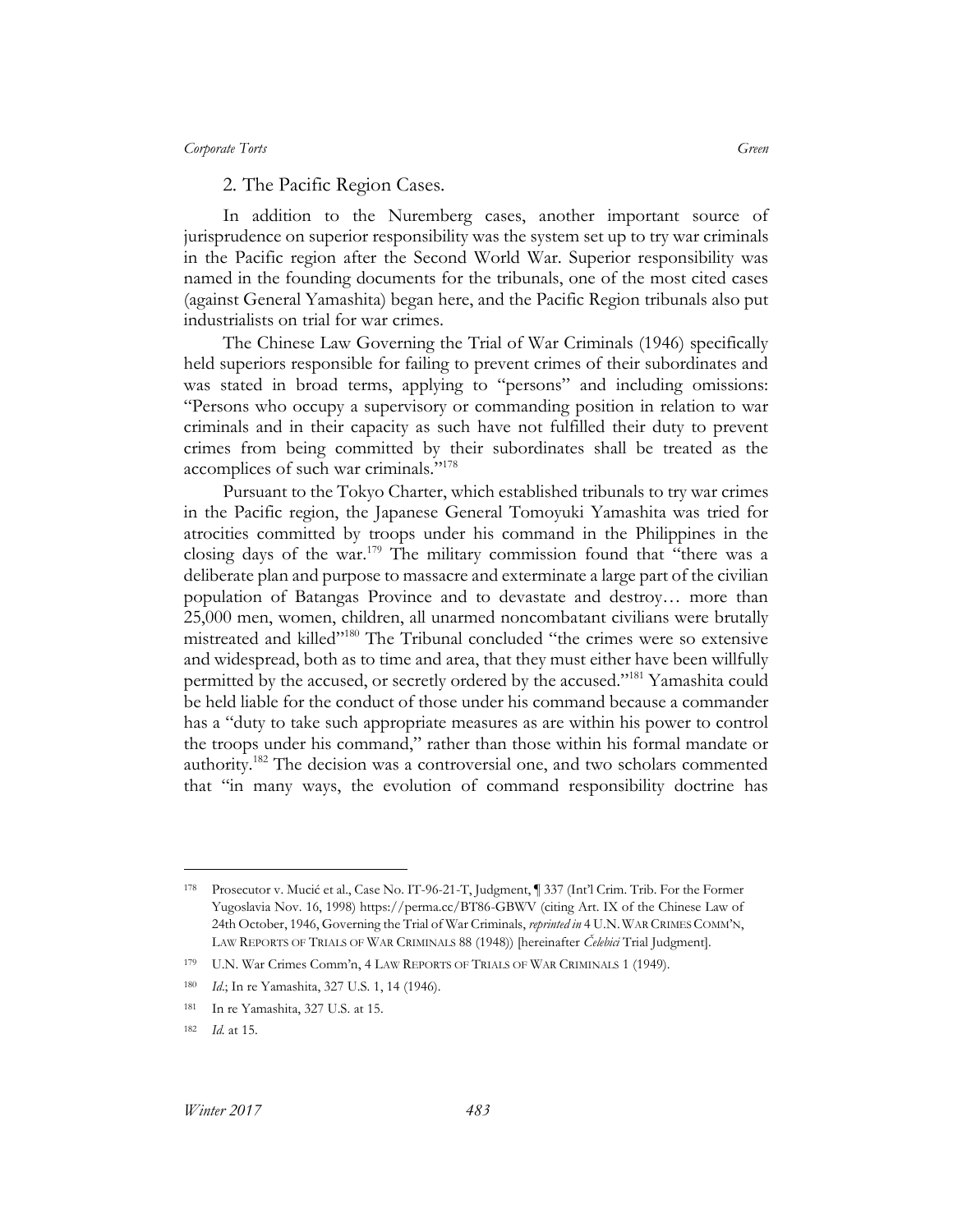consisted of reactions and counter-reactions to *Yamashita*."<sup>183</sup> The criticisms included dissenting U.S. Supreme Court justices, which are discussed below.

*Yamashita* was not alone in addressing command responsibility for war crimes in the Pacific region during World War II, and the Far East tribunals included at least one case against officers of a corporation, the Kinkaseki Mine, operating in Taiwan from 1942–1945. Nine civilian Nippon employees were tried before the British War Crimes Court in Hong Kong in 1947 and charged with mistreating prisoners of war forced to work in the mines.<sup>184</sup> The defendants included the general manager, two production managers, a production supervisor and five foremen. Toda Mitsuga, the General Manager, was among those who were found guilty.<sup>185</sup>

The tribunal rejected Toda's arguments that the military was responsible for the treatment of Prisoners of War (POWs) at the mine. The rejection was based on Toda's testimony that POWs were paid by the company and that he received weekly or monthly reports from subordinate company officials about "the amount of work done, the amount of ore extracted, purchases of stones and expenditures."<sup>186</sup> Toda was found guilty, but the court provided no reasoning for its sentence.

The delineation of modes of responsibility in the Royal Warrant Regulation 8(ii) took a procedural approach that "where there was evidence that a war crime had been the result of concerted action upon the part of a unit or a group of men," it is "prima facie evidence of the responsibility of each member of that unit or group for that crime."<sup>187</sup> "[T]he Hong Kong indictments" have been interpreted "to include a nascent version of the doctrine of command responsibility."<sup>188</sup>

The tribunal concluded that the private mining company was responsible for the conditions and mistreatment, including forced labor, at the mine for prisoners of war who had been transferred to them by the Japanese Army.<sup>189</sup>

The tribunals established at the conclusion of the Second World War have been one of the most often cited bases in human rights law: the prosecution of

<sup>183</sup> Danner & Martinez, *supra* note 6, at 124.

<sup>184</sup> *See* Suzannah Linton, *Rediscovering the War Crimes Trials in Hong Kong, 1946–48*, 13 MELB. J. INT'L L. 284, 328 (2012).

<sup>185</sup> Yuma Totani, *The Prisoner of War Camp Trials*, *in* HONG KONG'S WAR CRIMES TRIALS 90–93 (Suzannah Linton ed., 2013).

<sup>186</sup> *Id*. at 91.

<sup>187</sup> Roger S. Clark, *Concluding Thoughts*, *in* HONG KONG'S WAR CRIMES TRIALS 206 (Suzannah Linton ed., 2013).

<sup>188</sup> *Id*. at 207.

<sup>189</sup> *See* Anita Ramasastry, *Corporate Complicity: From Nuremberg to Rangoon: An Example of Forced Labor Cases and Their Impact on the Liability of Multinational Corporations*, 20 BERKELEY J. INT'L L. 91, 117 (2002).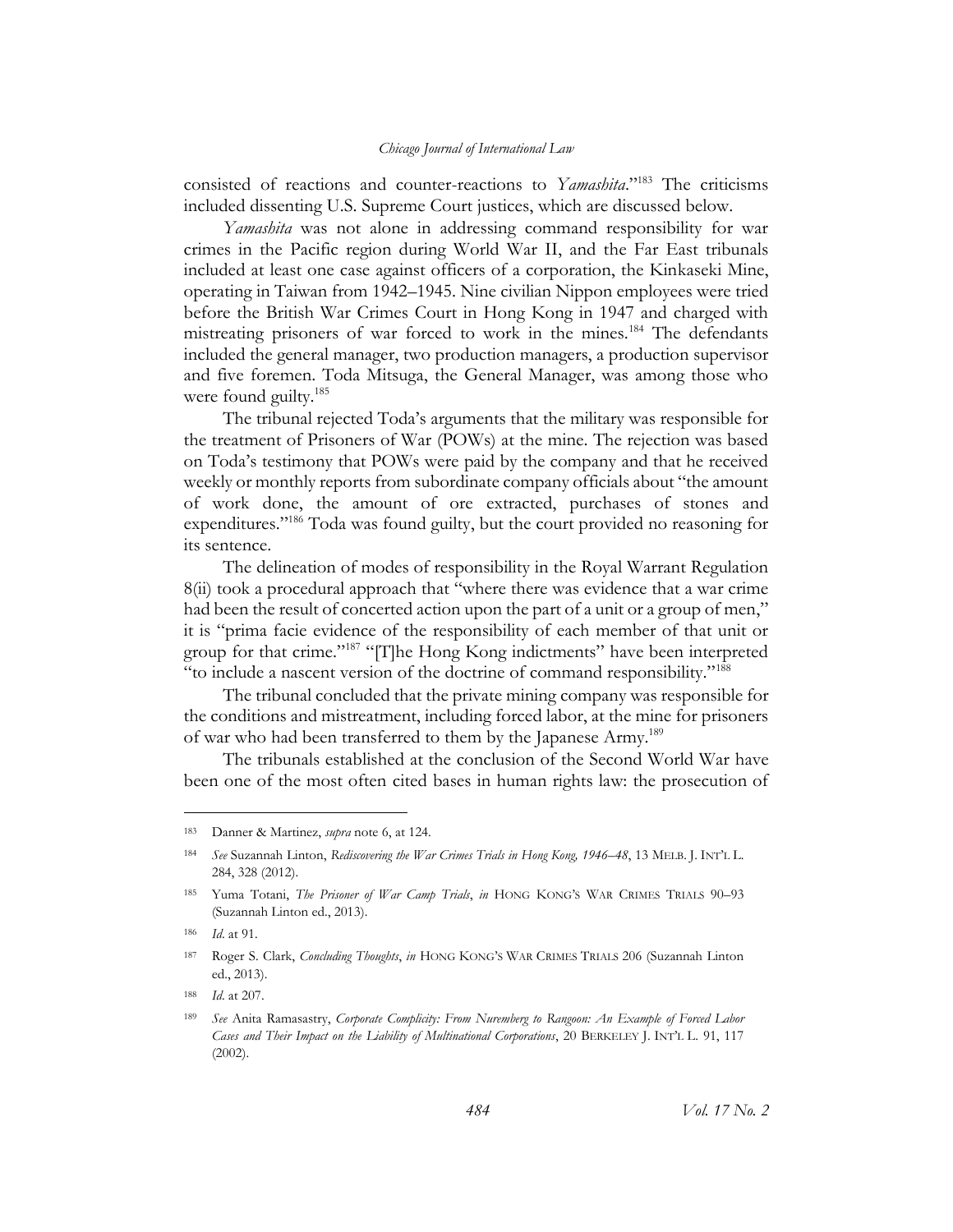corporate officers in the "industrialist trials" in both Europe and the Pacific provide an important legal foundation for applying superior responsibility to corporate officers committing war crimes and crimes against humanity.

## IV. SUPERIOR RESPONSIBILITY IN THE MODERN INTERNATIONAL TRIBUNALS

For the past two decades, an additional source of legal standards on superior responsibility has been the jurisprudence of international tribunals that were created to address genocide, war crimes, and crimes against humanity in particular countries or regions; the most extensive jurisprudence to be developed so far has come out of the International Criminal Tribunal for the Former Yugoslavia (ICTY) and the International Criminal Tribunal for Rwanda. The statutes creating these tribunals are described above in Section III. In applying these legal standards, the tribunals have further developed the law on superior responsibility, including when it is applicable to private corporate officials. The tribunals focus on the conduct itself rather than the status of the individual responsible for the violation: the elements of the test are whether a superior (1) has "effective control" over subordinates, (2) knew or had reason to know about the alleged violation, and (3) failed to take measures to prevent the abuse or punish the perpetrator.

# A. Affirming the Effective Control Standard for Private Actors: The International Criminal Tribunal for the Former Yugoslavia (ICTY)

As discussed in Section III, after the wave of atrocities in the early 1990s in the former Yugoslavia, the U.N. Security Council created an international criminal tribunal with jurisdiction to try individuals accused of war crimes, crimes against humanity, and genocide in the countries making up the former Yugoslavia: Bosnia-Herzegovina, Croatia, and Serbia. In the cases that came before them between the mid-1990s to the present, the ICTY issued a number of decisions that explained the elements of superior responsibility. Civilian superiors, including those who were not state officials, were among the defendants who came before the tribunals, and the ICTY issued important decisions making clear that civilians could be held responsible under a superior responsibility theory.

In 1998, the ICTY issued the first modern decision on the elements of superior responsibility. In the former Yugoslavia, a number of the defendants were non-state actors and in *Prosecutor v. Delalic, et al* (*Celebici)*, the ICTY ruled that "the applicability of the principle of superior responsibility in Article 7(3) extends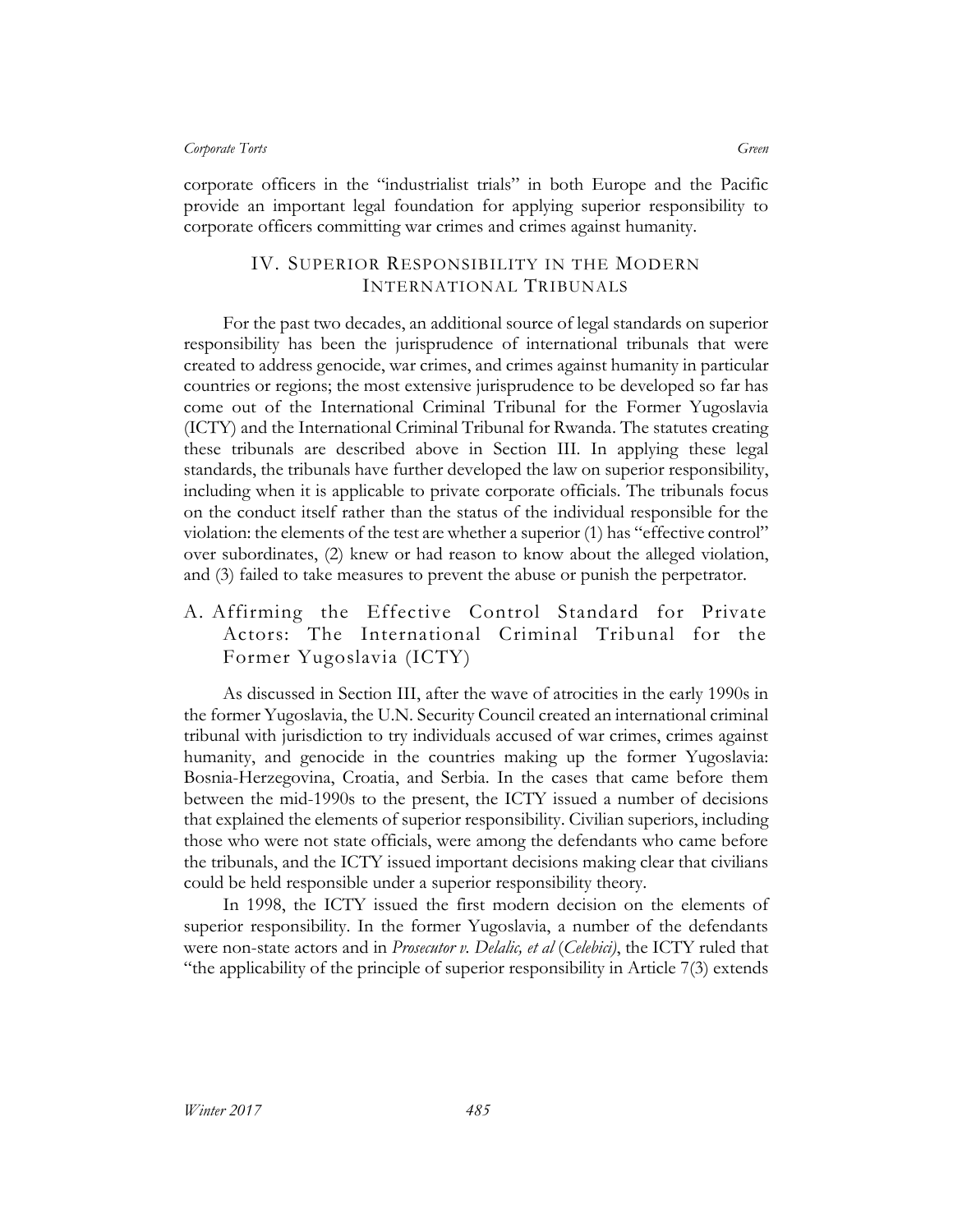not only to military commanders but also to individuals in non-military positions of superior authority."<sup>190</sup>

In this analysis of the applicability of superior responsibility to civilian as well as military officials, the tribunal explained that the superior responsibility could apply whether or not there was a de jure hierarchical structure.<sup>191</sup> The *Celebici* Appeals Chamber confirmed that the necessary relationship between superior and subordinate was one of "effective control."<sup>192</sup> The ICTY looked to Nuremberg's *Pohl* case as a relevant precedent on superior responsibility and noted that information was available to put on notice for the need for further investigation.<sup>193</sup> The tribunal's reasoning states that command responsibility is not a form of strict liability. While not strict liability, the standard for superior liability was greater than ordinary negligence and recklessness.<sup>194</sup> In *Prosecutor v. Blaskic*, the ICTY explained that the "indicators of effective control are more a matter of evidence than of substantive law."<sup>195</sup> The elements of effective control identified in this decision were the power to prevent international crimes, punish perpetrators, to refer the offenders to appropriate authorities.<sup>196</sup>

The ICTY identified the sources of customary international law with respect to superior responsibility and its application to cases involving both international and internal armed conflict, and to both military and civilian superiors.<sup>197</sup> Its decisions repeated the elements of effective control between a superior and subordinate, whether the superior "knew or had reason to know about a forthcoming or past violation, and the failure to prevent a predicted violation or punish violations within the superior's knowledge."<sup>198</sup>

<sup>190</sup> *See Čelebici* Trial Judgment, at ¶ 376.

<sup>191</sup> *See id.* at ¶ 354.

<sup>192</sup> *See id.* at ¶ 376.

<sup>193</sup> Prosecutor v. Blaškić, Case No. IT-95-14-A, Appeal Judgment, ¶¶ 192–93, 262–63 (Int'l Crim. Trib. For the Former Yugoslavia, July 29, 2004), https://perma.cc/Z8DM-MX56 (citing the Pohl decision for the fact that liability was based on de facto rather than de jure authority).

<sup>194</sup> *See* Danner & Martinez, *supra* note 6*,* at 127–31.

<sup>195</sup> Prosecutor v. Blaškić, Case No. IT-95-14-A, Appeals Chamber Judgement, ¶ 69 (Int'l Crim. Trib. For the Former Yugoslavia July 29, 2004), https://perma.cc/L9VN-LWP6 [hereinafter Blaskic Appeal Judgment].

<sup>196</sup> *See id*. at ¶ 69.

<sup>197</sup> *See* Levine, *supra* note 126, at 76.

<sup>198</sup> *See Čelebici* Trial Judgment, at ¶ 379–93*.*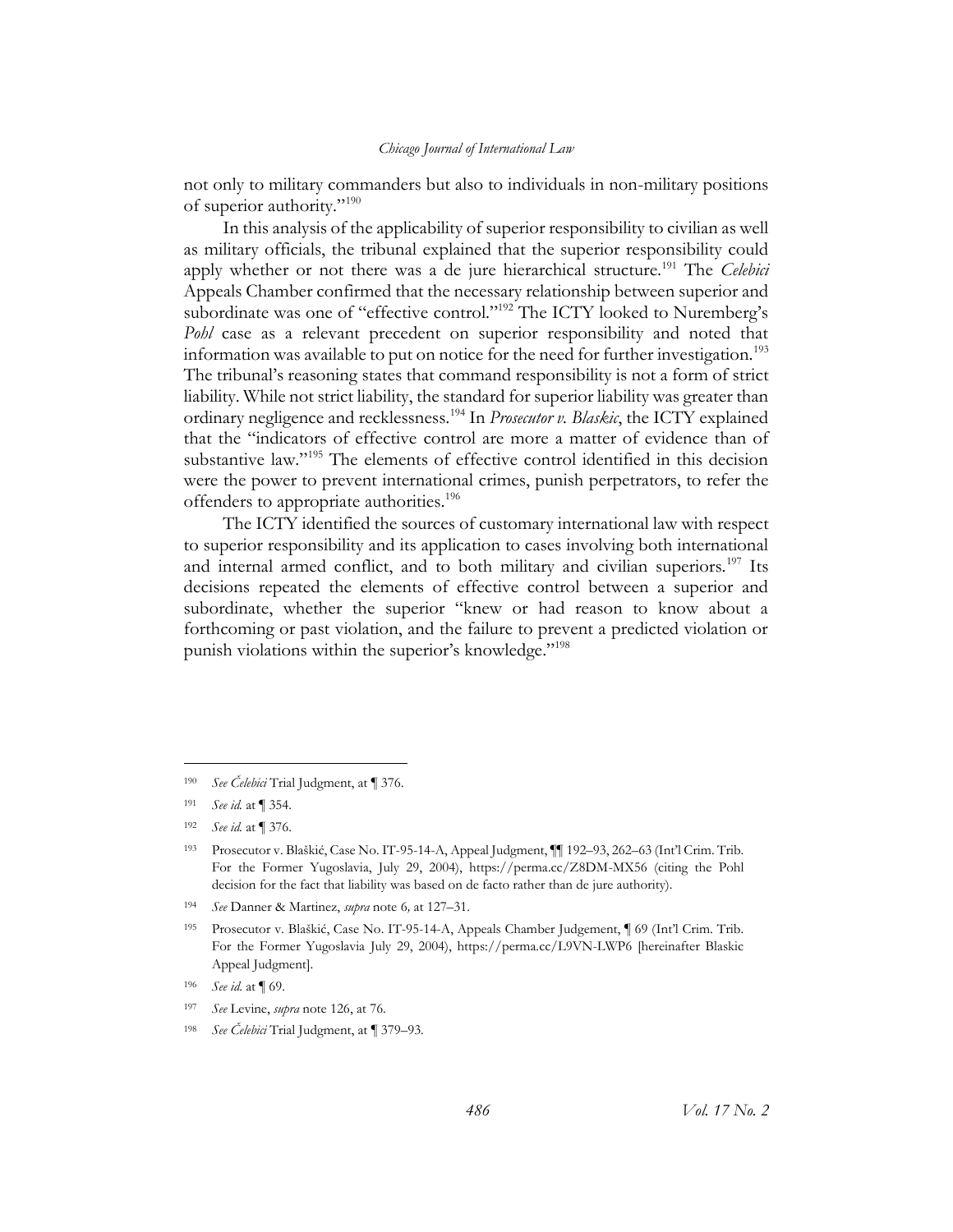# B. Applying the Effective Control Standard to Corporate Superior Officers: The International Criminal Tribunal for Rwanda (ICTR)

The ICTR, created to address genocide, war crimes, and crimes against humanity for the atrocities in Rwanda in 1994, also clearly stated that superior responsibility applied to civilian as well as military officials. In one key case, the *Bagilishema* panel stated that, "[T]here can be no doubt, therefore, that the doctrine of command responsibility extends beyond the responsibility of military commanders to encompass civilian superiors in positions of authority."<sup>199</sup> Most relevant to this Article's analysis, the ICTR has found business leaders culpable under charges of superior responsibility where they had effective control over those committing the violations, where they knew or had reason to know about the crimes and the superior officer could have taken action to prevent or punish the violation, but failed to do so.

In one case against the director of the Gisovo Tea Factory, an ICTR Trial Chamber found Alfred Musema responsible as a superior officer because he "exercised de jure authority over [tea factory] employees" and because he "was in a position, by virtue of these powers, to take reasonable measures, such as removing, or threatening to remove, an individual from his or her position at the Tea Factory if he or she was identified as a perpetrator of crimes punishable under the Statute."200

In another widely discussed case, *The Media Case*, an ICTR Appeals Chamber analyzed the legal standards for superiors in a private company running a Rwandan radio station and newspapers and held that superiors could be culpable for violations committed by their subordinates.<sup>201</sup> The Chamber ruled that corporate officials with effective control over their subordinates who "knew or had reason to know" subordinates were about to commit crimes and failed to prevent or punish acts inciting genocide, could be held criminally responsible for these violations.<sup>202</sup>

The Chamber upheld the conviction of Ferdinand Nahimana, the radio station's founder and manager, for his subordinates' acts of inciting genocide.<sup>203</sup>

<sup>199</sup> Prosecutor v. Bagilishema, Case No. ICTR-95-1A-T, Judgment, ¶ 42 (Int'l Crim. Trib. for Rwanda June 7, 2001).

<sup>200</sup> Prosecutor v. Musema, Case No. ICTR-96-13-T, Judgment and Sentence, ¶¶ 880, 894 (Int'l Crim. Trib. for Rwanda Jan. 27, 2000), https://perma.cc/S2CL-BAUM.

<sup>201</sup> *See generally* Nahimana v. Prosecutor, Case No. ICTR 99-52-A, Appeals Judgment (Int'l Crim Trib. for Rwanda Nov. 28, 2007), https://perma.cc/VKG9-XKTB [hereinafter Media Case].

<sup>202</sup> *Id*. at ¶¶ 589, 776, 822, 834, 840, 856, 942.

<sup>203</sup> *See id*. at ¶¶ 849–50, 853.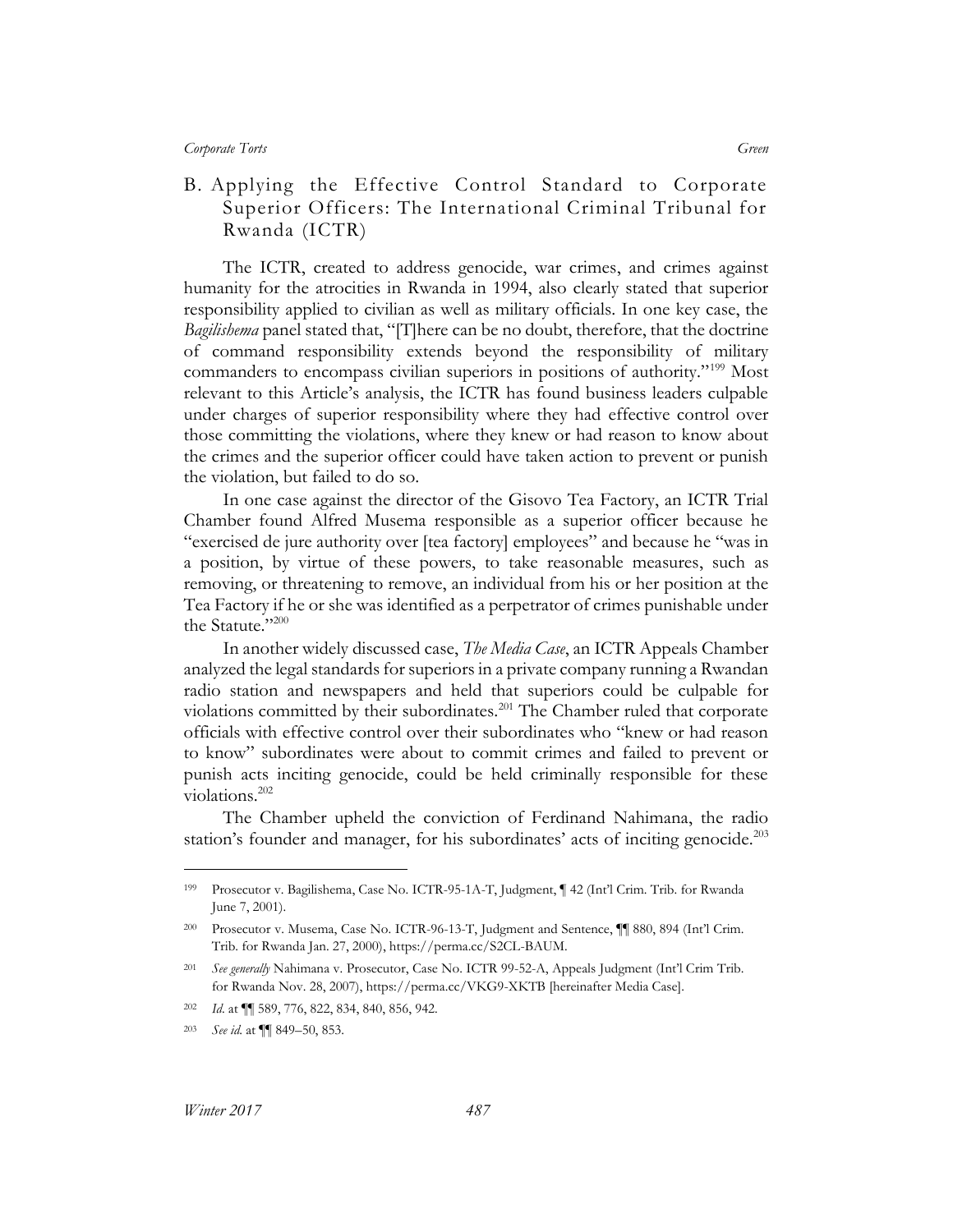An important aspect of the decision was its distinction between superior responsibility and direct instigation of genocide: the Appeals Chamber dismissed charges of direct instigation due to lack of evidence against Nahimana, despite its finding of his responsibility as a superior.<sup>204</sup> The Appeals Chamber also emphasized that that this was not a case in which the defendant was a de facto military commander and that the army was not even in control.<sup>205</sup> *The Media Case*  allows for "double-derivative liability," finding that superior liability applies even when the subordinate is merely an accomplice to a third-party perpetrator (that is, failing to prevent or punish a subordinate who aids and abets or incites another in the commission of a crime).

In contrast, on the charges of superior responsibility inciting genocide, the Appeals Chamber found insufficient evidence against Jean-Bosco Barayagwiza, the radio station's co-founder, and Hassan Ngeze, who was held criminally responsible for personally inciting genocide in the newspaper he controlled. The Chamber concluded that Barayagwiza had effective control over his subordinates only at a time that was too distant from the genocide to hold him criminally responsible; during the period of genocidal incitement at the radio station, he did not have effective control over his subordinates.<sup>206</sup> Although Hassan Ngeze published "criminal statements" in his newspaper and the Appeals Chamber upheld his conviction for personally inciting genocide, the Chamber concluded that it could not uphold the conviction for superior responsibility because he did not have effective control over his subordinates.<sup>207</sup>

The nuanced approach demonstrated by the ICTR shows the careful application of the multi-pronged test of superior responsibility: if there is evidence of effective control of subordinates, private actors, including corporate officers, have been held accountable for human rights violations that they were found to have known about and failed to attempt to prevent or punish.

## C. The Hybrid Tribunals

As mentioned above, in addition to the international tribunals created to address genocide and other violations in the former Yugoslavia and Rwanda, tribunals combining international and national laws and procedural aspects were created to address other patterns of atrocities across the world. As these tribunals

<sup>204</sup> *Id.*

<sup>205</sup> *See id.* at ¶ 63.

<sup>206</sup> *Id*. at ¶¶ 635–36, 725, 858, 1003.

<sup>207</sup> *Id*. at ¶¶ 410, 886 (conviction under ICTR Statute Art. 6(1) because Ngeze was found to have "planned, instigated, ordered, committed . . . in execution of ICTR Statute violation"; no conviction under ICTR Statute Art. 6(3) for superior responsibility).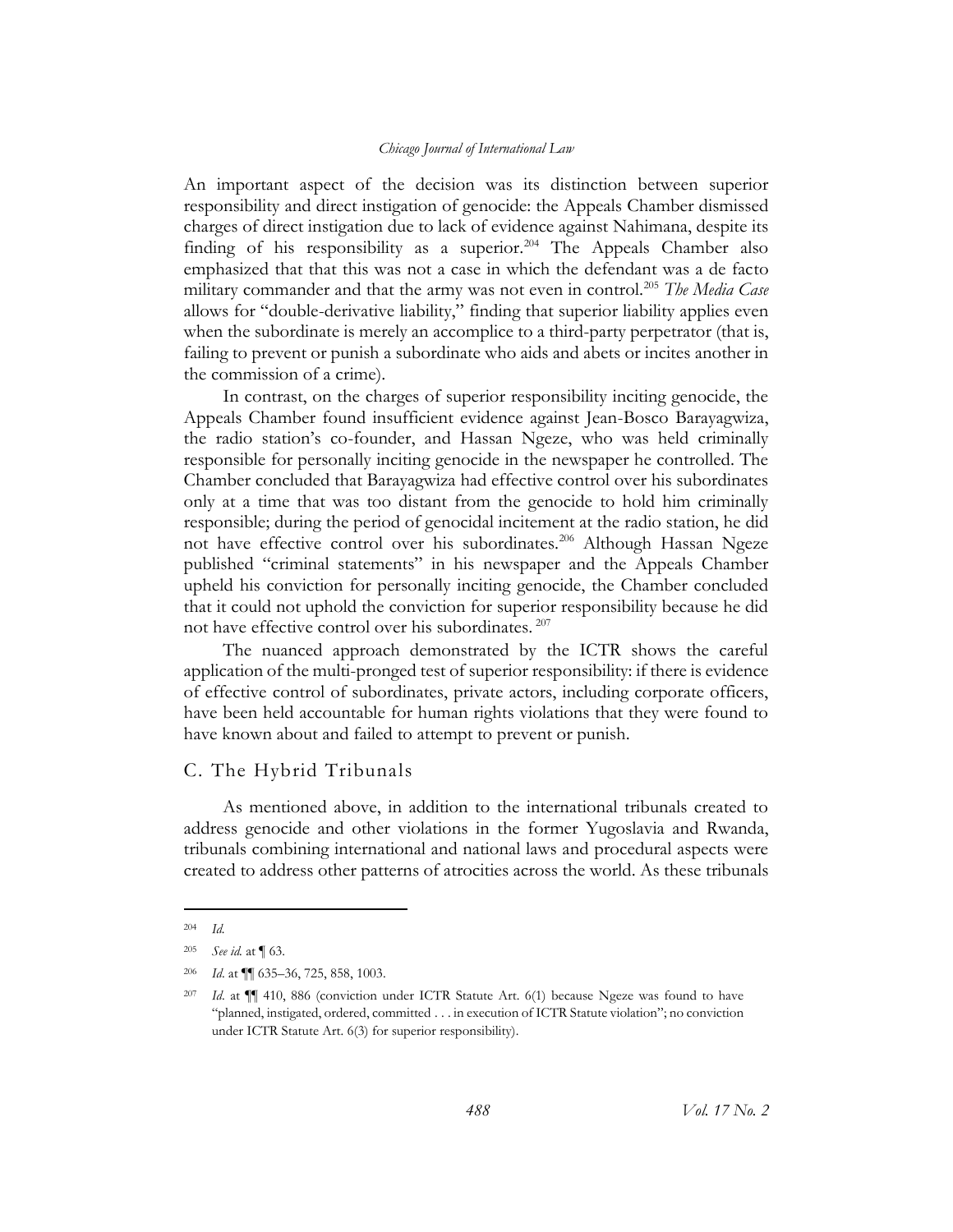move forward, they are adopting theories of superior responsibility for corporate officials.

One case that has been heard by the Special Tribunal for Lebanon has addressed corporate individuals. In the first such Hybrid Tribunal case to address corporate officers, the Lebanon Tribunal proceeded against a private corporate official, Ms. Karma Mohamed Tahsin Al Khayat, for publishing the names of "purported confidential witnesses."<sup>208</sup> In that case on contempt charges, the court convicted Ms. Khayat, who authorized the broadcasts on Al Jadeed TV and then authorized the transfer of the broadcasts onto Al Jadeed's website and Youtube page.<sup>209</sup> She further had the authority to remove these broadcasts. In exercising her authority, she acted on behalf of Al Jadeed TV.<sup>210</sup>

The modern tribunals, ICTY, ICTR and hybrid tribunals, have given careful attention to legal standards and the application to particular cases of private actors, finding that business officials as well as military and civilian government officials can be found liable for human rights violations. These tribunals have applied the multiple prongs of the test of superior responsibility to limit the application to those officials who had effective control over the subordinates who physically committed the violations.

## V. SUPERIOR RESPONSIBILITY CASES IN NATIONAL LEGAL SYSTEMS

The development of superior responsibility cases in international human rights cases in U.S. and other national courts ran a parallel course to the developments in the international tribunals: the first cases focused on military superiority, and then expanded to civilian leaders and corporate officials. Because of its central role in human rights cases in U.S. courts, this Section begins with the case against General Yamashita for war crimes in Asia during World War II, which is commonly cited for the test of the superior-subordinate relationship as one of "effective control" and for the "knew or should have known" and "failed to take action" standards. The Section then examines the development of ATS and TVPA cases that were brought against military commanders, developing to civilian government and then private corporate officers under a theory of superior responsibility. This Section concludes by exploring parallel standards in U.S. corporate officer cases under statutes besides the ATS and TVPA, and then turns to compare standards in other national jurisdictions.

<sup>208</sup> In the Case against N.T.V. Karma Mohamed Thasin Al Khavat, Case No. STL-14-05/T/CJ, Public Redacted Version of Judgment, ¶ 7 (Special Trib. For Lebanon, Sept. 18, 2015).

<sup>209</sup> *Id*.

<sup>210</sup> *Id.* (Ultimately, she was convicted only of contempt of court rather than the underlying crimes.).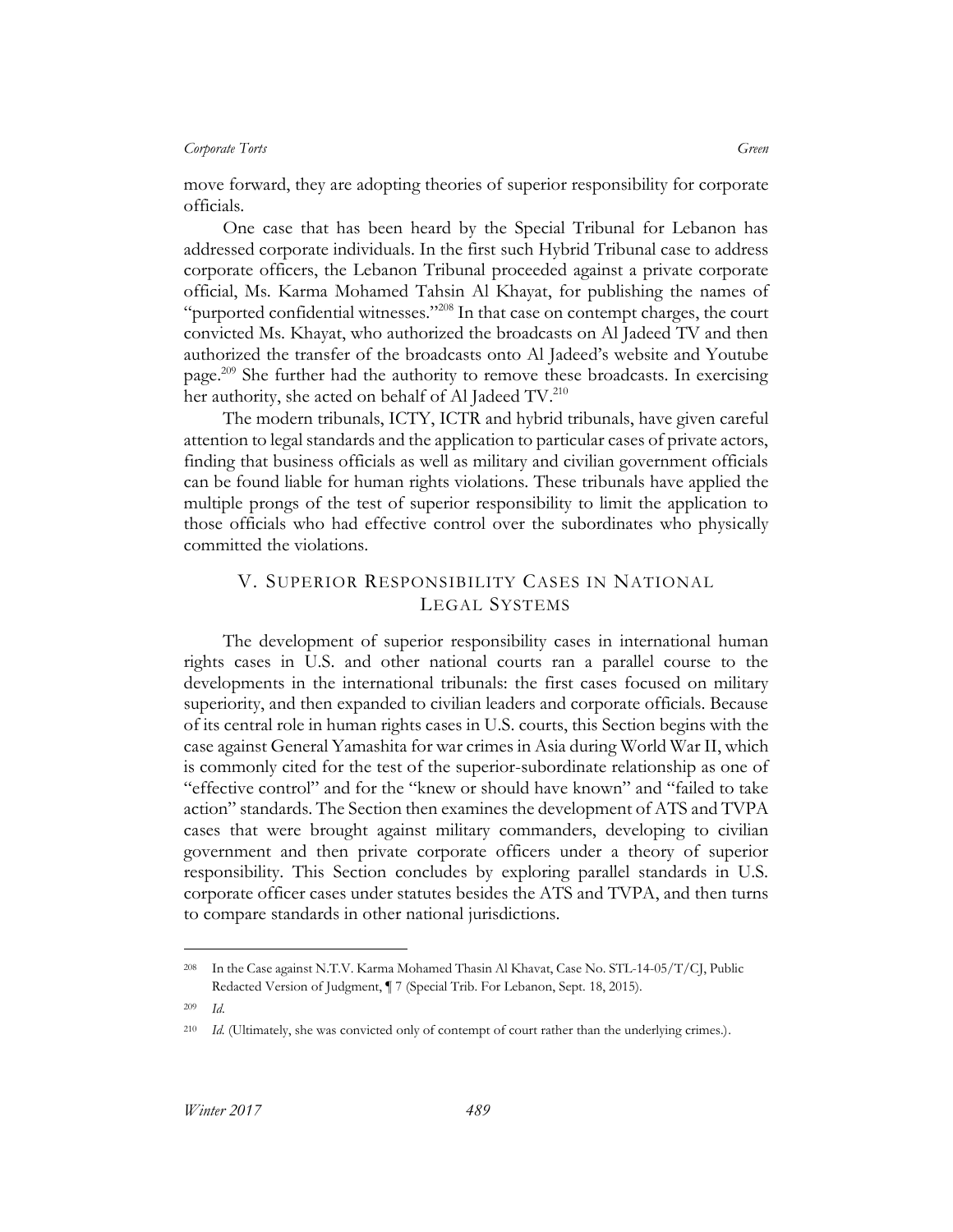## A. The United States: The *Yamashita* Case

The Yamashita military commission ruling discussed above was appealed to the U.S. Supreme Court.<sup>211</sup> While controversial, the Supreme Court's ruling endorsed important principles of superior responsibility that have been repeatedly cited by later courts and tribunals in human rights and humanitarian law cases.<sup>212</sup>

One central point was the use of the "effective control" test in the *Yamashita* case; this test remains the core for the analysis between superior and subordinate that international tribunals and national courts rely on to this day. <sup>213</sup> The majority also focused much of its opinion on the deterrence purpose of holding commanders responsible, stating that the goal of protecting the civilian population "would largely be defeated if the commander of an invading army could with impunity neglect to take reasonable measures for their protection."<sup>214</sup>

A strong dissent by Justice Murphy disputed the majority's conclusion that Yamashita had effective control over his subordinates. <sup>215</sup> Justice Murphy focused on facts which indicated that Yamashita could not have known of the abuses, emphasizing his dismay that Yamashita did not have information because opposing forces had destroyed the communication system and describing the chaos of war created by allied forces.<sup>216</sup> Notably, the bulk of Justice Murphy's opinion focused on what he saw as due process violations of the U.S. Constitution's Fifth Amendment by the military commission.<sup>217</sup> He also expressed his concern that the majority standard was not based on law in place at the time of the trial. <sup>218</sup> Another dissent by Justice Rutledge addressed the lack of fair trial and criticized military commissions.<sup>219</sup> However, neither dissenting Justice disregarded the principle of command responsibility, and Justice Murphy wrote

 $\overline{a}$ 

<sup>216</sup> *Id*.

<sup>211</sup> *See* Yamashita*,* 327 U.S. at 1.

<sup>212</sup> *Id.* at 15.

<sup>213</sup> *See* Michael L. Smidt, *Yamashita, Medina, and Beyond: Command Responsibility in Contemporary Operations*, 164 MIL. L. REV. 155, 180 (2000).

<sup>214</sup> *Yamashita*, 327 U.S. at 15.

<sup>215</sup> *See id.* at 26–41 (Murphy, J., dissenting).

<sup>217</sup> *See id*. at 27–28 (Murphy, J., dissenting) (noting that defendant was "rushed to trial under an improper charge, given insufficient time to prepare an adequate defense, deprived of the benefits of some of the most elementary rules of evidence and summarily sentenced to be hanged").

<sup>218</sup> *See id.* at 35 (Murphy, J., dissenting) ("Nothing in all history or in international law, at least as far as I am aware, justifies such a charge against a fallen commander of a defeated force.").

<sup>219</sup> *Id*. at 41–81 (Rutledge, J., dissenting).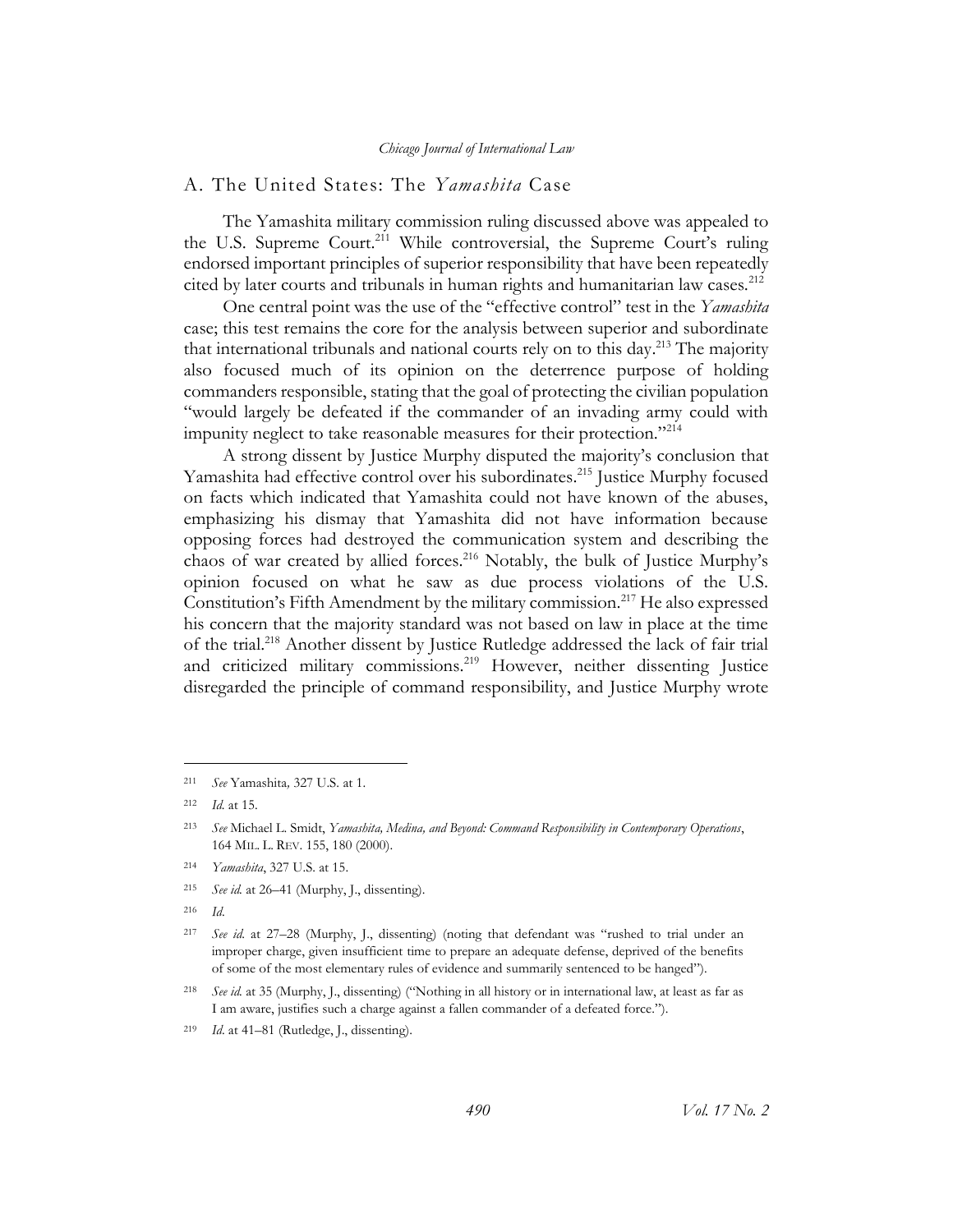that a military commander could be punished for "clear and unlawful failures to prevent atrocities."<sup>220</sup>

The *Yamashita* case continued to be a central part of U.S. courts' analysis, and was applied in tort cases in the ATS and TVPA cases, described below.

# B. 28 U.S.C. § 1350 Cases Alleging International Human Rights Violations

To understand how domestic tort law and international human rights law intersect for the examination of corporate officer liability, it is necessary to begin with a brief introduction to the statutes where the question arises. In U.S. courts, two of these statutes are the ATS and the TVPA. The development of the case law on superior responsibility for defendants under the ATS has broadened from military and civilian government commanders in the 1980s and 1990s to include non-governmental actors beginning in 1995. <sup>221</sup> These cases have continued to the present, along with cases brought under the TVPA.<sup>222</sup> A number of cases have been brought under both statutes, with some bringing additional federal and state statutory claims.<sup>223</sup>

1. Legal framework for U.S. human rights cases.

#### *a) Alien Tort Statute*

The ATS is a provision of the Judiciary Act of 1789, and provides jurisdiction over tort claims by aliens that are either violations of a treaty or of the "law of nations."<sup>224</sup> The inclusion of human rights violations as violations of the law of nations, known today as "customary international law," was first analyzed by the U.S. Court of Appeals for the Second Circuit in *Filartiga v. Peña-Irala*,<sup>225</sup> and endorsed in numerous cases, including by the Supreme Court in *Sosa v. Alvarez-Machain*. 226

As far back as at least the last century, the U.S. Supreme Court held that customary international law "may be ascertained by consulting the works of

<sup>220</sup> *Id*. at 40 (Murphy, J., dissenting).

<sup>221</sup> *See* STEPHENS, CHOMSKY, GREEN, HOFFMAN, & RATNER, *supra* note 45, at 46, 311.

<sup>222</sup> For summaries of ongoing cases, see, for example, Center for Constitutional Rights, www.ccrjustice.org; EarthRights International, www.earthrightsinternational.org; Center for Justice and Accountability, www.cja.org; The Business and Human Rights Resource Center, www.business-humanrights.org.

<sup>223</sup> *Id.*

<sup>224</sup> 28 U.S.C. § 1350 (2016).

<sup>225</sup> *See* Filartiga, 630 F.2d at 876.

<sup>226</sup> *See* Sosa v. Alvarez-Machain, 542 U.S. 692, 734 (2004).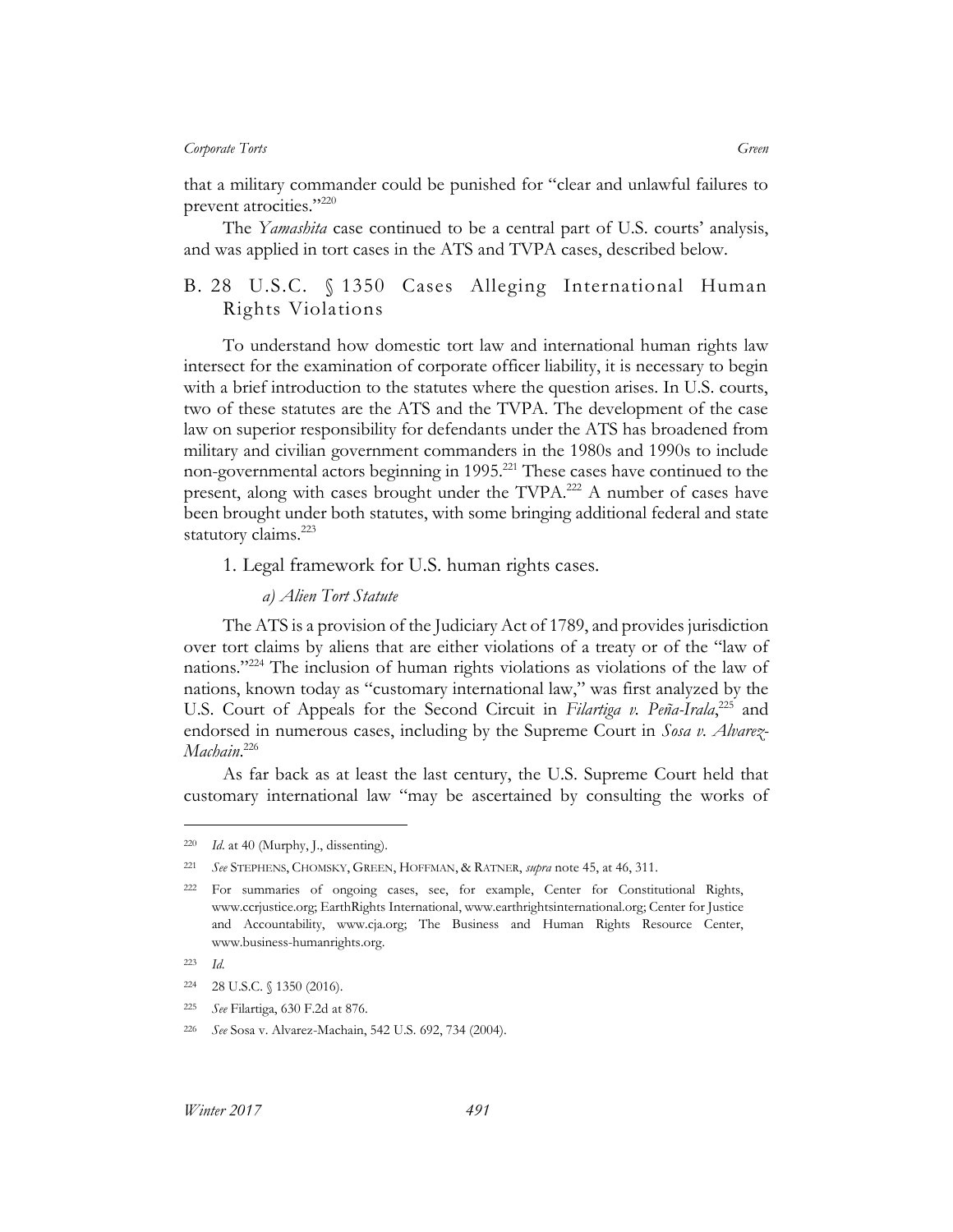jurists, writing professedly on public law; or by the general usage and practice of nations; or by judicial decisions recognising and enforcing that law."<sup>227</sup> In 2004, the Court endorsed this standard in *Sosa v. Alvarez-Machain*. <sup>228</sup>The multiple sources of customary international law are also reflected in Article 38 of the Statute of the International Court of Justice<sup>229</sup> and the Restatement (Third) of Foreign Relations Law of the United States, $^{230}$  which include the standards enacted by international bodies, general practice, and judicial decisions.<sup>231</sup> Oppenheim's *International Law* further elaborates the sources of customary law to include external conduct between governments, domestic legislation, diplomatic dispatches, internal government memoranda, and ministerial statements.<sup>232</sup> This means that the framework for accountability draws from international treaties, civil/tort, and criminal law.

When examining a particular defendant's responsibility for the alleged violations (or to use international terminology, the "mode of liability"), courts have come to different conclusions about whether they look to international law or federal common law. Since federal common law includes international law, customary international law standards are arguably relevant regardless of which theory is accepted.<sup>233</sup> The split in opinion, however, is another reason that this Article examines the standards under both international law and U.S. federal law.

Looking to federal common law has been criticized as being too openended––inviting courts to use such a range of multiple sources of law including foreign jurisdictions makes it difficult to ascertain a definitive standard. Defendants in U.S. cases and scholars have sometimes argued that customary international law is subjective or in the eye of the beholder. However, this criticism

<sup>227</sup> U.S. v. Smith, 18 U.S. 153, 160–61 (1820).

<sup>228</sup> Sosa, 542 U.S. at 734 (citing The Paquete Habana*,* 175 U.S. 677, 700 (1900)).

<sup>229</sup> Statute of the International Court of Justice art. 38, Jun 26, 1945, 59 Stat. 1055, 1060, U.S.T.S. 993, *quoted in* Filartiga, 630 F.2d at 881 & n. 8.

<sup>230</sup> RESTATEMENT (THIRD) OF FOREIGN RELATIONS LAW OF THE UNITED STATES § 701, Reporters' Notes 2 (1987) ("[1] [V]irtually universal participation of states in the preparation and adoption of international agreements recognizing human rights principles generally, or particular rights; the adoption of human rights principles by states and in regional organizations in Europe, Latin America, and Africa; [3] general support by states for United Nations resolutions declaring, recognizing, invoking, and applying international human rights principles as international law; [4] action by States to conform their national law or practice to standards or principles declared by international bodies . . . [and] [5] invocation of human rights principles in national policy, in diplomatic practice, in international organization activities and actions[,] and other diplomatic communications.").

<sup>231</sup> *See also* Louis Henkin, *International Law as Law in the United States*, 82 MICH. L. REV. 1555 (1984).

<sup>232</sup> *Id*.

<sup>233</sup> *Id*. at 1561–62.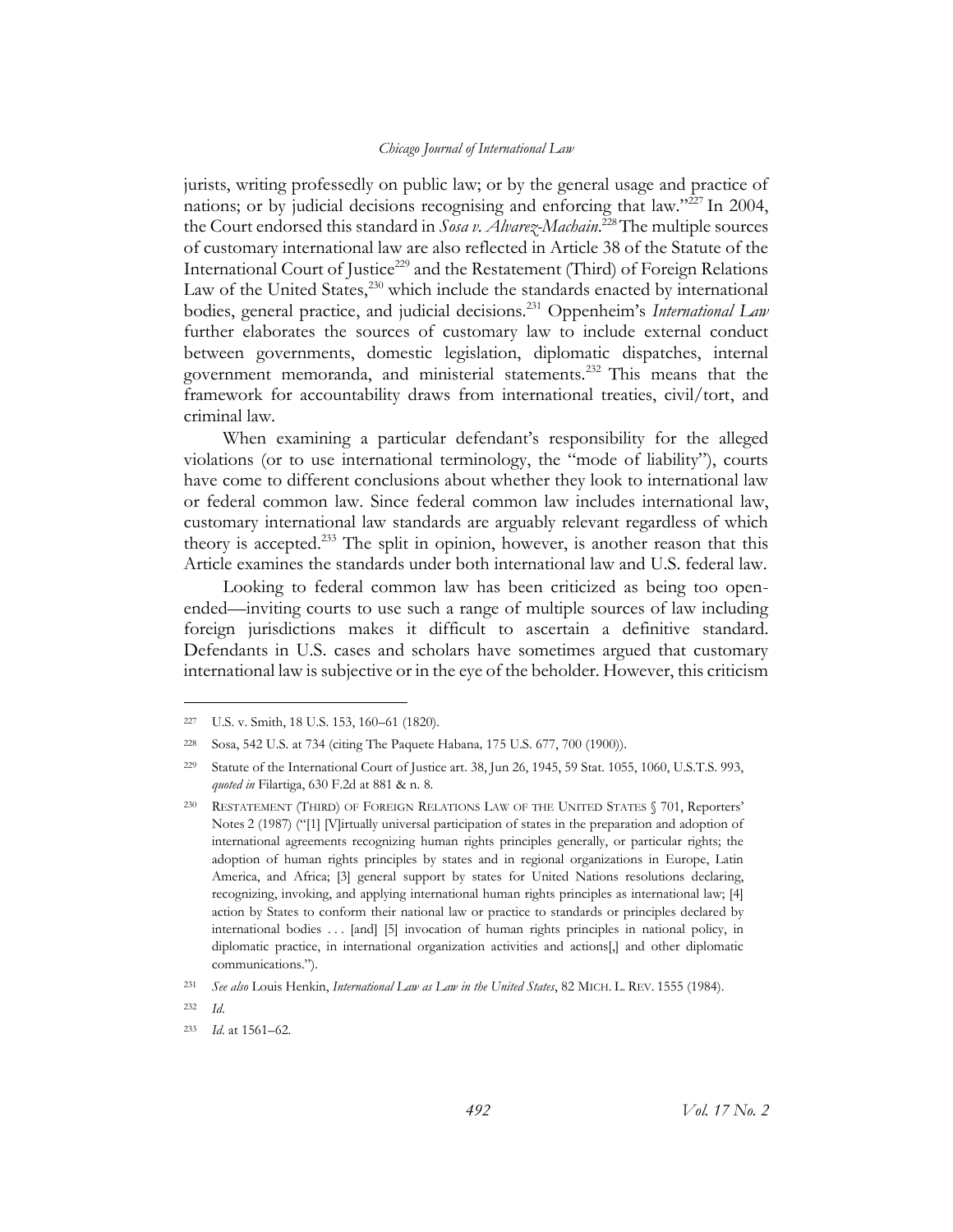does not apply when there is a common analysis across multiple sources or a consistent definition over time. In the case of superior responsibility, there is a common core in the elements applied in both criminal and civil human rights cases. Another common denominator is that the doctrine can apply to those with military, civilian governmental, or private status.

## *b) The Torture Victim Protection Act*

The TVPA, which provides jurisdiction over claims by individual defendants for torture and summary execution, has led to far fewer questions about the source of law defining superior responsibility. The TVPA legislative history explicitly refers to the command responsibility doctrine "under international law,"<sup>234</sup> and thus where plaintiffs have alleged under the TVPA that a defendant has command responsibility, courts examining whether plaintiffs have properly pled their claims look to the definitions as established by customary international law.

While the legislative history uses the term "command responsibility," it does not limit the application of this form of liability to military commanders and sets forth the following parameters: "a higher official need not have personally performed or ordered the abuses in order to be held liable"<sup>235</sup> and "responsibility for torture, summary execution, or disappearances extends beyond the person or persons who actually committed those acts––anyone with higher authority who authorized, tolerated or knowingly ignored those acts is liable for them."<sup>236</sup> Plaintiffs may bring evidence of "a pervasive pattern and practice of torture, summary execution or disappearances."<sup>237</sup>

The Senate report cited the opinion of the Tokyo War Crimes tribunal in the *Yamashita* case, explaining the application of command responsibility: when "crimes are notorious, numerous and widespread as to time and place are matters to be considered in imputing knowledge."<sup>238</sup> Underscoring the endorsement of ATS jurisprudence, the Senate report cited a 1980s ATS case, *Forti v. Suarez Mason,* as an example of liability where an official was liable for the actions of "personnel under his command 'acting pursuant to a "policy, pattern and practice" of the First Army Corps.'"<sup>239</sup>

<sup>234</sup> S. REP. NO. 102–249, at 9 (1991).

<sup>235</sup> *Id*.

<sup>236</sup> *Id*. (citing United Nations Convention Against Torture and Other Cruel, Inhuman or Degrading Treatment or Punishment art. 4, Dec. 10, 1984, S. Treaty Doc. No. 100-20, 1465 U.N.T.S. 85; Inter-American Convention to Prevent and Punish Torture art. 3, *opened for signature* Dec. 9, 1985, O.A.S.T.S. No. 67).

<sup>237</sup> *Id*.

<sup>238</sup> *Id*. at 9 & n. 18 (quoting the Tokyo War Crimes Trial, *reprinted in* 2 THE LAW OF WAR: A DOCUMENTARY HISTORY 1029, 1039 (L. Friedman ed., 1972)).

<sup>239</sup> *Id*. at 9 (citing Forti v. Suarez-Mason, 672 F. Supp. 1531, 1537–38 (N.D. Cal. 1987)).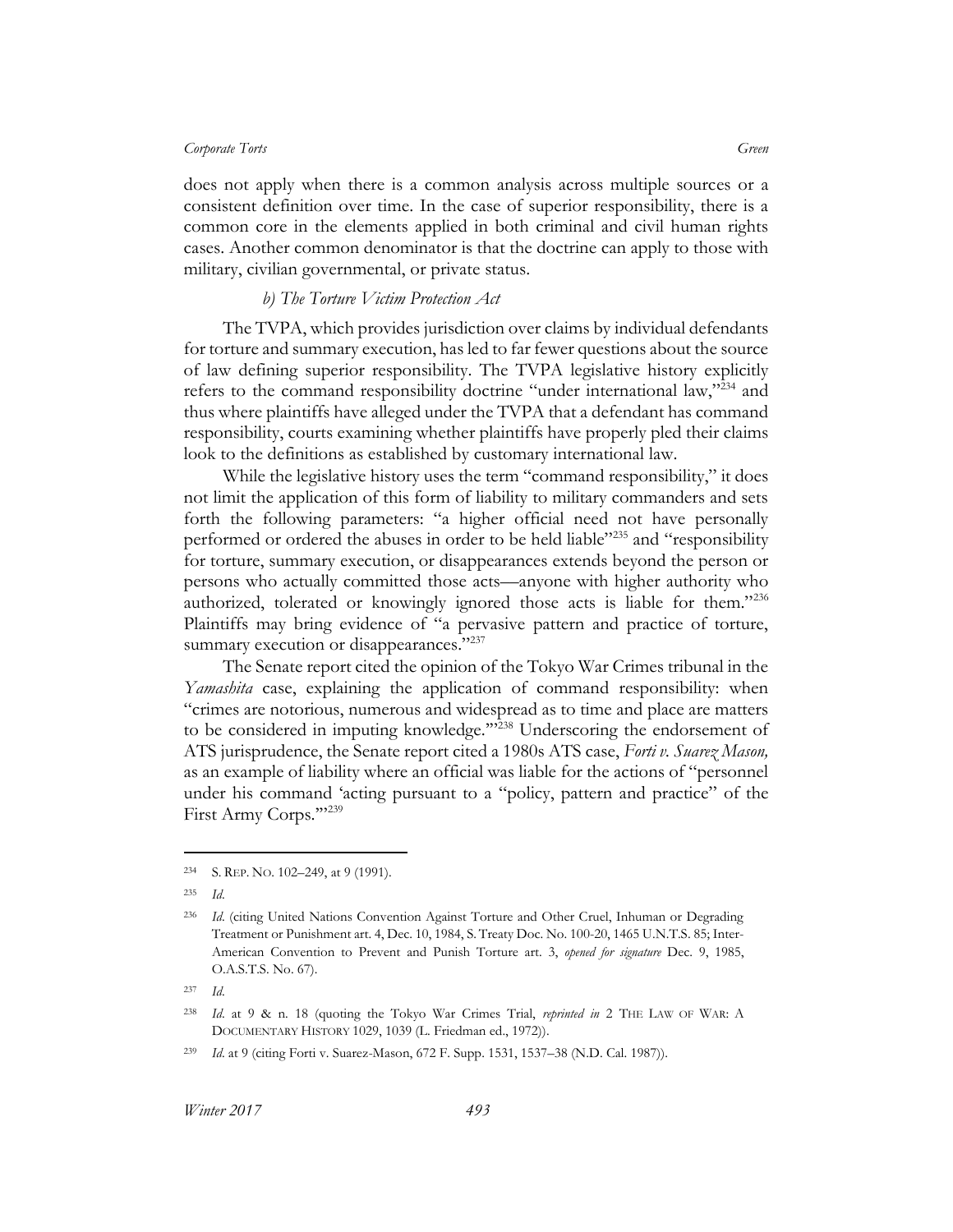After the passage of the 1992 TVPA, many of the human rights cases brought under the ATS included TVPA claims, and the courts used common standards to assess superior responsibility for claims brought under the two statutes.

2. ATS and TVPA jurisprudence on the legal standard for superior responsibility.

The development of superior responsibility cases in international human rights cases in U.S. courts followed the pattern of the international tribunal cases, progressing from military command responsibility to the inclusion of civilian government officials.

Since the 1980s, judges have ruled that defendants could be liable under the theory of command responsibility in cases brought in U.S. courts under the ATS. The initial cases brought against military commanders applied the legal standard for command responsibility as developed in the *Yamashita* case as well as more recent developments in international law. The courts have wrestled with the types of acts for which a defendant can be found to have superior responsibility, and the collection of rulings provide a consistent, solid standard.

The first ATS case in which a court analyzed command responsibility was brought against Argentinian General Suarez-Mason, alleged to be responsible for disappearances and extrajudicial executions during Argentina's "Dirty War."<sup>240</sup> The court held that Suarez-Mason's superior responsibility was based on his position of authority and because he "authorized, approved, directed, and ratified" human rights violations,  $241$  he was held responsible for actions that were part of a "policy, pattern and practice" that he had endorsed.<sup>242</sup>

Cases continue to be brought against military leaders, and an important set of cases against a Salvadoran general are two commonly-cited cases in ATS jurisprudence.<sup>243</sup> The 2002 Eleventh Circuit decision *Ford v. Garcia*<sup>244</sup> began with an analysis of *In re Yamashita*, and then turned to the opinions on superior responsibility by the international tribunals of Rwanda and the former Yugoslavia, concluding that these decisions "provide insight into how the doctrine should be

<sup>240</sup> *See* Suarez-Mason, 672 F. Supp. at 1531.

<sup>241</sup> *Id*. at 1538.

<sup>242</sup> *Id*. at 1537 (quotation marks omitted).

<sup>243</sup> *See, for example*, Todd v. Panjaitan, Civ. A. No. 92-12255-PBS, 1994 WL 827111 (D. Mass. Oct. 26, 1994) (holding liable Indonesian military general who fled to Boston for attacks on protestors in East Timor).

<sup>244</sup> Ford v. Garcia, 289 F.3d 1283, 1290 (11th Cir. 2002).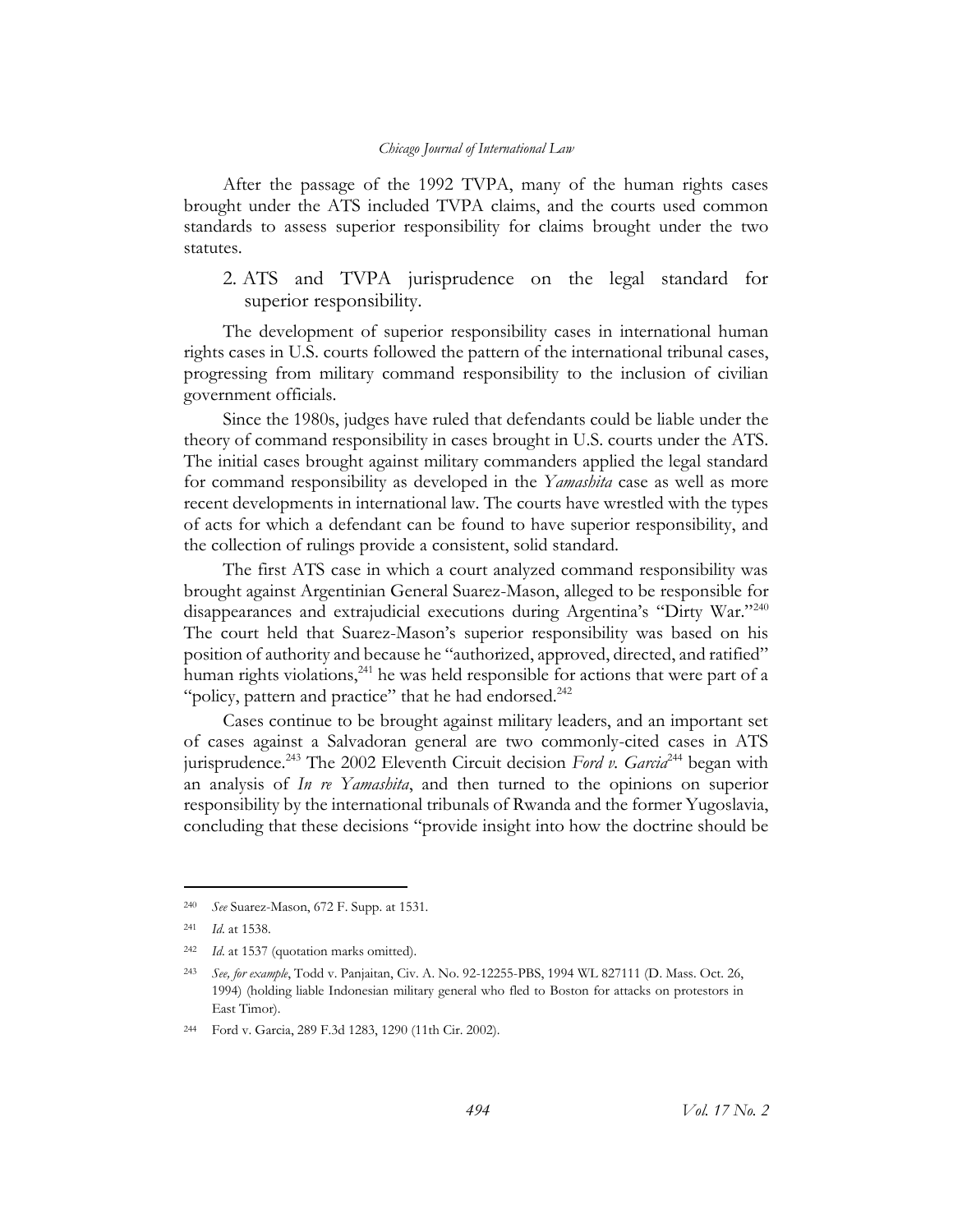applied in TVPA cases."<sup>245</sup> The *Ford* court cited ICTY and ICTR decisions on the effective control test as including the elements of 1) a superior-subordinate relationship, 2) the superior knew or should have known, owing to the circumstances at the time, that his or her subordinates had committed, were committing, or planned to commit acts which violated the law of war, and 3) the superior failed to prevent the commission of the crimes or failed to punish the subordinates after the commission of the crimes.<sup>246</sup> In *Ford*, the jury acquitted the defendants, and plaintiffs appealed based on what have been criticized as erroneous jury instructions. The instructions shifted the burden to prove that defendants had effective control and had established the elements of command responsibility "by a preponderance of the evidence" that their "injuries were a direct or a reasonably foreseeable consequence of one or both defendants' failure to fulfill their obligations under the doctrine of command responsibility."<sup>247</sup> In a second related case, *Romagoza v. Garcia*, the jury convicted the same defendants and issued a \$50 million verdict.<sup>248</sup> In addition to the rulings on the legal standard for command responsibility, these two cases have also highlighted the questions of the necessary evidence and burden of proof for superior responsibility. The *Romagoza* jury instructions returned to standards familiar under international law and stated that the plaintiff must prove "by a preponderance of the evidence" that the defendant/military commander had the actual ability to control the person(s) accused of torturing the plaintiff.<sup>249</sup> The first element of superior responsibility there was "effective control."

A subsequent case, *Chavez v. Carranza*, also found the burden on the plaintiff to establish, by a preponderance of evidence, the elements of superior responsibility: "effective control" over the physical perpetrator(s) of torture, extrajudicial killing and/or crimes against humanity.<sup>250</sup> The *Carranza* jury instructions defined the "effective control requirement" as requiring that "the defendant had legal authority and practical ability to exert control over his subordinates."<sup>251</sup> The *Carranza* jury instructions also stated that defendants could not do an end run around liability: "The defendant cannot escape liability however

<sup>245</sup> *Id*.

<sup>246</sup> *Id*. at 1290–91 (citing Delalic, Aleksovski, Blaskic, Kayishema, and Akayesu ICTY and ICTR decisions).

<sup>247</sup> *Id*. at 1287 & n. 4.

<sup>248</sup> Romagoza Arce v. Garcia, 434 F.3d 1254, 1259 (11th Cir. 2006).

<sup>249</sup> Romagoza Jury Instructions at 7. *See also* Beth van Schaack, *Command Responsibility: An Anatomy of Proof in Romagoza v. Garcia*, 36 U.C. DAVIS L. REV. 1213 (2003).

<sup>250</sup> Trial Proceedings Before the Honorable Jon Phipps McCalla, 1782-83 (Nov. 14, 2005). The Caranza jury instructions are available at https://perma.cc/2VL5-SQY8.

<sup>251</sup> *Id.*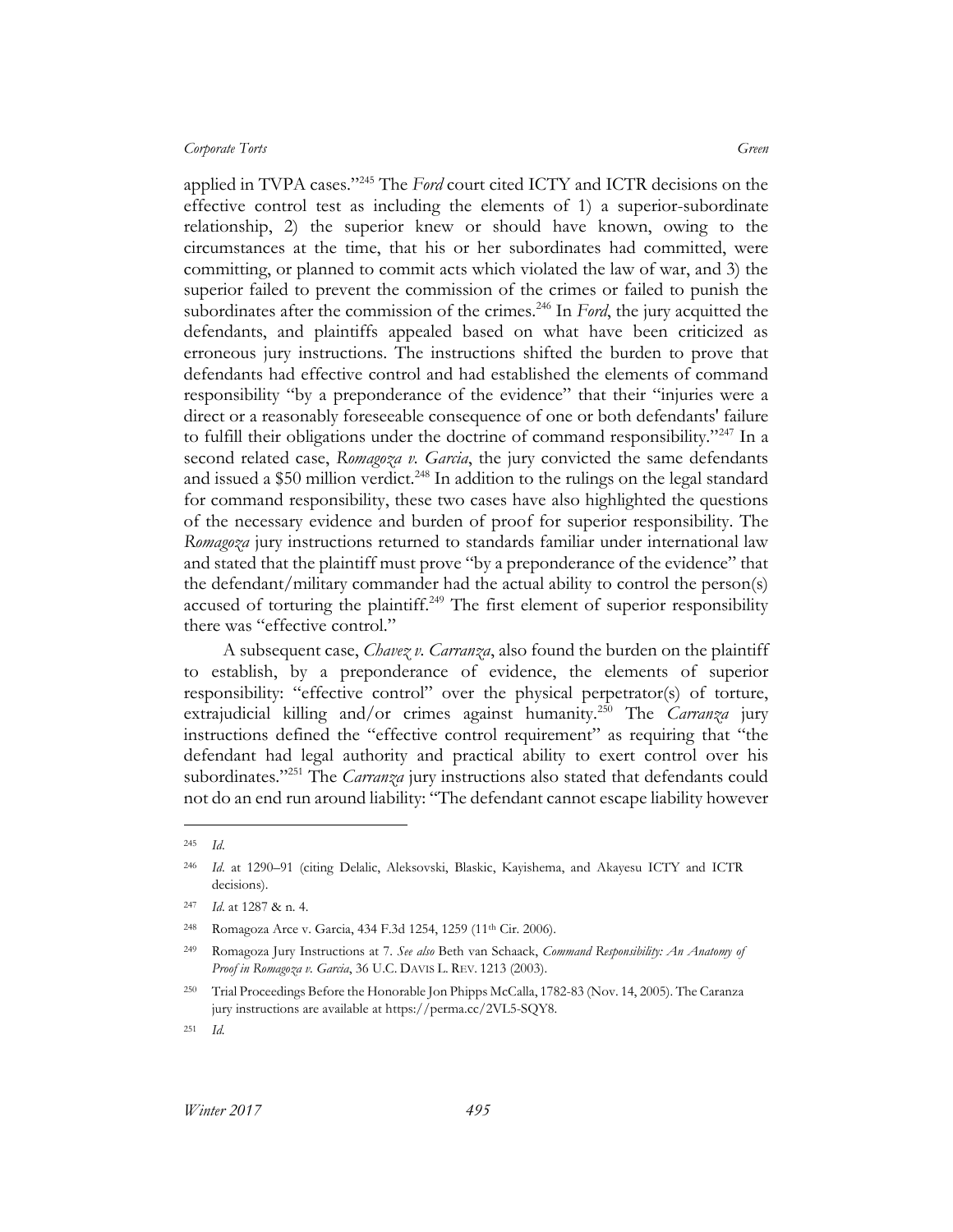where his own action or inaction caused or significantly contributed to a lack of effective control over his subordinates."<sup>252</sup>

Thus, for military leaders, ATS and TVPA cases have focused on the "effective control" test. The same test was also applied to paramilitary leaders. For example, in a case against Emmanuel Constant, the 1990s paramilitary leader in Haiti, Constant was held responsible for a campaign of rape and other abuses against those supporting the government Constant opposed; Constant was held liable for crimes against humanity and torture.<sup>253</sup>

Superior responsibility was also applied to civilian government officials, beginning in a series of ATS cases against Ferdinand Marcos, the former dictator of the Philippines.<sup>254</sup> Marcos was held responsible for the actions of his subordinates. The question of whether Marcos could be held responsible for acts "merely" under his command came before the Ninth Circuit. He established a policy encouraging the repression of political activists, created a disciplinary structure that contributed to the patterns of abuse and a climate of impunity, and rewarded those who perpetrated atrocities.<sup>255</sup> The jury instructions for the *Marcos* trial stated that the test to be applied was whether Marcos "had knowledge that the Philippine military, paramilitary and/or intelligence forces tortured, summarily executed, caused the disappearance or arbitrary detention of plaintiffs and the class, and having the power failed to take effective measures to prevent the practice."<sup>256</sup> While the Marcos jury instructions use "knowledge" rather than "knew or had reason to know," this was the result of negotiation between the parties rather than a judicial determination on the content of customary international law.<sup>257</sup> These jury instructions did not address superior responsibility by omission.<sup>258</sup>

A 2004 case against another civilian official, Liu Qi, the mayor of Beijing, for human rights violations committed against Falun Gong practitioners, provided an analysis of plaintiffs' allegations of superior responsibility that discussed the widening net for liability for supervisory authority and the legal test applied in U.S. and international courts.<sup>259</sup> The *Liu Qi* court held that a superior-subordinate

 $\overline{a}$ 

<sup>258</sup> *Id.*

<sup>252</sup> *Id.*

<sup>253</sup> Doe v. Constant, 354 F. App'x 543, at \*3–4 (2d Cir. 2009).

<sup>254</sup> Hilao v. Estate of Marcos, 103 F.3d 767 (9th Cir. 1996).

<sup>255</sup> Steinhardt, *supra* note 114, at 65.

<sup>256</sup> STEPHENS , CHOMSKY, GREEN, HOFFMAN, & RATNER, *supra* note 45 at 259 (citing In re Estate of Marcos Litigation, D.C. No. MDL 840 (D. Haw. Feb. 3, 1995)).

<sup>257</sup> *See generally* Steinhardt, *supra* note 114.

<sup>259</sup> Doe v. Qi, 349 F. Supp.2d 1258, 1269 (N.D. Cal. 2004).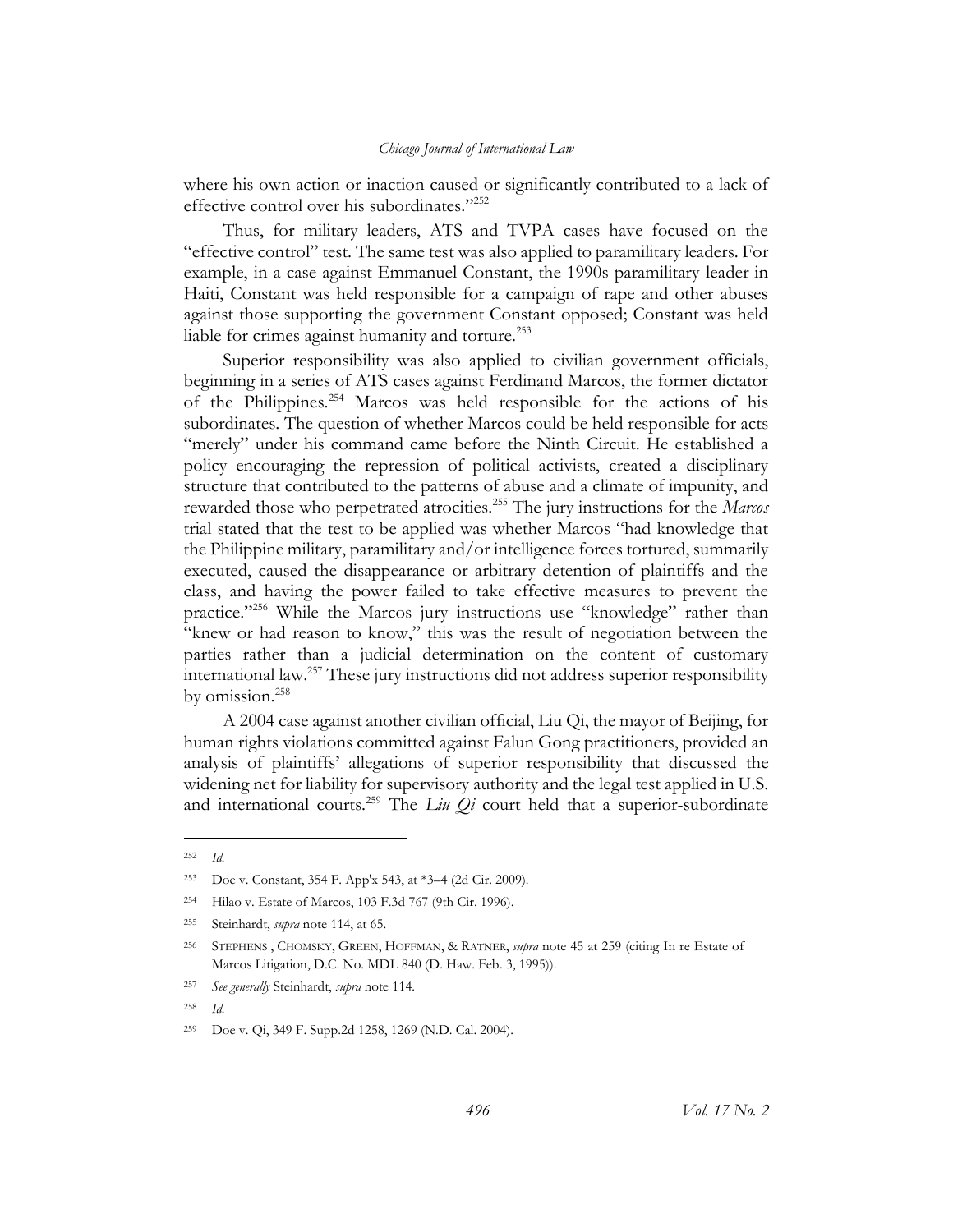relationship was established where one defendant had supervisory authority over the perpetrators, and another defendant "played a major policy-making and supervisory role in the policies and practices that were carried out."<sup>260</sup> The court also extensively discussed the legislative history of the Torture Victim Protection Act, and noted that text and history of TVPA indicated that it was not limited to military officials.<sup>261</sup> The court held that the "Senate thus implicitly endorsed the application of command responsibility to acts of torture and extrajudicial killings whether committed by military or civilian forces. . . . [T]he text of the TVPA does not limit its applicability to acts of military officials or the context of war."262

The consistent standard developed in the line of ATS and TVPA cases, which applied to military, paramilitary, and civilian governmental officials, included clear common elements: superior-subordinate relationship of effective control (not limited by a particular status such as military or civilian government position), knowledge or duty to know, power to take action, and failure to do so. These elements are consistent with the standards endorsed by the international tribunals, as discussed above.

3. ATS/TVPA cases against non-state-actors-the shift in the 1990s.

Between 1980 and 1995, all substantial rulings in cases brought under the ATS and the TVPA addressed the liability of state actors—predominantly former government officials of foreign nations. As for many other aspects of the question of corporate accountability in ATS cases in U.S. courts, the opinion bridging cases brought against state officials and those brought against non-state actors was the Second Circuit's decision in *Kadic v. Karadzic.*<sup>263</sup>

In 1993, two cases alleging genocide, war crimes, and crimes against humanity were brought against Radovan Karadzic, the self-declared president of "Republika Srpska," a section of the territory of the former Yugoslavia that was not recognized as a State by the international legal system.<sup>264</sup> As the selfproclaimed head of an unrecognized State, Karadzic was a "non-state actor," and the U.S. District Court for the Southern District of New York initially dismissed the plaintiffs' claims because it held international human rights obligations only applied to those operating under official government authority or "state actors." $^{205}$ 

<sup>260</sup> *Id*. at 1269, 1332.

<sup>261</sup> *Id*. at 1330–31.

<sup>262</sup> *Id*.

<sup>263</sup> Kadic v. Karadzic, 70 F.3d 232 (2d Cir. 1995).

<sup>264</sup> Doe v. Karadzic, 866 F. Supp. 734, 740 (S.D.N.Y. 1994), *rev'd sub nom.* Kadic v. Karadzic, 70 F.3d 232 (2d Cir. 1995).

<sup>265</sup> *Id*.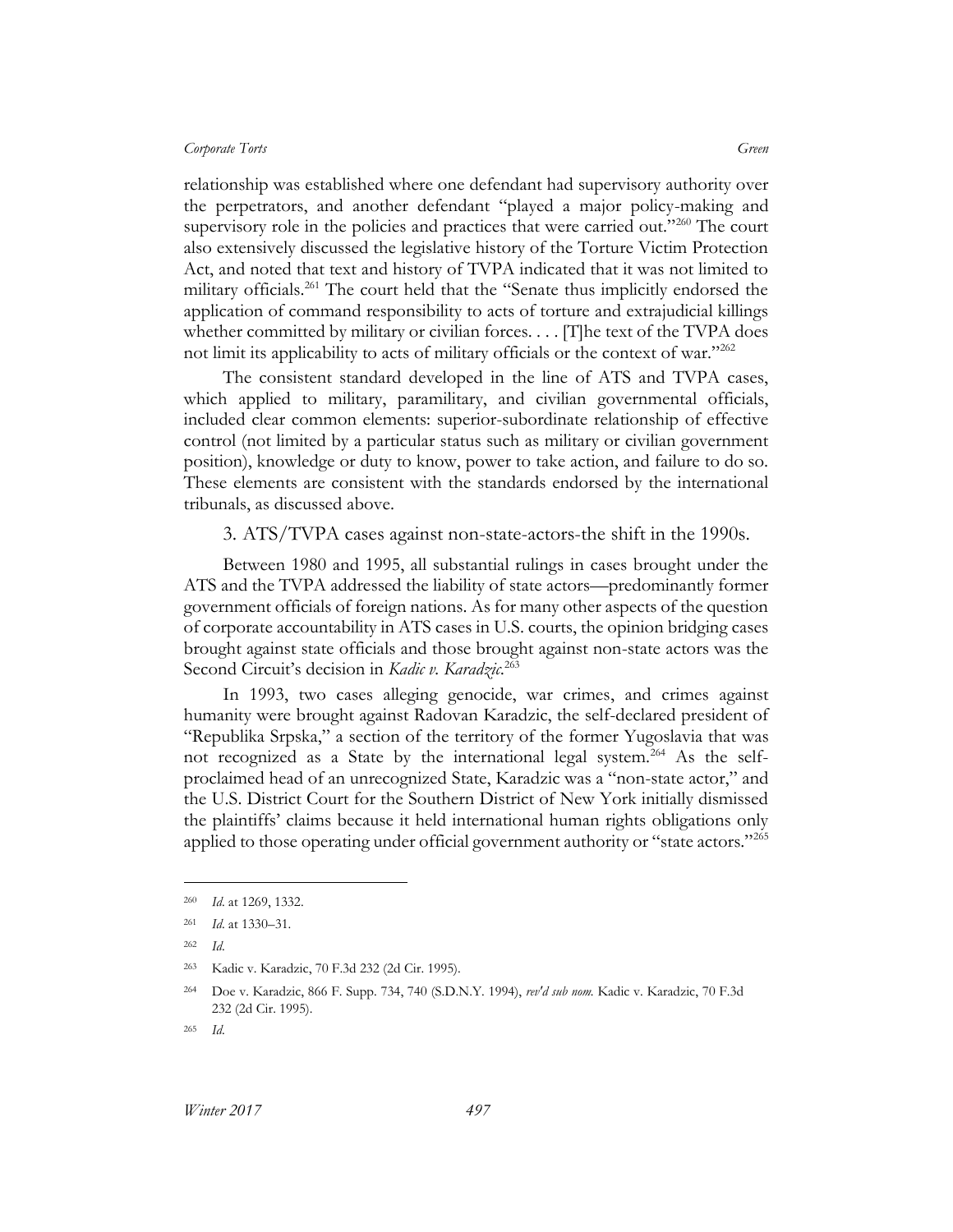On appeal, the U.S. Court of Appeals for the Second Circuit analyzed the question of whether state action was a necessary element to hold human rights violators accountable under the ATS and the TVPA.<sup>266</sup> The court found that it depended on the definition of the norm under international law—some violations such as genocide, war crimes, and crimes against humanity did not require state action as an element of the violation, and others such as torture and arbitrary detention did.<sup>267</sup> The court found that Karadzic had command responsibility for both the violations that did not require state action under international law and those that did.<sup>268</sup>

The case making the link between "non-state actors" and multinational corporations was a 1997 decision in *Doe v. Unocal Corp.*, in which the U.S. District Court for the Central District of California applied the Second Circuit's analysis in *Karadzic* to a case alleging complicity in forced labor and other human rights abuses in Burma against the Unocal Corporation, its joint venture partners, and two Unocal officers: President John Imle and Chief Executive Officer Roger Beach.<sup>269</sup> There were no final rulings on liability in these cases because the case settled in the midst of summary judgment proceedings in federal court and before the liability phase of the trial began in state court.<sup>270</sup> The court did not address superior liability but rather focused on the role of the corporation itself in the violations and plaintiffs' allegations that the corporation and its officers aided and abetted in the liability.<sup>271</sup> On these issues, the role of the President and CEO were key to the finding of the ruling to allow the case past summary judgment.<sup>272</sup>

In an ATS case on the Bhopal toxic gas disaster, *Bano v. Union Carbide Corp*., the court found the potential of corporate superior officer liability, but applied New York rather than international law: "Under New York law, 'a corporate officer who commits or participates in a tort, even if it is in the course of his duties

<sup>266</sup> Kadic, 70 F.3d at 232.

<sup>267</sup> *Id*. at 238–44.

<sup>268</sup> *Id*. at 243–44.

<sup>269</sup> Doe v. Unocal Corp., 963 F. Supp. 880 (C.D. Cal. 1997).

<sup>270</sup> Statement of parties on settlement of case, www.ccrjustice.org, article on status of opinions.

<sup>271</sup> Doe, 963 F. Supp. at 880; Doe I v. Unocal Corp., 395 F.3d 932 (9th Cir. 2002).

<sup>272</sup> Doe I, 395 F.3d at 938–941. A number of the facts could also have been used in superior responsibility theory of effective control, knowledge and failure to prevent or punish violations: a briefing book describing the number of villagers working as local helpers hired by military battalions, daily meetings with tactical military commander when Unocal's President and CEO visited the pipeline project, a meeting with activists in which President Imle stated that because "'people are threatening physical danger to the pipeline,' that, 'if you threaten the pipeline there's gonna be more military,' and that 'if forced labor goes hand and glove with the military yes there will be more forced labor.'" *Id.*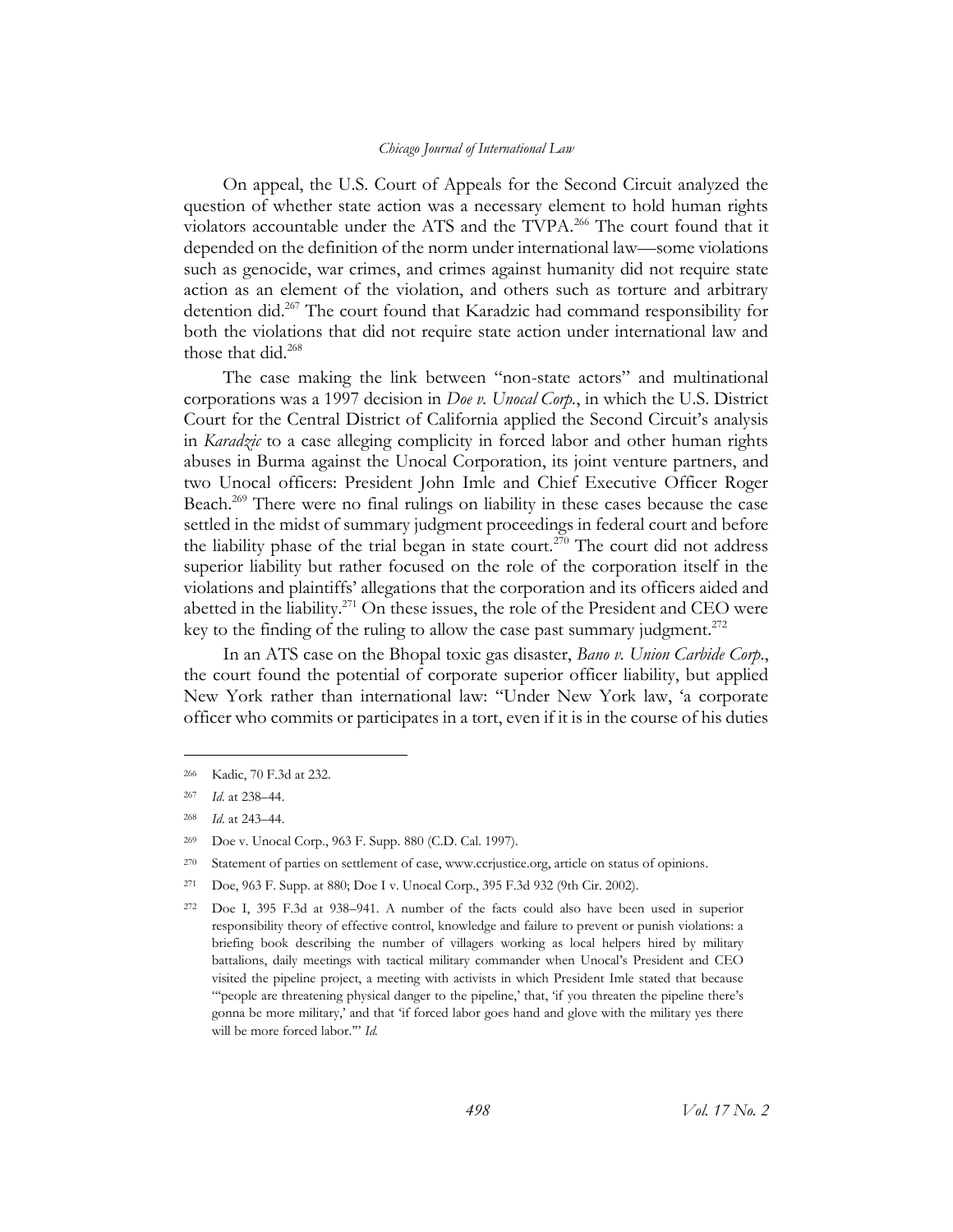on behalf of the corporation, may be held individually liable.'"<sup>273</sup> The court then found that "the amended complaint asserts that Anderson exercised significant direct control over management of the Bhopal plant, including control over safety procedures."<sup>274</sup> The court then remanded for further consideration of the claims against Anderson. The applicability of these standards to Anderson was never addressed because the case was dismissed on unrelated grounds.<sup>275</sup>

A 2002 ruling also examined U.S. domestic standards for corporate officer liability, and this time compared them to international law standards and found them consistent. In *Wiwa v. Brian Anderson*, an unpublished decision of the Southern District of New York examined the history of the TVPA and held that the former Managing Director of Shell Petroleum Development Company of Nigeria could be liable on multiple forms of complicity, because the plain meaning of the TVPA provides for cases against those who "cause someone to undergo" torture or extrajudicial killing, as well as those who actually carry out the physical acts. 276

Another case against Shell, *Kiobel v. Royal Dutch Petroleum,* landed in the Supreme Court.<sup>277</sup> At an earlier stage of the case, a little-known piece of this decision by the U.S. Court of Appeals for the Second Circuit concerned corporate officer liability.<sup>278</sup> Despite the majority's strenuous objection to corporate entity liability, they endorsed corporate officer liability in the context of aiding and abetting allegations in that case, noting that "nothing in this opinion limits or forecloses suits under the ATS against the individual perpetrators of violations of customary international law—including the employees, managers, officers, and

<sup>273</sup> Bano v. Union Carbide Corp., 273 F.3d 120, 133 (2d Cir. 2001) (citing Lopresti v. Terwilliger, 126 F.3d 34, 42 (2d Cir. 1997) (citation and internal quotation marks omitted)).

<sup>274</sup> Bano, 273 F.3d at 133.

<sup>275</sup> *Id*. (The case was dismissed on statute of limitations grounds and because the court concluded that there was no property interest at stake).

<sup>276</sup> Wiwa v. Royal Dutch Petroleum Co., No. 96 CIV. 8386 (KMW), 2002 WL 319887, at \*15 (S.D.N.Y. Feb. 28, 2002) (citing S. REP. NO. 102–249, at 9–10 (1991)) (quotations omitted)). In this case, the allegations against the defendant were for aiding and abetting liability and the court noted in a footnote that even if the TVPA did not support the legal analysis that a theory of aiding and abetting liability, this form of liability would follow the Restatement on Torts. *See also* Doe v. Unocal Corp., 110 F. Supp. 2d 1294, 1310 (C.D. Cal. 2000), *aff'd in part, rev'd in part sub nom.* Doe I v. Unocal Corp., 395 F.3d 932 (9th Cir. 2002), *on reh'g en banc sub nom.* John Doe I v. Unocal Corp., 403 F.3d 708 (9th Cir. 2005), and *opinion vacated, appeal dismissed sub nom.* John Doe I v. Unocal Corp., 403 F.3d 708 (9th Cir. 2005) (no requirement of active participation for corporate officer to be liable for aiding and abetting).

<sup>277</sup> 133 S. Ct. 1659 (2013).

<sup>278</sup> Kiobel, *supra* not[e 2.](#page-4-0)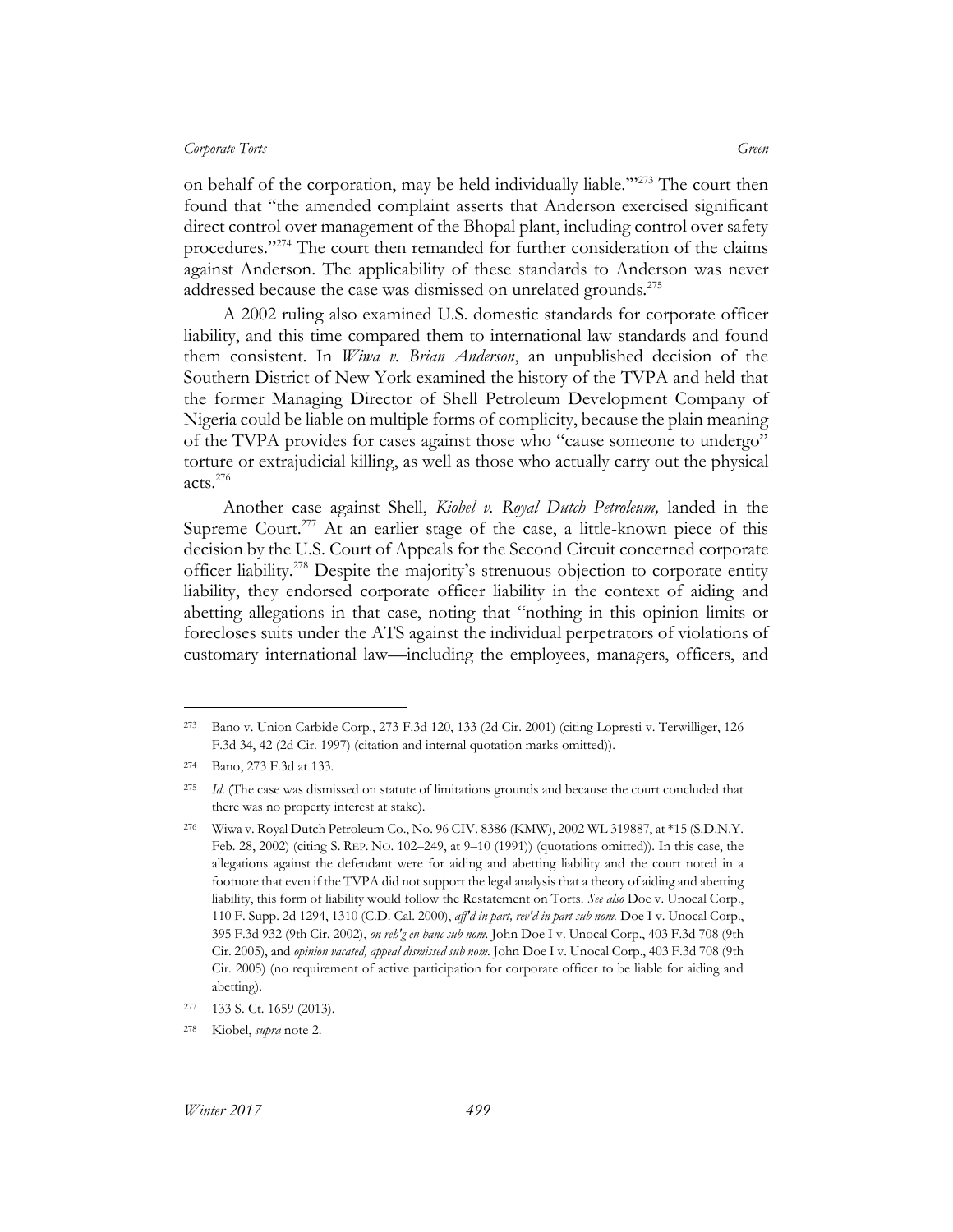directors of a corporation—as well as anyone who purposefully aids and abets a violation of customary international law."<sup>279</sup>

However, when it reviewed the Second Circuit's *Kiobel* decision, the Supreme Court did not address the question of corporate institutional or officer liability. Instead, the Court ordered reargument on the question of "whether and under what circumstances" the ATS applies to violations of the law of nations occurring outside U.S. territory."<sup>280</sup> After briefing and argument, the majority concluded that the ATS cases must "touch and concern" U.S. territory "with sufficient force to displace the presumption against extraterritorial application."<sup>281</sup>

In another case that reached the Supreme Court, *Mohamad v. Palestinian Authority,* the Court held that the TVPA's use of the term "individual" to describe defendants excluded corporations and other entities.<sup>282</sup> Corporate officers may be sued under this statute, including, for example, in a case against the Chiquita corporation for superior responsibility, aiding and abetting, and conspiracy. <sup>283</sup> On June 2, 2016, the U.S. District Court for the Southern District of Florida ruled that corporate officers may be sued under TVPA for aiding and abetting, and conspiracy; the court did not reach superior responsibility.<sup>284</sup>

4. *Drummond*: the first challenge to superior liability for corporate officers in an ATS/TVPA case.

Besides the *Kiobel* case discussed above, the only other circuit to address the question of superior responsibility for corporate officers is the U.S. Court of Appeals for the Eleventh Circuit, in a series of cases against the Drummond Corporation. In contrast to the indirect reference by the Second Circuit in *Kiobel*, the Eleventh Circuit directly addressed the question.

Beginning in 2003 and 2004, a series of four cases was brought under the ATS, TVPA, and the Colombian wrongful death law against the Drummond Corporation, two Drummond subsidiary corporations, and executives Augusto Jimenez, Garry Drummond, and James Michael Tracy.<sup>285</sup> At the trial court level in

<sup>279</sup> *Id.*

<sup>280</sup> Kiobel, order for reargument, https://perma.cc/Y4V4-CB5H.

<sup>281</sup> Kiobel *supra* note 2.

<sup>282</sup> Mohamad v. Palestinian Auth., 132 S. Ct. 1702 (2012). This ruling ignored multiple uses of the term "person" in the legislative history and the use in international law of individual to include both human beings and legal entities.

<sup>283</sup> In re Chiquita Brands Int'l, Inc., No. 08-MD-01916-KAM, 2016 WL 3247913 (S.D. Fla. June 1, 2016).

<sup>284</sup> *Id*.

<sup>285</sup> Romero v. Drummond Co., 552 F.3d 1303 (11th Cir. 2008); Baloco ex rel. Tapia v. Drummond Co., 640 F.3d 1338 (11th Cir. 2011); Giraldo v. Drummond Co. Inc., No. 2:09-CV-1041-RDP, 2013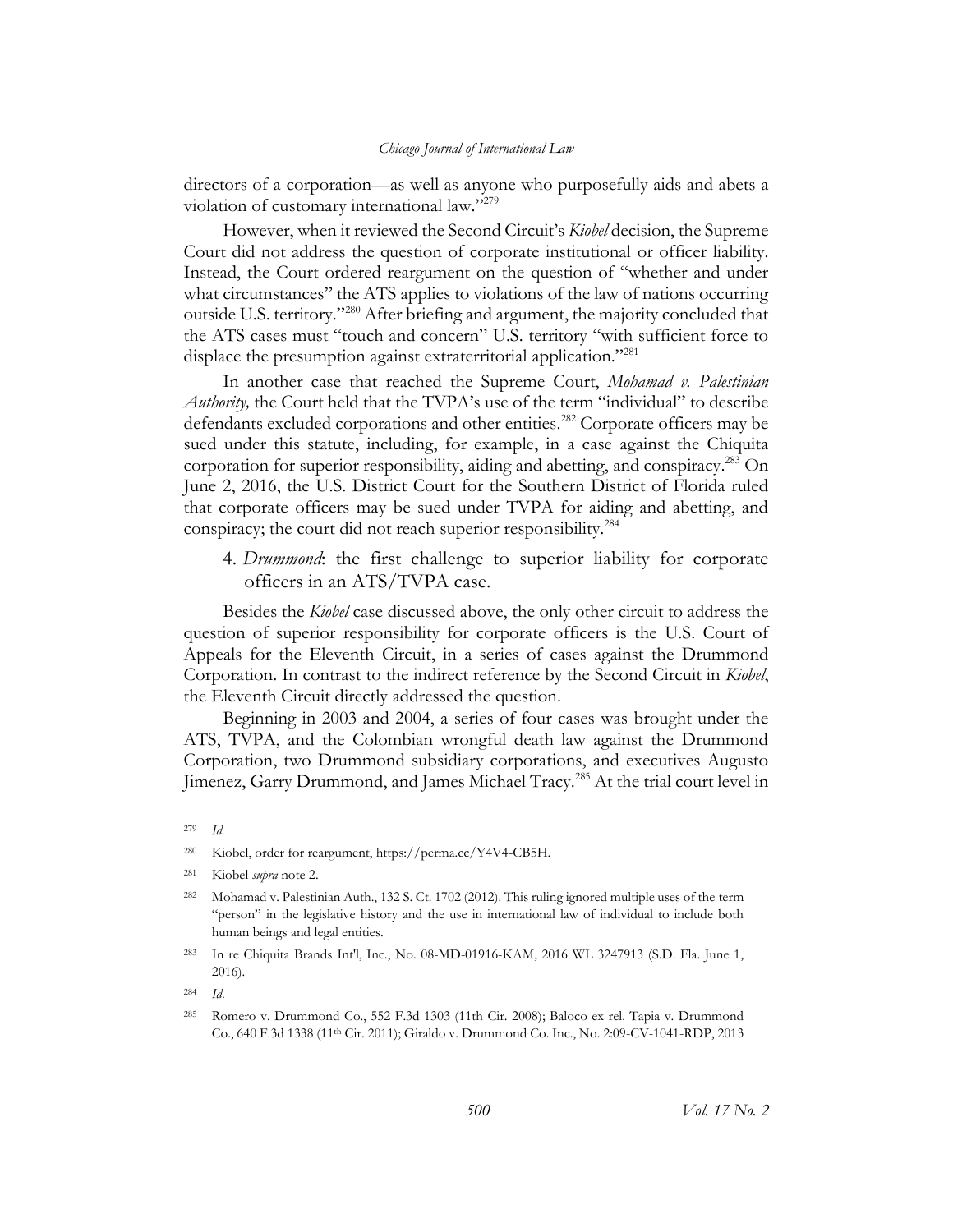*Giraldo v. Drummond*, the U.S. District Court for the District of Alabama initially held that there was no superior liability for corporate officers. The claims in the case were brought by wives, parents, and children of people killed by a Colombian paramilitary organization who sued the Alabama-based coal company and officers for complicity with the paramilitary organization AUC (United Self Defense Forces), an organization that was designated as a terrorist organization by the U.S. State Department. The plaintiffs alleged that between 1996 and 2006, Augusto Jimenez, the President of Drummond, Ltd (DLTD)'s Colombian branch, supervised the development and implementation of Drummond security plans. The allegations stated that Jimenez was responsible for monitoring contractors and for causing an investigation to occur on allegation of any Drummond employee assisting paramilitaries; he was also charged with paying and conspiring with the AUC in the killings. $286$ 

In opposing the allegations of the complaint, Jimenez did not challenge the superior responsibility theory, but instead questioned whether plaintiffs had properly pled the claim. The second officer sued was Mike Tracy, who had been the DLTD president between 1992 and 1998. Plaintiffs charged that he formed and implemented Drummond Limited's security policies, made decisions to provide funds to Colombian military without restrictions, and allowed the military to use funds to contribute to the AUC.<sup>287</sup>

The district court rejected superior responsibility for these corporate officers because it held that the allegations were insufficient to implicate the defendants.<sup>288</sup> The court then made the sweeping statement that "no court, in any jurisdiction, has ever extended the doctrine of superior responsibility in ATS and/or TVPA cases to the corporate officers of private companies. That is because command responsibility is a military doctrine."<sup>289</sup> The court continued, "The theory has only

WL 3873960, at \*2 (N.D. Ala. July 25, 2013), *aff'd sub nom*. Doe v. Drummond Co. Inc., 782 F.3d 576 (11th Cir. 2015); Melo Penaloza v. Drummond Co., 2016 WL 5389280 (11th Cir. 2016).

<sup>286</sup> Giraldo, 2013 WL 3873960, at \*2, *aff'd sub nom*. Doe v. Drummond Co. Inc., 782 F.3d 576 (11th Cir. 2015).

<sup>287</sup> Doe*,* 782 F.3d at 576. At a late stage the plaintiffs tried to add Garry Drummond and this motion was denied as untimely. *See* Giraldo, 2013 WL 3873960, at \*3 & n. 2. Garry Drummond was later included in Melo v. Drummond. That case was recently reinstated by the Eleventh Circuit. Melo, v. Drummond, No. 16-10921, 11th Cir. (Sept. 27, 2016).

<sup>288</sup> Giraldo, 2013 WL 3873978, at \*4, *aff'd sub nom.* Doe v. Drummond Co., 782 F.3d 576 (11th Cir. 2015).

<sup>289</sup> Giraldo, 2013 WL 3873978, at \*4, *aff'd sub nom* (citing Ford v. Garcia, 289 F.3d 1283, 1288 (11th Cir. 2002); Chavez v. Carranza, 559 F.3d 486, 499 (6th Cir. 2009); Prosecutor v. Delalic, Case No. IT-96-21-A, Judgment (ICTY Feb. 20, 2001); Prosecutor v. Musema, Case No. ICTR-96-13-A, Judgment and Sentence (Jan. 27, 2000)).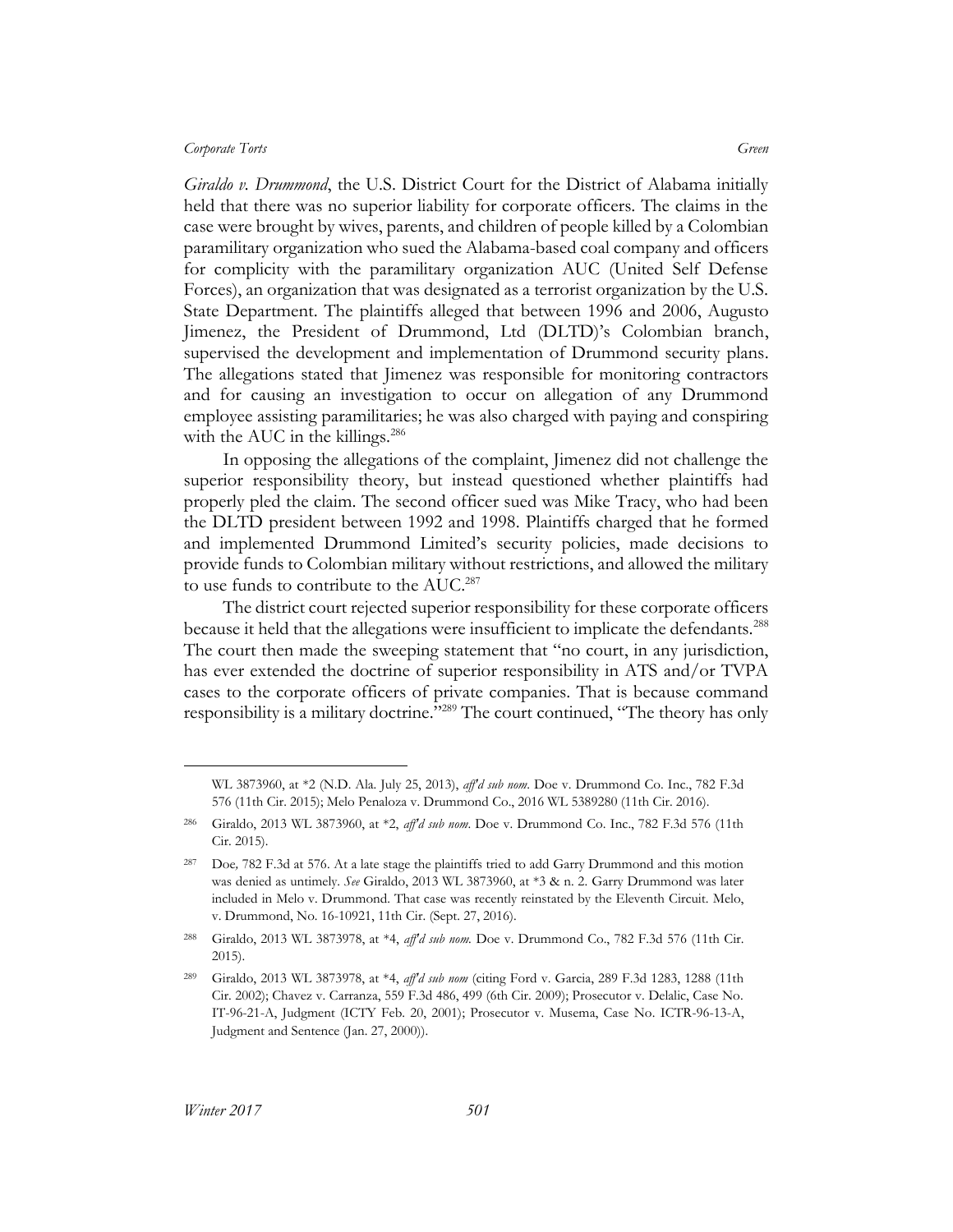been extended to civilians where those individuals had authoritative control over state-run military or public forces."<sup>290</sup>

On appeal, the U.S. Court of Appeals for the Eleventh Circuit upheld the dismissal of the case against the corporate officers because it found that plaintiffs had not pled sufficient facts linking the individual defendants to the alleged violations. <sup>291</sup> However, most significant for this analysis, the Eleventh Circuit rejected the district court's legal analysis and found international agreement on the superior responsibility standard for corporate officers.<sup>292</sup> The Eleventh Circuit stated, "[t]here is extensive support from international law and in the text, legislative history, and jurisprudence of the TVPA for civilian liability under the command responsibility doctrine."<sup>293</sup> The appellate court affirmed the common elements of the standard: "Thus, a civilian superior—including a civilian corporate officer—could *feasibly* be held liable under the doctrine provided the plaintiffs demonstrated a superior-subordinate relationship between the civilian and the perpetrator, averring that the civilian was in the requisite position of authority and control."<sup>294</sup> The Eleventh Circuit also held that plaintiffs are required to prove "that the superior has effective control over the persons committing the violations . . . that is, has the material ability to prevent the crimes and to punish the perpetrators thereof."<sup>295</sup>

In *Melo v. Drummond*, the last of this series of cases, the Eleventh Circuit rejected defendants' motion to dismiss the TVPA and Colombian law allegations against corporate officers and remanded the case for further consideration by the district court.<sup>296</sup>

The Eleventh Circuit's ruling on superior responsibility provides an important standard that future plaintiffs may follow.

5. The current state of the ATS and TVPA cases.

The end result of the twenty-plus years of cases in which courts ruled on the question of superior responsibility is a body of jurisprudence that has only begun

<sup>292</sup> *Id*.

<sup>290</sup> Giraldo, 2013 WL 3873978, at \*4, *aff'd sub nom* (citing Doe v. Qi, 349 F.Supp.2d 1258, 1329–30 (N.D. Cal. 2004)).

<sup>291</sup> Doe v. Drummond, 782 F.3d 576 (11th Cir. 2015), *cert. denied,* 136 S. Ct. 1168 (2016).

<sup>293</sup> *Id.* at 609 & n. 46 ("[S]ince the doctrine is adopted from international law we turn thereto for guidance; both criminal and civil cases from international law may be persuasive."); Ford, 289 F.3d at 1289 & n. 6 (using criminal cases to interpret the doctrine in the absence of congressional intent for "courts to draw any distinction in their application of command responsibility in the civil arena").

<sup>294</sup> Doe v. Drummond, 782 F.3d at 610 (11th Cir. 2015) (emphasis in original).

<sup>295</sup> *Id*. (citing Ford, 289 F.3d at 1291, 1298).

<sup>296</sup> Melo Penaloza v. Drummond Co., No. 16-10921, 11th Cir. (Sept. 27, 2016).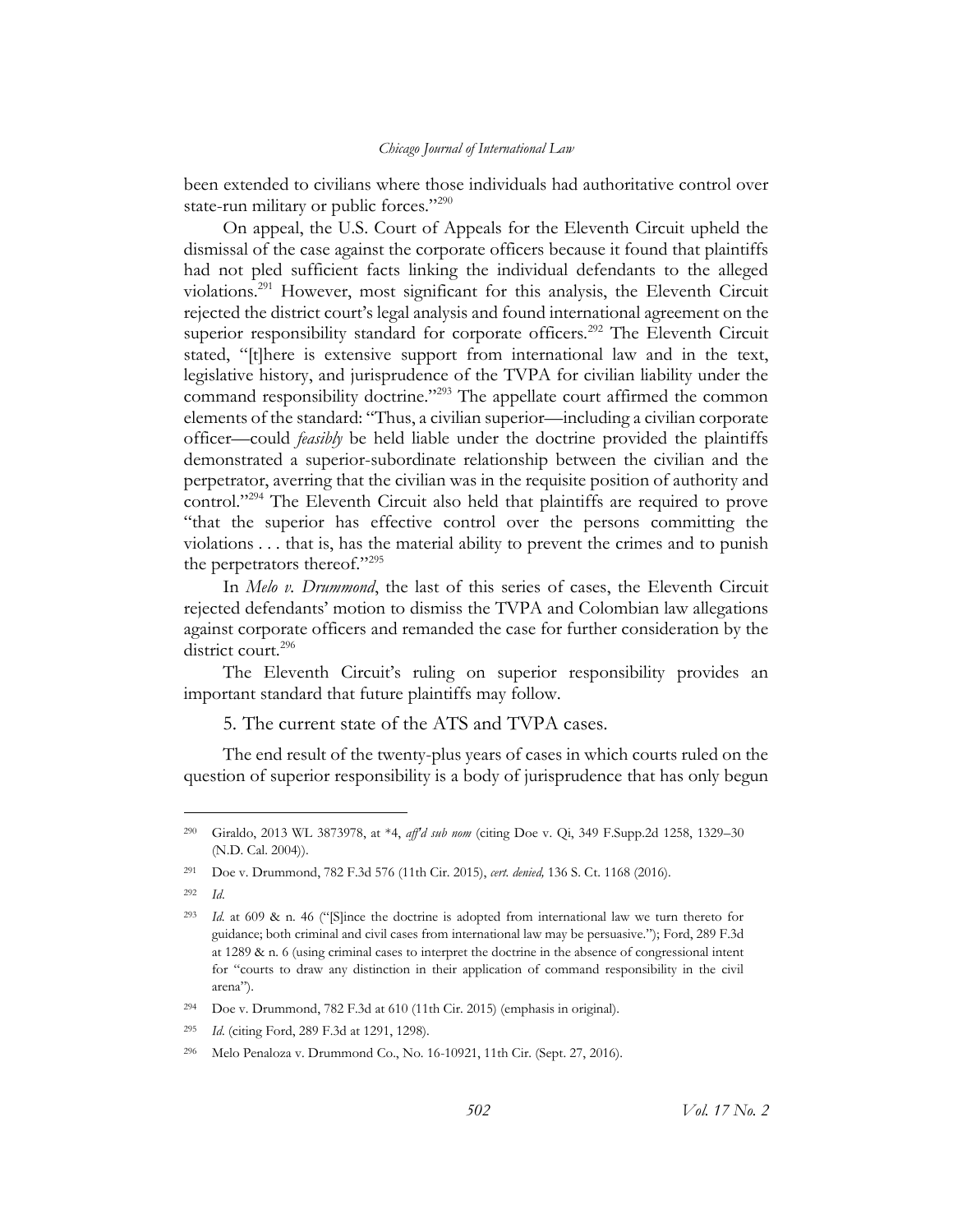its application to corporate officers. The law has progressed from decisions on military and civilian government officials, and one circuit has recognized superior officer liability for corporate officials. The standards used in these decisions contribute to an international body of law imposing liability on superior officers, regardless of whether they are a state or non-state actor.

## C. Superior Responsibility Standards under Federal Common Law and Analogous Torts in U.S. Domestic Law

This Section lays out the principles of superior liability under U.S. law focused on other areas besides international human rights. Contrary to a challenge that the application of international law subjects corporate officers to liability that does not exist under U.S. domestic law, comparable U.S. domestic tort law applies liability standards that are, if anything, stricter than those applied in international law. While there is some variation between jurisdictions, the common underlying principle holds corporate officers responsible for individual tortious conduct. Particular examples with parallel public interest concerns to human rights cases are trade practices, environmental harm, and health safety under laws such as those regulating the environment and product safety.

1. General principles of tort liability for corporate officers under U.S. law.

Tort liability arises where there is a personal duty owed by the director or officer. <sup>297</sup> Traditional doctrine provides that an officer is liable where he or she directs actions, participates or cooperates in an act, or has particular responsibilities.<sup>298</sup> In the context of duties by officers to third parties, courts have recognized that such a duty might arise where there is direct or foreseeable contact with the third party, including where the corporation has delegated this duty to the officer.<sup>299</sup> Omissions and commissions may create tort liability, but corporate officers are not generally liable merely because of their position in the corporation.<sup>300</sup> Statutory exceptions are discussed in the next section.

Corporate officers can be personally liable to non-shareholder third parties based on inadequate management or failure to supervise subordinates, including

<sup>297</sup> RESTATEMENT (THIRD) OF AGENCY § 7.01 (2006); RESTATEMENT (SECOND) OF AGENCY §§ 343– 44 (1957).

<sup>298</sup> 3A FLETCHER CYC. CORP. § 1137 (2016).

<sup>299</sup> *See* RESTATEMENT (THIRD) OF AGENCY § 7.01 (2006) (individual personally liable for torts, including where acted as agent or under direction of another).

<sup>300</sup> WILLIAM E. KNEPPER & DAN A. BAILEY, LIABILITY OF CORPORATE OFFICERS AND DIRECTORS §§ 6.07[1], 6-24 (8th ed., 2013).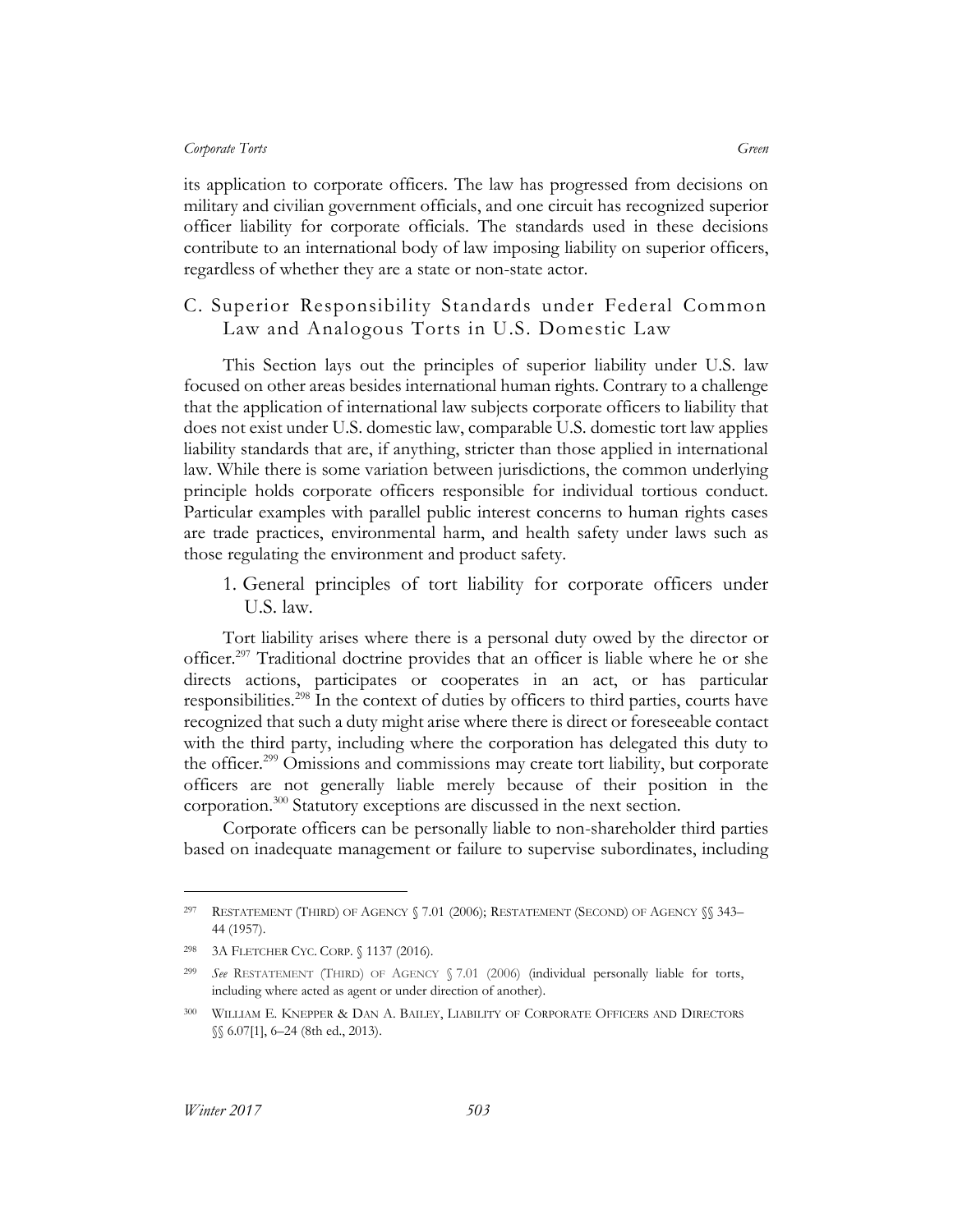"failure to stop misconduct they ought to know about."<sup>301</sup> Cases against directors and officers have been brought for decades for mass torts and products liability. For supervision and management torts committed against third parties, the majority of courts operate under a simple negligence standard.<sup>302</sup>

The Restatement (Second) on Torts (1965), section 402A defines the manufacturer's duty to encompass when "he has knowledge, or by the application of reasonable, developed human skill and foresight should have knowledge" of possible harm through the use of the product.<sup>303</sup> The duty to supervise is common in medical liability jurisprudence.<sup>304</sup> Similar to the international law concept of "effective control," U.S. supervisory responsibility is limited to when an individual is legally obliged to exercise control over a subordinate.<sup>305</sup>

Theories of liability include a focus on a superior officer's participation in a tort, whether there was a breach of a duty, or a court pierces the corporate veil.<sup>306</sup> The first category includes cases in which a superior officer has "constructive knowledge of a tort" or "reasonably should have known that some hazardous condition or activity under their control could injure [a third party, but] they negligently failed to take or order appropriate action to avoid the harm."<sup>307</sup> A duty can be delegated by a corporation to a director or officer and then breached by officer conduct which causes injury to a third party; this liability can result from omissions such as failure to stop conduct the officer ought to know about.<sup>308</sup> Such duties to third parties, or "external" duties stem in part from "moral hazard" considerations—the risk of personal liability deters misconduct.<sup>309</sup>

<sup>301</sup> *Id.* See also Martin Petrin, *The Curious Case of Directors' and Officers' Liability for Supervision and Management: Exploring the Intersection of Corporate and Tort Law*, 59 AM. U. L. REV. 1661, 1662 & n. 1 (2010) (defining officer as a corporation's president, financial officer, chief accounting officers, vice presidents of principal business units and any person with significant "policy-making functions"; roughly tracking definition in Rules and Regulation Under Securities Exchange Act of 1934, 17 C.F.R. § 240.16a-1).

<sup>&</sup>lt;sup>302</sup> A minority of states, such as North Carolina, require gross negligence. Shareholder actions and other claims around fiduciary duties (internal duties of the officer to the corporation) have protections for officers such as the business judgment rule.

<sup>303</sup> RESTATEMENT (SECOND) OF TORTS § 402A, Cmt. j (1965). While the RESTATEMENT (THIRD) OF TORTS: LIABILITY FOR PHYSICAL AND EMOTIONAL HARM § 7 (2010) may have broadened the scope of duty to exercise reasonable care, the law is as yet undefined.

<sup>304</sup> W. KEETON, D. DOBBS, R. KEETON, & D. OWEN, PROSSER AND KEETON ON LAW OF TORT 383– 85, 914–15 (5th ed., 1984).

<sup>305</sup> *Id*. at 384.

<sup>306</sup> Robert B. Thompson, *Piercing the Corporate Veil: An Empirical Study*, 76 CORNELL L.REV. 1036 (1991).

<sup>307</sup> Frances T. v. Vill. Green Owners Ass'n, 723 P.2d 573, 584 (Cal. 1986).

<sup>308</sup> KNEPPER & BAILEY, *supra* note 300, at § 6.07, 6–23.

<sup>309</sup> *See, for example*, KENNETH J. ARROW, ESSAYS IN THE THEORY OF RISK-BEARING 212–219 (1976).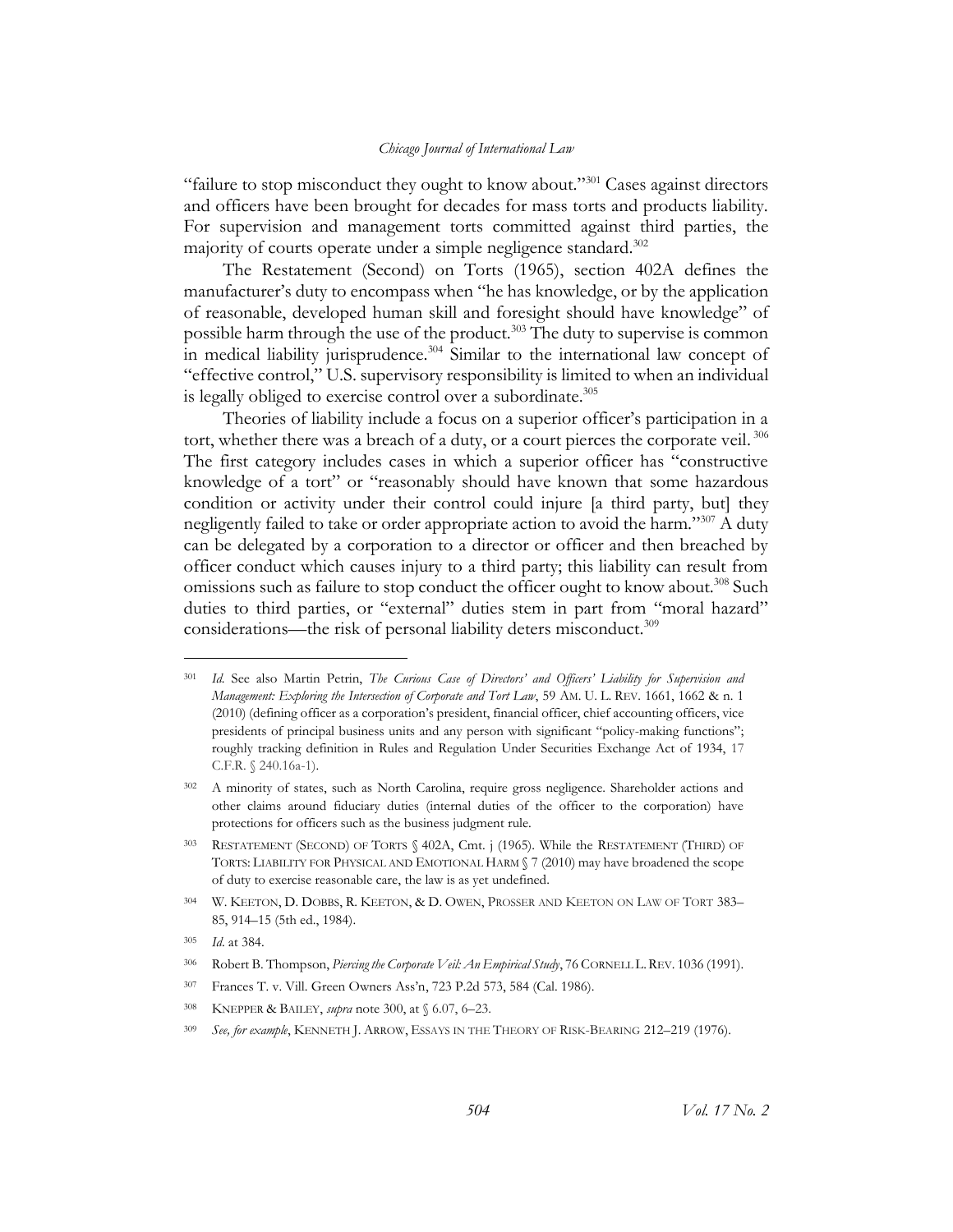The common law tort of negligent supervision has some variation across state jurisdictions. Courts have varied in their focuses on participation in the tortious conduct, breach of a personal duty, or whether they treat supervision claims as separate from other tort liability. $310$ 

The tort of negligent supervision is most used where there is a pattern and the officer "had the opportunity to discover the wrongful acts,"<sup>311</sup> or where they are "negligent in failing to learn of and prevent torts by employees."<sup>312</sup> Courts have held that officers were potentially liable for lack of reasonable diligence in the control and supervision of a business which resulted in a death caused by a warehouse explosion<sup>313</sup> or a death resulting from failure to properly train a machine operator or company officers who decreased security measures to increase profits could be personally liable to a customer shot at a shopping mall.<sup>314</sup>

An officer has a common law duty not to injure third parties.<sup>315</sup> "[A] director could inflict injuries upon others and then escape liability behind the shield of his or her representative character, even though the corporation might be insolvent or irresponsible."<sup>316</sup> As mentioned above, in one ATS case, the court referenced U.S. domestic standards.<sup>317</sup> In *Bano v. Union Carbide*, the Second Circuit stated, "Under New York law, 'a corporate officer who commits or participates in a tort, even if it is in the course of his duties on behalf of the corporation may be held individually liable.""318

The general standards of tort liability for corporate superior officers under U.S. law, which include negligence, would in fact allow a greater range of claims than the criminal international law standards. The next Section turns to one specific application of the responsibility of superior officers, the Responsible Corporate Officer Doctrine.

<sup>310</sup> Petrin, *supra* note 301, at 1676 & n. 79–80 (citing cases from VT, MO, NY, PA, WV).

<sup>311</sup> *Id.* at 1678 (citing Lowell Hoit & Co. v. Detig, 50 N.E.2d 602, 603 (Ill. App. Ct. 1943); Air Traffic Conference of Am. V. Marina Travel, Inc., 316 S.E.2d 642, 645 (N.C. Ct. App. 1984)).

<sup>312</sup> *Id.* at 1678 (citing Avery v. Solargizer Int'l, Inc*.*, 427 N.W.2d 675, 681 (Minn. Ct. App. 1988); Preston-Thomas Const., Inc. v. Cent. Leasing Corp., 518 P.2d 1125, 1127 (Okla. Ct. App. 1973)).

<sup>313</sup> Cameron v. Kenyon-Connel Commercial Co., 56 P. 358, 361 (Mont. 1899)*; but see* Moak v. Link-Belt Co., 242 So. 2d 515 (La. 1970) (no negligence so no liability).

<sup>314</sup> Haire v. Bonelli, 870 N.Y.S.2d 591, 593 (N.Y. App. Div. 3d Dept. 2008).

<sup>315</sup> Frances T., 723 P.2d at 581–82 (intentional conduct will result in personal liability; joint liability when corporate officer participates with corporation).

<sup>316</sup> *Id*. at 581.

<sup>317</sup> Bano v. Union Carbide, 273 F.3d 120, 133 (2d Cir. 2001).

<sup>318</sup> *Id.* (citing Lopresti v. Terwilliger, 126 F.3d 34, 42 (2d Cir. 1997)).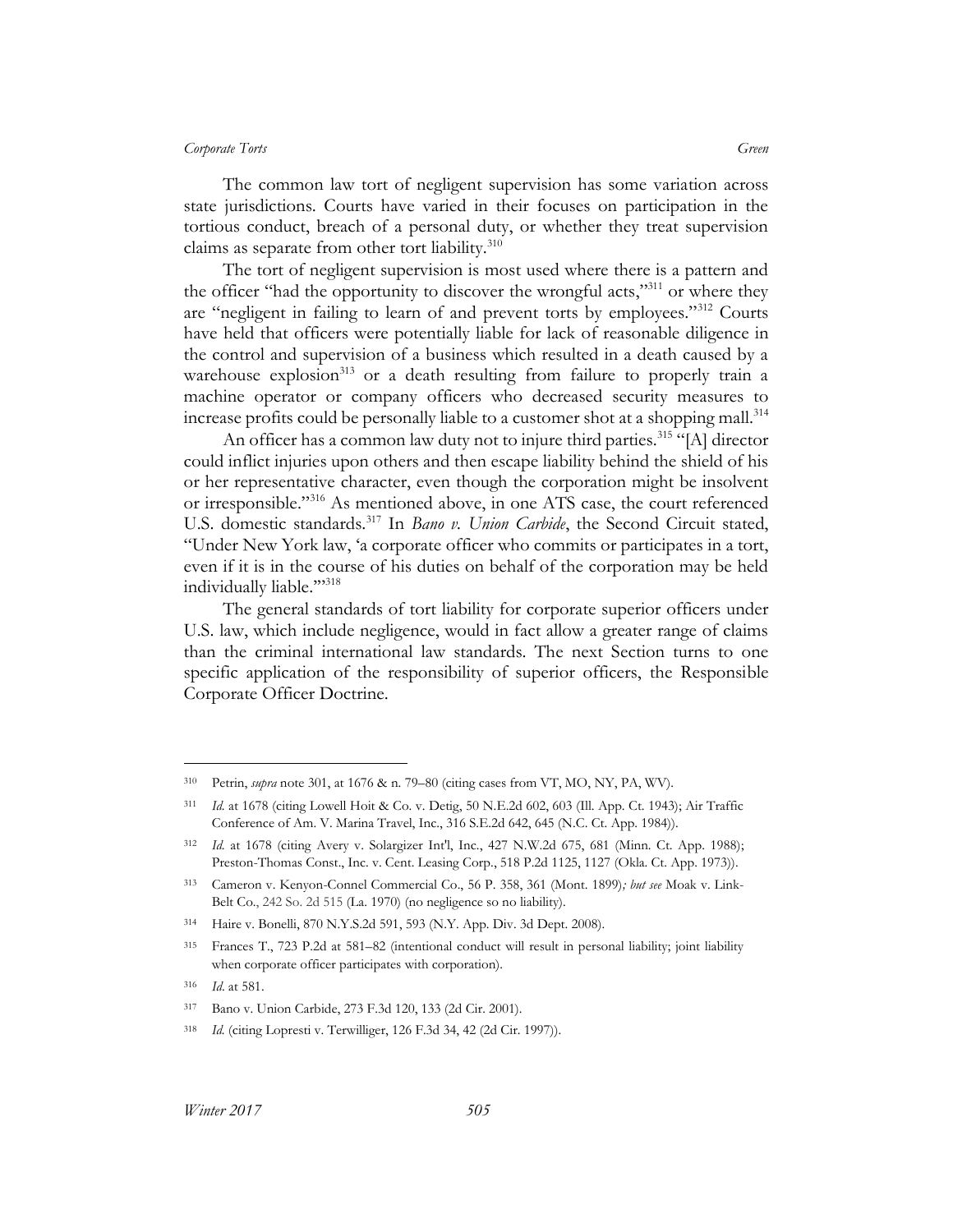## 2. Responsible Corporate Officer Doctrine.

The Responsible Corporate Officer (RCO) doctrine provides liability for an officer as well as a corporation if the officer participates in wrongful conduct or knowingly approves that conduct.<sup>319</sup> If there are joint participants they can each be held liable. RCO liability requires the following elements to hold an officer liable: (1) the officer's position must allow influence on corporate policies or activities, (2) there must have been a nexus between the officer and the violation, and  $(3)$  the defendant's actions or inactions facilitated the violations.<sup>320</sup>

The doctrine was initially developed for "public welfare" statutes, and now includes statutes such as the Clean Air Act, the Clean Water Act, the Comprehensive Environmental Response, Compensation and Liability Act (CERCLA), the Resource Conservation and Recovery Act, the Food, Drug and Cosmetic Act, and the Sherman Anti-Trust Act. <sup>321</sup> The common understanding is that these are "public welfare statutes" enacted to prevent harm to the general public. In seeking to maximize deterrence, these statutes have turned to individual corporate officer liability.<sup>322</sup> The similarity in both the types of actions, and the shared goal of deterrence, points to these statutes as important for comparison with human rights cases.

The RCO doctrine is not new––it developed in the 1920s, based on English cases from the nineteenth century.<sup>323</sup> In *United States v. Dotterweich*,<sup>324</sup> the president of a pharmaceutical company was criminally convicted for shipping misbranded and adulterated drugs in interstate commerce. The court held that all those who had a "responsible share" in the conduct could be held liable for corporate

<sup>319</sup> 3A FLETCHER CYC. CORP. § 1135.

<sup>320</sup> Marco Quazzo, *Officers and Directors Face Personal Liability under the Responsible Corporate Officer Doctrine*, 11 CORP. ACCOUNTABILITY REP. (BNA) 841 (Aug. 9, 2013) (RCO doctrine applied in civil cases); Petrin, *supra* note 301, at 1675; Tom McMahon & Katie Moertl, *The Erosion of Traditional Corporate Law Doctrines in Environmental Cases*, 3 NAT. RESOURCES & ENV'T 29, 29–31 (1988); Lynda J. Oswald & Cindy A. Schipani, *CERCLA and the "Erosion" of Traditional Corporate Law Doctrine*, 86 NW. U. L. REV. 259, 329–30 (1992) (general principles of corporate law doctrine for CERCLA violations).

<sup>321</sup> Clean Air Act, 42 U.S.C. §§ 7401 et seq. (1970); Clean Water Act, 33 U.S.C. § 1251 et seq. (1972); Comprehensive Environmental Response, Compensation, and Liability Act, 42 U.S.C. §§ 9601–75 (2016); Resource Conservation and Recovery Act of 1976, Pub. L. 94-580, 90 Stat. 2795 (codified as amended in scattered sections of 42 U.S.C.); Federal Food, Drug, and Cosmetic Act, 21 U.S.C. §§ 301–399d (2011); Sherman Anti-Trust Act, 15 U.S.C §§ 1–7 (2011).

<sup>322</sup> Noël Wise, Personal Liability Promotes Responsible Conduct: Extending the Responsible Corporate Officer Doctrine to Federal Civil Environmental Enforcement Cases, 21 STAN. ENVTL. L.J. 283 (2002).

<sup>323</sup> *Id.* at 298.

<sup>324</sup> U.S. v. Dotterweich, 320 U.S. 277, 283–84 (1943).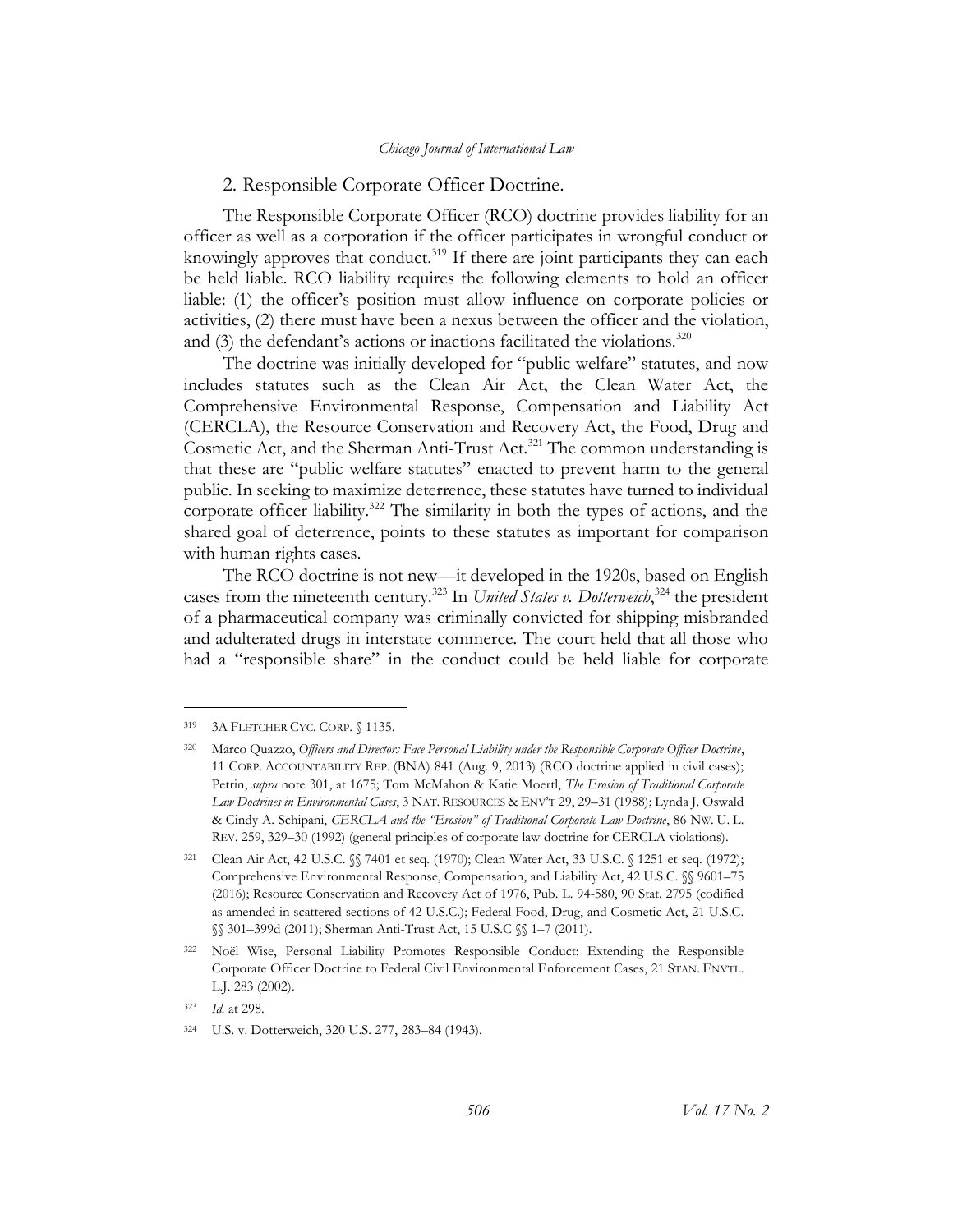violations of the law.<sup>325</sup> The court required "foresight" and "vigilance" that "individuals who executed the corporate mission" would implement measures to prevent violations.<sup>326</sup> Justice Frankfurter's opinion stated that the Food, Drug and Cosmetic Act "dispenses with the conventional requirement for criminal conduct—awareness of some wrongdoing. In the interest of the larger good it puts the burden of acting at hazard upon a person otherwise innocent but standing in responsible relation to a public danger."327

In 1975, in *United States v. Park*, <sup>328</sup> a chief executive officer was held responsible for a national grocery chain's food storage conditions that violated federal law: "individuals who execute the corporate mission" have a "positive duty to seek out and remedy violations of [the Federal Food, Drug and Cosmetic Act] when they occur" and "a duty to implement measures that will insure that violations will not occur."<sup>329</sup> The public has a "right to expect [foresight and vigilance] of those who voluntarily assume positions of authority in business enterprises whose services and products affect the health and well-being of the public that supports them."<sup>330</sup>

In what has been labeled a "resurgence" of the RCO doctrine, in 2007, the Department of Justice brought charges against three officers for the misbranding and fraudulent marketing of OxyContin.<sup>331</sup> The executives pled guilty to misdemeanors and agreed to pay \$634,525,475 in fines.<sup>332</sup> In another important deterrent, the Office of the Inspector General (OIG) debarred the three executives from participation in federal healthcare programs for 12 years,<sup>333</sup> and the exclusion was upheld by the U.S. Court of Appeals for the District of Columbia.<sup>334</sup> A 2009 case against four executives of a medical device manufacturer resulted in prison terms and \$100,000 in fines.<sup>335</sup>

<sup>325</sup> *Id*. at 284.

<sup>326</sup> U.S. v. Park, 421 U.S. 658, 672 (1975).

<sup>327</sup> Dotterweich, 320 U.S. at 281 (citing United States v. Balint, 258 U.S. 250, 252 (1922)).

<sup>328</sup> Park, 421 U.S. at 658.

<sup>329</sup> *Id*. at 672.

<sup>330</sup> *Id.*

<sup>331</sup> Thomas J. Mortell & Michelle Gustavson, *The Resurgence of the Corporate Officer Doctrine*, 55 ADVOCATE 32 (2012) (citing United States v. Purdue Frederick Co., Inc., 495 F. Supp. 2d 569, 573 (W.D. Va. 2007)).

<sup>332</sup> Barry Meier, *In Guilty Plea, OxyContin Maker to Pay \$600 Milliion*, N.Y. TIMES (May 10, 2007) http://www.nytimes.com/2007/05/10/business/11drug-web.html.

<sup>333</sup> Mortell & Gustavson*, supra* note 332, at 33.

<sup>334</sup> Friedman v. Sebelius, 686 F.3d 813 (D.C. Cir. 2012) (remanded for reconsideration of length of exclusion).

<sup>335</sup> United States v. Norian Corp*.,* No. 09-cr-403-LDD (E.D. Pa. 2009), Sentencing Nov. 21, 2011.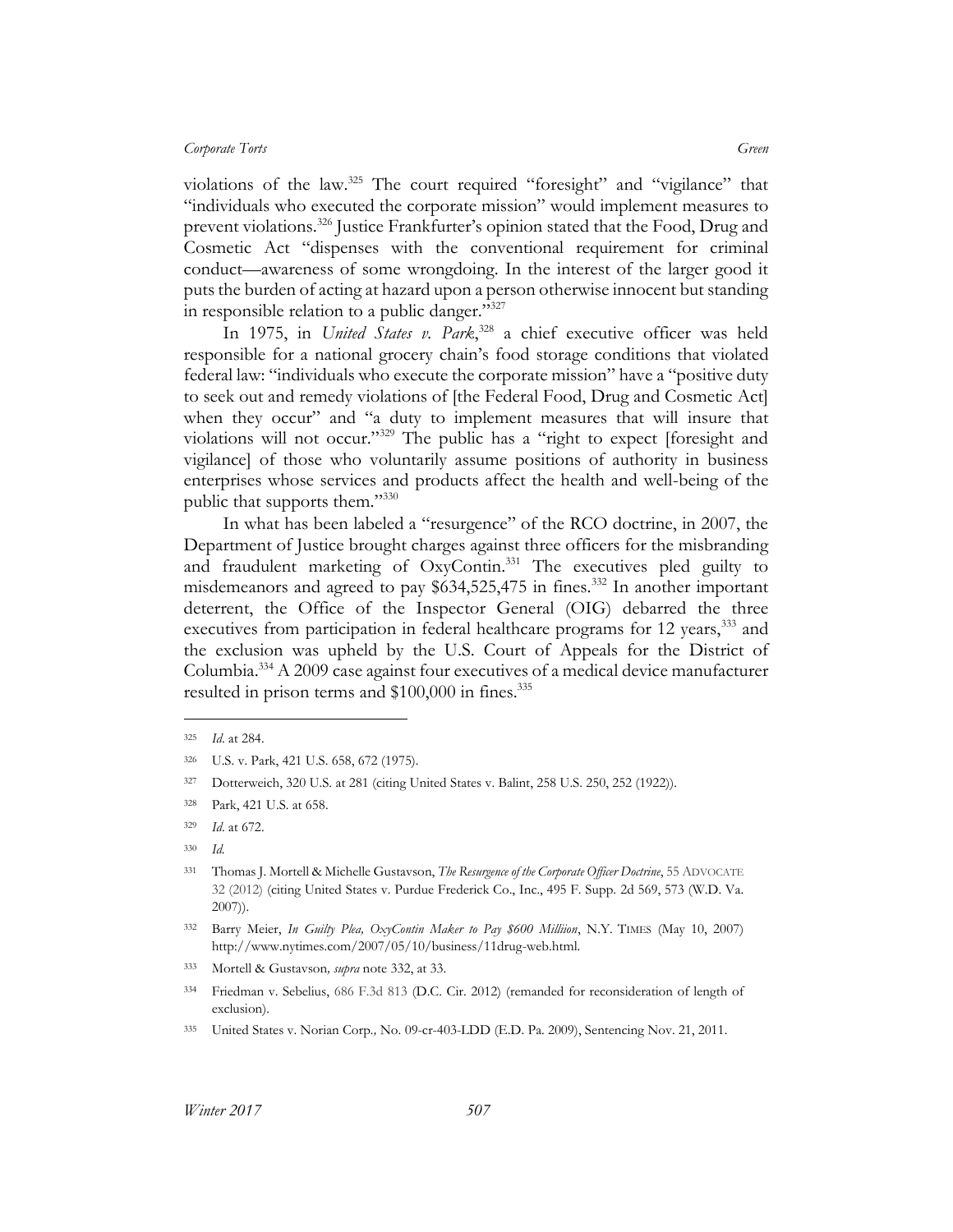The RCO doctrine was first applied in a civil case in 1985. In *United States v.*  Hodges X-Ray,<sup>336</sup> defendants attempted to distinguish prior decisions on criminal liability, but the court rejected those arguments, saying that "the rationale for holding corporate officers criminally responsible for acts of the corporation, which could lead to incarceration, is even more persuasive where only civil liability is involved."<sup>337</sup> In the 1990s, the doctrine was used for civil penalties in cases on a wide range of environmental statutes, including CERCLA, the Clean Air Act, and the Federal Hazardous Substances Act.<sup>338</sup>

The RCO doctrine has been labeled a strict liability standard.<sup>339</sup> "The primary unique feature of the responsible corporate officer doctrine is that it does not matter that such officer did not participate in or have knowledge of the alleged violation."<sup>340</sup> One of the important bases of the doctrine is that personal liability promotes responsible conduct.<sup>341</sup> The arguments against applying the RCO strict liability standard include that holding a superior responsible for genocide, war crimes, crimes against humanity, torture, or other serious human rights violations leads to more severe punishment than RCO cases, reputational harm, and for acts sucas genocide, include elements such as specific intent.<sup>342</sup> An argument in favor of applying such a standard to human rights violations is that a strict liability standard would demonstrate a zero-tolerance policy, and that human rights violations should be treated as violations of the same level of severity as the conduct regulated by U.S. public welfare statutes.

There is also an argument that the critique of unfair responsibilities is less applicable in the corporate context than it is for those in government service. Where a corporate officer has power and responsibility and when the end goal is the creation of profits, the situation is arguably different from the assumption of power in a military position or to serve a civilian government.<sup>343</sup> Another

<sup>336</sup> United States v. Hodges X-Ray, Inc., 759 F.2d 557, 561 (6th Cir. 1985).

<sup>337</sup> *Id*.

<sup>338</sup> Wise, *supra* note 322, at 313.

<sup>339</sup> Wu & Kang, *supra* note [9.](#page-5-0)

<sup>340</sup> Kai Peters, *The Corporate Responsibility Doctrine: Handling Matters When Corporate Executives Are Involved in Criminal or Civil Matters*, *in* PROTECTING CORPORATIONS AGAINST MANAGEMENT LIABILITY CLAIMS: LEADING LAWYERS ON ANALYZING DEVELOPMENTS IN EMPLOYMENT REGULATIONS, INVESTIGATING AND RESPONDING TO ALLEGATIONS, AND CREATING EFFECTIVE COMPLIANCE STRATEGIES 7 (2013). *See also* Dotterweich, 320 U.S. at 284; Park, 421 U.S. at 670–72 (all those who had a "responsible share" in conduct could be held liable for corporate violations of the law).

<sup>341</sup> Wise, *supra* note 322, at 340.

<sup>342</sup> Wu & Kang, *supra* note 9, at 281.

<sup>343</sup> *Id.* at n. 39 ("[T]here is a sense in which the superior has not assumed the risks in the same way that a corporate officer has, because he is not involved in an intrinsically profit-making enterprise. The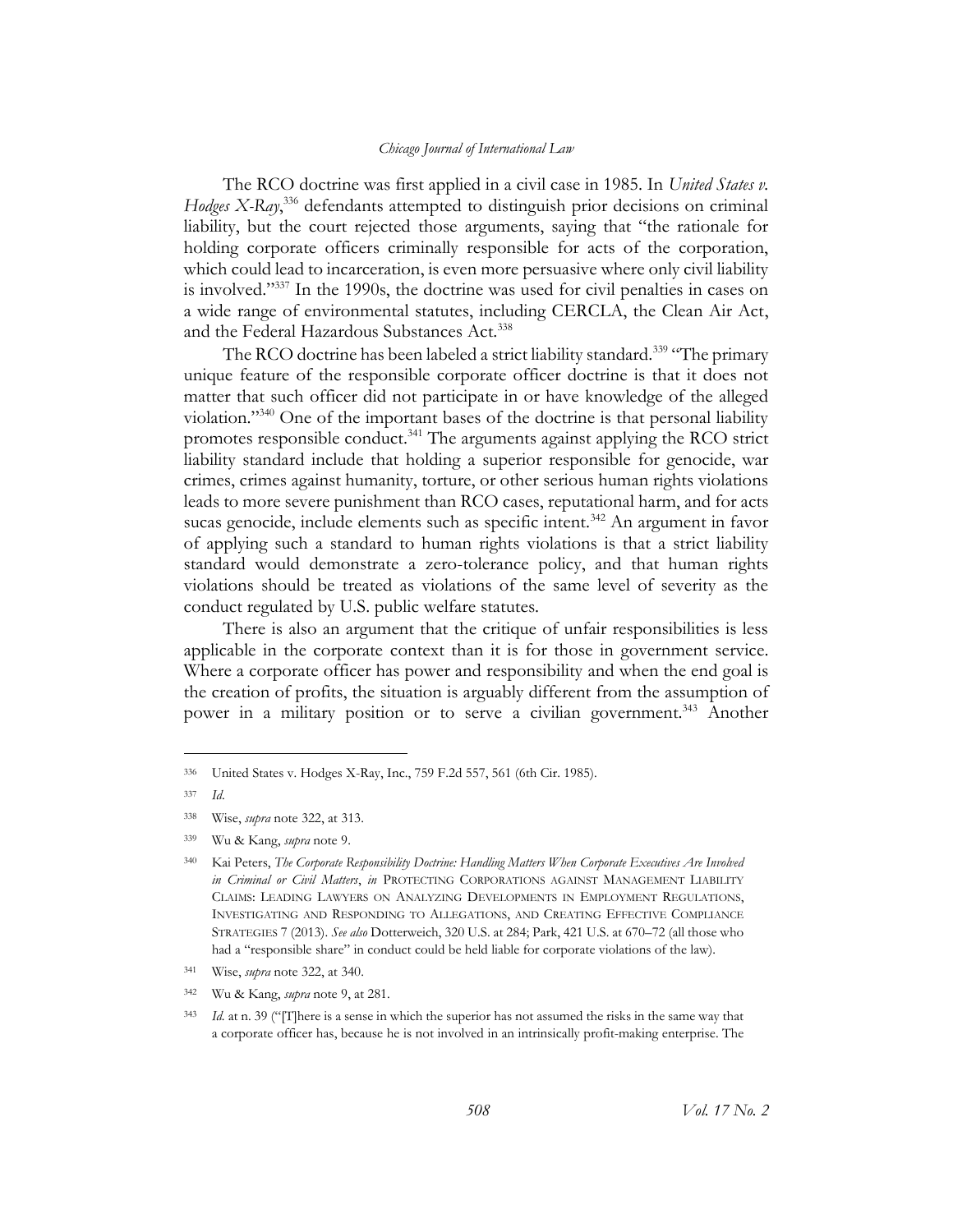important distinction is the difference between the consequences of a criminal conviction and a tort verdict against a corporate superior officer. Further, liability is limited by what is feasible, notably by the "objective impossibility defense": a defendant may claim that he or she was "powerless to prevent or correct a violation."<sup>344</sup> The defendant's duty "does not require that which is objectively impossible," although it does require the highest standard of foresight and vigilance.<sup>345</sup>

The standards in U.S. tort law for superior officer liability track with the standards under international law. One comparable doctrine, the Responsible Officer Doctrine, may in fact have a higher standard of liability than has been imposed by any of the international tribunals to date.

## D. Examples from Other National Jurisdictions

This Section illustrates that the development of the doctrine of superior responsibility liability is not limited to U.S. law. Legal systems around the world have recognized superior responsibility liability and a duty of care for corporate officers, although, similar to the U.S., these legal provisions have rarely been used to apply to human rights allegations against corporate officers. This Section highlights some examples of different types of legal provisions and cases applying these laws.

Parallel to the discussion of the developments in the international criminal tribunals, an important starting point in the assessment of national legal systems is an important study by the ICRC, considered one of the authoritative interpretive agencies of humanitarian law. The ICRC assessed legal systems around the world as they addressed violations in the context of armed conflicts. This exhaustive study made clear that superior responsibility is applicable to both civilian and military leaders who fail to take "necessary and reasonable measures in their power" to prevent or punish subordinates.<sup>346</sup> There is no requirement that the source of their authority be military or governmental.<sup>347</sup>

raison d'être of organizations such as the army, the civil service and the government is not primarily financial gain, although agents of these organizations do receive compensation for their work. Therefore, if the moral force of the assumption of risk argument is that agents must bear responsibility for activities that they initiate for personal gain, then it is attenuated with respect to command responsibility.").

<sup>344</sup> *Id.* at 296.

<sup>345</sup> *Id.* (quoting U.S. v. Park, 421 U.S. 658, 673 (1975)).

<sup>346</sup> *Customary Law*, 87 INT'L REV. OF THE RED CROSS 211 (2005), https://perma.cc/VN8E-7RQJ; INT'L COMM. OF THE RED CROSS, CUSTOMARY INT'L HUMANITARIAN L., *Practice Relating to Rule 151, Individual Responsibility, Section B. Individual Civil Liability,* https://perma.cc/B8AW-SSQM*.*

<sup>347</sup> *Id.*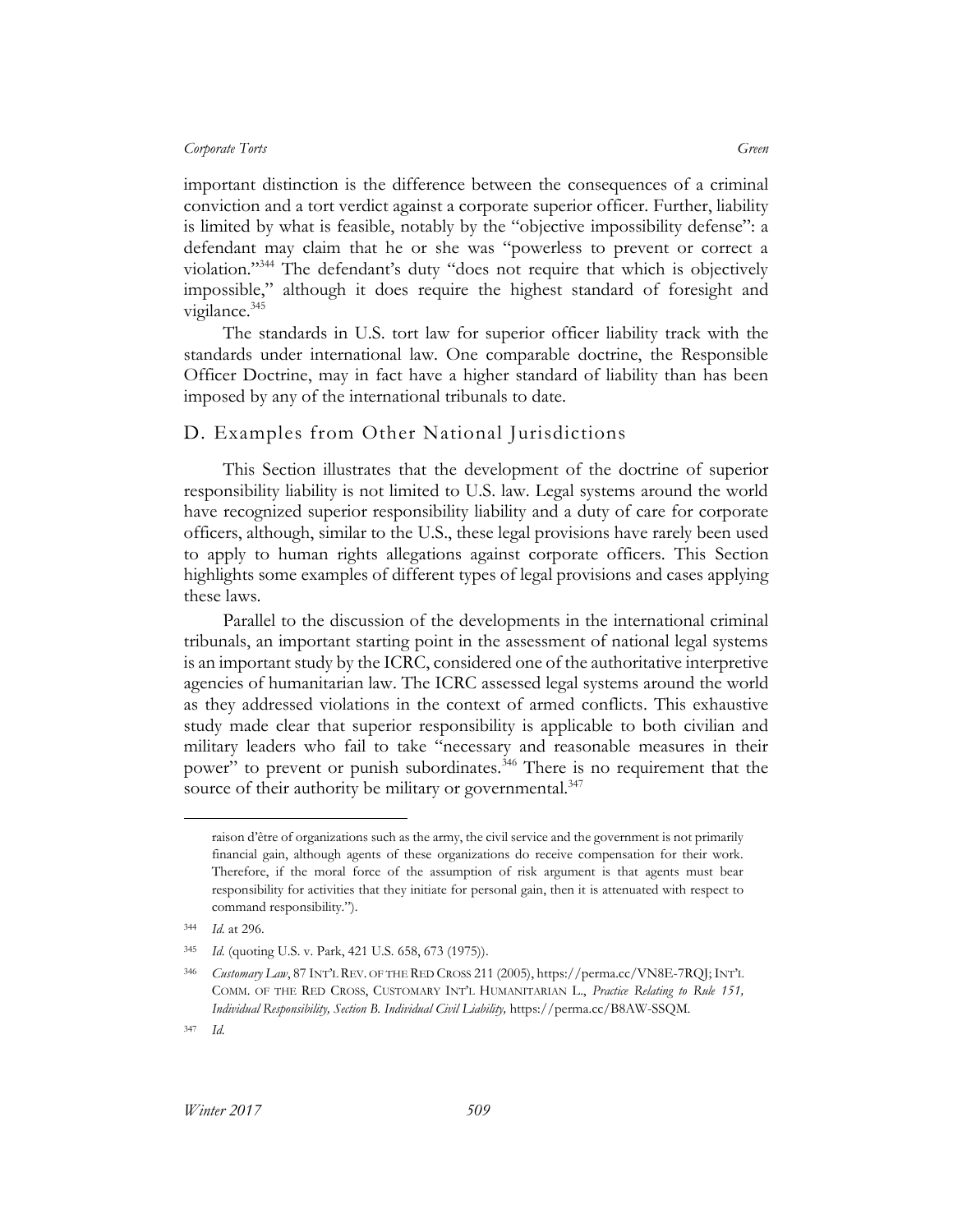Systems of tort law do vary, reflecting "the different ideas, attitudes, trust, and beliefs that people in society hold with regard to litigation, institutions and social relationships in general."<sup>348</sup> George Fletcher concludes that all western industrialized systems break down tort systems into intentional torts, negligence, and strict liability.<sup>349</sup> The "traditional view" of duty-creating provisions for corporate officers "inflicts liability on directors and senior officers if the corporation acted wrongfully and/or inflicted harm on their watch." $350$ 

All jurisdictions include remedial mechanisms for violations of "life, liberty, dignity, and physical and mental integrity."<sup>351</sup> Most if not all legal systems include some form of explicit tort law (or delicts); none exempts corporate conduct as a category from superior liability.<sup>352</sup> In countries around the world, corporate officers can be criminally prosecuted and victims are provided compensation for wrongs by corporate officers. These legal actions also allow the submission of evidence of customary international law. In some jurisdictions, it is less common to impose liability on a corporate officer, instead holding the entity itself liable.

As discussed above, the means of incorporation varies, but there remains a core of commonality across jurisdictions. General categories of types of implementation are direct provision in law; one example is Belgian law, which allows tort remedies for Belgian residents.<sup>353</sup> Some states incorporate international law through constitutional torts. <sup>354</sup> In numerous European countries, bringing

<sup>348</sup> Mauro Bussani & Marta Infantino, *The Many Cultures of Tort Liability*, *in* COMPARATIVE TORT LAW: GLOBAL PERSPECTIVES 13 (Mauro Bussani & Anthony J. Sebok eds., 2015).

<sup>349</sup> GEORGE P. FLETCHER, TORT LIABILITY FOR HUMAN RIGHTS ABUSES 53–54 (2008).

<sup>350</sup> Harry Glasbeek, *Looking for Responsibility in the Corporate* World, *in* DIRECTORS' PERSONAL LIABILITY FOR CORPORATE FAULT: A COMPARATIVE ANALYSIS 26 (Helen Anderson ed., 2008) (noting that some countries are now imposing a "more wide-sweeping" duty independent of the corporation requiring that the officer or director "take steps to ensure that wrongfully inflicted harm by the corporation does not materialize").

<sup>351</sup> International Commission of Jurists, Report of the Expert Legal Panel on Corporate Complicity in International Crimes: Volume 3 (Civil Remedies) 4 (2008), https://perma.cc/Q94M-FPZY [hereinafter ICJ Report].

<sup>352</sup> Jennifer Zerk, *Corporate Liability for Gross Human Rights Abuses: Towards a Fairer and More Effective System of Domestic Law Remedies: A Report Prepared for the Office of the UN High Commissioner for Human Rights*, OFFICE OF THE U.N. HIGH COMMISSIONER FOR HUMAN RIGHTS (2014), https://perma.cc/3ZSS-EDPD. Some countries, such as Germany, do not allow corporate institutional liability.

<sup>353</sup> INT'L COMM. OF THE RED CROSS, CUSTOMARY INT'L HUMANITARIAN L., *Belgium*: *Practice Relating to Rule 157: Jurisdiction over War Crimes*, https://perma.cc/6UYY-5LMR.

<sup>354</sup> *See, for example*, 1 CHRISTIAN VON BAR, THE COMMON EUROPEAN LAW OF TORTS 553–97 (1998); ICJ Report, *supra* note 353, at 7–8 & n. 12 (citing laws from Argentina, Brazil, Ireland, and Nigeria for broad provisions).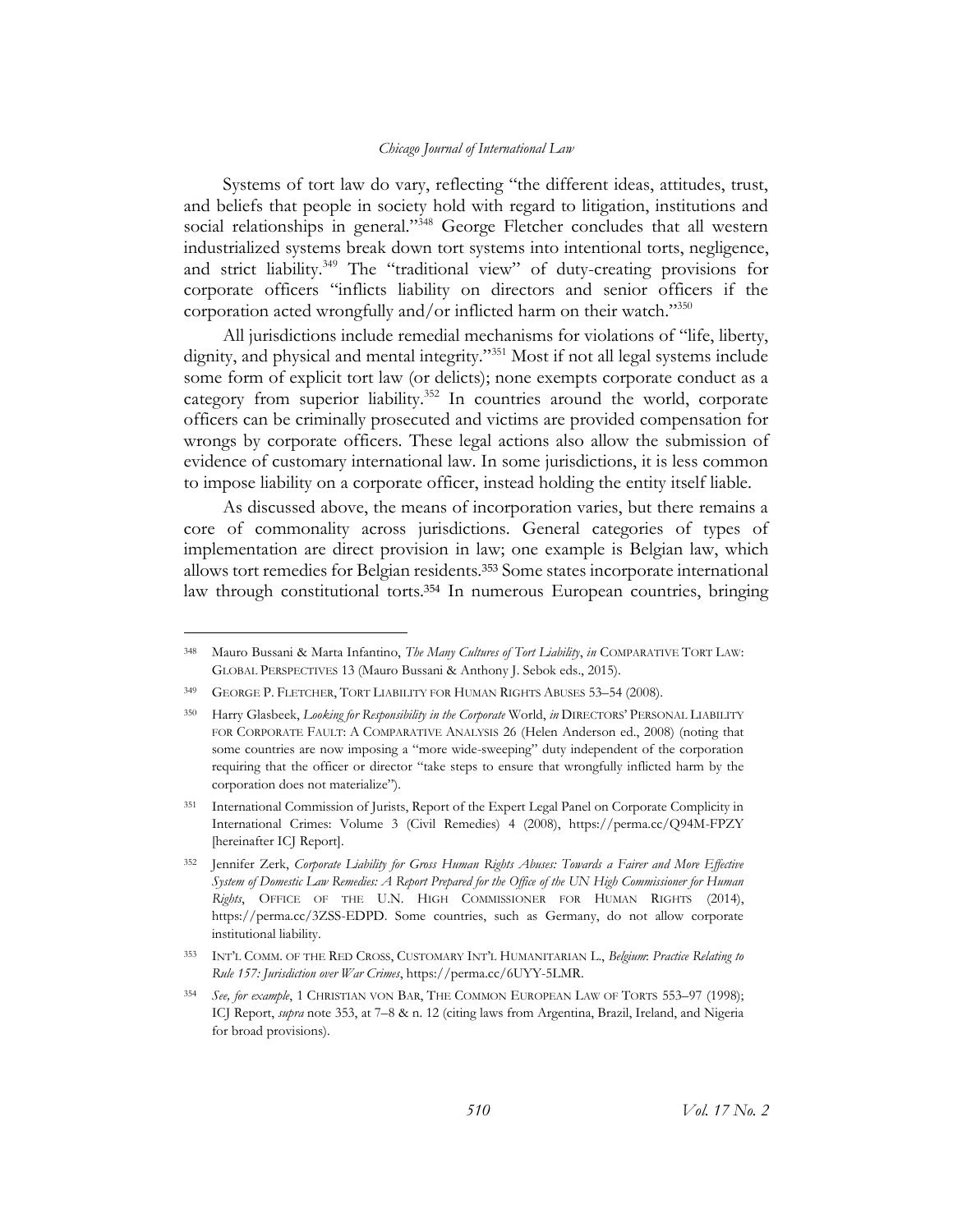human rights principles into private law is described as the "indirect third party effect:"<sup>355</sup> The public laws have indirect persuasive authority, create the general framework, and are intended to be enforceable by private persons against other private persons.<sup>356</sup> Another common model is for the law of tort and noncontractual obligations to be the primary bases for civil claims.<sup>357</sup> In yet another model, compensation and other remedies for victims are linked to criminal codes, as in Spain, France (action civile),<sup>358</sup> and the People's Republic of China.<sup>359</sup>

One recent study found that "[i]n the majority of jurisdictions, despite differences in terminology, for the purposes of civil liability an actor will often be considered to have acted intentionally if it voluntarily undertook a course of conduct knowing that it was more than likely to result in harm."<sup>360</sup> Common elements leading to liability are that a defendant knew or had reason to know about risk $361$  and that the defendant failed to prevent the harm from occurring.  $362$ This can include omissions, remaining silent, or failure to take precautionary measures.<sup>363</sup>

Like the U.S., other common law countries have an RCO doctrine. As discussed above, the initial RCO cases in the U.S. followed English law. Under the laws of England, it is well-established that a person may be liable for authorizing or inducing a tort committed by another.<sup>364</sup> English common law

<sup>355</sup> BENEDETTO CONFORTI & FRANCESCO FRANCIONI, ENFORCING INTERNATIONAL HUMAN RIGHTS IN DOMESTIC COURTS (1997).

<sup>356</sup> Eric A. Engle, *Tort Law and Human Rights*, *in* COMPARATIVE TORT LAW: GLOBAL PERSPECTIVES 70, at 73 (Mauro Bussani & Anthony J. Sebok eds., 2015); Int'l Comm'n of Jurists, Access to Justice: Human Rights Abuses Involving Corporations — India, 17 (2011), https://perma.cc/8KGH-BZLQ (Indian courts use international law principles when interpreting constitutional law).

<sup>357</sup> ICJ Report, *supra* note 353, at 13.

<sup>358</sup> CODE DE PROCEDURE PÉNALE [C. PR. PÉN.], art. 2 (French victim of an international tort can obtain remedy in France).

<sup>359</sup> Zhonghua Renmin Gongheguo Xingfa [Criminal Law of the People's Republic of China] (promulgated by Order No. 83 of the President of the People's Republic of China, Mar. 14, 1997, effective Oct. 1, 1997), art. 36, P.R.C. LAWS, https://perma.cc/ZT5U-2QLY (creating private claim for damages linked to criminal cause of action).

<sup>360</sup> ICJ Report, *supra* note 353, at 13 (citing INTERNATIONAL ENCYCLOPAEDIA OF COMPARATIVE LAW, TORT at 31).

<sup>361</sup> *Id.* at 16 (citing German Civil Code, laws of England Wales, and France, and Principles of European Tort law, www.egtl.org).

<sup>362</sup> *Id.* at 19 (citing The Principles of European Tort Law, https://perma.cc/RF9K-GUVC).

<sup>363</sup> *Id.* at 19–20.

<sup>364</sup> JENNIFER A. ZERK, MULTINATIONALS AND CORPORATE SOCIAL RESPONSIBILITY: LIMITATIONS AND OPPORTUNITIES IN INTERNATIONAL LAW 226 (2006).

<sup>364</sup> *Id.* at 146 & n. 870.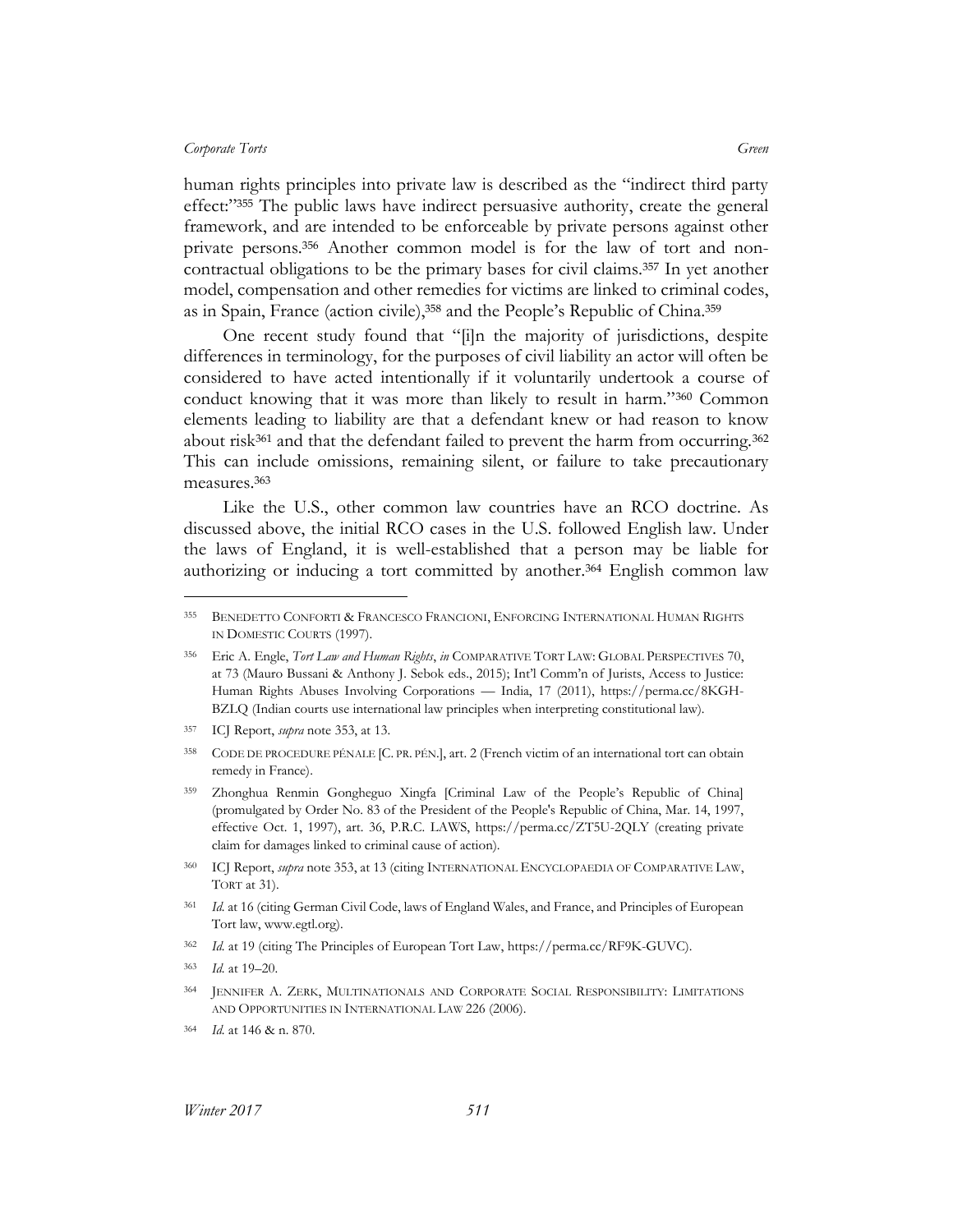roots of the RCO doctrine go back to the nineteenth century.<sup>365</sup> In 1846*,* in *The Queen v. Woodrow*, a tobacco dealer was charged with possession of adulterated tobacco. The court determined that with regard to "any matter that affected public health, persons could be required to act prudently in order to guard against injury to the public."<sup>366</sup> Australia applies RCO liability to environmental and health and safety legislation.<sup>367</sup>

The U.K. also has civil nationality jurisdiction for genocide, crimes against humanity, torture, war crimes, residence of offender and territorial jurisdiction. In *Chandler v. Cape PLC* and *Guerrero v. Monterrico Metals PLC*, the English high court ruled that a parent company's Chief Executive Officer was in frequent contact with a local mine manager, so the parent company had the duty to take reasonable care to avoid foreseeable harm to the protestors.<sup>368</sup> At English law, for offenses requiring criminal intent, corporate liability attributes through the identification principle, which requires that the natural person committing the offense is a director or otherwise entrusted with powers of company.

Some countries have stepped into the void of confronting violations committed during their own past. In Argentina, business executives were sued for their responsibility for abduction, detention, and murder during the country's "Dirty War" against dissidents between 1976 and 1983.<sup>369</sup> In Argentina's Civil Code, Articles 43 and 1113 together provide for liability of persons for damage caused by their dependents; dependents has been interpreted to include a company's employees, agents, and other representatives who act under the instructions or direction of the company. <sup>370</sup> The corporate veil is not a defense when corporate shares are used to breach the law, public order or good faith, or rights of third parties. In a case in Colombia against the Urapalma palm oil company, Colombian corporate officers were ordered to pay compensation to each victim of dislocation caused by their actions (the compensation accompanied prison sentences).<sup>371</sup>

<sup>365</sup> Wise, *supra* note 322 (discussing The Queen v. Woodrow (1846) and Queen v. Stephens (1866)).

<sup>366</sup> Queen v. Woodrow, (1846) 153 Eng. Rep. 907, 912.

<sup>367</sup> See Karen Wheelwright, *Australia*, *in* DIRECTORS' PERSONAL LIABILITY FOR CORPORATE FAULT 54 (Helen Anderson ed., 2008); Occupational Health and Safety Act 2004 (Vic) § 144, https://perma.cc/7LCM-559R.

<sup>368</sup> Guerrero v. Monterrico Metals PLC, [2010] EWHC 3228 (Q.B.) (Eng.).

<sup>369</sup> Payne & Pereira, *supra* note 80.

<sup>370</sup> Cod. Rev. art. 43, 1113 (Arg.).

<sup>371</sup> Leigh A. Payne & Gabriel Pereira, *Corporate Complicity in International Human Rights Violations*, 12 ANN. REV. L. SOC. SCI (2016).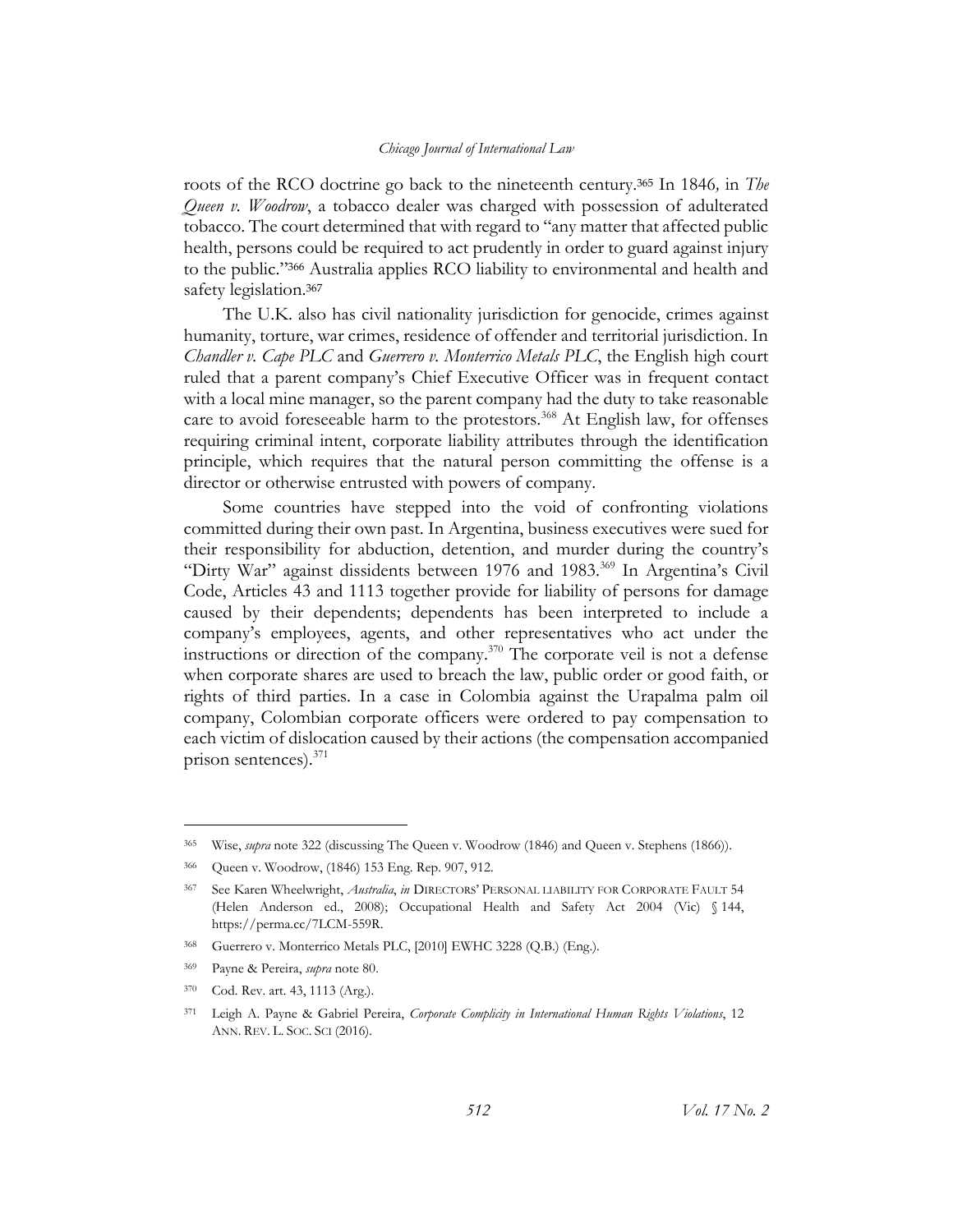Other important examples come from jurisdictions across the globe. German law provides criminal and civil jurisdiction for individual officers and executives.<sup>372</sup> In two recent cases, the manager of a Danzer Group subsidiary was alleged to have used security forces in the Congo when he should have foreseen violence due to his role as a member of the governing board of the subsidiary and head of the African Management Team for the Danzer Group.<sup>373</sup> Under German law, senior managers may have criminal responsibility arising from a duty of care toward those affected by the actions of their employees.<sup>374</sup> In the Danzer case, the European Center for Constitutional and Human Rights ultimately filed a criminal complaint with the public prosecutor's office that charged the Danzer Group senior manager with failure to issue clear directions. The complaint charged that the manager should have directed employees of the Siforco company (a Danzer subsidiary) that security forces must not be called in to deal with conflicts with the local population. The complaint stated that the call for security forces must be postponed until the results of any outgoing negotiations are clear; in addition, a precondition to the use of security forces is that those forces must agree that no human rights violations will be committed. The complaint further charged that security forces must only receive payments if they commit no human rights violations. 375

Japanese law could provide individual liability for gross human rights abuses.<sup>376</sup> Article 709 of the Japanese Civil Code establishes tort liability and Article 715 provides for superior liability for a person who supervises the business or "employs others."<sup>377</sup> Dr. Jennifer Zerk found in 2014 that while no

<sup>372</sup> BÜRGERLICHES GESETZBUCH [BGB] [CIVIL CODE] Jan. 2, 2002, § 831, ¶ 1, *translation at* https://perma.cc/P24U-FSY8 (Ger.) ("A person who uses another person to perform a task is liable to make compensation for the damage that the other unlawfully inflicts on a third party when carrying out the task. Liability in damages does not apply if the principal exercises reasonable care when selecting the person deployed . . . , or if the damage would have occurred even if this care had been exercised.").

<sup>373</sup> *See No Investigations Against Danzer Manager Over Human Rights Abuses Against Community in DRC*, EUROPEAN CENTER FOR CONSTITUTIONAL & HUMAN RIGHTS, https://perma.cc/P33M-X97N.

<sup>374</sup> German jurisprudence provides for the liability of leading employees of a company (*Geschaftsherrenhaftung*).

<sup>375</sup> *Special Newsletter: Criminal Complaint against Senior Manager of Danzer: Accountability for Human Rights Violations in the Democratic Republic of Congo*, EUROPEAN CENTER FOR CONSTITUTIONAL & HUMAN RIGHTS (Apr. 25, 2013), https://perma.cc/26CW-57UV; Peter Muchlinski & Virginie Rouas, *Foreign Direct-Liability Litigation: Toward the Transnationalization of Corporate Legal Responsibility*, *in* CORPORATE RESPONSIBILITY FOR HUMAN RIGHTS IMPACTS: NEW EXPECTATIONS AND PARADIGMS 357–91 (Lara Blecher et al. eds., 2014).

<sup>376</sup> Bussani & Infantino, *supra* note 56, at 14.

<sup>377</sup> MINPÕ [MINPÕ] [CIV. C.] arts. 709 (tort liability), and 715 (superior liability). [Companies Act], Companies Act, Part II, Chapter 4, Section 11 (Liability for Damages of Officer to Third Parties)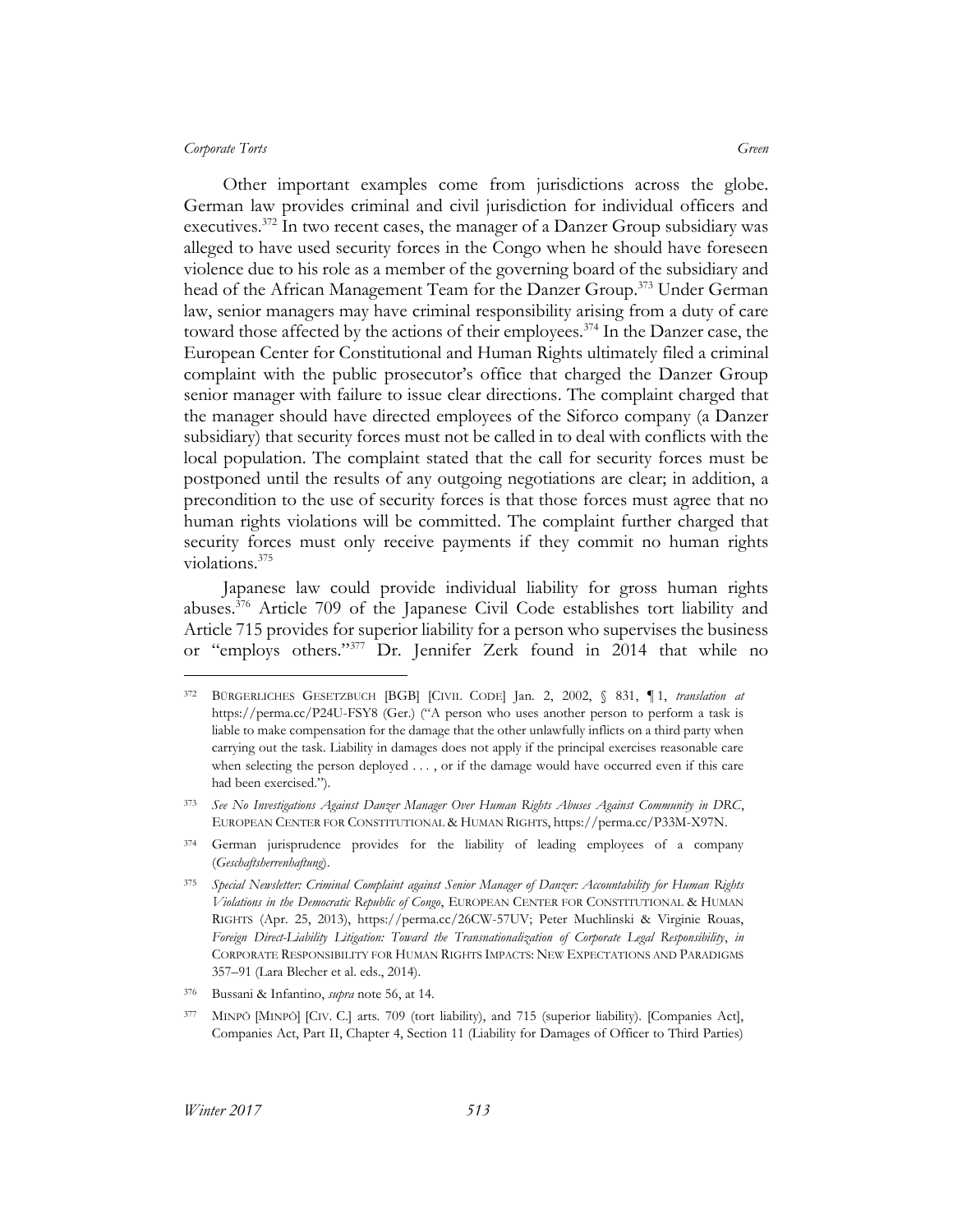international law violations had been brought as torts, these violations could satisfy the Civil Code's requirement of "illegality" or "infringement of rights."<sup>378</sup> The Japanese Companies Act, Part III, Section 11 on Liability for Damages of Officers to Third Parties, provides that officers "with knowledge or grossly negligent in performing their duties" may be liable to a third party for resulting damages.<sup>379</sup>

In a Korean case against Shinhan Bank directors, the court found that a chief executive officer has a duty to monitor<sup>380</sup> the actions of subordinates.<sup>381</sup> In order for corporate directors to be liable to third parties as provided in Article 401(1) of the Commercial Code, they must have neglected to perform their duties willfully or by gross negligence. If directors have neglected to perform their "duty to monitor" willfully or by gross negligence, they can be found liable for the damages incurred by a third party. <sup>382</sup> The Indonesian Civil Code is similar, providing that a person is not only responsible for the damages caused by his own deed, but also for damages "caused by the acts of the individuals for whom he is responsible, or caused by matters which are under his supervision."<sup>383</sup>

In the Netherlands, a corporate director is liable if he "made a sufficiently serious mistake."<sup>384</sup> One example of an attempt to hold officers liable is in a case against the Trafigura company, which was domiciled in Netherlands and sued for the dumping of toxic waste off of the Ivory Coast that resulted in an estimated twelve deaths and thousands sickened; civil and criminal litigation was brought in the Ivory Coast, the Netherlands and the U.K.<sup>385</sup> In 2012, the Amsterdam Court of Appeal ruled that Claude Dauphin, founder and director of the Dutch company Trafigura, could be prosecuted. <sup>386</sup> In November of that year, the company publicly

<sup>(</sup>amended 2015), https://perma.cc/SF3F-XH8H).

<sup>378</sup> ZERK, *supra* note 354, at 45.

<sup>379</sup> Kaisha–hō [Companies Act], Act No. 86 of 2005, Part III § 11.

<sup>380</sup> Supreme Court [S. Ct.], 2006Da68636, Sept. 11, 2008, https://perma.cc/RC9M-EF7X (S. Kor.).

<sup>381</sup> Shinhan Bank Corporation v. Kim Woo-Jjoong and Ten Others, 2006Da6838, (S. Kor.).

<sup>382</sup> *Id*.

<sup>383</sup> Indonesian Civil Code, art. 1367.

<sup>384</sup> Bastian F. Assink, *Secondary Director Liability*, THE DEFINING TENSION (Feb. 12, 2009), https://perma.cc/E9JU-8PFF.

<sup>385</sup> Nicola M.C.P. Jägers & Marie-José van der Heijden, *Corporate Human Rights Violations: The Feasibility of Civil Recourse in The Netherlands*, 33 BROOK J. INT'L L. 833 (2008); *Case Profile: Trafigura Lawsuits*, BUS. HUM. RTS. RESOURCE CENTRE, https://perma.cc/L8QM-CK6W. The ship's captain and another employee were also convicted of criminal charges. *Id.*

<sup>386</sup> *Trafigura Reaches Toxic Waste Settlement With Dutch,* REUTERS (Nov. 16, 2012), https://perma.cc/QRE8-NG7J.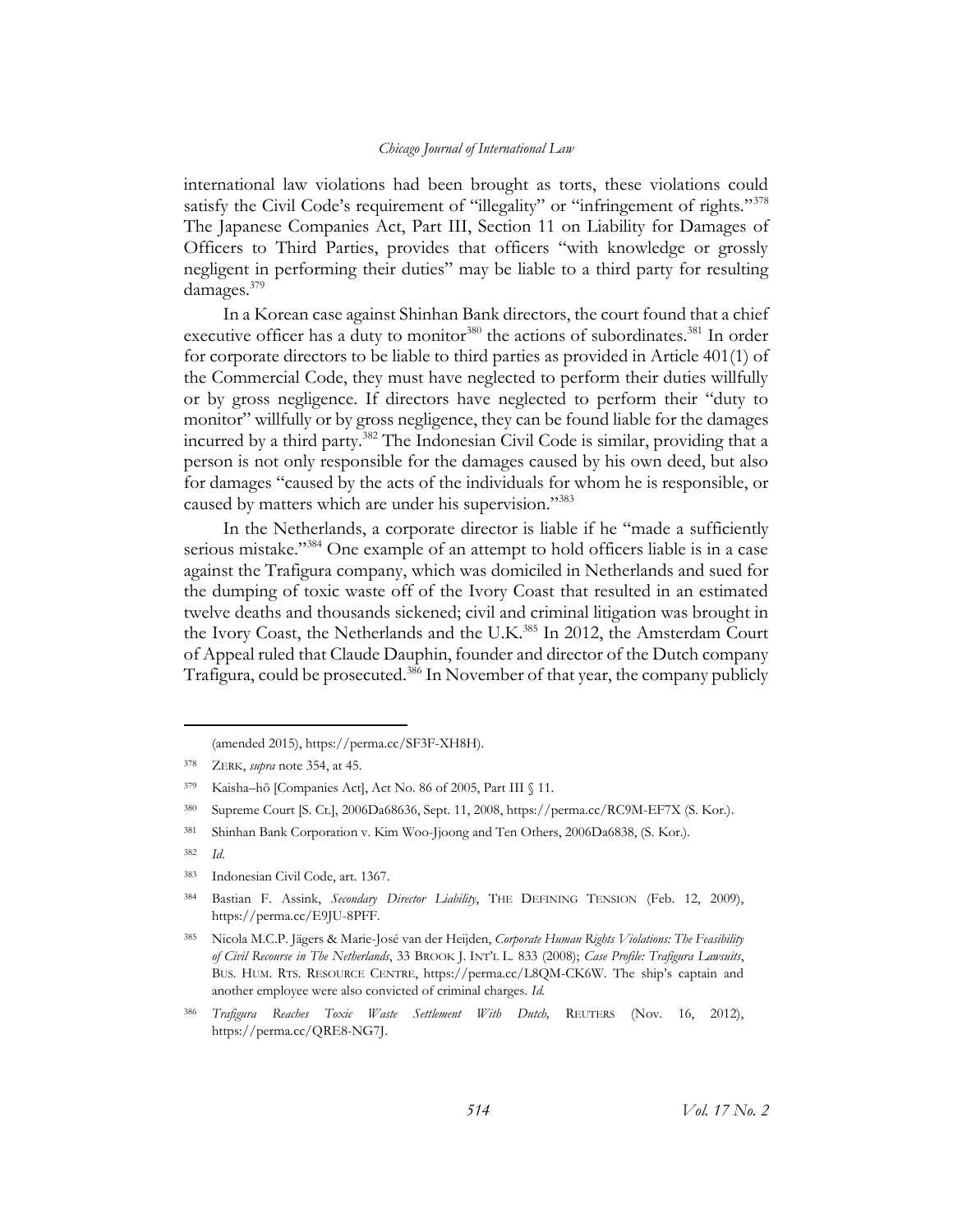denied culpability but paid 1.3 million pounds in an out of court settlement in exchange for withdrawal of the charges against Dauphin.<sup>387</sup>

Over the past several decades, a widening range of defendants have faced civil claims in human rights cases. Those defendants have included those who were complicit in, but did not physically commit, acts such as torture, war crimes, and genocide. The types of action include ordering the abuse, which is not challenged in its inclusion in the category of "direct" liability. Other types of "indirect" involvement include those who knew or had reason to know about the abuse but failed to take action to prevent or punish the violations. The examples from other national jurisdictions illustrate the underlying agreement in principle and the potential for greater use of superior corporate officer liability for human rights violations.

# VI. DETERRENCE, PUNISHMENT, AND THE RELATIONSHIP BETWEEN CORPORATE OFFICER RESPONSIBILITY AND CORPORATE INSTITUTIONAL RESPONSIBILITY

This Section turns back to the questions that have been raised about the content and applicability of superior responsibility doctrines to corporate officers and addresses the value of this theory of liability. The purpose is to synthesize the elements identified in the multiple sources of law detailed above and concludes that there is a consensus on the liability of superior corporate officers in international and U.S. domestic law as well as other national jurisdictions. While there may be some variation in the mens rea element with regard to selected documents, the central question about enforcement of this standard is whether there is agreement on the duty of superior officers. Sources of law across international and national systems include duties for corporate superior officers to prevent and punish violations. Guidance from tort law further emphasizes the possibility of holding superior corporate officers liable. This standard is particularly relevant to human rights claims and serves an important function of providing remedies to human rights victims, punishing violators, and building a legal system that deters future violations. This Section returns to two of the normative concerns underlying the question of whether there is an enforceable standard for corporate officer superior responsibility: 1) what is the value of this type of liability, and 2) how does it relate to the liability for the corporate entity?

International tribunals have commented on the efficacy of command responsibility: "Command responsibility is the most effective method by which

<sup>387</sup> *Id.*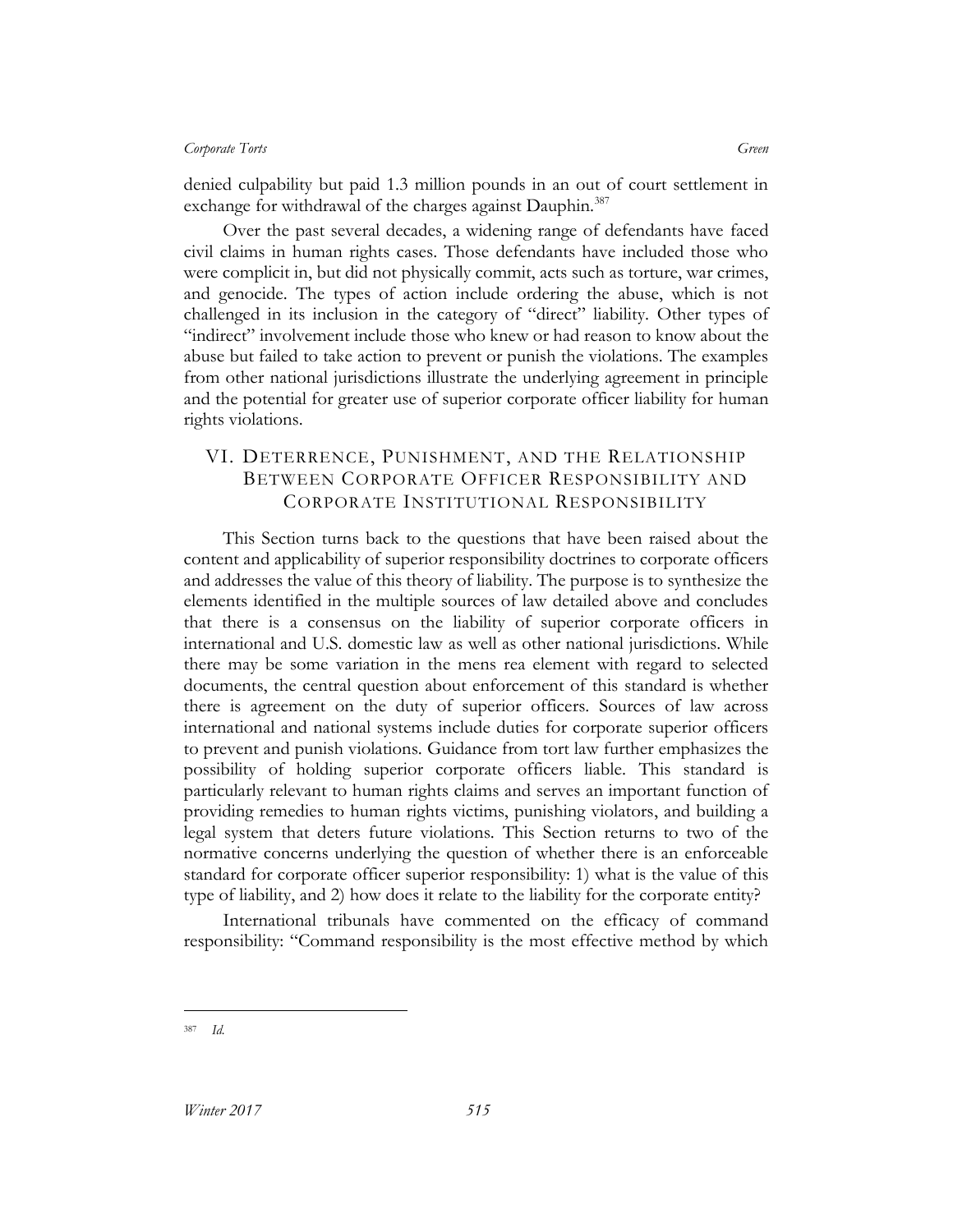international criminal law can enforce responsible command."<sup>388</sup> In certain contexts, this applies to tort standards as well.

International tribunals also have focused on due process considerations, and defense attorneys and scholars have addressed whether superior responsibility is a standard which is fair to the defendant and whether corporate officers are simply being made a scapegoat for widespread corporate policy.<sup>389</sup> The multipronged focus on corporate accountability described above has included references to corporate officers, although the different forms of accountability for officers and the corporations themselves have not been systematically examined together. The focus on corporate liability has been on the entity itself; the liability of officers is sometimes assumed (the acts are carried out through the officers). Often, the focus of the liability is on the corporation because no individual officers are readily identifiable or each officer did not act alone and did not individually perform sufficient acts to render them liable.

Corporate officer and corporate institutional liability may serve the similar purposes of compensating the victim, punishing the responsible party, and deterring future abuses. In some cases, both the officer and the corporation may be held liable for a tort. But there are also differences. At times, action may be collective, $390$  and the corporation itself must be the focus of liability for punitive actions to deter future violations; the company itself has breached its duty of care.<sup>391</sup> When an officer is acting as the "alter ego" of the corporation and carrying out corporate policy, it is the corporation that bears responsibility (under the traditional theory of vicarious liability). On other occasions, individual officers

<sup>388</sup> Prosecutor v. Hadzihasanovic, Case No. IT-01-47-AR72, Decision on Interlocutory Appeal Challenging Jurisdiction in Relation to Command Responsibility, ¶ 16, Int'l Crim. Trib. For the Former Yugoslavia (July 16, 2003), https://perma.cc/N62U-TYBZ.

<sup>&</sup>lt;sup>389</sup> In addition to the due process issues with such an approach, there is the danger that a few officers might be selected to "take the fall" for the organization, and the organization might avoid both responsibility and any change in practice. *See* GRAHAME F. THOMPSON, THE CONSTITUTIONALIZATION OF THE GLOBAL CORPORATE SPHERE?, 119 (2012); James Fanto, *Organizational Liability*, 19 J. L. & POL'Y 45, 49 (2010).

<sup>390</sup> Mark Osiel, *The Banality of Good: Aligning Incentives Against Mass Atrocity*, 105 COLUM. L. REV. 1751 (2005) (mass atrocities are collective actions).

<sup>391</sup> *See* George P. Fletcher, *The Storrs Lectures: Liberals and Romantics at War: the Problem of Collective Guilt*, 111 YALE L.J. 1499, 1514 (2002) ("[C]rimes that now constitute the core of international criminal law . . . are deeds that by their very nature are committed by groups and typically against individuals as members of groups."); CHRISTIAN LIST & PHILIP PETTIT, GROUP AGENCY: THE POSSIBILITY, DESIGN, AND STATUS OF CORPORATE AGENTS (2011) (identifying conditions for agency including ability to make a normatively significant choice, judgmental capacity and control to choose between options); William S. Laufer, *Corporate Bodies and Guilty Minds*, 43 EMORY L.J. 647 (1994) (four modes of corporate culpability); MacPherson v. Buick Motor Co., 111 N.E. 1050 (N.Y. 1916) (corporate form shields individual officers and directors and other agents).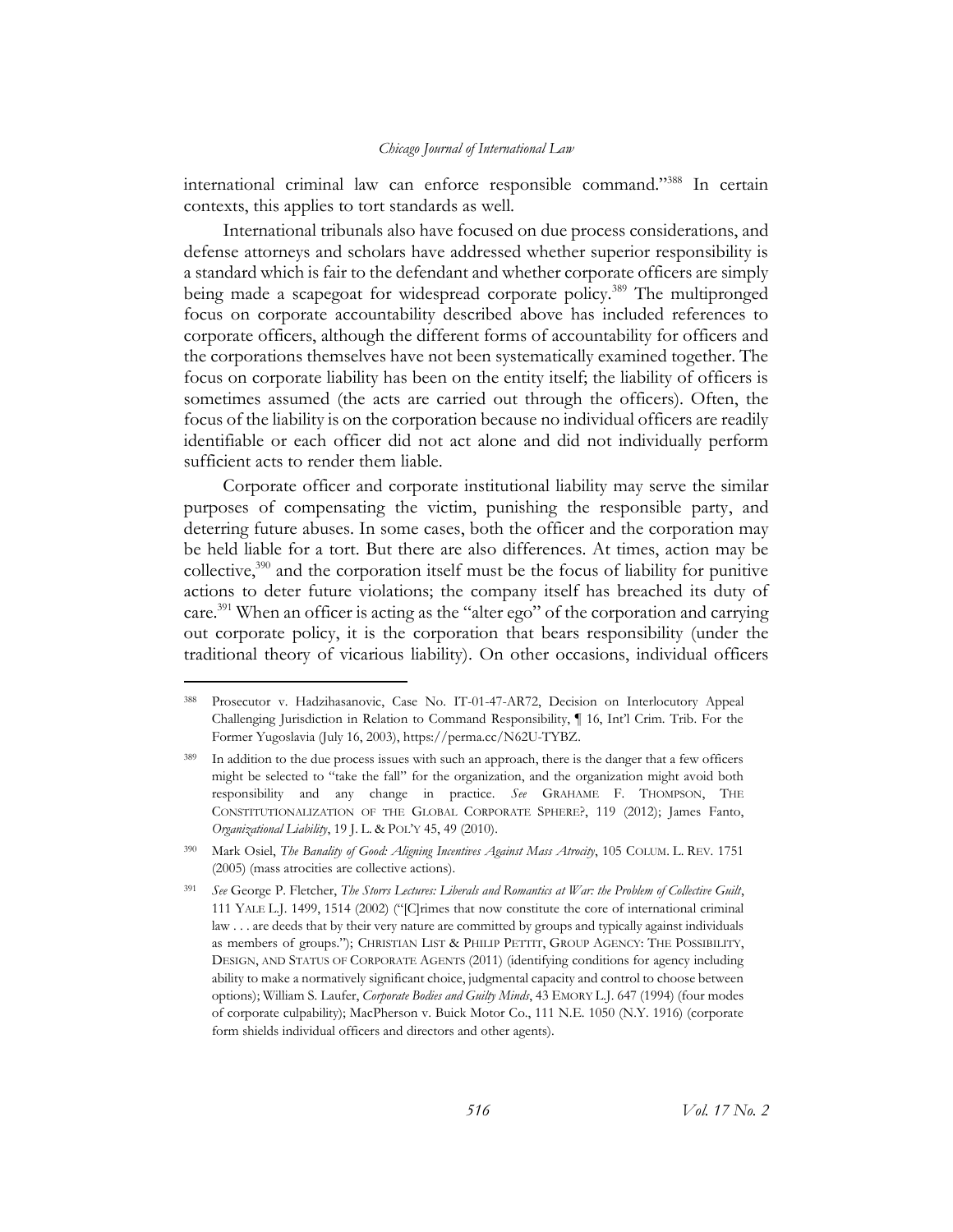bear singular responsibility for abuses under their watch, and the most appropriate form of accountability and deterrence is to focus on the corporate officers.

Holding the corporation accountable has been addressed as both an international and domestic obligation. Internationally, the role of the collective arises when particular human beings have not taken sufficient action for responsibility to be allocated to any particular individual, $392$  or where there is a responsibility on the corporation itself.<sup>393</sup> There may be tactical reasons for actions against a corporation; some studies have shown that corporations are more likely to be held liable for negligent actions than are individuals.<sup>394</sup> Further, activities of a corporate group may be closely integrated so that it may be difficult to pinpoint individual responsibilities and/or formal separation between functions and subdivisions should be disregarded and liability imposed on a parent company.<sup>395</sup>

Corporate officer liability has a specific deterrent effect. In pursuing and accepting positions of leadership, corporate officers also assume positions of responsibility. Superior officers have an important vantage point and the authority to change conduct throughout an organization. This authority contains an affirmative duty to punish and prevent wrongs by subordinates.<sup>396</sup> These actions serve both the individual harmed and, more widely, deter future wrongs against the community.

When a particular officer has taken action that meets the standards for liability, that officer should be identified and his or her actions, or failure to fulfill a duty, should be held up to public scrutiny and held to account in the legal system. Corporate officers may be more worried about individual liability rather than the liability of the corporation itself; a common belief is that corporate liability is just

<sup>392</sup> PETER A. FRENCH, COLLECTIVE AND CORPORATE RESPONSIBILITY (1984) (collective entities may have separate personality); Brent Fisse & John Braitwaite, *The Allocation of Responsibility for Corporate Crime: Individualism, Collectivism and Accountability*, 11 SYDNEY L. REV. 468 (1988).

<sup>393</sup> Harold Hongju Koh, *Separating Myth from Reality About Corporate Responsibility Litigation*, 7 J. INT'L ECON. L. 263, 265 (2004) ("If corporations have rights under international law, by parity of reasoning, they must have duties as well."); Burt Neuborne, *Of "Singles" Without Baseball: Corporations as Frozen Relational Moments*, 64 RUTGERS L. REV. 769 (2012) ("the corporate fiction does—and should—serve as an enforcement agent (and enforcement target) for the rights and duties of the human beings who constitute the corporation."); Sara Sun Beale, *A Response to the Critics of Corporate Criminal Liability*, 46 AM. CRIM. L. REV. 1481, 1484 (2009) (cases against individuals may be inadequate to deal with collective action).

<sup>394</sup> Pammela Q. Saunders, *Rethinking Corporate Human Rights Accountability,* 89 TULANE L. REV. 603, 637 (2015) (citing VALERIE P HANS, BUSINESS ON TRIAL: THE CIVIL JURY AND CORPORATE RESPONSIBILITY 114 (2000)).

<sup>395</sup> HANS, *supra* note 412, at n. 756.

<sup>396</sup> Danner & Martinez, *supra* note 6, at 121.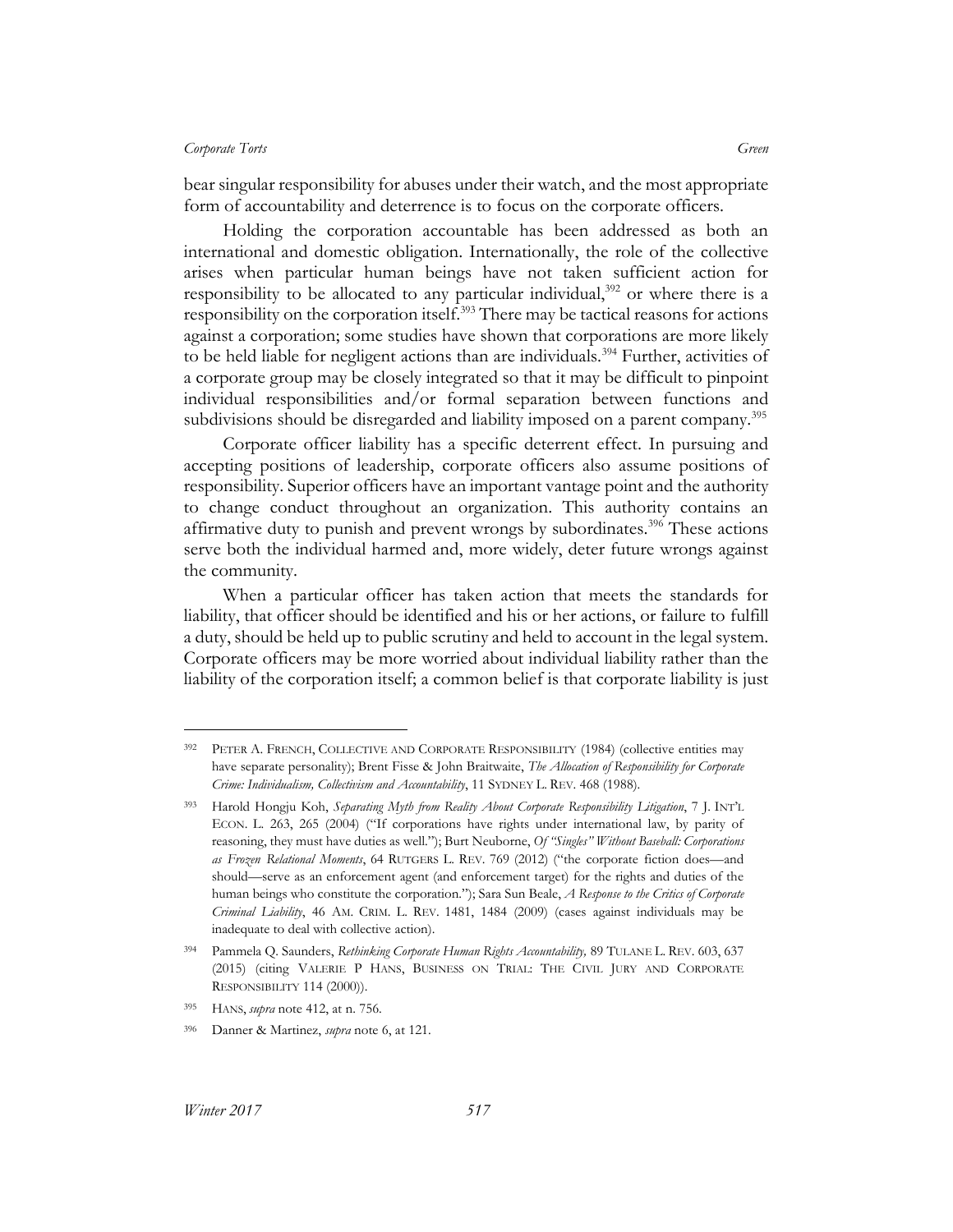## *Chicago Journal of International Law*

passed along to shareholders.<sup>397</sup> Where the decisions may negatively impact individual corporate officers, the officers are more risk averse than when a decision affects third parties.<sup>398</sup> Suits against individuals also have heavier litigation costs in terms of time and potential reputational harm than suits against corporate entities.<sup>399</sup>

Allison Danner and Jenny Martinez have discussed the law and economics category of "least-cost avoiders" as applied to the criminal prosecution of superior officers—high-level officials are better placed to form policy and implement it.<sup>400</sup> Danner and Martinez also discuss the moral duties when a government or military official assumes command, arguing that these leaders "are not like everyone else" and "have affirmative obligations related to the governance of society, such as monitoring persons under their control to ensure that they comply with certain standards of conduct."<sup>401</sup> The same is true for corporate officers.

Looking to psychological literature on group dynamics in general reveals that individuals acting in groups are more likely to accept hazardous risks than are individuals acting for themselves.<sup>402</sup> A variable reducing risk-taking in groups is the presence of a powerful member of the group who is risk-averse.<sup>403</sup> Holding a superior responsible for the actions of a subordinate could enhance the ability of a group to avoid hazardous risks; this follows the RCO doctrine developed in the U.K. and the U.S., and other tort regimes applying the precautionary principle.

While a corporate officer has moral and legal duties to monitor subordinates and prevent and punish violations, a system should not be created or reinforced that allows certain individuals to be the sacrificial lambs for more widespread corporate behavior when the corporation as a whole that must be held accountable.<sup>404</sup> The principle of vicarious liability holds that corporations are ultimately responsible for acts taken in the course of an officer's corporate duties,

 $\overline{a}$ 

<sup>400</sup> Danner & Martinez, *supra* note 6, at 148.

<sup>401</sup> *Id*.

<sup>397</sup> CLAIRE A. HILL & RICHARD W. PAINTER, BETTER BANKERS, BETTER BANKS (2015); Wise, *supra*  note 322, at 283.

<sup>398</sup> *See* Robert J. Rhee, *Tort Arbitrage,* 60 FLA L. REV. 125, 152 (2008).

*Id.* 

<sup>402</sup> Saunders, *supra* note 419*.*

<sup>403</sup> *Id.* at 650 (citing IRVING L. JANIS & LEON MANN, DECISION-MAKING:A PSYCHOLOGICAL ANALYSIS OF CONFLICT, CHOICE AND COMMITMENT 423 (1977)).

<sup>404</sup> *See* James G. Stewart, *The End of Modes of Liability for International Crimes*, 25 LEIDEN J. INT'L L. 165, 188-190 (2012).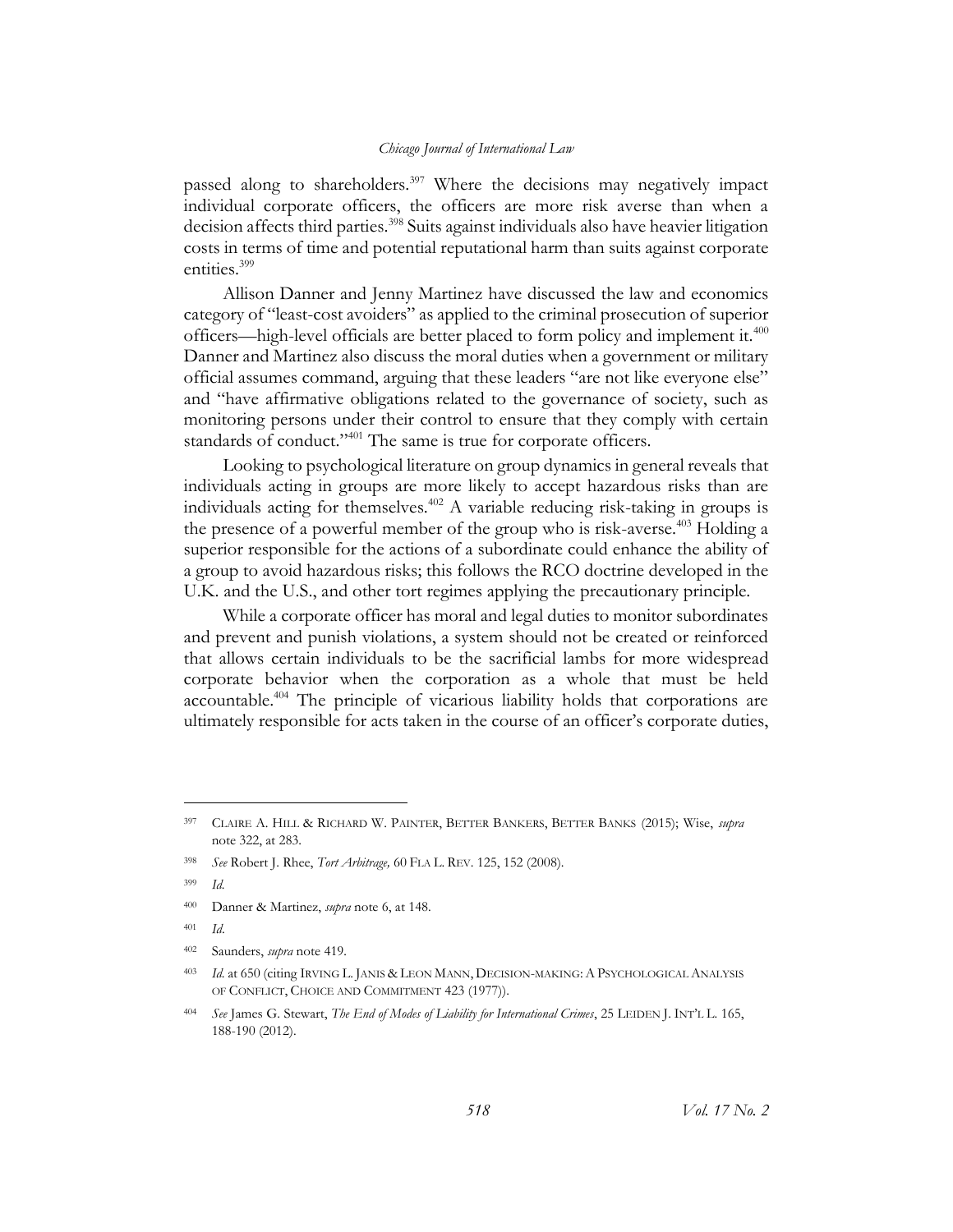## *Corporate Torts Green*

and many law and economics analyses find that limited liability is a more efficient means of allocating responsibility and costs.<sup>405</sup>

Singling out individuals to hold them responsible is not a task to be undertaken lightly. A determination must be made about the control that the officer had over subordinates and whether the officer possessed the knowledge to allow prevention or punishment of the violation. The question of superior officer liability must first address the duty the officer has. In the context of a tort, there is also the question of foreseeability<sup>406</sup> and the duty of reasonable care.<sup>407</sup> Tied into these questions is the question of notice—the standard must be consistent and clear so as to give notice to any potential offenders. As this Article has discussed, there is such a clear standard for superior responsibility for corporate officers.

The standard of superior responsibility does not undercut corporate institutional liability. Together, these two forms of potential liability form important complementary pieces of a legal structure that can provide greater accountability for corporate violators and deter future violations.

## VII. CONCLUSION

This Article demonstrates that the important doctrine of superior responsibility is fully applicable to corporate officials, and can make an important contribution to corporate accountability for human rights violations. Holding corporate officials responsible under a theory of supervisory responsibility is common to human rights law, international criminal law, and domestic tort law, which suggests that it could serve as a more important tool for corporate accountability. The use of this doctrine on a more systematic basis could increase the efficacy of tort remedies as steps toward the goals of accountability, transparency, compensation for past abuses, and deterrence of ongoing or future human rights violations.

Under international law and domestic law, corporate officers can and should be held liable for torts and related civil wrongs under a superior responsibility

 $\overline{a}$ 

<sup>405</sup> *See* Lewis A. Kornhauser, *An Economic Analysis of the Choice Between Enterprise and Personal Liability for Accidents*, 70 CAL L. REV 1345 (1982); Alan O. Sykes, *The Economics of Vicarious Liability,* 93 YALE L.J. 1231 (1984) (exploring efficiency rationale of vicarious liability).

<sup>406</sup> RESTATEMENT (THIRD) OF TORTS: Foreseeability is jury issue on defendant breach of duty; Learned Hand: probability multiplied by gravity of harm; Prosser incorporating Hand: if risk is an appreciable one and the possible consequences are serious; intent is defined as the desire to act with knowledge to substantial certainty more likely than not; John C.P. Goldberg & Benjamin C. Zipursky, *Torts As Wrongs,* 88 TEX. L. REV. 917 (2010) (ordinary care; reasonable under the circumstances).

<sup>407</sup> Palsgraf v. Long Island R. Co., 162 N.E. 99 (N.Y. 1928) (citing NY Firestone decision and sources cited).